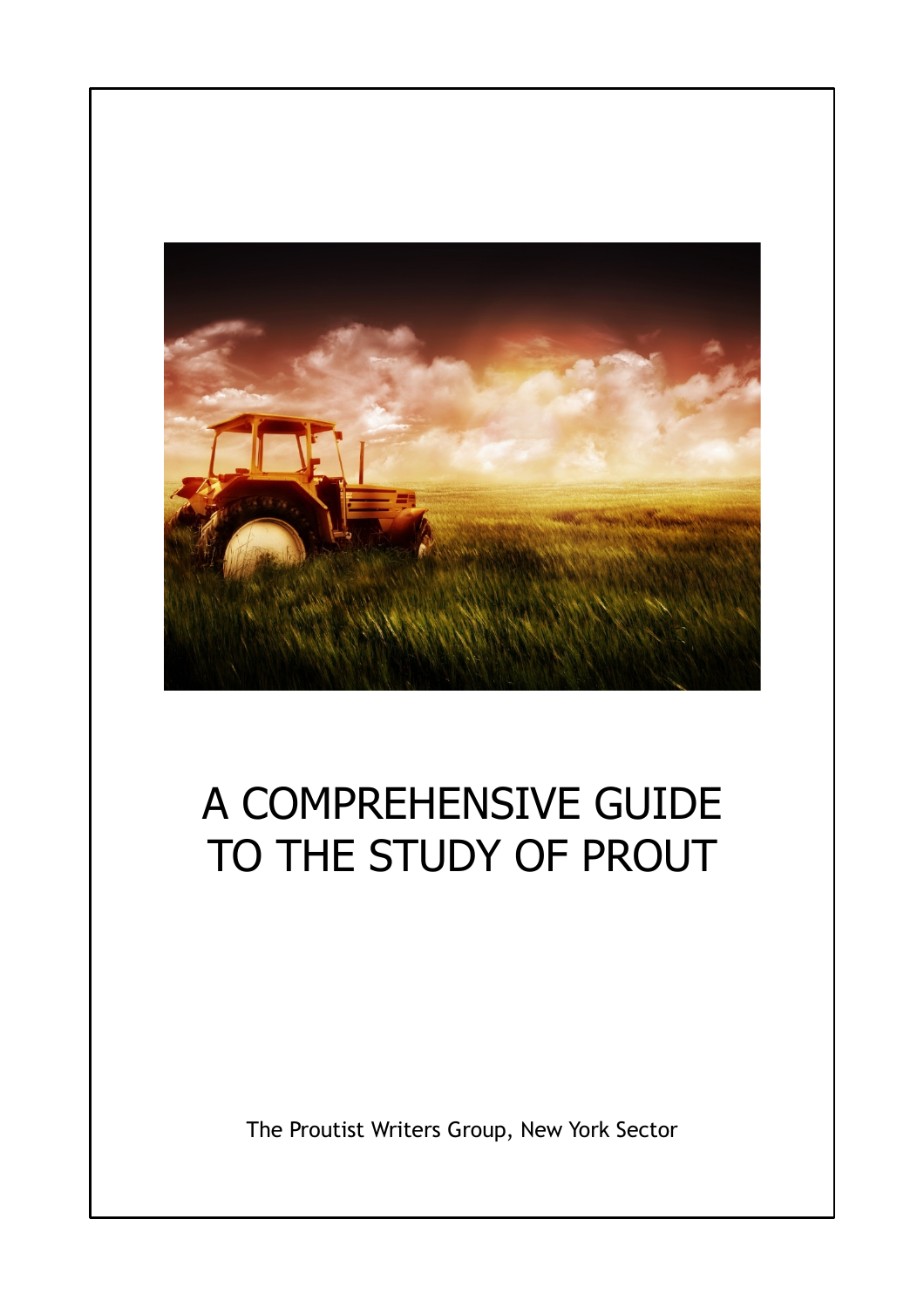*A Comprehensive Guide to the Study of PROUT By The Proutist Writers Group, New York Sector © Proutist Universal, Inc. 1998*

*This edition published by Proutist Universal Global Office, March 2010*

*P.U. Global Office Platanvej 30 DK 1810 Frederiksberg C Denmark www.proutworld.org*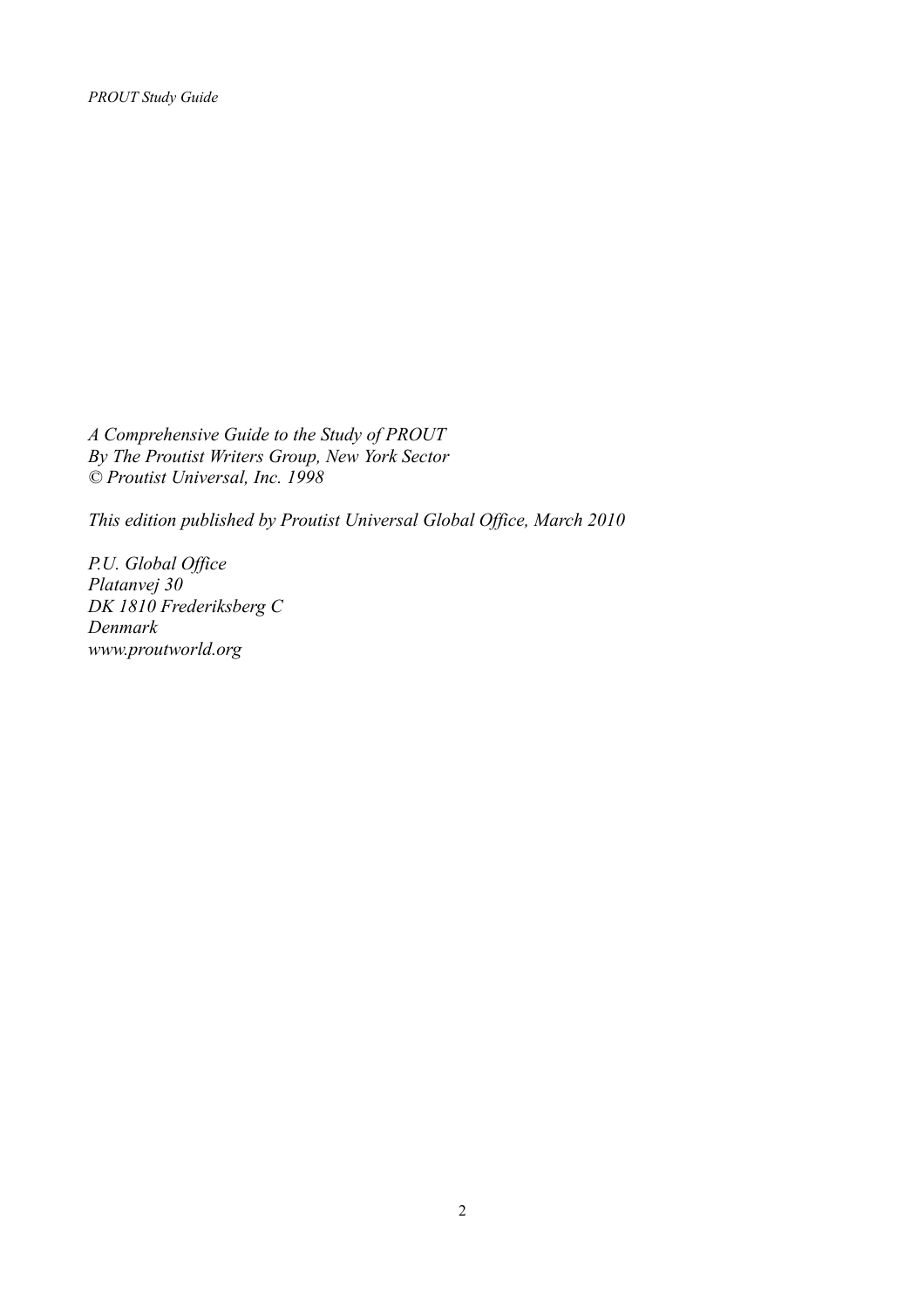### **Table Of Contents**

**Introduction** ... 4

Chapter One **Human Society and Progress** … 10

> Chapter Two **The Social Cycle** … 18

Chapter Three **Proutist Economics** … 27

Chapter Four **Agriculture, Industry, and Services** … 40

Chapter Five **The Political Dimension of PROUT** … 48

Chapter Six **The Cultural Dimension of PROUT** … 54

Chapter Seven **Integrated Proutistic Solutions** … 64

Appendix A **The Five Fundamental Principles of PROUT** … 70

Appendix B **PROUT Compared with Capitalism and Communism** … 74

> Appendix C **Glossary of Terms** … 76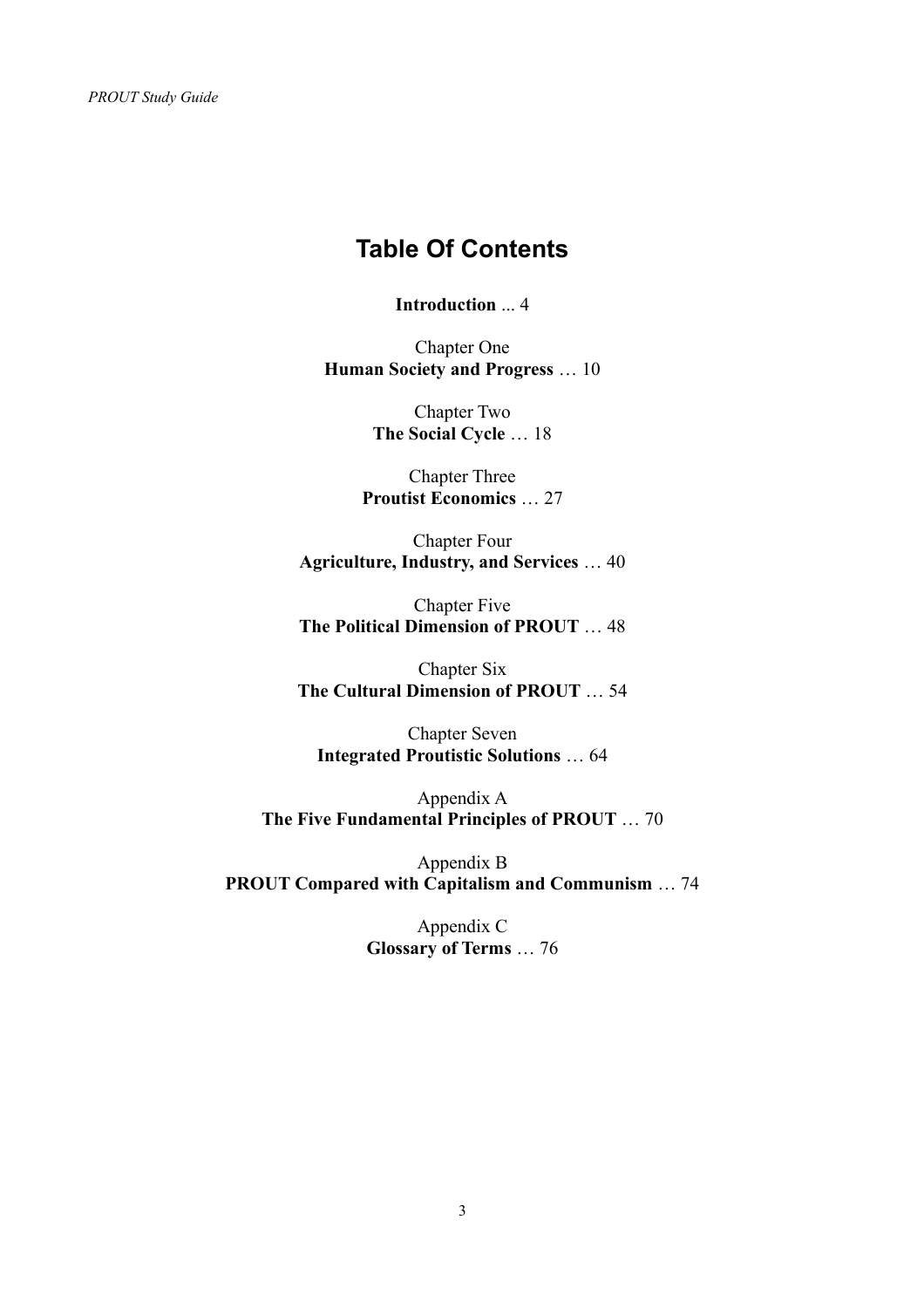# **INTRODUCTION**

Prabhat Ranjan Sarkar propounded the Progressive Utilization Theory (Prout) in 1959 as an alternative to capitalism and communism. His ideas on this subject are enunciated in *Proutist Economics*, *Prout in a Nutshell*, *Neo-Humanism in a Nutshell*, *Human Society, Part One*, *Human Society, Part Two*, and *A Few Problems Solved*.

The experience of contemporary history has exposed the fallacies of cherished social, political and economic ideas, classical as well as revolutionary. The world is full of opportunities – material, mental and spiritual – and so to build a better and freer society is a practical possibility. Yet we are observing a process of social decadence, moral degeneration and the collapse of values which is corroding the springs of human action and corrupting the ideals of a civilized life. Failure and disappointment are bound to follow from attempts to solve the problems of our time with the ideas of previous centuries. These ideas emphasized material progress and scientific development. However, the mental makeup and moral standard of the civilized community have not matched the level of material progress. In other words, the development of civilization – refined cultural progress – has proven far slower than scientific development.

Communism, which promised material well-being and security in an atheistic and socially regimented life has collapsed, creating disillusionment about revolutionary ideals. The great promise of the industrial nations has also remained unfulfilled despite enormous accumulation of wealth, because of the underlying psychology of individualistic hedonism. This radical hedonism postulates that happiness can be achieved by the fulfilment of any material or sensual desire whatsoever, and that in order to fulfil these desires, egotism, greed and selfishness have to be encouraged. The achievement of sensory pleasure has been sold as the achievement of harmony and peace. Radical hedonism, it should be known, is the philosophy of rich people.

The ideals of intellectual liberalism and intellectual refinement have also failed us. The cherished belief that the spread of reason would abolish our irrational outbursts toward each other has all but disappeared. Antagonism between ethnic, racial, and religious groups has become the fundamental reality of the nation-state. When human security becomes threatened, social, ethical and religious energies get expressed through unprecedented oppression, violence and enmity. The disconcerting experiences of the contemporary world compel thoughtful people to reconsider the fundamental philosophical principles from which different political theories – of the Right and the Left, conservative and liberal, reactionary and revolutionary – are alike deduced.

The capture of power, irrespective of the diversity of the means that are advocated, is the common postulate of all political theories. Today, the so-called free world heralds the victory of liberal democracy and its corollary the capitalist economic system. Through modern liberalism the individual has become 'economic man', lured by the glittering projections of a consumer psychology. In the context of capitalist society, people exist mainly as units in the work force, with our thoughts, feelings and tastes manipulated by the government and industry and the mass communications they control.

Simultaneously, gaining momentum among the poor and disenfranchised is a tendency to relapse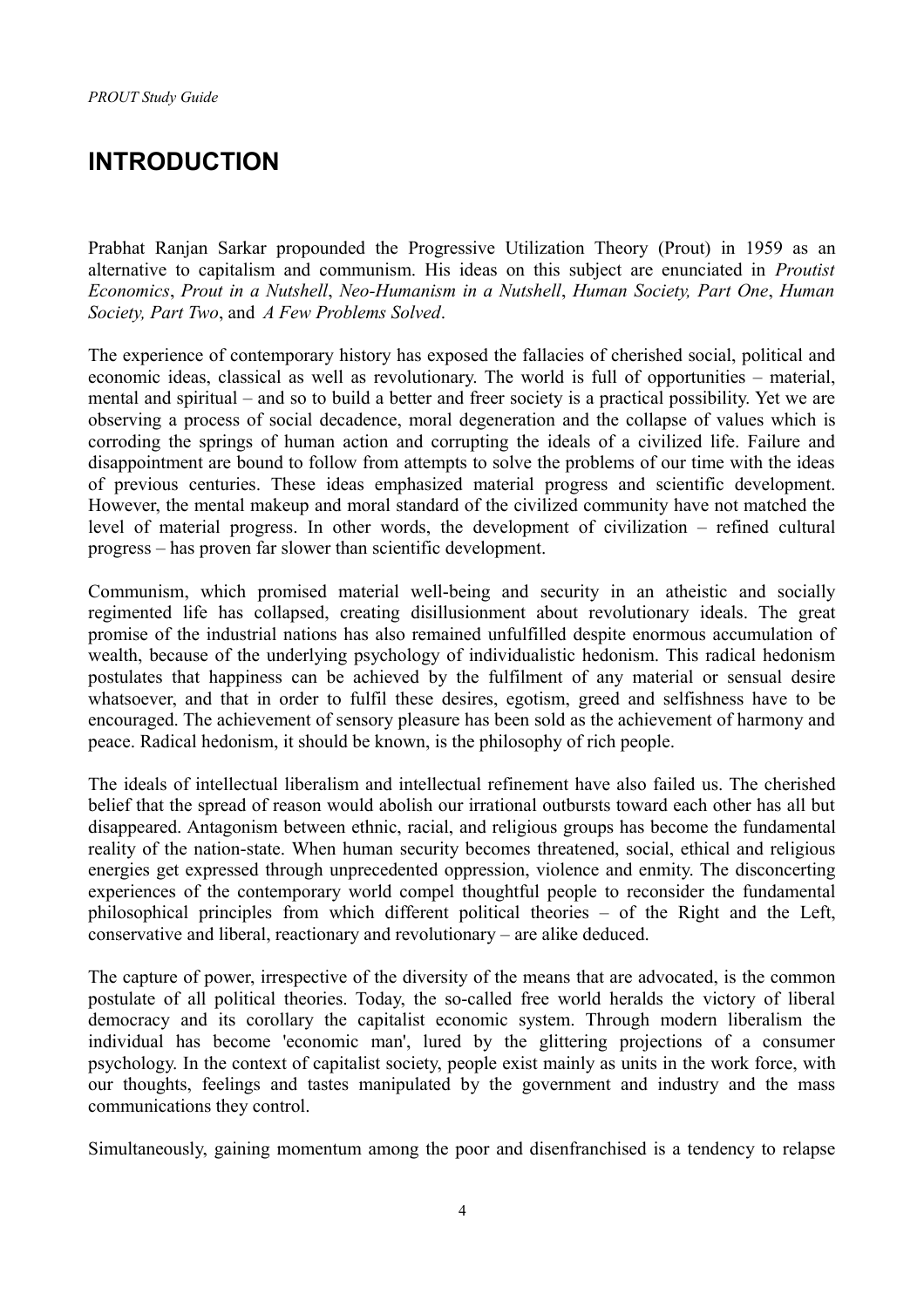into medieval obscurantism in search of an illusory safety in the backwaters of dogmatic faith. With the collapse of the Soviet Empire, movements for self-reliance are being sentimentalized with slogans from religious fundamentalism, slogans presented to the innocent man as an antithesis to pseudo-culture, economic domination and Western values.

This represents a new flare-up in the age-old struggle between religion and science – between faith and reason, and between mystic agnosticism and empirical knowledge. Probably the last gasp of a life and death struggle, it has lasted long, and has always placed civilized humanity in the breach.

The scientific mode of thought, having driven religion from pillar to post over a period of several centuries, is meeting the final assault of a hitherto vanquished adversary. Denying humans the possibility of ever knowing reality through experience, religions preach a neo-mysticism and a teleological view of life, which is the expression of humanity's loss of faith in itself. This is in contradiction to spiritual enlightenment, which leads the human mind to experience the real essence of freedom and the organic wholeness of creation.

Science, attempting to free the mind from the shackles of dogma, emphasized that truth is contained only in that which can be recognized clearly and distinctively. Knowledge is defined as the result of the intellectual analysis of our sense experience. In this way, however, science created a new barrier beyond which the mind could not elevate itself to higher levels of consciousness. Hence, science could not prevent the emergence of a materialistic dogma that devalues human potential, encourages the mechanization of life, and curtails freedom of thought.

The quest for freedom is much more ancient than either religion or science and can be referred back to our earliest struggle for existence. This quest accounts for the human triumph over nature in the course of efforts to satisfy biological needs. It provides the basis for the constant search for knowledge, and it enables us to progressively free ourselves from the tyranny of natural phenomena and social environments. If we are to be guided by this deep human longing, the philosophy of the future should judge the merit of any social organization or political institution by the actual measure of freedom it affords the individual in the physical, mental and spiritual spheres.

### **Spiritual Humanism**

Sarkar's philosophy is founded on the assumption that matter is not separate from consciousness but is rather a metamorphosed form of it. Similarly, consciousness, is not the result of mental activity but rather thought is also a form of consciousness. It is Consciousness that underlies psychophysical reality and provides the inspiration for a rational view of life, moral integrity, and spiritual wisdom.

Spirituality and morality should not be equated with religious dogma and faith in God. All religions are frank dualist systems that separate humans from their creator and the creation. The rationalist rebels against theology – Descartes, Leibnitz, and Kant – also failed to escape the vicious circle of dualism. To offer security, religion impressed upon people the need to submit before the imaginary will of God or a theological ethical code, sanctioned by the scriptures and defined by religious institutions. Morality in this sense, however, is the absence of freedom.

A philosophy based on spiritual and moral values, on the other hand, is able to explain human existence – including desire, emotion, instincts, intuition, will and reason – as an integrated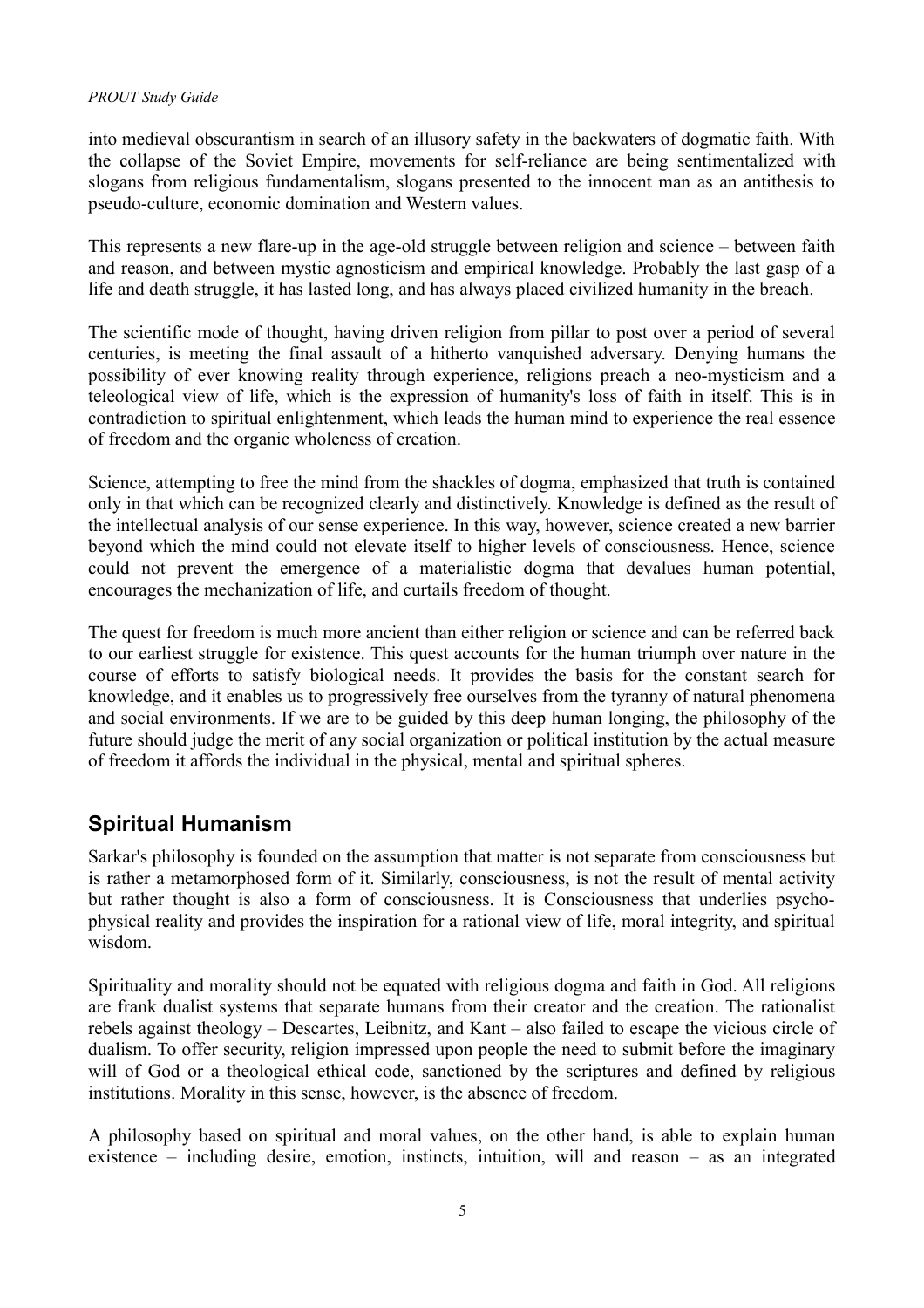framework and do so in a way that is accessible to human comprehension. Such a philosophy is required to build the new social organism and political institutions that can foster not only the harmonious relations of all races and cultural groups, but also the harmonious relation of human beings with all animate and inanimate objects.

For Sarkar, human existence is physical, mental and spiritual. He defined progress as evolution to higher consciousness and ultimately to the state of absolute freedom. Simultaneously, he explained that "spiritual progress can only be attained on a firm physical and mental base. … This physical and intellectual base has to be progressively adjusted to changing conditions of time and space." The natural human aspiration is to achieve freedom in all three spheres.

In our march towards freedom we cannot neglect other living beings. We have to develop a social system where all living beings can live securely, and where people can move towards emancipation by freeing their minds from superstition and dogma. This universalistic spirit is Neo-Humanism or Spiritual Humanism. Human history thus far is a story of ruling classes trying to enhance their own social and material wealth at the cost of human values. This is why temples, churches, scriptures, laws, constitutions, corporations and international trade agreements have become more important than human beings. To confront this, Sarkar maintains that a fundamental human philosophy is required to cement a new social system and not the changing social values based on self-interest that are embodied in ruling institutions.

Human values find their root in spirituality. Spirituality is not mystic speculation of life after death, but is realized in relation to the manifest universe. The philosophy of monism, which postulates the self to be in union with the rest of the universe and responsible for its well-being, is the essence of spiritual humanism. Sarkar wrote in his book *Neo-Humanism in a Nutshell: Part 1*: "What does the state stand for, what is the use of these regulations, and what is the march of civilization for, if human beings don't get a chance to build a good physical well-being, to invigorate their intelligence with knowledge, and to broaden their hearts with love and compassion? Instead of leading humanity to the goal of life, if the State stands in the way, then it cannot command loyalty, because humanity is superior to the State."

### **Society and State**

In *Human Society: Part 2*, Sarkar described the inner spirit of 'society' as to "move together." Society originated as a family in the early phase, and was strengthened subsequently under the guidance of group mothers and group fathers. Later, with growing social complexity, group leaders emerged as queens and kings during the age of empires. The emergence of classical religion strengthened political power and under the dominance of the priest class the Church State arose.

In modern times, under the rise of the capitalist class, the Nation State has become the norm. In this proces, Society itself has lost its identity and importance, and social laws, norms and values possess little meaning. All social structures have been politicized both in democratic countries and totalitarian countries. Nevertheless, realistic relations between society and State could be formulated to create a congenial atmosphere for security and freedom.

Sarkar's main goal was to revitalize society, and through his writings and action he clearly demonstrated that he wanted to establish a 'moral society' which he termed 'Sadvipra Samaj'. He was not so concerned with the political structure because he concluded that it will continue to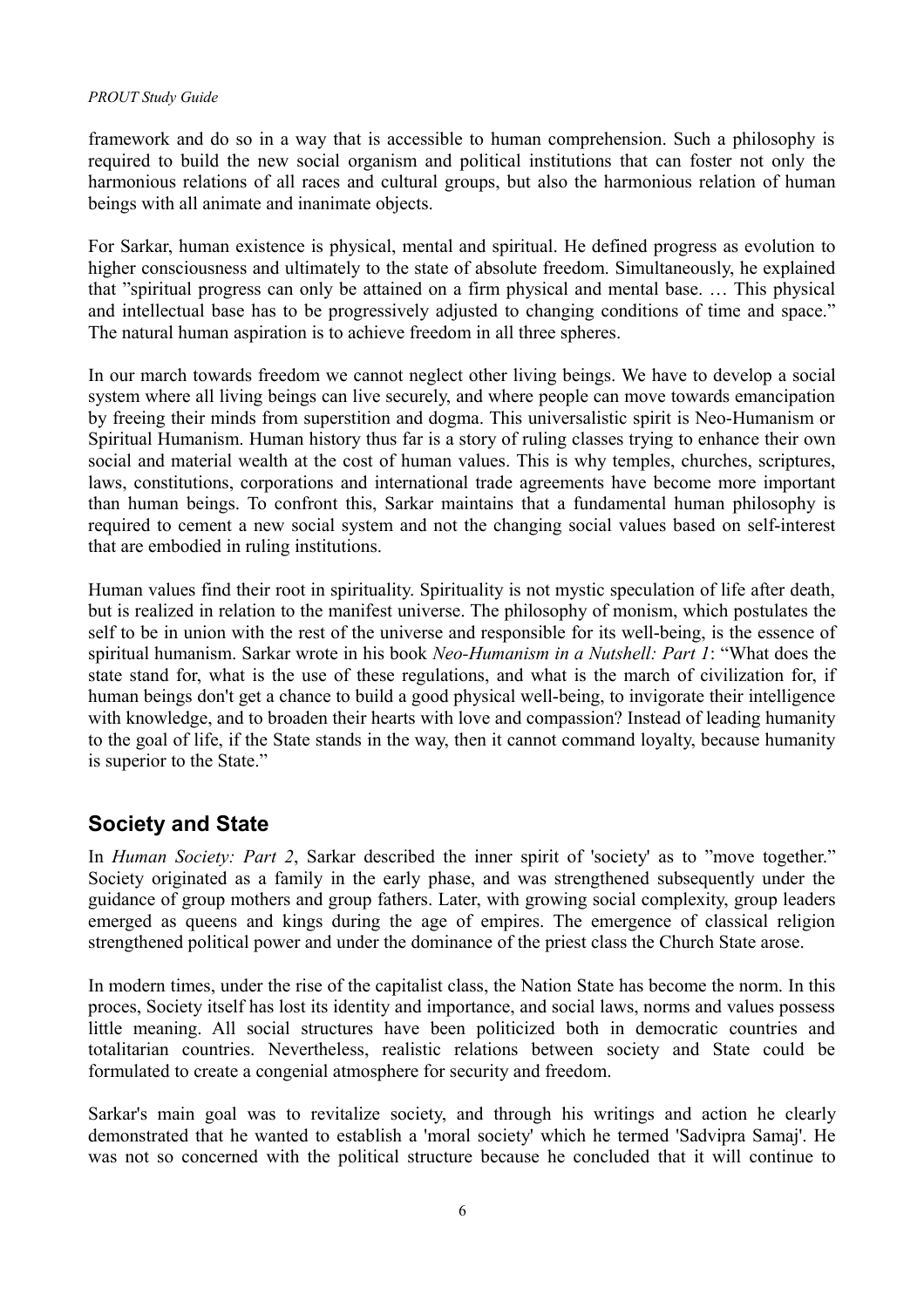evolve and change its character in different phases of history. On the other hand, he felt that in the absence of a strong society, neither moral standards nor strong social relations could be realized or maintained. He also believed that a strong society would balance the power of the political structure. He considered human society to be one and indivisible; hence, he emphasized the formation of a social structure from the village to the global level.

When he laid the foundation of his own organisation, for example, he set up a structure that consists of 35 branches, each extending from the village to the global level. This means that each locality should have at least 35 persons to take decisions on multifarious activities without being dependent on the dictates of the political structure.

Considering the above, the relation between Society and State can be defined as follows:

- Society has a wider scope than the State. As an assemblage of human beings, society should be considered one and indivisible without any boundaries of race, religion or nation. The State is a political machinery within society to maintain law and order and other co-related functions delegated by society.
- The State refers only to the politically organized portion of society. Society takes priority over the State. A sense of collective living creates society, and society in turn creates the State.
- The State needs an organized government to enforce its will. Society also needs a structure to regenerate moral and social values and maintain social cohesiveness free from the influence of the State machinery.
- Society is universal and without any boundaries. But the State may have specific boundaries flexible enough to be changed when there is need.

It is necessary to define the relation between the two structures in the clearest language to be able to set goals and coordinate between the two. Ultimately, however, the success of socially benevolent institutions will depend on the evolution of a proper social culture based on the values of spiritual humanism. The materialistic orientation of life and the marketing character of modern industrial religion has created extreme forms of alienation, isolation and identity crisis in the affluent Western world. Third World countries, besides suffering economic crisis, carry the psychological burdens of passive psychology, inferiority complex, religious dogma and other group sentiments. These narrow and stagnant ideas damage social integration.

The creation of social institutions on the world level with organs on the lower levels can eliminate threats from political and economic oligarchies and religious fanatics. Members of the social institutions should be established in the spirit of universalism. Sarkar explained that to be established in cardinal moral principles is essential for the qualitative transformation of the personality as well as society. He frequently used the term 'sadvipra' in this regard. Value-oriented intellectuals and spiritually free persons, who have moral integrity and are not motivated by selfinterest, are the best persons to organize themselves to form the new social structure. Their leadership is vital in creating social unity.

### **PROUT'S Political Objectives**

Security for all members of society must be ensured, without depending on the bureaucratic structure. Security includes not only a guarantee of food, clothes, housing, health care, education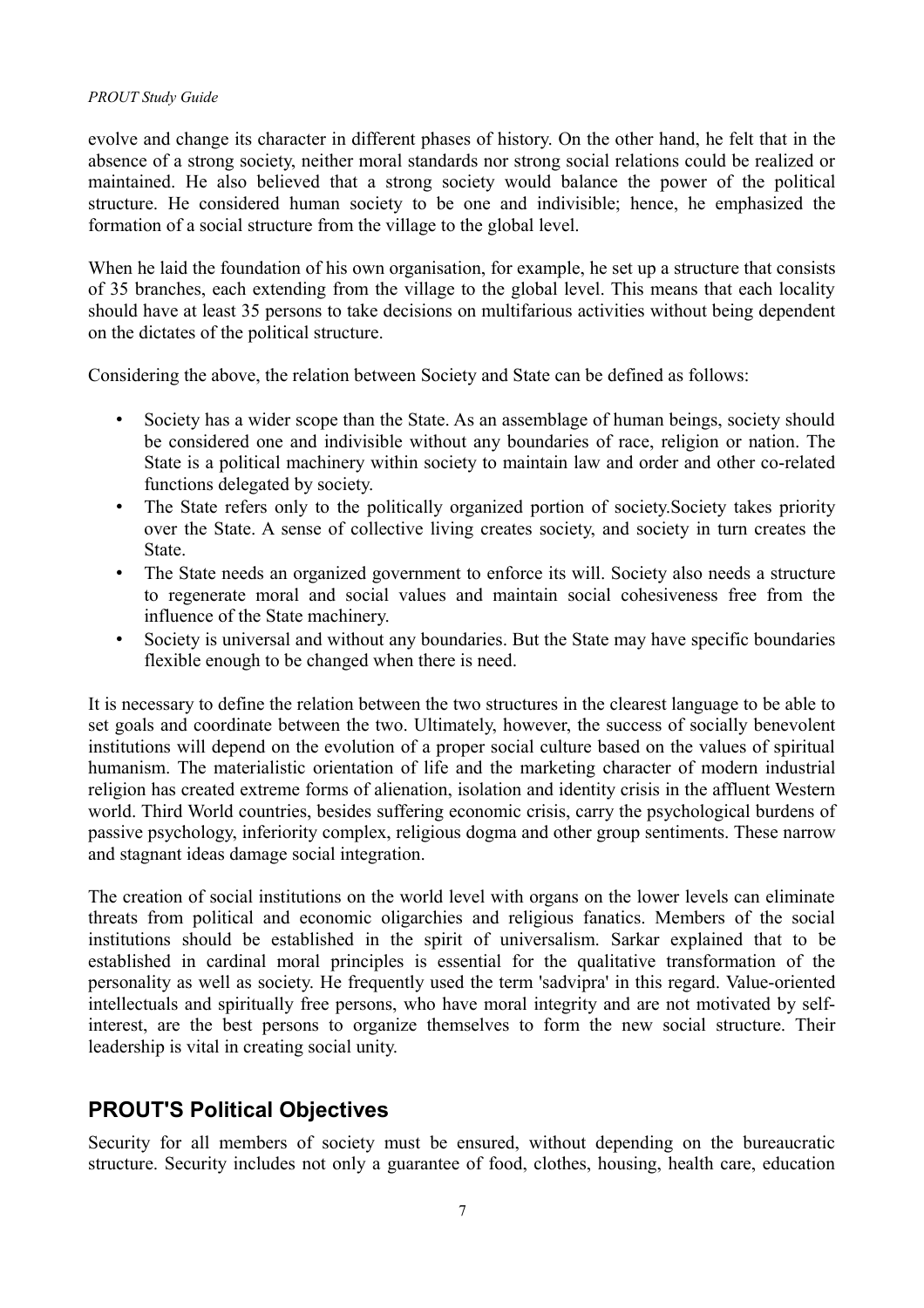and other minimum requirements of life, but also security in the psychological sense. In Third World countries, the cause of insecurity is the economy. Western countries face a sense of psychic insecurity due to the influence of a quantitative, materialistic monoculture. Overemphasis on materialistic values has created an identity crisis. Extremely alienated, an individual standing before the high wall of organized power structures feels helpless. To eradicate this sense of insecurity and alienation, spiritual awakening of the self is essential. Human beings must restore the sense of unity with their fellow beings, other living beings, nature, society etc. Secondly, the bureaucratic power structure should be replaced by humanistic management.

The basic human urge for freedom is the motivating force behind social evolution and progress. Freedom should be considered in the physico-psycho-spiritual sense. Physical freedom means the guarantee of the minimum requirements of life, and it cannot be unlimited. Intellectual freedom implies an arrangement for the development of intellect that can overcome environmental and pseudo-cultural influences. Freedom of thought is more important than freedom of expression. In every society, education, culture, religious institutions and the mass media manipulate the collective mind. Human values are distorted and pseudo-values are imposed. To ensure real freedom in the intellectual realm, the education system should be reoriented to develop intuitional and creative consciousness. 'Freedom from' hunger, poverty, exploitation, oppression, superstition, dogma, etc. is not enough to guarantee freedom. There must be an idea of 'freedom to'.

Spiritual liberation is a state where the individual mind realizes the sense of unity and harmony with the entire universe. The awakening of this consciousness is the goal of freedom, not the expression of unbridled passion and any demand whatsoever of the limited ego. It is the responsibility of society to create opportunities for every member to pursue their spiritual goal without hindrance. In this regard Sarkar wrote, "I want that every person should be guaranteed the minimum physical requirements of life, every person should get scope for full exploitation of psychic potentiality, every person should get equal opportunity to attain absolute truth, and endowed with all the glories and achievements of the world, every person should march towards the Absolute." The 'Absolute', in a spiritual sense, is the state of total liberation.

### **PROUT'S Economic Development**

The idea that maximum consumption will create happiness has been challenged before. Economist E. F. Schumacher states in his book *Small is Beautiful*: "Economy as the content of life is a deadly illness, because infinite growth does not fit into a finite world. That economy should not be the content of life, has been told to mankind by all its great teachers; that it cannot be, is evident today. If one wants to describe the deadly illness in more detail, one can say that it is similar to addiction, like alcoholism or drug addiction. It does not matter too much whether this addiction appears in more egotistical, or more altruistic form, whether it seeks its satisfaction only in a crude materialistic way or also in an artistically, culturally or scientifically refined way. Poison is poison, even if wrapped in a silver paper. ... If the spiritual value of inner man is neglected, then selfishness, like capitalism, fits the orientation better than a system of love for one's fellow beings."

Sarkar asserted that economic development is only a means for survival and the fulfilment of physical needs. The economy must maintain balance with nature and other aspects of social and cultural development. The spirit of all-round collective welfare, not limitless profit, should guide future economic development.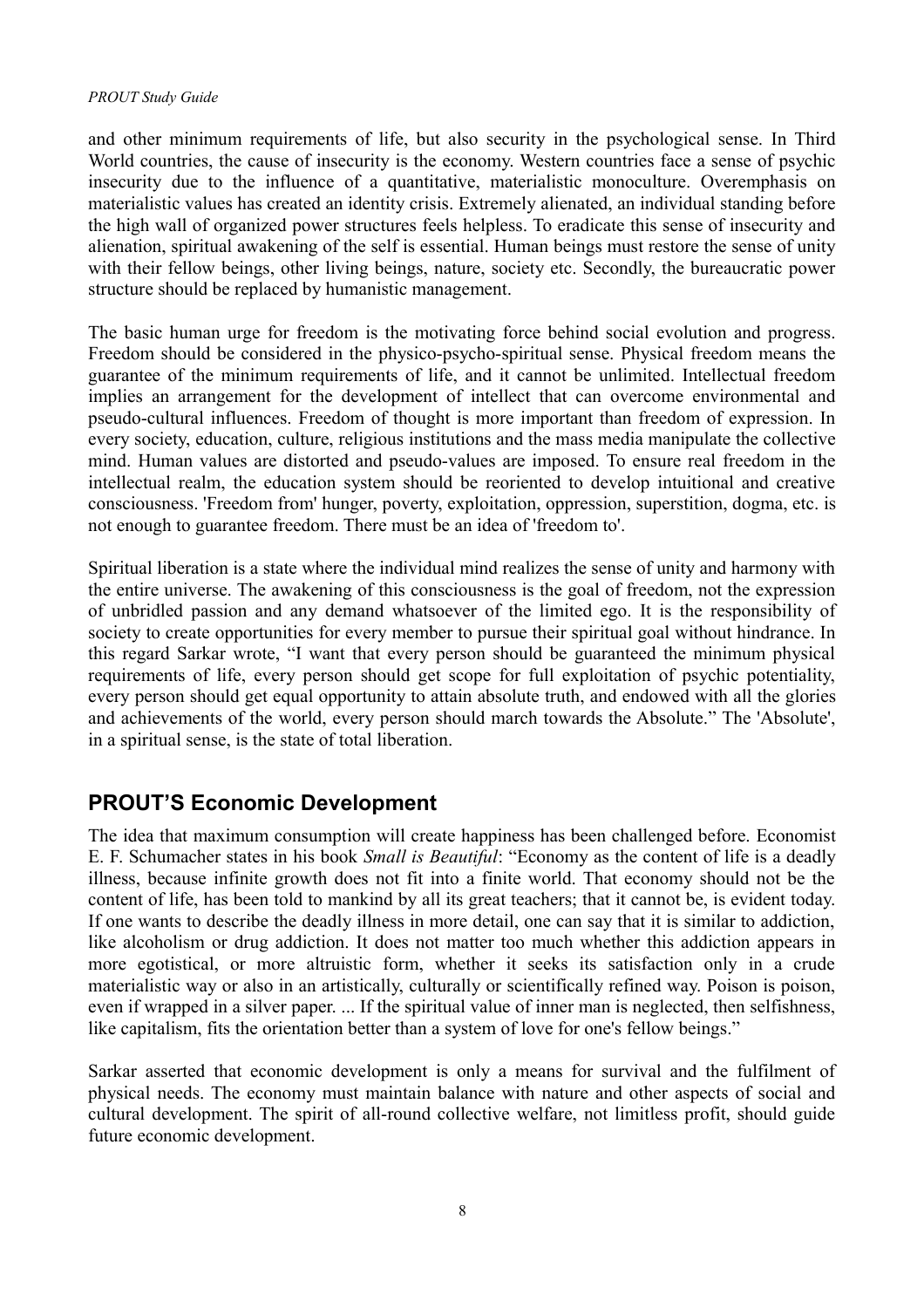Considering the above, Sarkar's guidelines and goals for economic development are as follows:

- The minimum requirements of all should be guaranteed.
- Economic power should be decentralized and economic democracy should be introduced.
- Production should be designed for meaningful consumption, not profit.
- The gap between rich and poor nations should be narrowed.
- Production should serve the real needs of people and not the demands of the economic system.
- Harmonious relations of cooperation with nature should be established.
- The psychology of competition must be replaced by a psychology of cooperation.
- It should be accepted that economic fulfilment cannot satisfy the infinite desire for happiness.
- Supramundane and spiritual potentialities should be explored and utilized to balance the mundane, finite character of the economy.
- Psycho-economy, which aims at neutralizing dehumanization by the economic system and effecting the progressive expansion of the individual and collective minds, should develop as a branch of the economy.

This Study Guide is intended to provide an introduction to Sarkar's philosophy of spiritual humanism, which he called Neo-Humanism, and the political-economic theory of PROUT which addresses the practical application of this value system. This introductory material has been presented in the form of a Study Guide because our objective is to do more than share ideas. We want to create organizational cadre who will work to lay the groundwork for a new era in human society.

We encourage the formation of Study Circles to "study" the requirements of a benevolent society. It cannot be created by merely mouthing philosophy. It requires that we first transform ourselves. This is accomplished through spiritual practices and by studying and working together for the greater good we put meaning into our lives.

Sincerely,

The Proutist Writers Group of New York Sector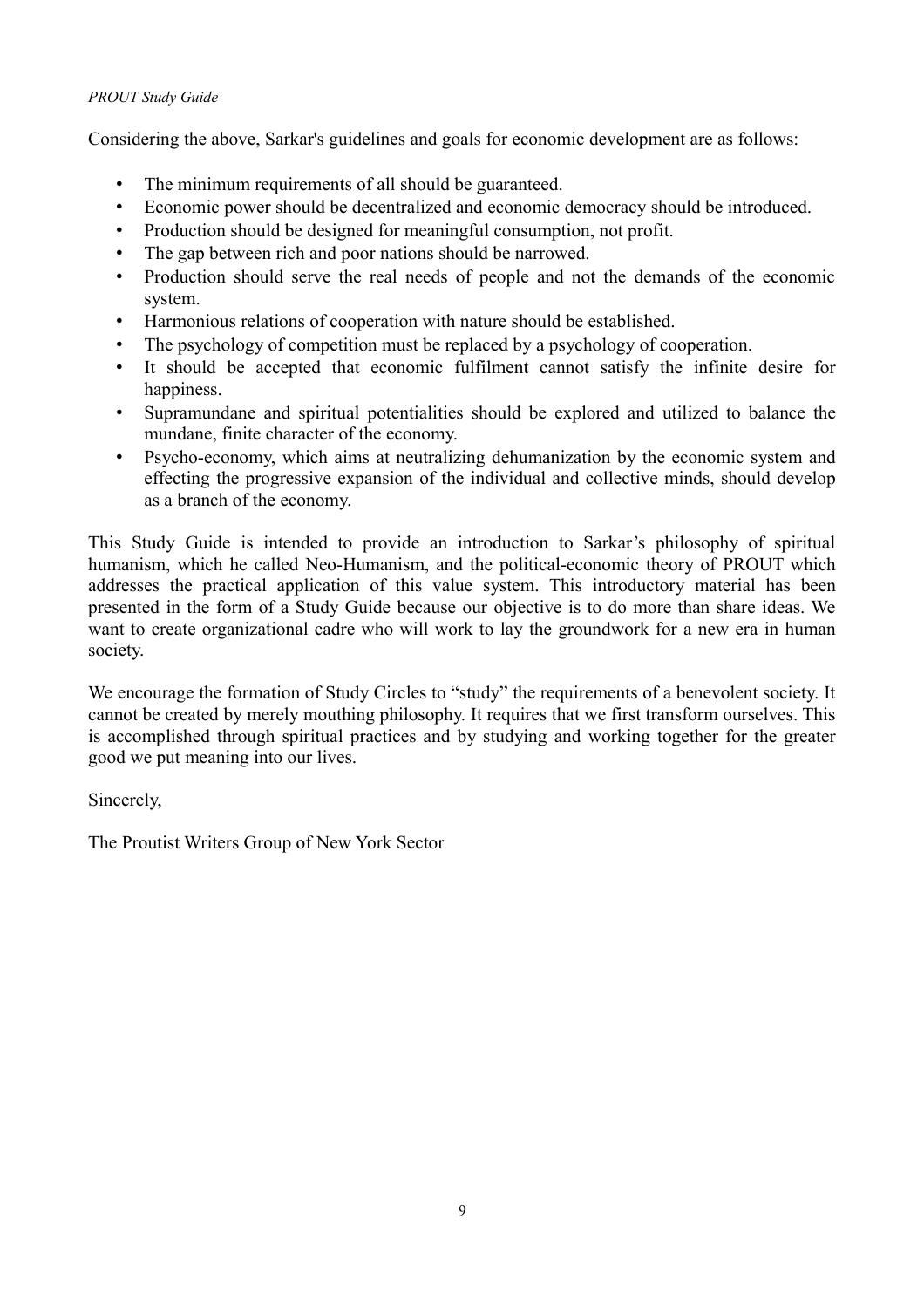*Chapter One*

# **HUMAN SOCIETY AND PROGRESS**

*Progress, Utilization and Theory The Existence of Human Society Social Development and Progress Spiritual Realization as a Social Goal*

*Section One:*

# **Progress, Utilization, Theory**

The Progressive Utilization Theory (PROUT), as the name implies, is a theory inspired by the idea of progressive utilization.

According to philosophy and science, each and every entity in this universe is moving. Movement has meaning, however, only when a direction or goal is present. Progress denotes movement toward a goal. In the context of PROUT philosophy, progress is best explained by the Sanskrit word pragati which means motion that is well directed. According to PROUT, therefore, progress is movement which is directed toward the goal of well-being for all. Progressive applies to such things that are conducive to universal well-being.

In common parlance the word progress is often associated with an increase of comfort in the material sphere, or with sophistication in the sphere of technology. To go by airplane instead of covered wagon is termed progress. According to PROUT's definition of progress, however, such advancements may or may not be termed progressive. It depends upon their contribution to allaround human welfare. Upon deeper analysis, we find that, in the material world, an advance in pleasure or comfort on the one side is always associated with some adverse effects or difficulties on the other side. Technologies which increase convenience may, on the other hand, have adverse effects upon the environment. Nuclear power, automobiles, plastic, and many other scientific advances have proven themselves to be mixed blessings. This is due to the nature of the material world, which is characterized by the law of cause and effect. Even the most seemingly progressive advances in science are not without negative ramifications. This is not to say, however, that efforts in the physical realm are to be avoided. It is simply necessary to acknowledge that true progress cannot be achieved in the physical realm alone, as any advance is coupled with corresponding problems.

In the psychic or intellectual world, we also find that an increase in mental activity and knowledge is often accompanied by mental suffering due to an increase in mental contradictions. We observe that among intellectuals and educated urban populations, psychic diseases and insanity are much more prevalent than among uneducated village people. Increased intellectual development gives scope for new types of mental maladies to arise, especially in an imbalanced or materialistic society. Hence, it is difficult to say that true progress can come about solely through intellectual development.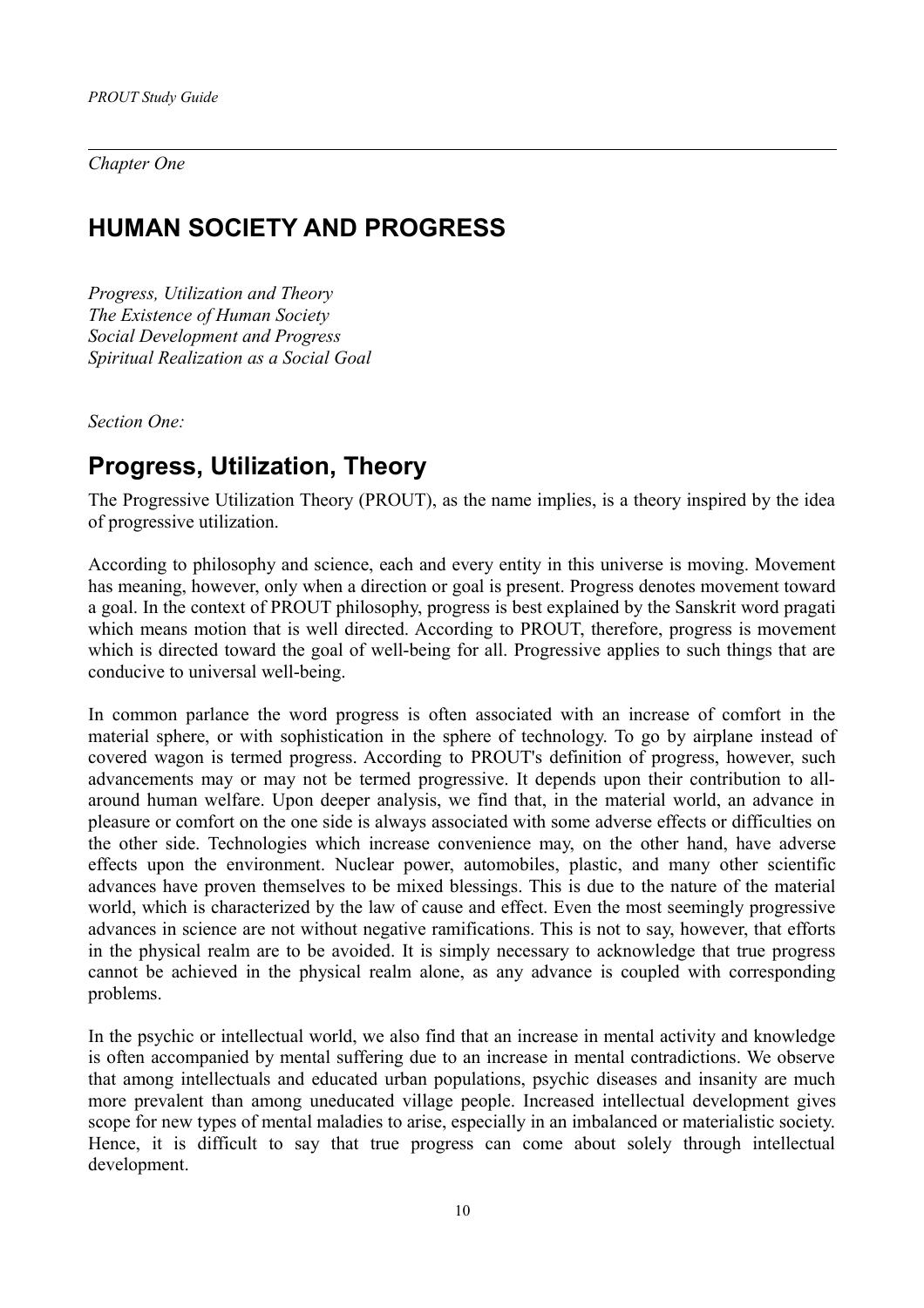The spiritual sphere is concerned solely with linking the finite to the Infinite. Movement or progress in the spiritual sphere is not associated with an opposite movement, but is purely one-directional. The goal of movement in the spiritual sphere is the resolution of contradiction. This allows mental expansion toward the state of perfect equilibrium and equipoise. When the mind is in this balanced state, one experiences true inner peace or happiness. Human beings are always seeking this state of mind. This state of consciousness lies beyond the realm of pain and pleasure that characterizes the mind when it is attached to the physical-psychic world. The endeavor to attain this blissful state is the human quest known as spirituality. Therefore, in PROUT, all actions and ideas that lead to this state of Oneness are considered to be progressive. In truth, human progress in the deeper sense is only possible in the spiritual realm. The spiritual realm is found within the subjective, rather than the objective state of the mind. It is experienced in the inner core of the heart. Knowingly or unknowingly it is the source of all our inspiration and aspirations.

If true progress can be achieved only in the spiritual world, should human beings be concerned with the material and psychic world? Should we shun involvement in physical pursuits and retreat to mountain caves or secluded monasteries? Given the state of human affairs today, this could reflect an escapist mentality, having little to do with the development of spirituality. As human beings exist in three spheres - physical, mental, and spiritual - sincere effort will have to be made for cultivation in all spheres. For spiritual progress, a human body and mind are needed, and to maintain them we require a proper environment. So while spiritual progress in our lives should be the goal, we need to attend to our physical and psychic environment and adjust them in a progressive manner to allow our forward spiritual movement.

PROUT, as a theory, addresses the need to continually make progressive adjustment in our political, economic and social systems in order to achieve the highest cultivation of humanity's psychic and spiritual potential. While the fundamental principles of PROUT are based on the perennial spiritual philosophy of life, the applications and policies of PROUT must change as per the requirements of time, place and person. This built-in adaptability will safeguard against the pitfalls of dogmatism. Freedom from dogma is in itself a sign of progress because dogma keeps the mind from expansion and fulfillment.

Utilization is the second key word in understanding PROUT. Utilization means the capacity of things to satisfy the needs of living beings and spur development in the material, mental, and spiritual spheres. To satisfy human needs is the basic aim of economic activity. Here we find a fundamental difference between a Proutist system and the present day capitalist system. In capitalism, it is well known that corporations are in business to maximize returns on investment. Without this bottom line there would be no support from investors, shareholders or banks. In PROUT, however, the bottom line is to meet the needs and spur the all-round growth of living beings. Hence, the innate potential of different economic variables are not viewed as to how they may create profit for the owners of capital, but rather how they may be progressively utilized for the collective well-being.

It was Karl Marx who first analyzed the concept of commodity value and showed its dual nature - utility value and exchange value. He went to great lengths to analyze and describe the differences and relations between these two values. He concluded that the capitalistic mode of production is based on the calculation of exchange value, with utility value being secondary. A Proutist economy takes the opposite approach and looks first and foremost towards utility value. PROUT is designed to satisfy human needs. Under PROUT, it may be tenable for unprofitable industries to be established if they provide substantial long term benefit to the people.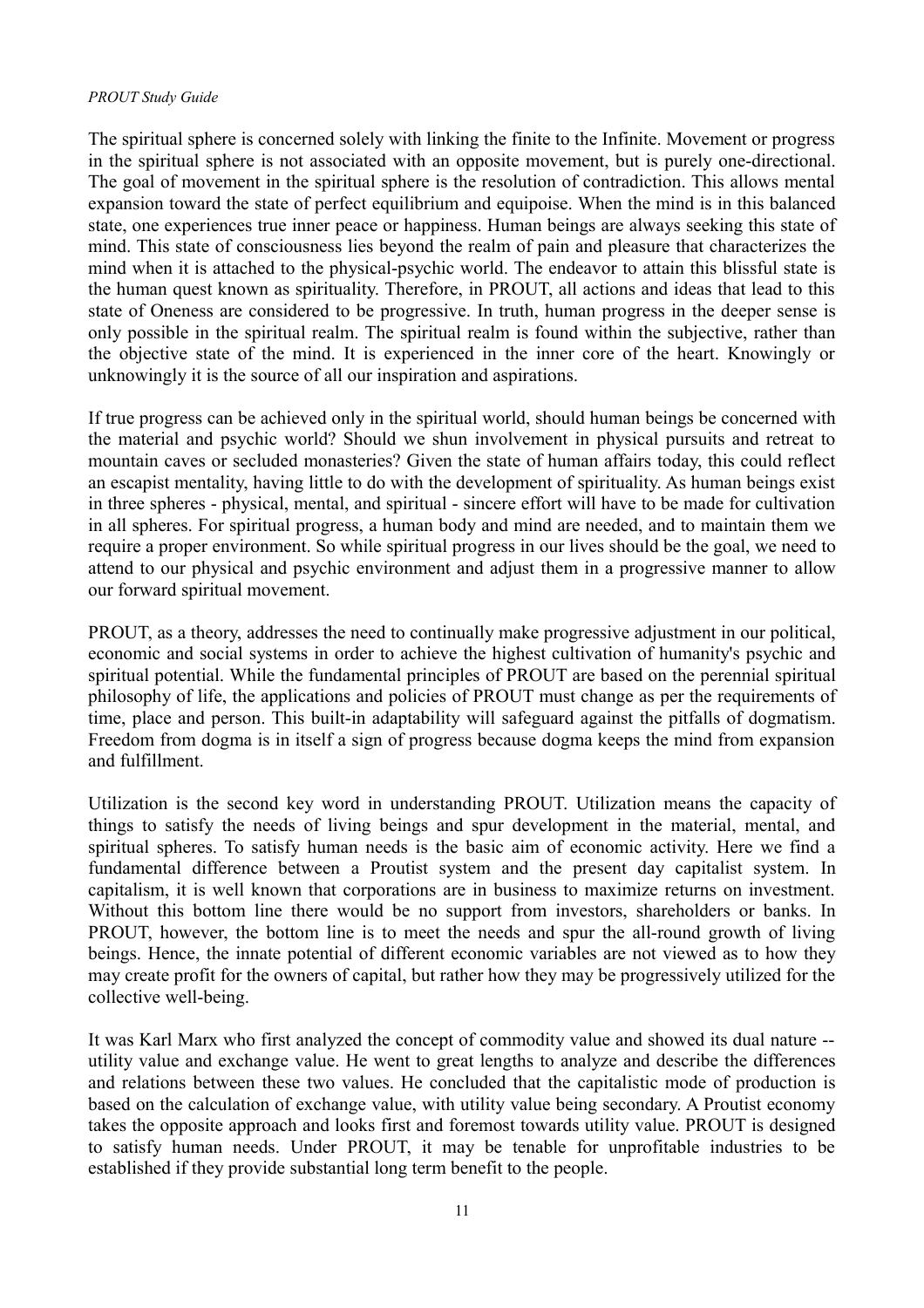Finally, let us look at what we mean by theory. There are a great variety of theories around. These are all mental constructs, with or without practical value. Some are only intellectual extravaganzas, while some have value within a certain intellectual climate. Others seem well constructed, but become a total failure when we try to implement them in hard reality. PROUT, as a theory, is not an intellectual creation. Its perennial principles are based upon spiritual intuition, while the details of planning and implementation are based on the practical human problems existing in a certain place, at a certain time. The development of PROUT arises from the effort to establish rationality and social justice for all and to bring human activity into harmony with our inner spiritual aspirations.

### *Section Two:*

# **The Existence Of Human Society**

Human society provides the framework for the collective movement and growth of all individuals for the expansion and development of the individual and collective potentialities. As such, society does not indicate merely an aggregate of individuals; rather it implies a degree of collective consciousness and social cohesion. The factors necessary for the existence of human society are known as asti in Sanskrit. The existence and the strength of this human society rests upon the three factors of asti. These are social unity, security and peace.

### **Social Unity**

The degree of social unity in a system is created by, and depends upon, the existence and strength of certain key factors: common ideals, an absence of social stratification (a classless society), collective social functions, and an absence of capital punishment.

Common Ideals: Inspired by common ideals, people move together overcoming all hardships and obstacles. Without the inspiration of a common ideal, their movement becomes thwarted and haphazard. Historical groupings – whether ancient clans, medieval empires or modern nation-states – have all been based upon common ideals and sentiments to achieve social unity. While common ideals are positive, the various "isms" based on these ideals have often divided humanity into mutually belligerent groups. In modern days, for example, the patriotism of nation states have often given rise to national chauvinism, racism and imperialism. Such value systems are fast becoming outdated. Two World Wars, the excesses of imperialism, and the exploitation of global capitalism, demonstrate the need to develop global common ideals and realize that this mother Earth is populated by a single human society. The narrow groupist sentiments of the past, including racism, nationalism, and class elitism must to be overcome to realize greater social unity.

Philosophically, the only ideal which is all-inclusive and synthetic, is to merge one's identity with all of life. Only by offering each of our actions to the Divine Entity are we able to developing feelings of true universalism beyond narrow self interest. This is the required sentiment to inspire people to move toward greater unity.

Classless Society: Human beings have a natural bond of love and affection towards each other and this tender thread should be strengthened. The idea of the basic equality of all human beings is known in Sanskrit as sama samaja tattva: the principle of social equality. This principle of social equality should be the basis for human society. It is essential for the promotion of unity.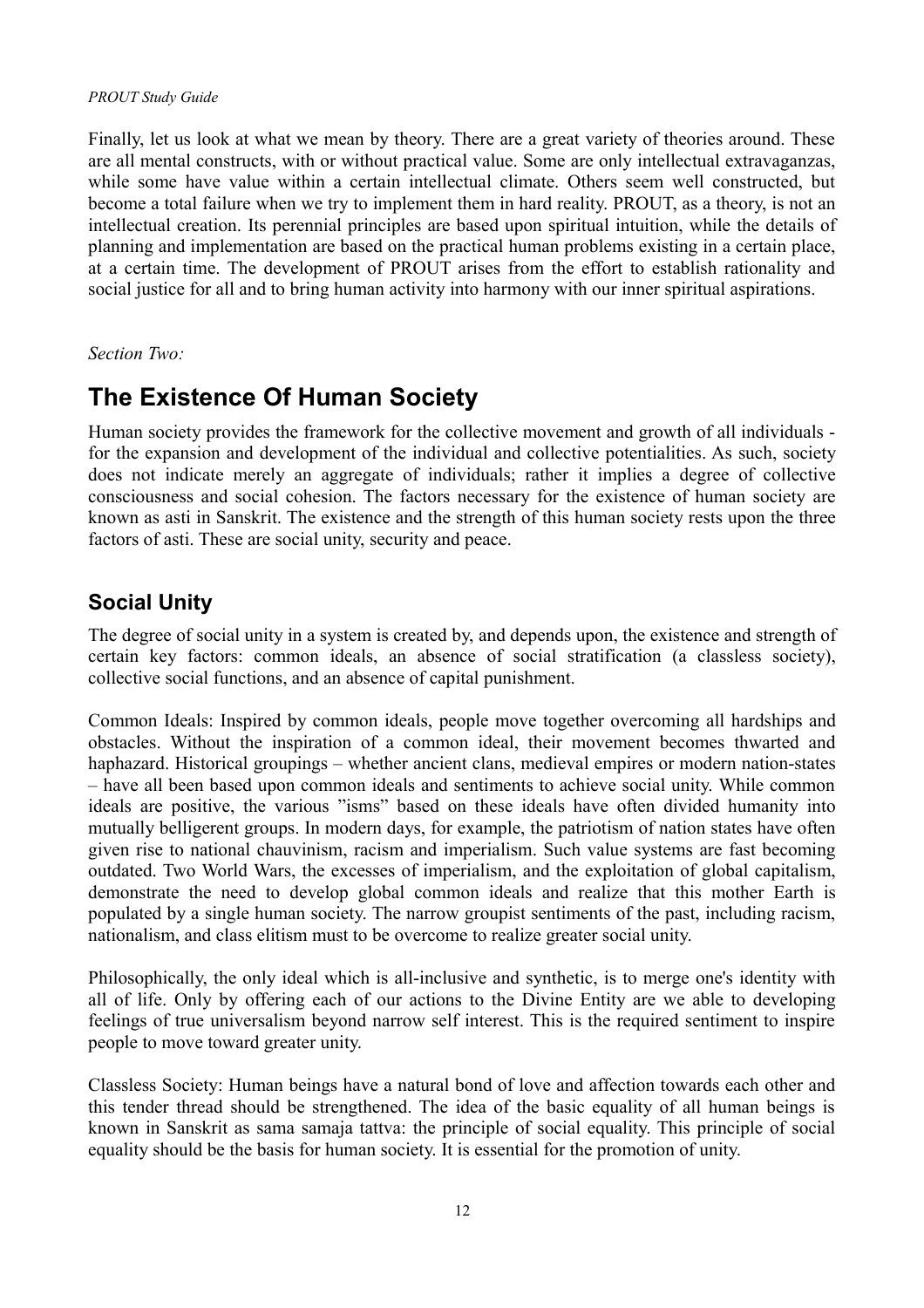Even in an ideal social structure there would be infinite differences of outlook, occupation and opinion insofar as diversity is the law of nature. But this apparent diversity, which accounts for the beauty and strength of human culture, should not be used as a pretext for the creation of a social structure undermining the basic rights, unity, and oneness of human beings. Stressing the apparent differences and dividing people by injecting or promoting irrational divisive sentiments is detrimental to the growth of society, weakening its unity and strength. Ideas of division based on gender, race, class, religion, etc., are the products of self-serving leaders who want to inculcate them into the social psychology in order to divide and conquer. People have to be educated and mentally strengthened to overcome such sentiments.

Social Functions: It is in our common social functions, festivals, gatherings, etc., that the social fabric is woven and where people learn to appreciate each other. Social functions inspire the sense of community that is necessary to collectively face our everyday difficulties. They also give us a chance to express our higher forms of art and culture.

Absence of Capital Punishment: It is morally wrong for society to sanction murder by law as a punishment. It legitimizes killing and creates a psychic imbalance in people. From the social point of view, every executed member of the society will leave behind a husband or wife, sons and daughters, parents, friends, etc., who become alienated and disgruntled by this measurement. Their resentment and pain (with or without any wrongdoing on their part) undermines the unity of society. The situation worsens when racism or class dominance come into play. Similarly, social ostracism (the creation of "outcasts" or permanently rejected individuals) is a sort of capital punishment on the psychological rather than physical level, and also causes negative effects. As such PROUT advocates that education and rehabilitation, rather than punishment, should provide the basis of a criminal justice system.

### **Security**

For the existence of human beings and for the development of their full physical, psychic, and spiritual potential, economic and social security is required. This security primarily depends upon two factors: social justice and discipline.

### **Social Justice**

Many of the insecurities of life can be removed by recognizing the need for social unity despite the world's apparent diversity. When this recognition is linked to a greater effort to ensure everyone the opportunity to meet their basic necessities, according to rational and human considerations, we have the basis for PROUT's system of social justice. Proutists will make a strong effort to remove all exploitative and unjust practices from the social fabric. This will greatly strengthen the well being, creativity and productivity of the individual, making society much stronger as a whole. The economic system of PROUT is this idea of social justice. is based on this idea of social justice.

#### **Discipline**

A well balanced and agreeable code of conduct is highly necessary in both individual and collective life because it lessens conflicts due to self interest. All societies have social codes, such as standards for courteous behavior as well as regulations and laws. These help create an environment and attitude conducive to mutual respect and interaction. They give scope for freedom of expression up to the point at which one's behavior creates interference with the basic rights of others. Lack of discipline in individual and social life bring about social deterioration, as unrestrained self-interest,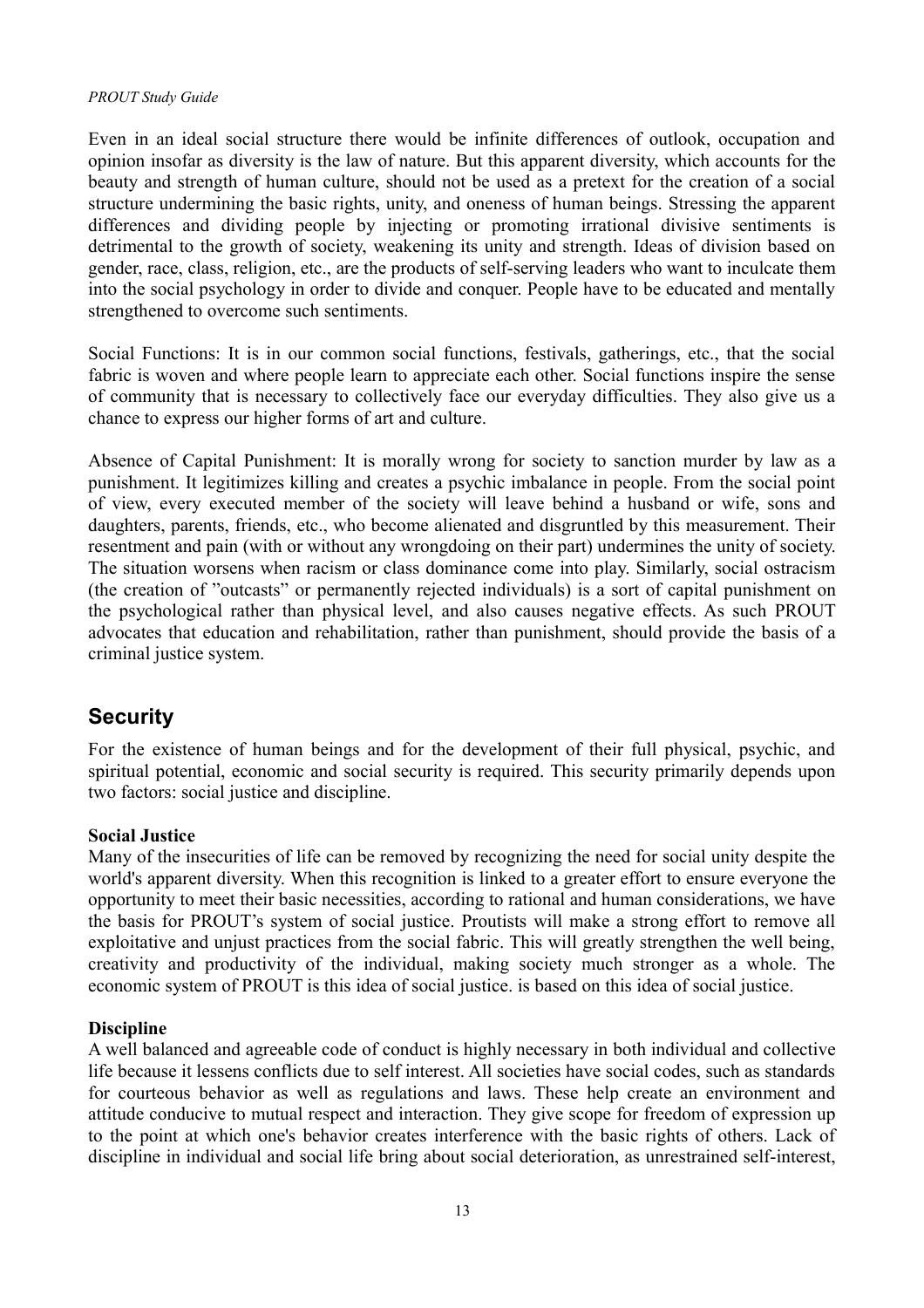greed, and immorality erode unity. The rich and powerful puff up their own lifestyles by preying on the weak. Poverty spreads in similar proportion to the concentration of wealth into the hands of a few. The Earth's resources are limited, but selfish desires and greed are unlimited. Without a strong common code of discipline, based upon universal values, society degenerates into a pack of wolves. Social Darwinism legitimizes the exploitation of the weak and the poor by the rich and the powerful.

An overly repressive or permissive code of conduct that does not take into account human psychology inevitably has disastrous results. Discipline must be in tune with the nature and subtle aspirations of human beings. The mechanical discipline of the military or discipline based on the repression of human nature will never serve the whole. The repressive manners and beliefs of the Victorian age resulted in modern days' hedonism. In the former Soviet Union, only the omnipresence of the secret police assured socially acceptable behavior - making individual life a repressive nightmare and ultimately leading to the destruction of that social system from within.

Discipline in social life must develop from a code of conduct which is in tune with the physicopsycho-spiritual nature of human beings, and be adjusted to the needs of different age-groups and cultures. Children will have to be educated with a love for self discipline. Only by such means can freedom in the social and individual sphere be realized. For the utilization of the higher faculties of the mind, self discipline is especially of great importance.

### **Peace**

War is a great blight on human history. Human society thrives in peace and is destroyed by war. War throws human beings back into the animalistic fight for survival and brings out all base instincts, creating untold sufferings.

Peace is of two kinds. Sentient peace indicates the predominance of the forces of unity, justice, and the light of rationality. Static peace, on the other hand, indicates that oppression, suppression and the forces of ignorance and exploitation are dominant. To establish sentient peace in the human society, the well-wishers of humanity can not shy away from struggle. Only by struggling against the forces of ignorance and exploitation can lasting sentient peace be established.

For establishing lasting sentient peace, two factors are important: scientific spiritual practices and the fight for the removal of all dogmas. Through spiritual practices (proper diet, asanas, morality, selfless service, meditation and devotion), selfishness and physical longings are converted into higher mental and spiritual propensities, and the clash on the material level for limited goods can be minimized. Sentiments are broadened as people accelerate the unfolding of their innate potential.

By fighting against irrational superstitions and dogmas, human beings establish themselves in rationality. Various dogmas have been the root cause in the past for much bloodshed. Take for example the clash between two different schools of Christianity that plunged most of central Europe into thirty years of utter destruction; or the dogma of racial superiority which gave the European settlers in America the scope to enslave Africans and eradicate Native Americans. And all this took place under a constitution professing the liberty and equality of all men. Rationality encourages ideological discussion and conflict, but abhors the cruelties of war and destruction. To establish sentient peace, broad-mindedness must be encouraged and universalism must inspire the hearts of all. To do this, the following factors are necessary.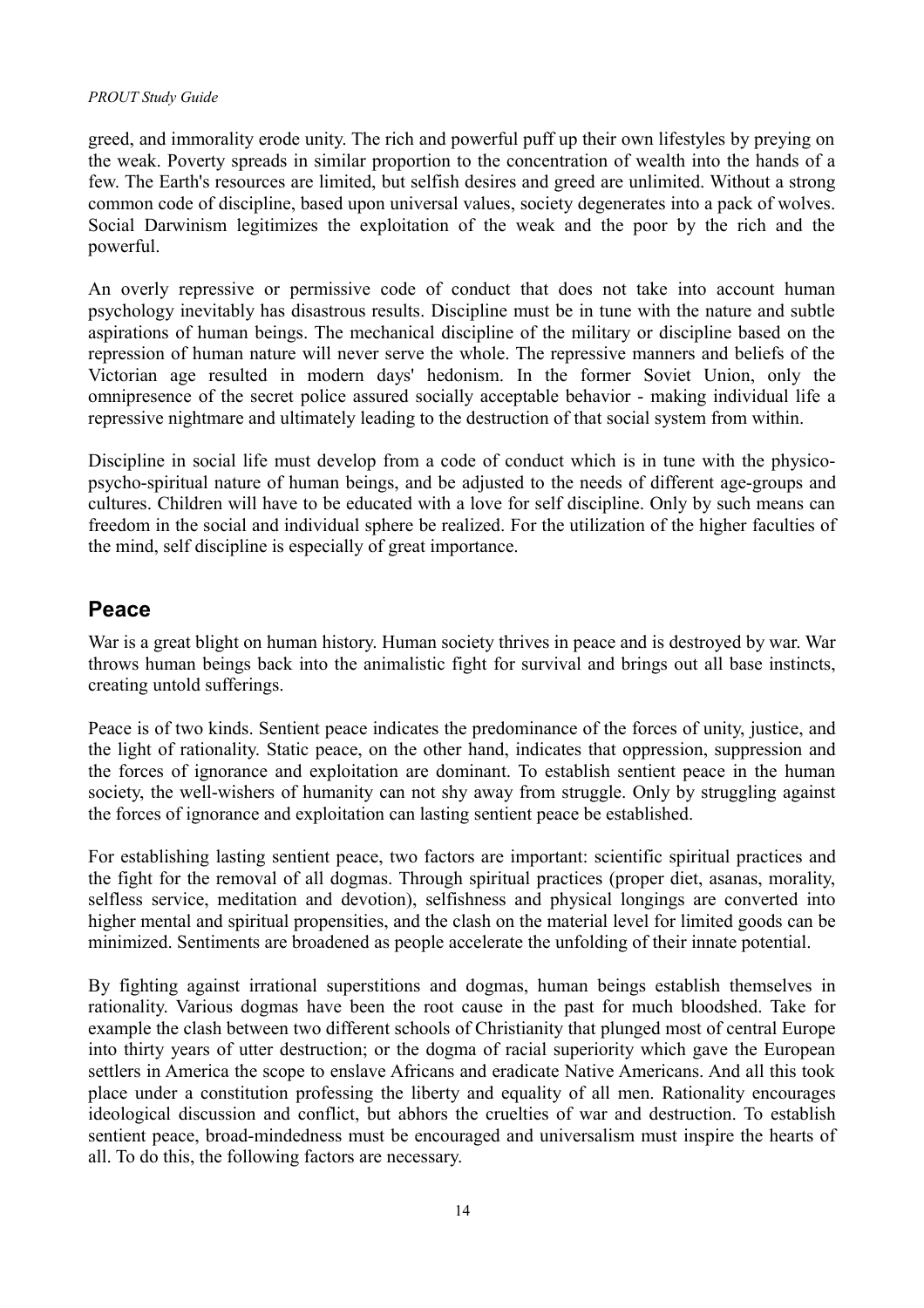We must strive to develop and adopt a common philosophy of life. This does not mean the adoption of a set of dogmas or limiting of ideological differences. Rather it means the acceptance of universal values built upon a strong foundation of rationality.

We must develop a common constitution for all people and nations, especially a bill of human rights. This constitution should take the best of all experiences from different constitutions and blend them into one, to be ratified by all national governments. This will help protect the rights of minorities, and will be the first step toward establishing a world governing body with legislative powers.

We must create a common penal code for all nations, to be based primarily upon accepted human rights rather than local notions of vice and virtue.

There must be a guarantee of the production, supply and necessary purchasing capacity for the minimum requirements of life. This will assure everyone's security on the existential level and free up the tremendous psychic energy presently bound up in fear, insecurity, and the struggle for the basic necessities. This mental energy can be harnessed for the welfare and development of individuals in all spheres of life, and a quantum leap in the quality of social life can be achieved.

### *Section Three:*

# **Social Development And Progress**

One of the most fundamental notions of PROUT is that society has a collective psychological existence that arises from the totality of the individual minds that make up the society. That is, the human society is more than just an accumulation or congregation of individuals, it is a sociopsychological entity ruled by principles unique to itself. This collective psychology is akin to the "Zeitgeist" of Hegel – a term he used to describe "the spirit of a time."

Human society is a dynamic entity having certain existential requirements. These were discussed above. Aside from its existence, the development and strength of its movement also depend on numerous factors. Amongst these, there are six that are the most essential. They characterize a developed and balanced civilization, capable of withstanding the weather of time.

1) **Spiritual Philosophy** encompasses the attempts at understanding the perennial questions of existence. Generally, philosophy is divided into ontology, cosmology, hermeneutics, ethics, and epistemology, and as such provides a guide to all aspects of human life and existence. Ideally, spiritual philosophy should explain in clear terms the underlying principles and the scientific laws of spiritual practice.

2) **Spiritual Practice** encompasses the intuitional science that leads to Self Realization. This is the science of yoga, the foundation of spiritual culture. It includes all the processes by which one is able to move toward the state of blissfulness and self knowledge. If a society does not possess concrete spiritual practices, only a select few will be able to achieve the sublime mental states that all human beings seek. Intuitional practices help human beings to live their lives happily and make progress in the psychic and spiritual realms. In yoga (literally, to yoke the unit consciousness with the Cosmic Consciousness), these practices are understood as the process of converting physical energy into psychic energy and psychic energy into spiritual or Self-Realization.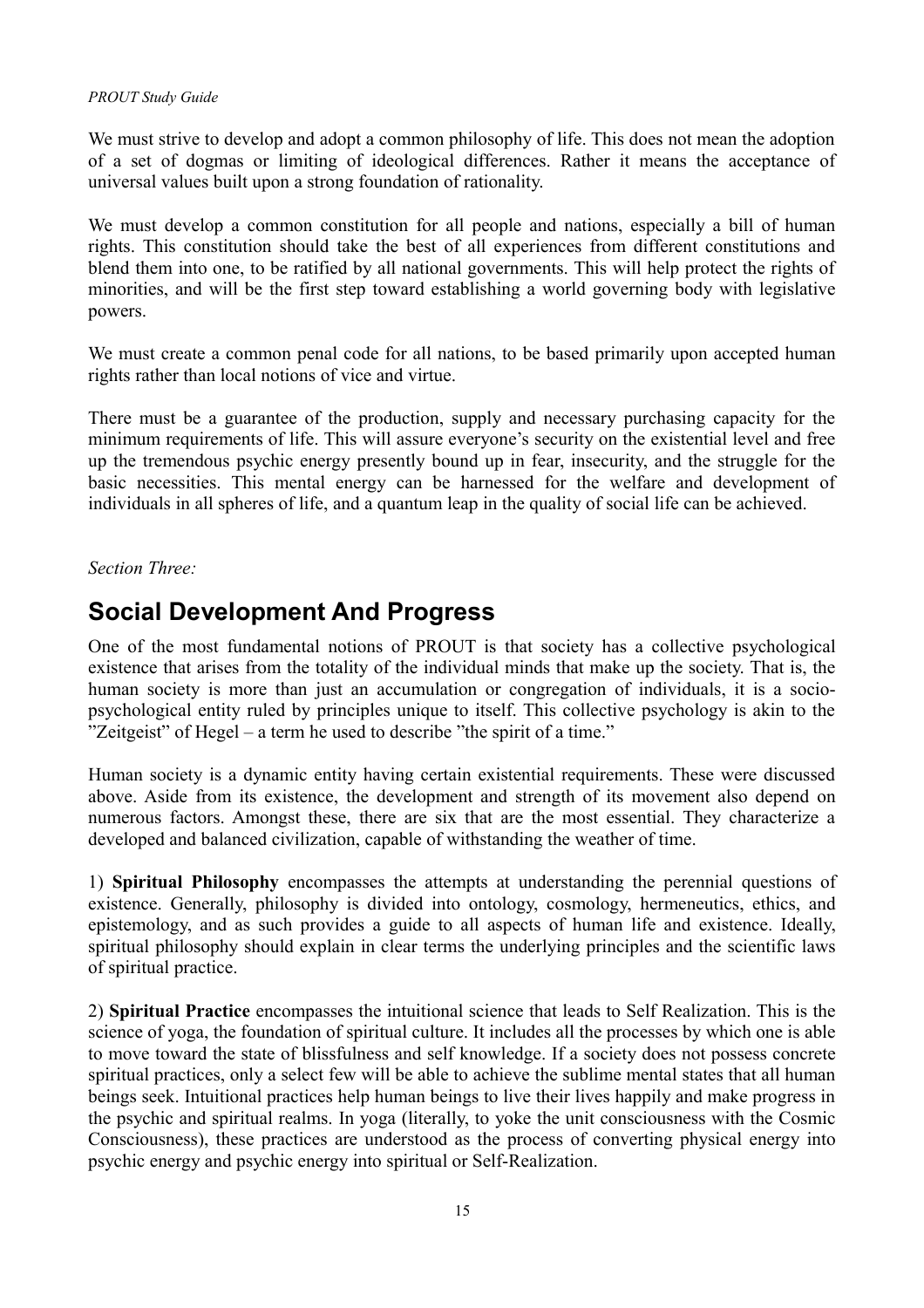3) The **Socio-Economic Theory** shapes the socio-economic life and structure. According to PROUT, it must be based on maximum utilization and rational distribution, and must adjust to changes in the relative factors of time, place and person. Insofar as people can not develop their higher potential without food, shelter, clothing, health care and education, the function of an economy should be to make these "minimum necessities" available to all.

4) **Social Outlook** is the underlying value system that shapes the society. In the past different values have predominated in the society depending on its leaders. They shape the social psychology of the day and give scope to the factors that influence and color it. For ideal development, cardinal human values, based upon a universal outlook, should be the foundation of the social life.

5) **Scriptures** are those authoritative writings, teachings, or books which exhibit a profound effect upon the society by virtue of their universal acceptance. Scriptures (shastras in Sanskrit) may be spiritual, philosophical, or social writings. A fully developed society should possess all three. Ideally they guide and inspire social and individual life, and require diligent study. The delicate question is what to accept as truth and wisdom, and what is to be understood as an expression of a certain time and certain circumstances. Whether the Bible or the Little Red Book (of Maoist China), the influence of scriptures upon society cannot be denied. Society must accept such scriptures which remain a constructive guiding force and reject those which have lost their value.

6) **Preceptor**: The impersonal entities which guide and regulate the society are the scriptures and social codes, but the human heart is sentimental and often seeks a personal leader as a source of inspiration. This is at the root of the personality cult, and it cannot be denied that society's unity and momentum are aided by this factor – whether positively or negatively. Most societies of the past have possessed a preceptor; sometimes it is a spiritual preceptor such as Christ, Mohammed or Buddha, or a social preceptor such as Confucius, Lenin, or Mao. The societies founded upon the legacy of a spiritual preceptor are much stronger and longer lasting than the societies initiated by social preceptors.

All of the above factors determine the structural solidarity and the inherent dynamism of a society and its civilization. For lack of these factors in the past, human groups, nations, and civilizations have perished. The original Egyptian civilization could not withstand the impact of the dynamic and young Islamic Arabian wave. The Americas' Mayan and Aztec civilizations were destroyed and absorbed by the expansive Spanish empire. In most cases, the stronger social structure with more dynamism is able to politically conquer the weaker one, having less strength or vitality and/or fewer of the six factors. However, younger civilizations with fewer factors have also been absorbed by older ones due to their momentum or dynamism. In such an example, the Mongolian empire was able to militarily and politically conquer China. However, the Chinese society was culturally much stronger and thus absorbed this wave within a single generation, gaining vitality from the warrior society of the Mongols as well. India absorbed in a similar manner the Islamic Iranian invaders; so too did the Greek culture transform the conquering Romans.

We will have to nourish all these factors on a global level in order to form a human society that is strong, dynamic and lasting. The existence of all the six spokes in a balanced state leads to a society which can resist any internal deterioration or foreign invasion; hence it is crucial for social progress not to neglect the development of any of the six factors discussed above.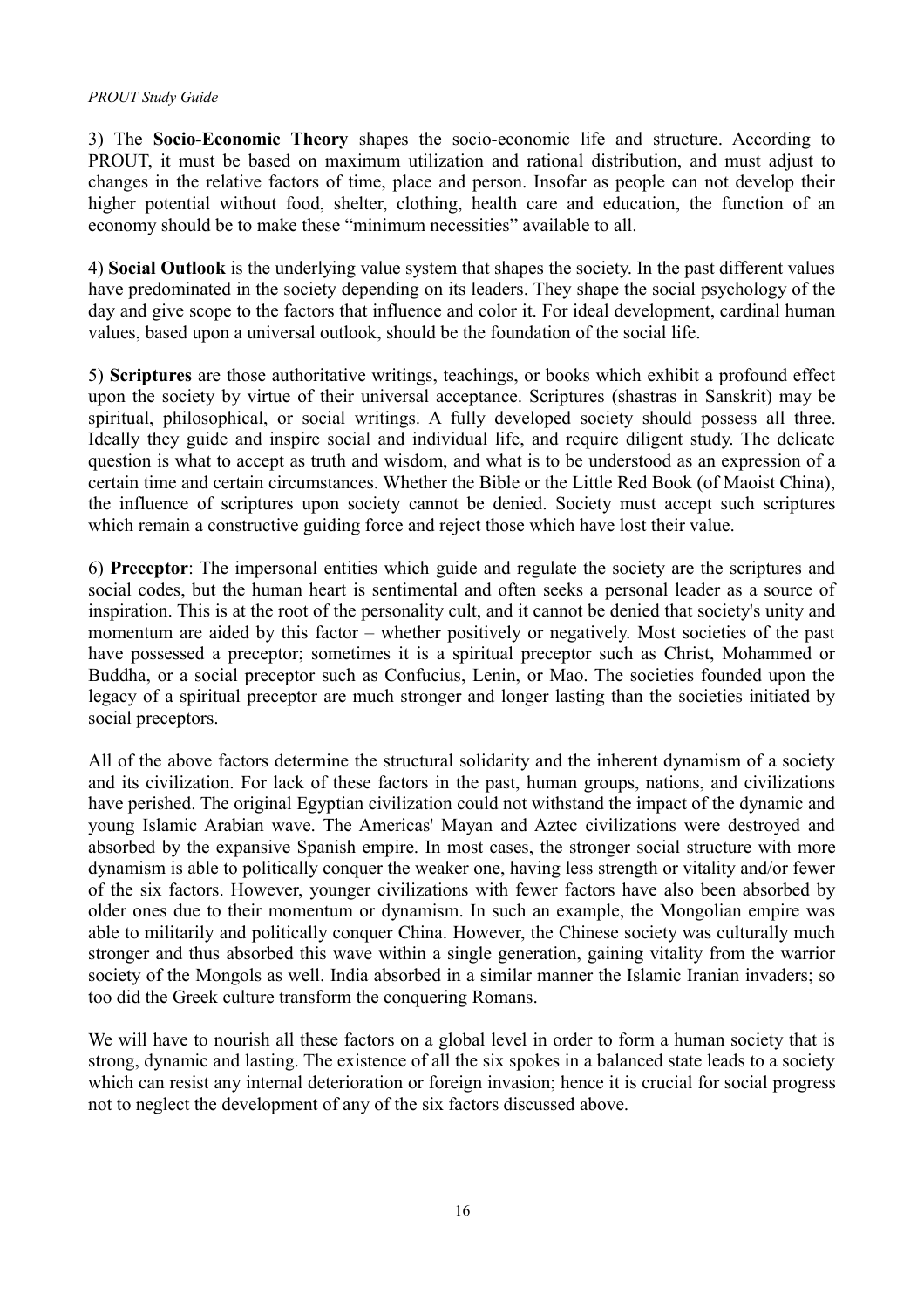*Section Four:*

# **Spiritual Realization As A Social Goal**

Where there is movement, there must also be a goal. Without a goal there can be no mention of progress. There can be no direction. The perennial inspiration for the movement of human society is felt on the personal level as a state of composure, peace and happiness beyond decay. This is called spiritual bliss (ánandam). Such a state is beyond the scope of social theory. But it is this state of realization in personal life which inspires the social behaviors of morality and respect for all living beings. When the six factors of social progress, indicated above, are present and in a balanced state, then the social movement will be toward this spiritual goal. The inner aspirations of the human mind will have a conducive social environment for full expression and realization, and a universalistic social outlook will develop.

When the blissful realization of ánandam is taken as the foundation for good will and benevolent treatment of all creation, the scope of humanistic love and kinship is expanded into a universal love that we call Neo-humanism. Neo-humanism is the guiding social outlook of PROUT. It provides the ethics and principles for social movement toward the spiritual goal. In Neo-humanism, supreme recognition is given to the intrinsic existential value of each and every living being. Even inanimate objects are unique expressions of the Cosmic Consciousness. This recognition of the intrinsic worth of every entity is the fundamental social outlook of a truly progressive society.

In our interaction with the environment, PROUT places the existential value of all entities above their utility value. We cannot continue to treat this universe with hungry eyes, looking only at the value of things to satisfy our never ending desires. Frequently we overlook the subtle value of things, as it is still hidden by our limited understanding. Our obsession with turning everything into commodities prevent us from detecting the beauty and harmony in the world around us. As we come to understand and correct our past limitations, this world has all the potentiality to become a paradise for all humanity, animals and plants.

### Further Reading:

*PROUT in a Nutshell. Part Four* of this series contains important elementary PROUT material. In Part Three, a portion is devoted the discussion of unity, security and peace. In Part Six, the article "The Future of Civilization," discusses asti, bhati, and ánandam, particularly the six factors.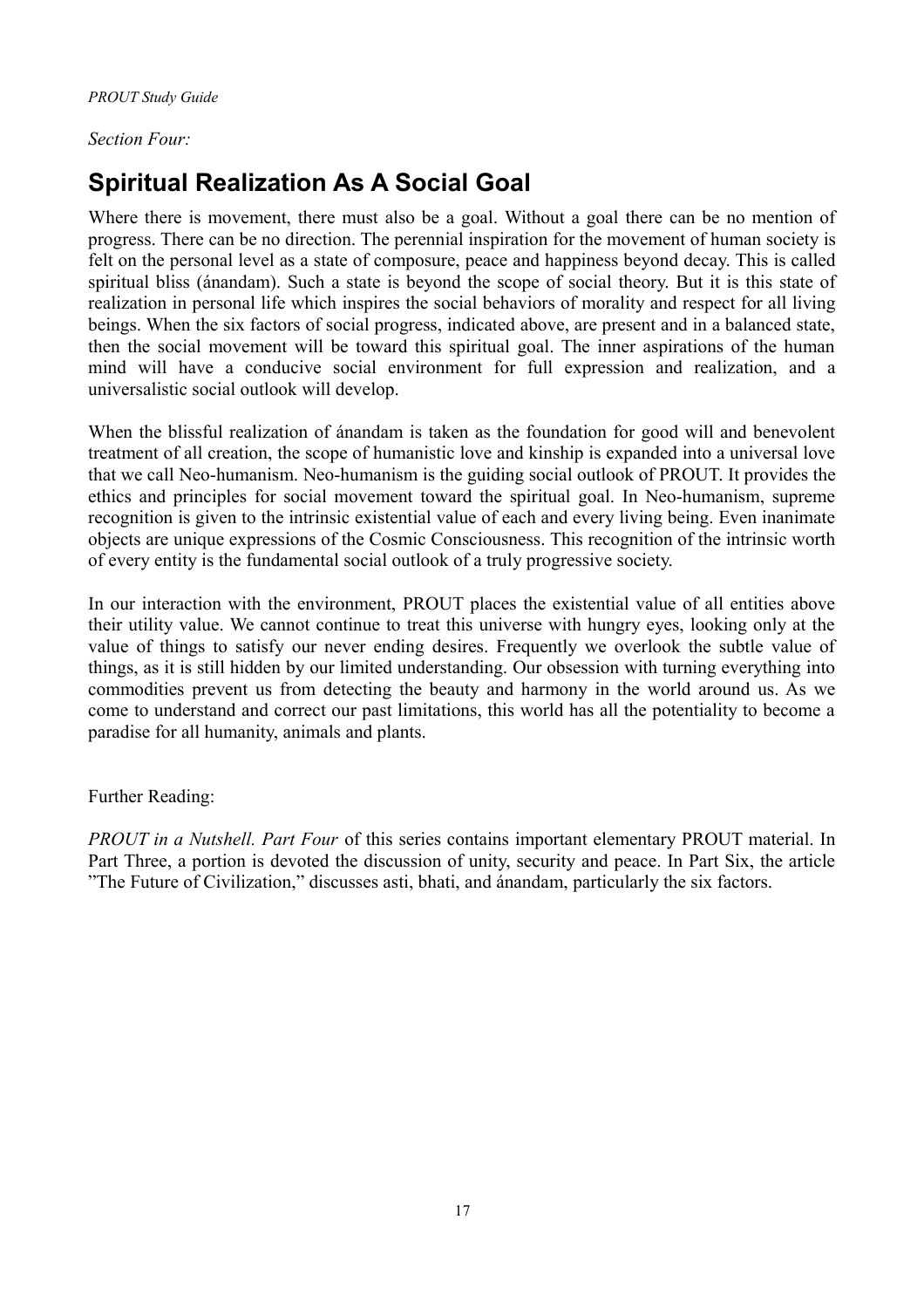*Chapter Two*

# **THE SOCIAL CYCLE**

*Social Psychology And Theory Of History The Social Cycle The Dialectics Of The Social Cycle Synthesizing A New Vision Of History The Role Of Moral Leaders And The State Of Permanent Social Synthesis*

*Section One:*

# **Social Psychology And Theory Of History**

Based upon the relationship formed by the human mind with the natural and social environment, we can identify four different social groupings or behaviors. Each group has a different relationship with its environment and therefore develops different mental tendencies. The first group (the masses) are overwhelmed by the psycho-physical waves of reality. Unable to contend with it, this group spends its energy simply trying to exist. The second group (the warriors) commands the psycho-physical reality by physical force. The third (the intellectuals) commands by psychic (mental) force and the fourth (merchants) commands by controlling the manufacture and exchange of psycho-physical objects.

In Sanskrit, these groups are called varn´as. The concept of the varn´as is a valuable model for analysis of class dynamics. This model applies more toward social analysis than for the understanding of individual psychology, where more complex laws exist. It is both fundamental as well as general, and it is important to not apply it simplistically and rigidly toward individuals.

The concept of the four varn´as leads to a new theory of social dynamics and historical analysis unique to PROUT. This theory holds that, at any given time, society will be dominated by the psychology and administration of a particular varn´a. It is further held that social change occurs in a cyclic fashion. Together these ideas are referred to as the Theory of the Social Cycle, which elaborates the transformation of society as the predominant values and power base shift from one varn´a to the next in a cyclic manner.

PROUT theory of social grouping differs from the caste system of India which, although using the same terms, locks people into a class structure by birth. In our theory, varn´a is only a psychological disposition based upon ways and means to survive and prosper in a given environment. Our theory also differs from the western grouping of social classes based upon income levels.

First we will examine the four groups in our theory, and then give a brief historical analysis from this perspective.

The first group (the masses or shúdras) displays the characteristics of the undeveloped human mind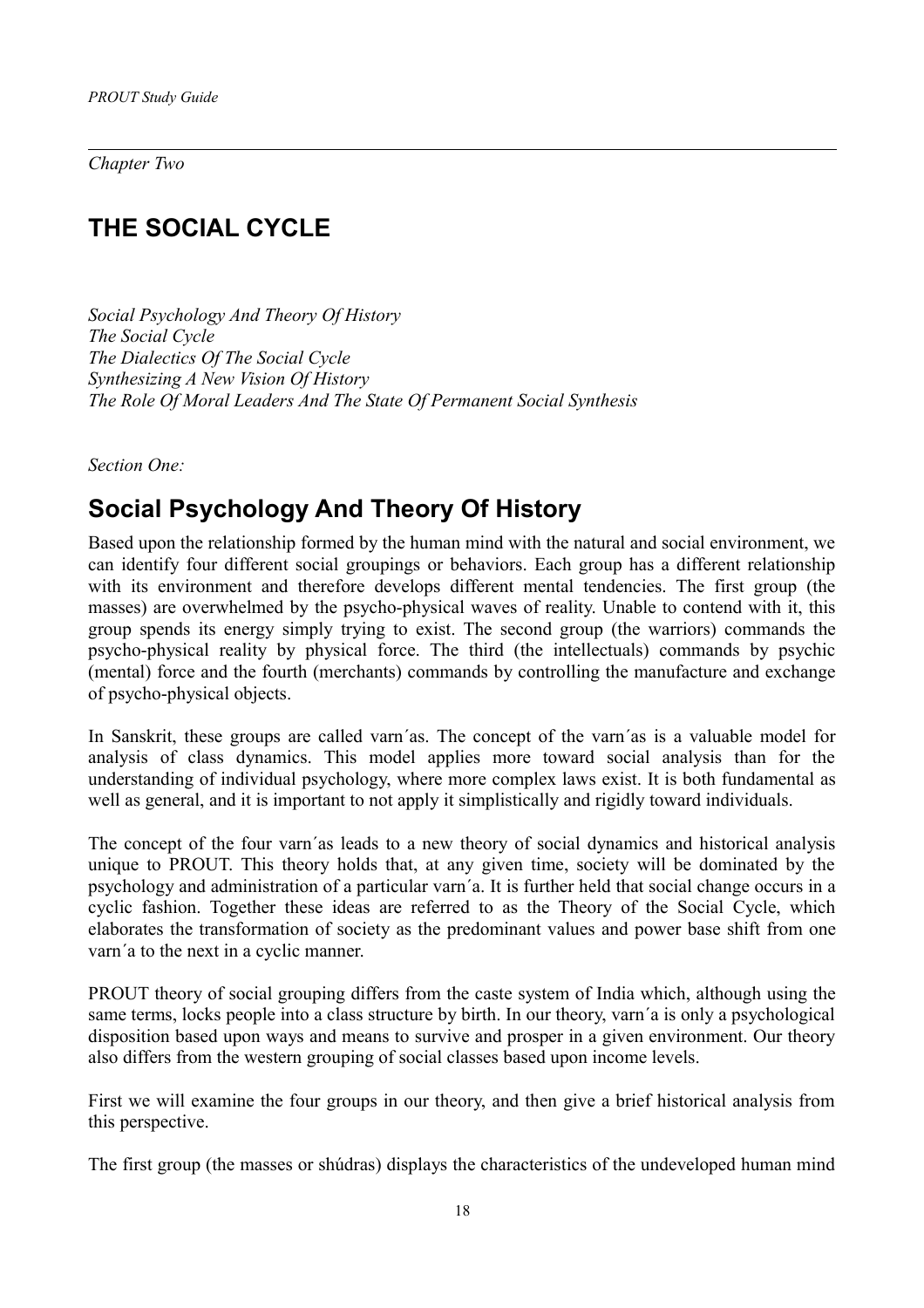dominated by the material and social environment and by basic instincts. The shúdra mind lacks vibrancy due to its preoccupation with materiality. There is little original expression of higher ideals or culture. Of course, the shu'dra mind of the modern era is obviously more developed than the shúdra mentality of the dark ages, or of the prehistoric era. Hence, the varn´as are relative categories. Basically the shúdras are those who have few aspirations and little mental dynamism. They live according to the pressures of material conditions and the dominant trends of the collective psychology. Shúdra psychology is essentially the mass psychology. It requires the guidance and inspiration of those with more developed minds who actually define the direction and momentum of the collective psychology. On the individual level, every mind possesses a mixture of and the potential for all the four varn´as – though one psychology tends to be dominant.

The second varn´a (warrior or ks´attriya) is constituted by those with the warrior mentality. They have a fighting spirit. They display bravery and embrace challenge and struggle. On a rudimentary level, the warrior mind seeks to establish domination or control over matter through physical valor. A warrior-dominated society may place great emphasis on social values such as honor, discipline, self-sacrifice, and responsibility or, in a negative sense, on blind adherence to authority, ruthlessness, and competition. Most societies of ancient history, certain medieval societies like the Arabic Muslim society, and various military and communist societies of the modern age are examples of warrior dominated societies.

The intellectual class (vipras) constitute the third varn´a. Those with developed intellect, who seek to influence the external or social environment by virtue of their mental faculties constitute this class. Scientific, religious and cultural achievements are the products of the intellectuals. Intellectual eras are characterized by the social and political rule of the intellectuals, ministers, or clergy (whether in a monarchy, democracy, theocracy, etc.). Here religious, cultural, and intellectual pursuits dominate the collective psychology. The Hindu and Buddhist societies of the Far East and the Catholic Church dominated Europe of the middle ages, and some of the present day fundamentalist Islamic states are essentially intellectual societies.

The fourth social class is that of the merchants (vaeshyas). This is the mercantile or entrepreneurial class that excels in the handling and accumulation of resources. Modern history, which crystallizes with the Industrial Revolution, continues to be dominated by the psychology of this class. Just as the warriors dominated ancient history, and the intellectuals dominated the middle ages, so the merchants dominate modern history.

The beginning of any age is characterized by great dynamism on all levels - politically, culturally, economically etc. as the new leadership frees the people from the oppressive institutions of the old order. The age peaks in a golden era as the new class overcomes the obstacles of the old order and solidifies its control over society. In time, however, social decline again occurs as the dominant class increases its power at the expense of meeting the basic needs of the people. Social unrest builds as the exploitation becomes more systematized.

In this way, the merchant class brought great dynamism to a society suffering under a corrupt priest class and the feudal system of the Holy Roman Empire. The golden age of modern history is probably the period of Pax Americana. Now, however, the era of the merchant is beginning to exceed its welcome. As the dominant class seeks to expand its wealth and power beyond the bounds of governmental jurisdiction, they do so at the expense of greater numbers of people, the majority of whom losing purchasing capacity and many are unable to meet their basic survival needs. In this decline, the labor of the masses, the martial abilities of the warriors and the mental powers of the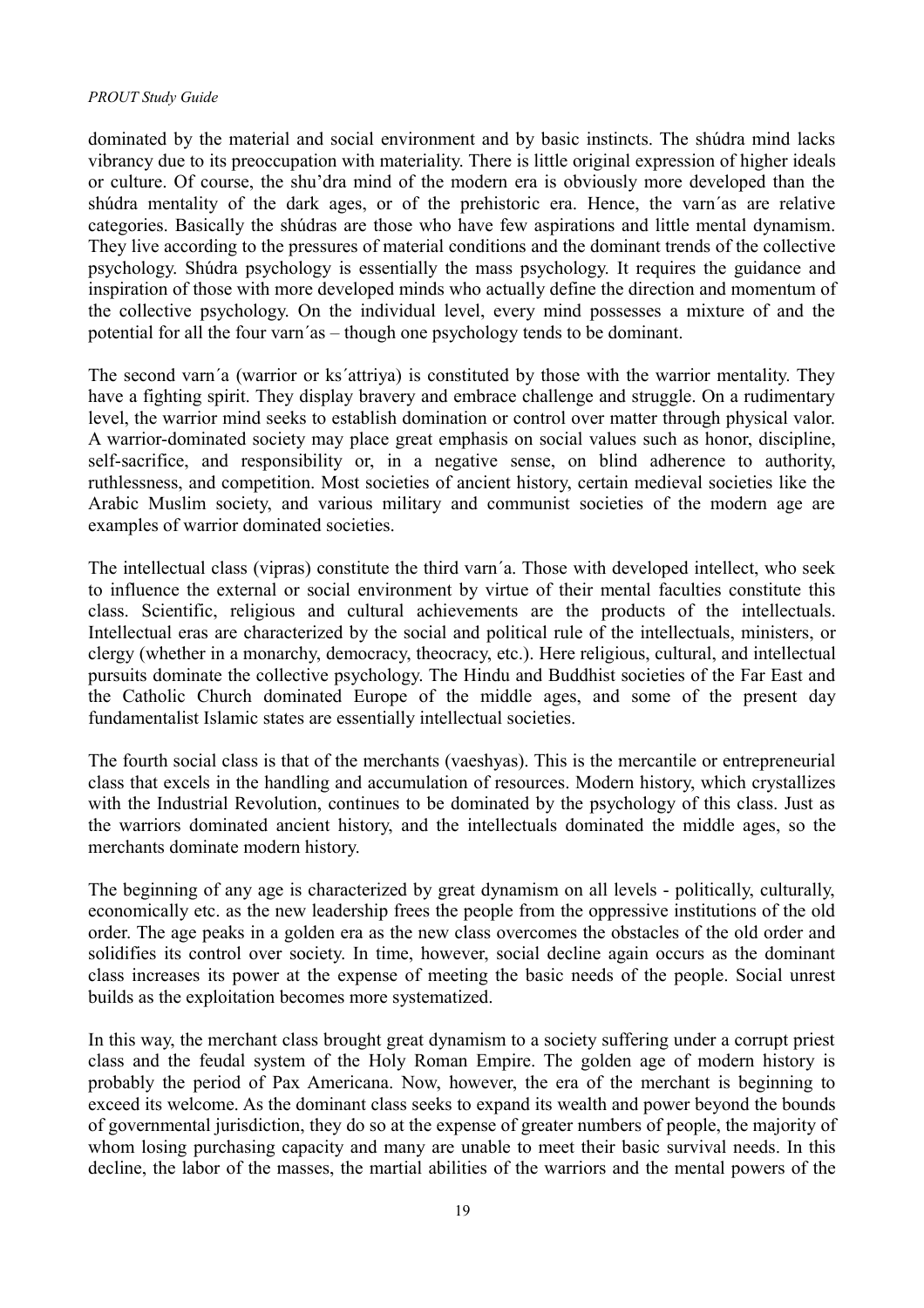intellectuals become increasingly enslaved to the will of the merchants (capitalists), who have an iron control over their wages and livelihood. Political rule is also determined by "behind the curtain" capitalists who hold the true, financial power. All capitalist societies are in this condition now. This is illustrated by the absolute dependency of political leaders on "big money" in order to finance their election campaigns. Though constitutional democracy was a positive development of the merchant age, as practiced today, it is little more than a tool for control of national economies by the international financial giants.

### *Section Two:*

# **The Social Cycle**

The theory of social cycle holds that the natural sequence of historical eras always progresses from shúdra (laborer) society to ks´attriya (warrior), followed by vipran (intellectual) and then vaeshyan (merchant). Subsequently, a new social cycle follows. One may object that a cyclic view of history doesn't acknowledge the potential for human progress, but we are not suggesting that we are continually moving in circles, constantly retracing our steps. Rather, the true movement of the social cycle may be likened to a spiral movement; it is circular, but moving in a definite direction, making definite progress. This progress can be recognized as movement toward a greater expansion of consciousness.

Historically, the period from the evolution of human beings out of animality until the formation of stone-age societies constitutes the shúdras era. In this era, human beings were highly dependent upon the forces of nature, living almost as slaves to the material conditions. Through clashes with the hostile environment, and through inter-group conflict over scarce resources, the human mind slowly grew in complexity, capacity, and strength. Confidence, bravery, and the capacity to rule and dominate the material and social environment developed in some human beings. In the beginning this was expressed mostly through physical force, and it brought about the age of domination by people of the warrior mentality. This was the beginning of human society in a higher sense. As the clan system evolved, unity, discipline and a sense of social responsibility developed slowly, resulting in the advancement of social structure. This early period of the warrior age was led by women in their role as clan mothers. It is necessary to understand the great contribution made by women to human history since they guided human society for nearly 1 million years - from the birth of humans to approximately 10,000 years ago when patriarchy had its first expression.

In the struggle of warrior societies against the forces of nature and each other, the intellectual power of human beings developed, and the ingenuity of the emergent vipras resulted in the earliest scientific achievements, such as the making of fire, the bow and arrow, needle and thread, the plow and pottery, as well as advances in animal husbandry and agriculture, etc. As a result of this long process the vipras enjoyed higher and higher prominence in society, and became the most valued assets of the ks´attriya leaders. Warfare also became a more complex affair as tactics and strategy became as important as valor and skill. Without the contribution of greater intellect, victory in warfare became impossible.

In the second half of the first ks´attriya era, men broke with the matriarchal order and established a new system based upon male dominance. This new system was institutionalized by the establishment of marriage, private property and the creation of city states. Religion replaced Magic as the dominant social outlook and leadership passed from the tribal counsel to the warrior king.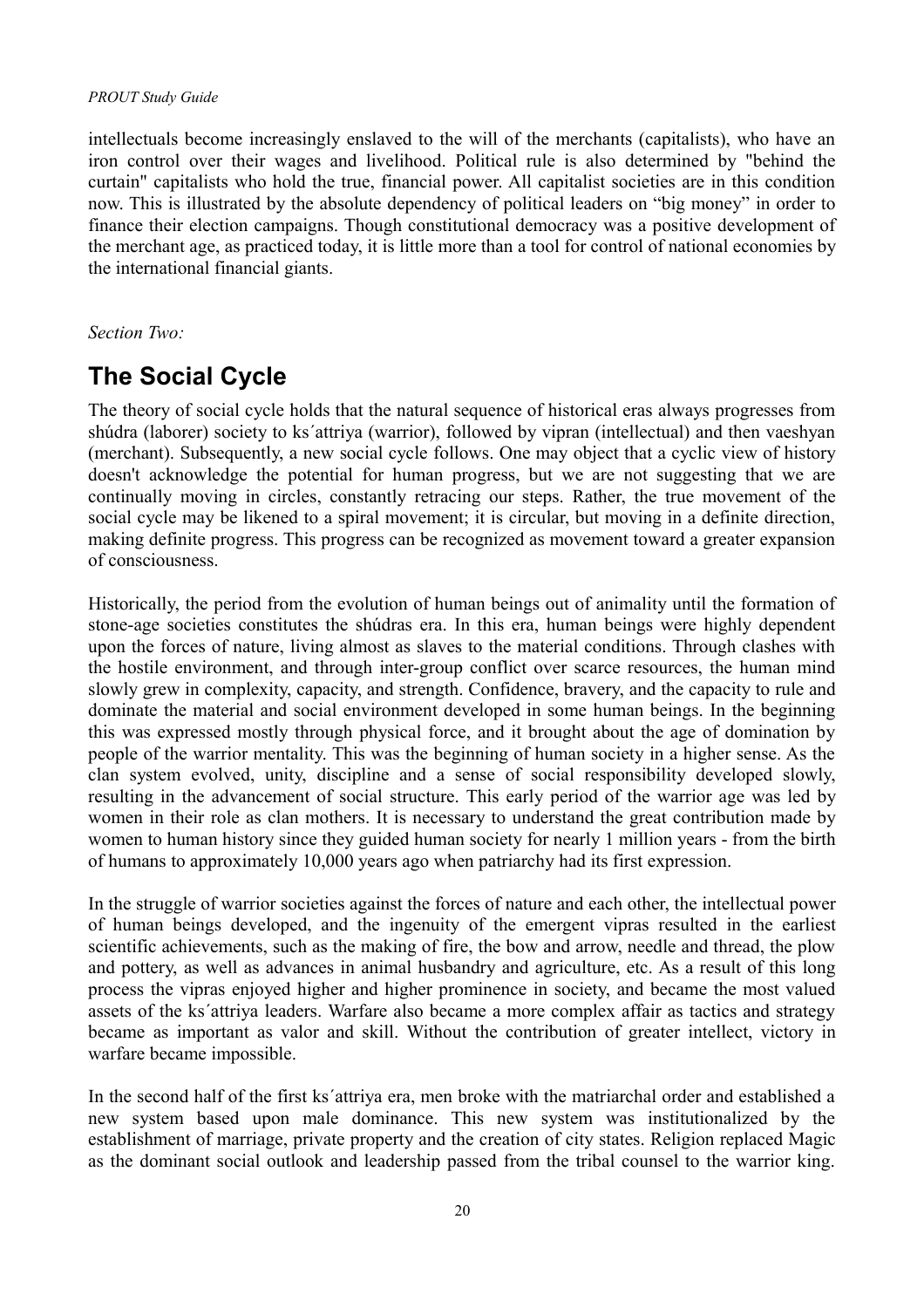This transition paved the way for the great empires of ancient history – the Aryans, Sumerians, Assyrians, Babylonians, Persians, Egyptians, Macedonians and Romans to name a few.

Over time the intellectual ministers and priests gained increasing importance. With the vipran age, the personal authority of the warrior kings became less important as the social administration became increasingly based on scriptures and laws. Through different social, religious and scriptural injunctions, intellectuals in the roles of ministers, priests, law-givers or sages began to rule the society and shape its development.

It is in this vipran stage of the social cycle that the cultural life of society flourishes, and human beings attain new heights of awareness and mental development under the influence of benevolent vipras. Solidification of cultural, religious and governmental institutions occur within the golden age of the vipran era; and under the auspices of these institutions, science, art, and the other branches of knowledge flourished. The early Buddhist ages of India, China, and Southeast Asia all illustrate this, as do the European middle ages with their monastic centers of learning.

In time, the vipran class also becomes oppressive as its concern for the perpetuation of its own material and social privileges becomes more obsessive. To maintain their dominance, one of the most powerful tools historically resorted to by viprans is the injection of superstitions and various psychic complexes into the minds of the other classes. This includes the relegation of women into subservient roles. Male dominance rose to new heights as women were persecuted and infected with inferiority complexes. Women were barred from education in the first vipran era, both in Oriental and Occidental societies.

Gradually, their preoccupation with comfortable living and privilege led the vipras into greater subservience to those possessing wealth - those who had the capacity to buy their land and begin to employ them in their service. In this way, the merchant class slowly grew, infusing new dynamism into the society as it rose. At it gained power it created new social and political machinery to allow it greater freedom. The skillfulness and pragmatism of the vaeshyan class gradually overcame the quagmire of superstitions and decadent institutions constructed in the late vipran era. Protodemocratic movements which led to the House of Commons in Great Britain, the French revolution, etc. and a slow decrease in gender inequality marked the Vaeshyan era in Europe and its colonies. European (and later Japanese) imperialism, however, also traces its inception to the Vaeshyan era. Every thing a merchant sees, even a human being, gets reduced to an element for the increase of profit. This vision began to take hold over society as the trader class, initially under the patronage of the Church or rebel nations like England, utilized the martial qualities of the ksíattriya class to pirate other ships and colonize the world. The goal was simply to extract its resources, including human slaves to perform the labor of production. In this way all the industrialized nation-states of the world were built by the merchant class.

In the decline of the merchant age, the economy is pushed toward greater efficiency within the corporations in the effort toward profit maximization. Employment and purchasing power of the working people suffers. The environment is destroyed as consumerism is relentlessly perpetuated. Money becomes highly centralized and begins to circulate less in the society as purchasing capacity diminishes. Those who are intellectual or warrior minded, become reduced to the economic condition of shúdras. Under increased pressure due to market failure and increased difficulty to meet their basic necessities, the people under the leadership of these disgruntled intellectuals and warriors will eventually rise up and begin to take economic and social relations into their own hands. This initiates the end of the merchant era and the beginning of a new shudra era. Though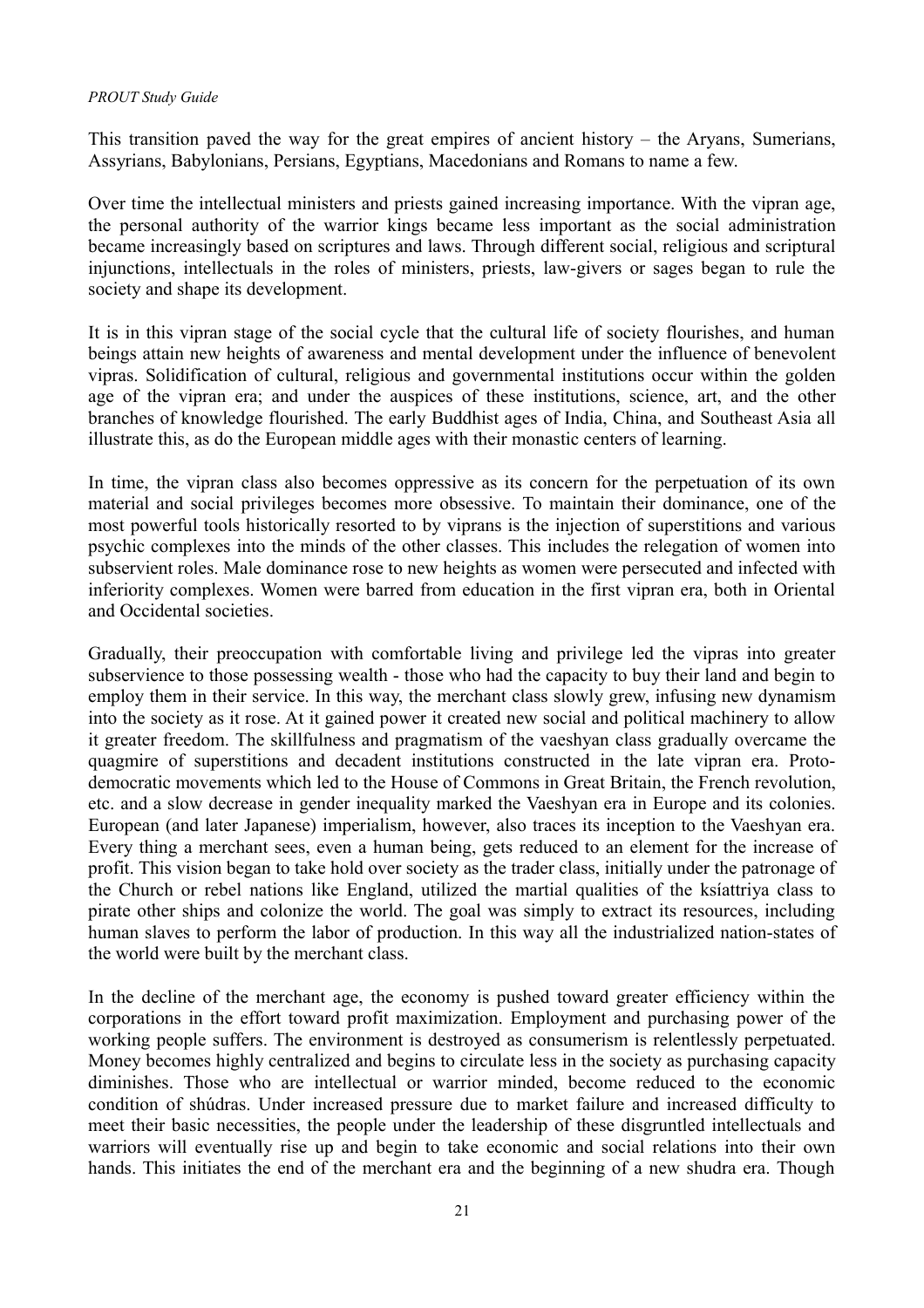technically speaking, a shudra society emerges in the wake of the overthrow of the vaeshyan order, this shúdra era (essentially anarchy) lasts only as long as it takes the leadership of the revolution to solidify their power. The workers' revolutions of the communist countries, beginning with Russia, represent this stage of the social cycle: vaeshyan rule ended by shúdra revolution, resulting in a new, ks´attriya dominated society. In this way, the cyclic motion of society continues, and humanity enters the second spiral of the Social Cycle.

### *Section Three:*

# **The Dialectics Of The Social Cycle**

The Social Cycle moves in perpetual rotation. Based on the psychological characteristics of the different classes (varn´as), we can detect distinct ages in the history of different societies. Each age is characterized by the social and administrative domination of one of the classes. The dominant class psychology determines the dominant values and social psychology of that age. As a rule, at any given time in the history of a certain society, only one class is dominant. In human history, thus far we have categorized four ages. These are the ages of the shúdra, ks´attriya, vipra and vaeshya. Taken together they constitute one complete spiral of the Social Cycle.

Within each spiral there is also a dialectical movement which accounts for the birth, maturity and death of an age, leading to the birth, maturity and death of the next age and so forth. The life span of an age, or for that matter, any social structure can be graphed accordingly:



In actuality, the social cycle does not always move smoothly forward, but rather moves in a systaltic manner. There are periods of social movement followed by periods of relative pause. When society is in a state of ultimate stagnation, having little vitality or positive momentum, it is termed "systaltic pause." It is in this state, due to great suffering on the part of the people, that new inspiration and ideas emerge, ideas which are antithetical to the stagnant existing framework. When such an "antithesis" develops sufficient strength, the existing social structure is fundamentally changed by the dynamism of the new ideas. This initial stage of change and dynamism is referred to as "manifestative motion." When a new synthesis is achieved by the strength of the manifestative movement, the state of "manifestative motionlessness" occurs. This pause is the apex of social movement, its golden era or the period of its greatest vitality. The strength of this synthesis rests upon the strength of the ideas upon which it is founded. Eventually it begins to deteriorate, however, because the dominant class is able to systematically exploit the other classes, leading to oppression and stagnation. This results in its decline. After some time, its downward motion culminates in its "systaltic motionlessness." In this period new ideas incubate and pressure is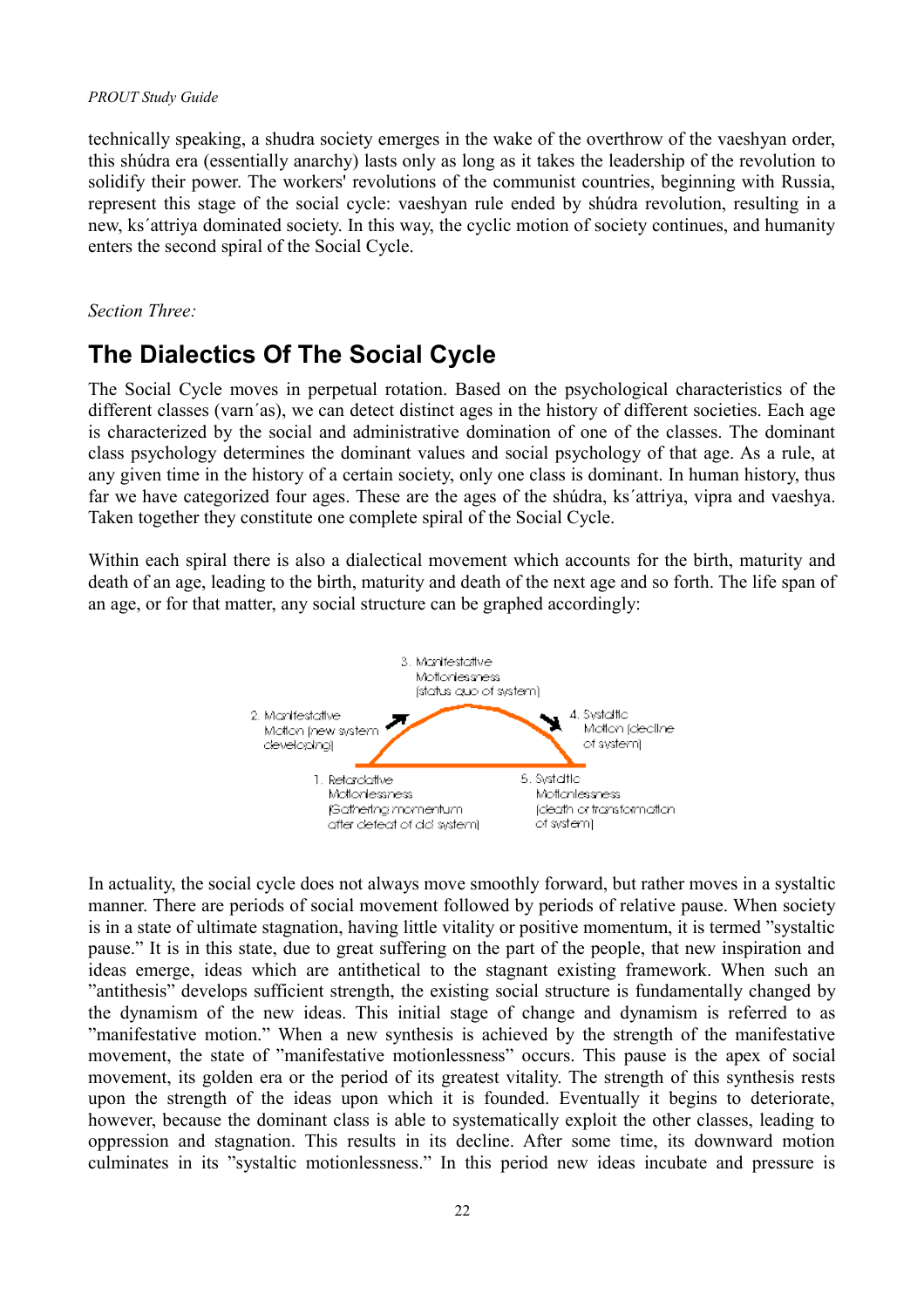created by the oppressed for a new order. The systaltic motionlessness of the old order is also the same period as the "retardative motionlessness" of the new order.

Thus, every age of the social cycle will begin with a formative dynamic phase, in which new vitality is infused into the social structure. Society attains a sustained peak subsequently followed by decline and staticity, usually accompanied by rampant exploitation. The antithesis of the stage of systaltic pause then emerges from a different varn'a dominating the next phase within the social cycle.

#### **Types of Social Movement**

Within this general pattern there are all sorts of small changes and fluctuations, (theses and antitheses), which do not substantially alter the basic social and political fabric. There are also periods of more substantial change which can be referred to as social evolution or counter evolution. Evolution refers to dynamic periods of progressive social change (forward motion in the social cycle), while counter evolution refers to the opposite – times of regressive backlash (regressive movement in the social cycle). The equal rights movement or the women's movement in the United States illustrates normal social evolution. An example of counter evolution is perhaps the cultural revolution of Maoist China, in which the budding vipran class (the "petty bourgeois") was rooted out by the dominant ks´attriya class, temporarily thwarting the transition to the vipran era.

There are also periods of dramatic change characterized by the application of tremendous force; these are referred to as revolution (when the social cycle moves forward) and counter revolution (when such changes revert the social cycle to the rule of a previous varn´a). The communist workers' revolutions are examples of revolution, as they caused the exploitative vaeshyan governments to give way to shúdra revolution. The efforts by the CIA to prevent self-reliance movements in Mexico and South America represent examples of counter-revolution.

Counter evolution and counter revolution can only be short lived; the natural movement of the social cycle cannot be checked indefinitely. This theory holds that the forward motion of the social cycle is inevitable. Counter motions are always regressive, as they revert society to a stage of the social cycle which had already reached the point of stagnation or degeneration.

#### **The Mutual Influence of Civilizations**

Human society is comprised of so many factions, nations, and states – so many past and present civilizations. These civilizations and sub-civilizations may at times be in different stages of development, and their mutual contact affects the movement of their social cycles. For instance, many societies which were still in predominantly vipran eras rapidly moved into vaeshyan eras under the influence of colonialism (such as in India). This type of mutual influence makes analysis of the social cycle more complex. Nowadays especially, with the rapid growth of international exchange and communication, the mutual influences have become extremely complicated. Most of the nations of the world have been heavily affected by the vaeshyan age of the West, beginning with the advent of colonialism and culminating in the present multinational market economy. Even the communist and the former communist nations have been heavily effected. Because of the globalization of the West's vaeshyan age, the next ks´attriyan age, while breaking away from the global economy through decentralized power struggles, will most likely retain momentum toward a global human culture.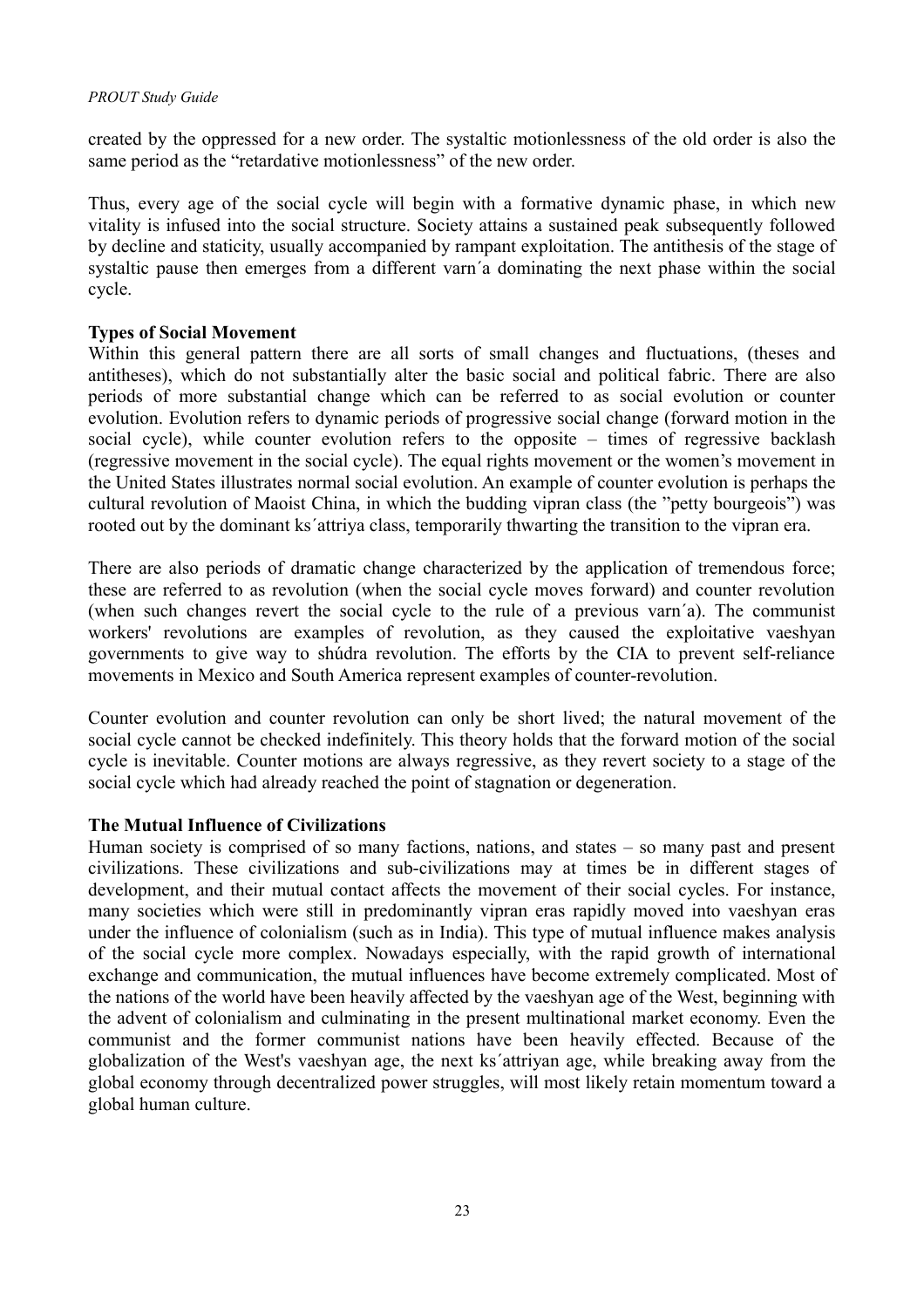### **Bloodless Revolution**

In PROUT theory, the structural death of a social system need not mean the death of human beings per se. It is theoretically possible to have a bloodless revolution in which an entire new system rises from the fall of the old system. This could happen if, in the process of assimilation there is the possibility of vibrational adjustment. That is, if the ruling class of the old system is willing to relinquish sufficient control of wealth and power in order to meet the requirements of the new age. In this case, and to whatever extent this is possible, the individual and collective structures have a greater chance of acquiring more inherent vitality.

### **The Role of Individuals in Social Transformation**

A society is a composite of individual human beings. The totality of various individual flows of movement constitutes the collective social movement. Each individual flow is influenced by the collective flow. It is impossible for individuals to move exclusively according to their individual inherent momentum. In some instances, the individual strives to maintain adjustment with the collective flow and, in other instances, he or she strives to move faster or slower than it. Society slows the individual momentum by virture of its rules, regulations, mores, and a host of other road blocks.

The trough and crest of the collective flow is shorter than the trough and crest of the individual's flow. And this shortness of the collective wave-length in relation to the wave-length of the individual sets the stage for evolution or revolution as the number of individual's who want social change increase.

### *Section Four:*

# **Synthesizing A New Vision Of History**

While the Theory of the Social Cycle shows great promise in articulating the movement of human society, it is still undeveloped and requires much research to add details to the structure. Social phenomena and historical trends are very diverse and complex in their expression. Art, politics, economics, religion, philosophy, science, technology, music, dress, and customs all must be integrated into a holistic vision and understood as an expression of the prevalent socio-psychology.

It is a complicated process especially when there is not always consonance in these different fields of human endeavor. Usually a new social psychology will appear first in the subtler fields of art, culture or science while in the fields of economics and politics an older psychology may linger on, dominating the social structure until the transformation is complete. Hence, in transitional periods it is not an easy task to assure whether a certain time is dominated by the former social psychology or already by the new social psychology. The expression of a certain social psychology (varn´a) may also be quite different in the beginning of its age, during its youth, at the time of maturity, and in its old age or period of degeneration.

Our historical records are also lopsided, eulogizing the ruling personalities - kings, ministers, and political leaders – giving little attention to the way of life as experienced by the so-called common people. The internal dynamics of the ruling class itself may also be poorly or only partially understood so far. Hence, further historical research must be undertaken with the specific aim of elucidating the social cycle.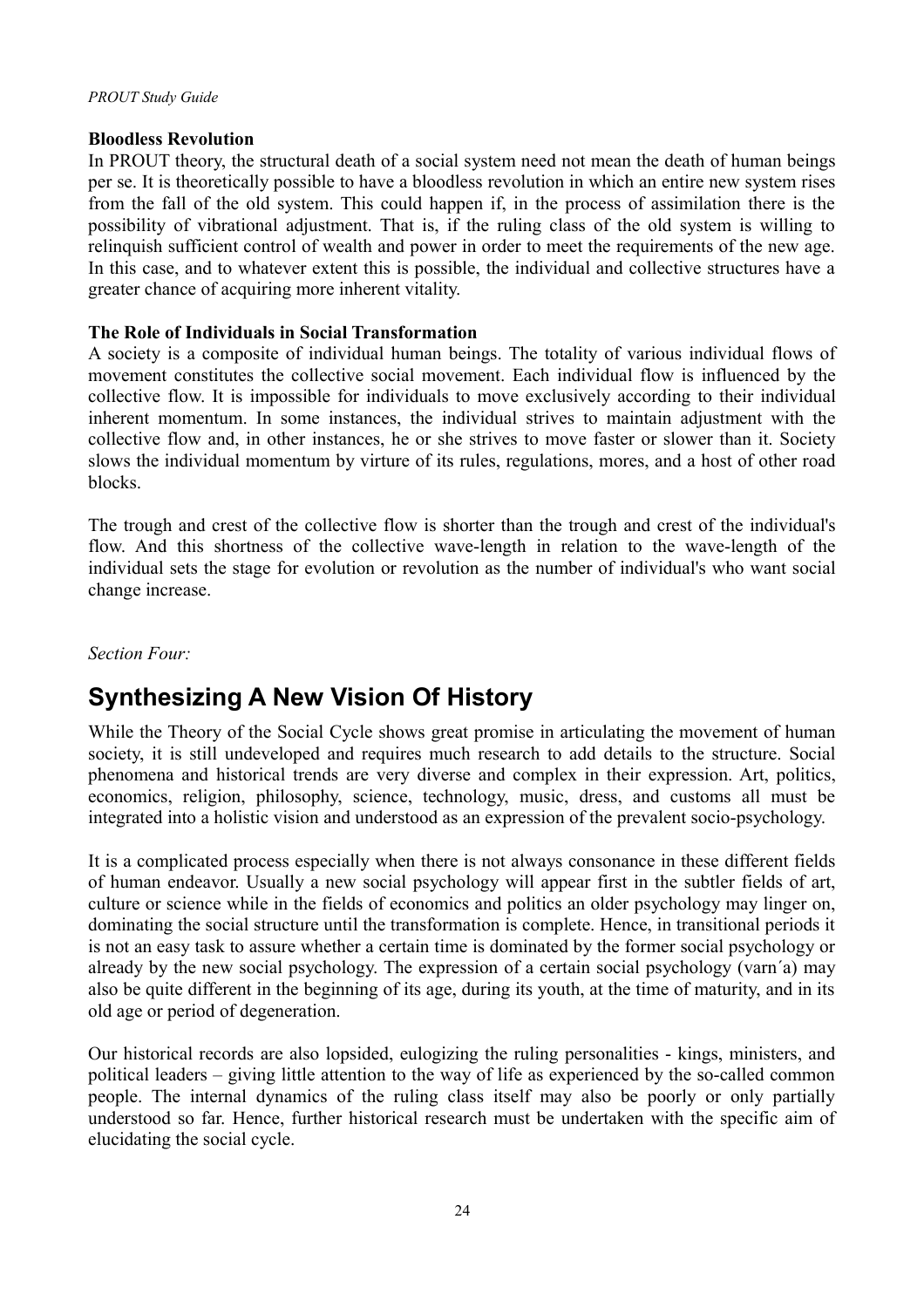Notwithstanding the complications involved in historical analysis, the value of the social cycle is illustrated by its predictive ability. The rise of student and intellectual dissident movements in China and the former USSR, not to mention the various uprisings in the former communist Eastern European nations illustrates the tendency for the warrior (ks´attriya) era to move toward an intellectual (vipran) one. Counter evolutionary measures were enacted by the ks´attriya regimes, but as predicted by Proutist dialectics, these could not last indefinitely.

Another important point to recognize is that the Western nations should expect to reach the point of revolution eventually, ending the era of multinational corporate capitalism. In some less developed nations, this has already occurred and it is starting to occur elsewhere. The Zapatista rebellion of Mexico, a ks´attriya led shúdra (peasant) revolution, is an example in point. Though temporarily checked by the strength of the capitalist (vaeshyan) status quo, it can be expected to surface again in strength. The revolts against vaeshyan dominance occur first in the less developed countries due to greater exploitation and greater disparities in wealth. It is also important to realize that these revolutions and changes may not always be socialist or communist – a different ideology could also serve this purpose. The social cycle must move forward: proletariat (shúdra) revolution is indeed inevitable, but communism as envisioned by Marx is not inevitable, and for practical purposes it has already lost its dynamism and appeal.

### *Section Five:*

### **The Role Of Moral Leaders And The State Of Permanent Social Synthesis**

We have seen that, in the flow of history, different classes of the human society become dominant and that their leadership changes from a progressive phase into an exploitative phase. This is due to the limited interests of the leadership, whose vision is constrained by the parameters of a specific social psychology. It is due to this limitation that the movement of the social cycle is not smooth; there is revolution and counter-revolution  $-$  a stop and go movement which greatly retards the synthetic movement of the whole society and often brings it to the brink of disaster. Is society doomed to continue the internal contradiction of opposing class interests? Is the cycle of progress, exploitation revolution and subsequent human suffering inevitable?

PROUT philosophy envisions the establishment of a quasi-permanent social synthesis under the guidance of spiritual-intellectual leaders called sadvipras (literally, spiritual-minded intellectuals). Sadvipras are those who by virtue of their physical, mental, and spiritual efforts have developed the positive qualities of all classes combined. Guided by a universal ideology and spiritual practices, they have the courage to fight injustice and exploitation. Sadvipras are those whose every action is devoted to self-realization and the betterment of society. By personal example, they are able to inspire and lead the society forward in a synthetic and progressive way. P. R. Sarkar, the original propounder of PROUT, defined sadvipras as "those who are deeply spiritual, who love human beings above everything else and who are absolutely selfless." He said that they "think of themselves as the genuine servant of mankind."

If there is a conscious effort among members of society to collectively work for social progress (as defined by the six factors previously discussed) we will begin to produce more people of this quality.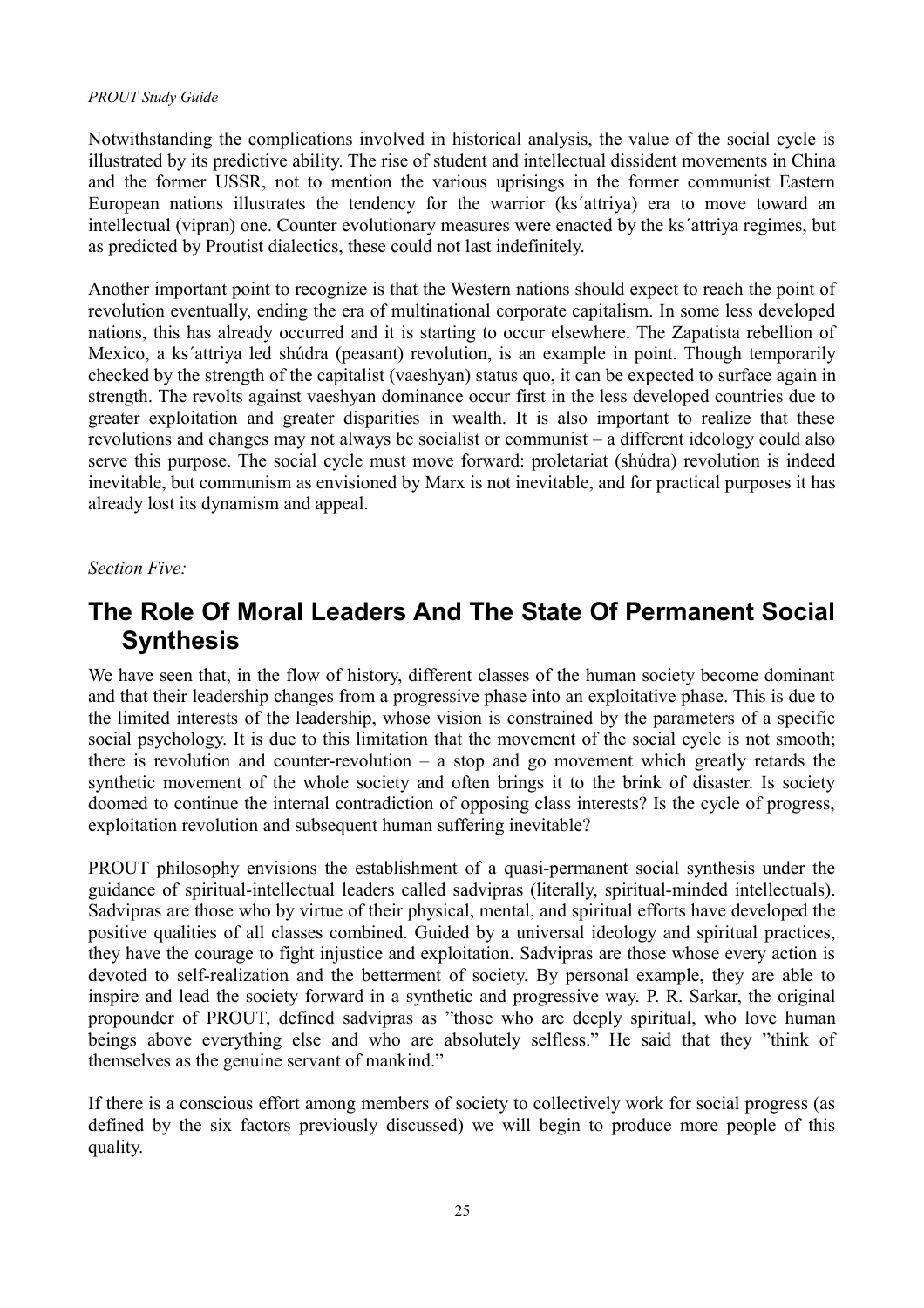While the rotation of the social cycle is inevitable, the influence of socio-spiritual visionaries who have outstepped the interests of a single social class, can smooth its progress and limit the extent of exploitation and the periods of turmoil. Sadvipras are envisioned as capable of applying sufficient momentum and force to the social cycle so as to accelerate the times of transition from the period of one varn´a to the next. They are able to accelerate the social cycle as soon as the signs of social decay or exploitation are evident, enacting the transition to the next age in a positive manner. In the philosophical sense, they exist in the nucleus or controlling point of the social cycle, apart from, yet influencing the circular progression of the socio-psychological structure.

In the absence of a well coordinated and organized group of sadvipras, the movement of the social cycle has been uncontrolled. From the spiritual perspective, human society is still in an immature stage. When human beings can consciously control the progressive movement of society through the changing ages of different social psychologies, this will be the beginning of a mature human society. It may resemble what Marx and Engels called human history departing from the "kingdom of necessity" into the "kingdom of freedom." This is not a static vision of an ideal state of society, rather it seeks to harness the dynamic motion of the social cycle for a progressive and ever benign society. An understanding of the complete framework of the Progressive Utilization Theory is necessary to better understand the implications of this social vision. It is important to remember that a spiritual vision of the universe is inherent in PROUT philosophy. PROUT is essentially a framework for harnessing the individual and collective potential on all levels – physical, psychic, and spiritual – and synthesizing them into a progressive and dynamic society.

### Further Reading:

*Human Society Part II.* The entirety of this book is devoted to a discussion of social dynamics and the social cycle.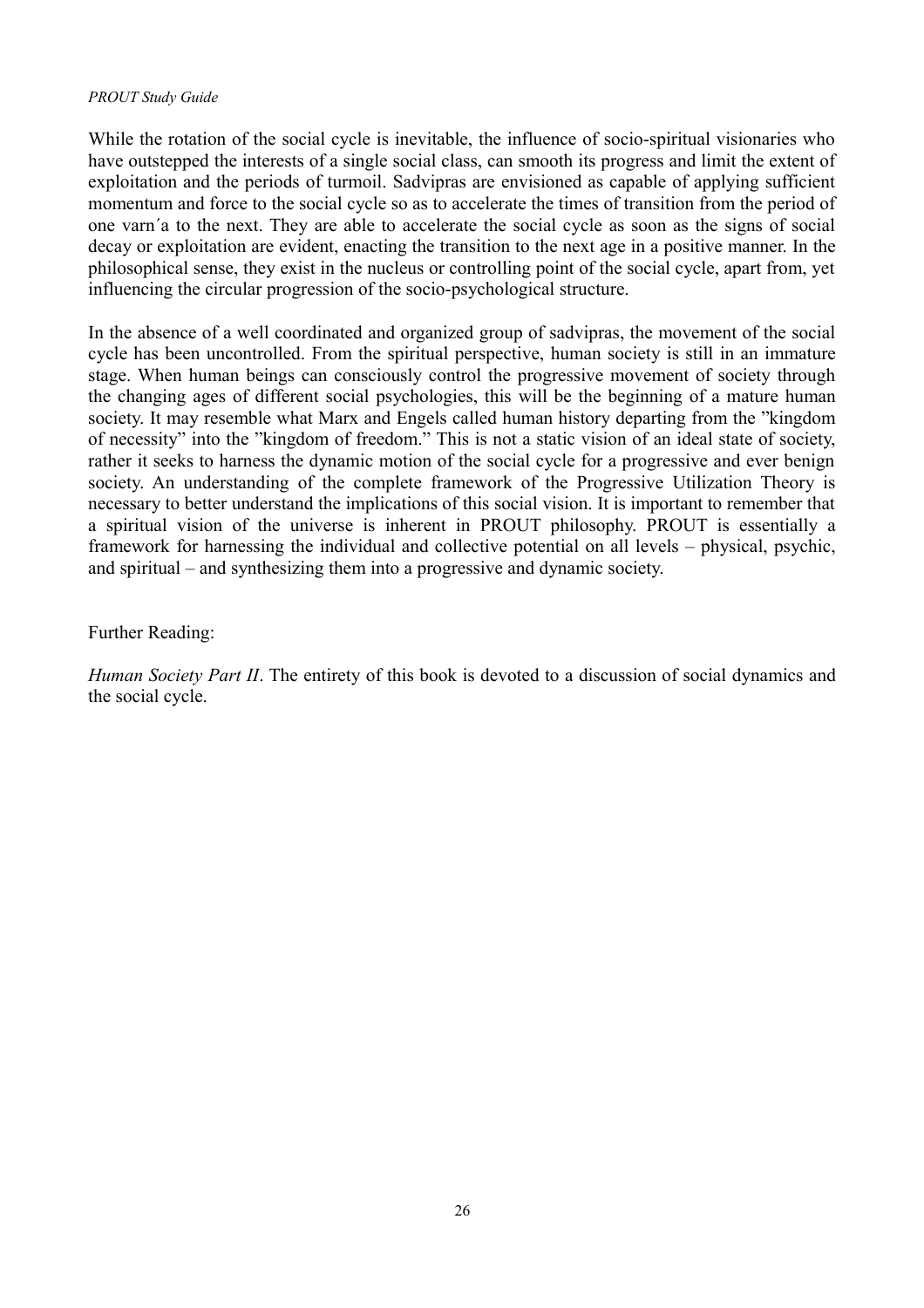*Chapter Three*

# **PROUTIST ECONOMICS**

This chapter presents the basic economic principles required to move from a profit-based to a consumption-based economy. A consumption-based economy is premised on the belief that the opportunity to meet one's basic needs should be guaranteed to all the members of a society.

*Production for Human Needs and Maximum Utilization Rational Distribution: Guaranteed Minimum Necessities And Maximum Amenities Economic Democracy Economic Decentralization and Socio-Economic Units Trade Balanced Economy Three Tiered Ownership Planning and Development Quadri-Dimensional Economics Economic Depressions*

*Section One:*

# **Production for Human Needs and Maximum Utilization**

The capitalist socio-economic system is based on the motivation of the individual for financial profit. In the pursuit of profit, human beings are treated as capital input, equal to land and equipment. According to PROUT, such a system is the exact opposite of what a socio-economy should be. We hold that meeting the needs of human beings is the reason that economies exist.

Treating people as just another form of capital has allowed for great social injustice and exploitation. Today many hard working people face the loss of their jobs as companies under pressure to increase profit margins look towards downsizing as an easy way to cut costs. Many more people remain chronically unemployed and underemployed due to lack of jobs. For the majority of jobs, related purchasing capacity continues to decrease.

In the capitalist system, production, distribution, and regulation take place through the so-called "free market" mechanism. Consumers are free to purchase or not to purchase goods, and the ensuing competition between uncoordinated manufacturers allegedly ensures high quality goods and low prices. Those goods which do not serve the perceived needs of the society are not bought and since the manufacturer cannot make a profit on them, production of such goods ceases. In effect, this is seen as the consumer directing the manufacturer as to which goods to produce and which not to. However, this is not the whole story. The endless quest for higher profits has led to the creation of psychologically sophisticated methods for the creation of artificial markets for unnecessary or even harmful goods and services. Through the sheer force of advertisement campaigns, markets are created and sustained for items such as cigarettes, junk foods, superficial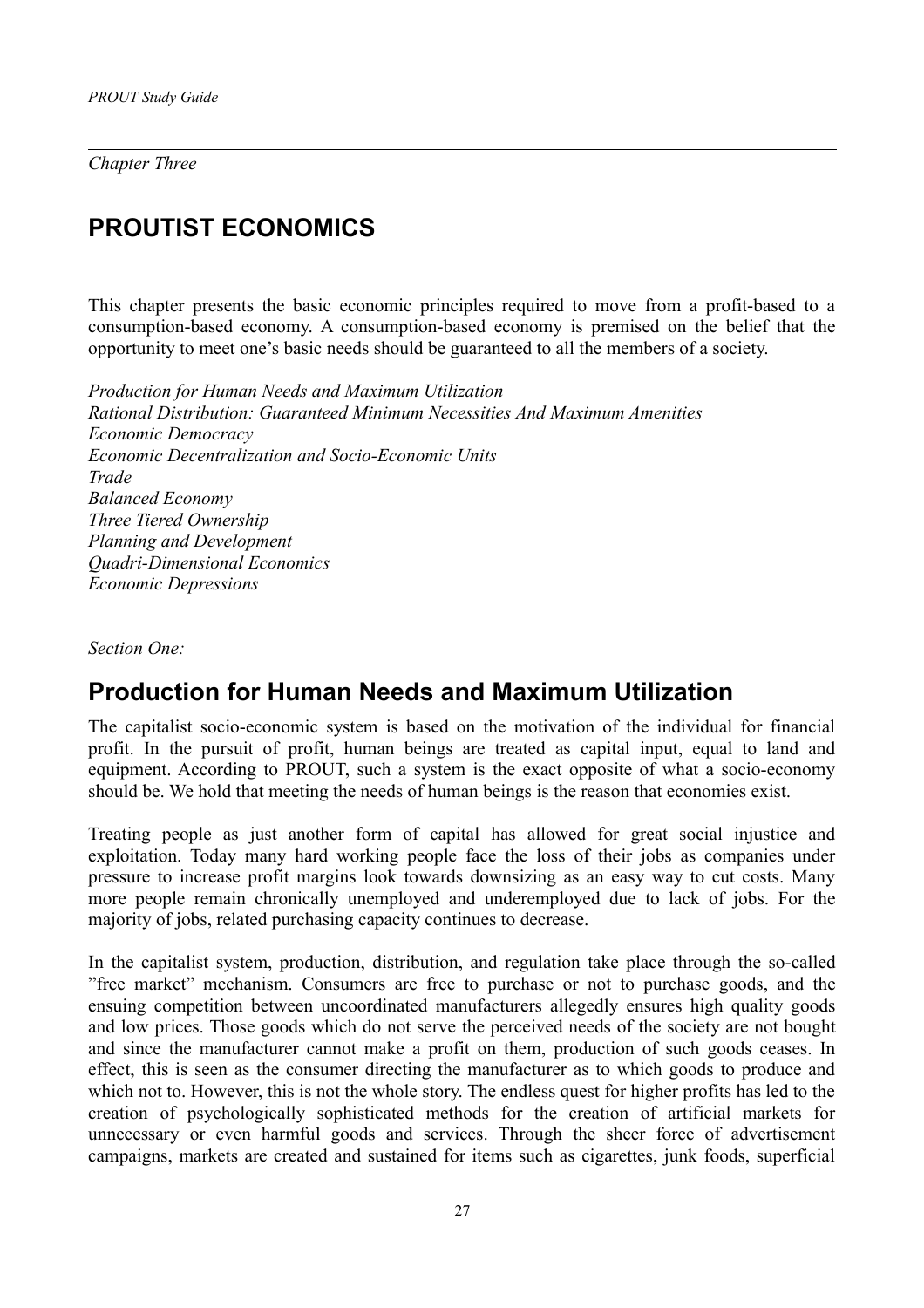entertainment, and a million and one superfluous items and brand names. As long as profits are the basis for production, businesses will always devise new methods for increasing the demand for products. Even if the products are environmentally or socially harmful, this will not matter, so long as it remains profitable to produce them.

Though advocates of capitalism may stress that the existing economy is neither centralized nor planned, in reality the high concentration of economic power in the hands of a few big corporations, individuals, and banks – and they truly are few in number – leads to a centralization which, though less overt than in the communist nations, is virtually absolute. Only a handful of corporations control all major industries, including military technology, energy, real estate, banking, food, and health care. Even political leaders must have their campaigns paid for by the corporate elite.

Highly sophisticated financial control mechanisms have been put in place in today's "free market" economy to increase profits and wealth for the few, while diminishing living standards and destroying self-reliance and local ownership of resources. This is witnessed in the great imbalance of consumption. Today only 20% of the population consumes 80% of the goods and services, leaving only crumbs for 80% of humanity. So too, the concentration of wealth within the fortunate 20% has been dramatically increasing while the purchasing power of the middle class and lower class has generally deteriorated. It is estimated that close to 50% of the wealth in the United States is owned by less than 1% of the population.

In the northern industrialized nations, there remains some semblance of economic selfdetermination and a few restrictions upon multinational corporate activity, but the poverty and disparity of wealth in the developing nations is truly pitiful.

Today the corporate elite, through institutions like the World Trade Organization, the OECD, the World Bank, and by direct interventions of multinational corporations, seek to bring all local economies under their control. They want to make it illegal for governments to control their activity in the interest of local people. In essence, they want to bind local people to a global economy that exploits their labor and local resources and makes them subservient to the decisions of distant economic masters. Fast Track and NAFTA in the United States, and the Multilateral Agreement on Investments (MAI) promoted by the OECD are geared to accomplish this end.

The primary economic goal of PROUT is to maximally utilize and rationally distribute the resources of the world. Maximum utilization means that the resources of the world should be harnessed in an efficient and progressive manner, with the sole motivation of meeting the needs of all human beings within the carrying capacity of the planetary eco-systems. This requires that local people plan their own economies and control their own resources. This is the only way to prevent economic exploitation and ensure environmental sustainability.

In this effort, PROUT does not take a technologically phobic attitude, rather it encourages constant scientific endeavor made in the spirit of general welfare and local self-reliance.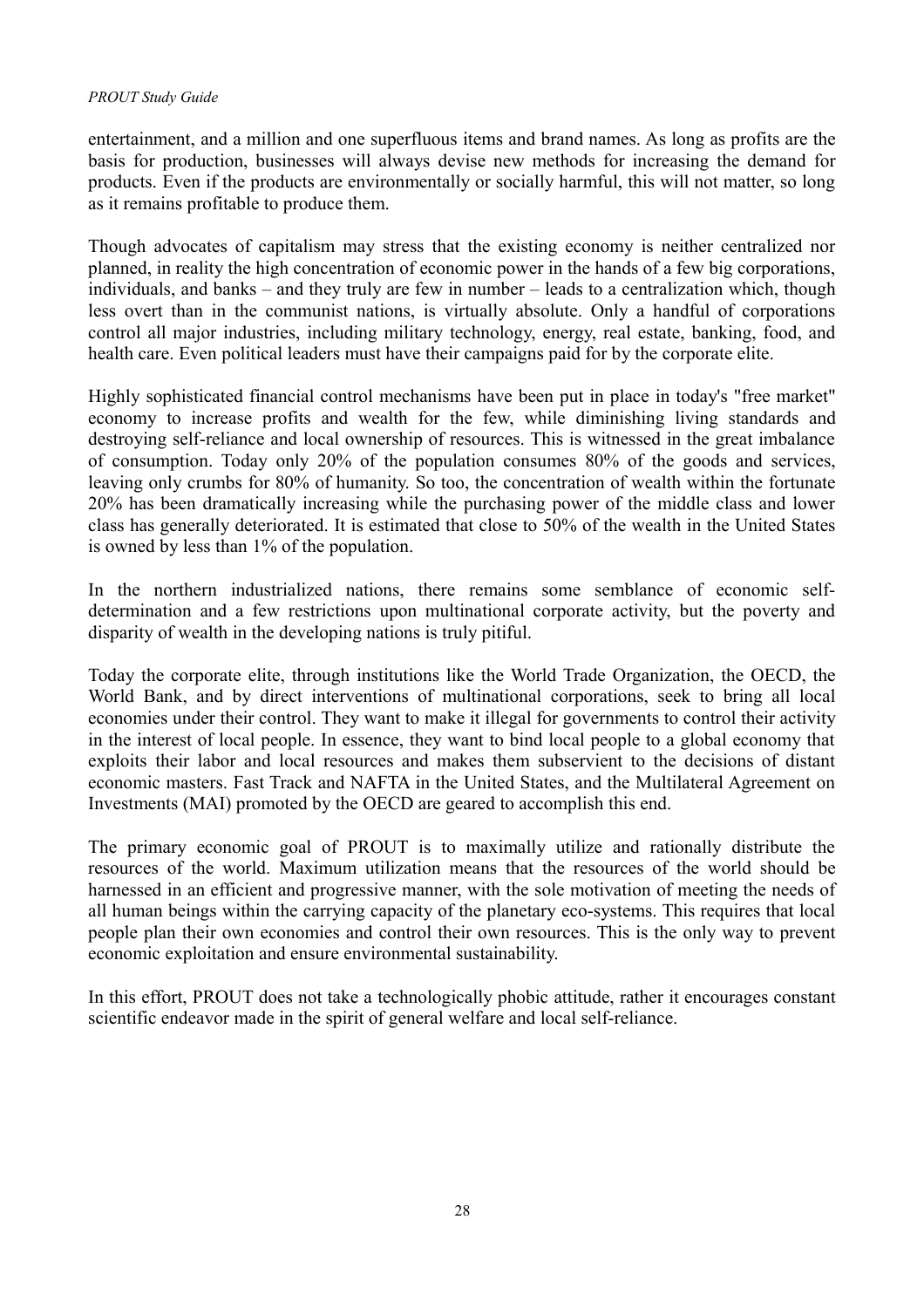*Section Two:*

# **Rational Distribution: Guaranteed Minimum Necessities And Maximum Amenities**

The most fundamental feature of the Proutist economic system is that the minimum necessities of life are to be guaranteed for all. In this age of rapid scientific advancement, it is irrational that some human beings should be deprived of their existential necessities while others amass great hoards of wealth. The determination of minimum necessities should be done in a progressive way; i.e. there must be continual adjustment of the definition of basic requirements depending upon the resources and scientific standard of the time and place. The minimum requirements are not to be handed out by the central government in a way similar to the current welfare system of liberal democratic countries. Rather, local planning should guarantee sufficient jobs to enable one to earn the required purchasing power. The guarantee of employment that provides sufficient earning power is essential to PROUT. Only as a special contingency, or for those who are deemed mentally or physically disabled, could there be something resembling the welfare system of the liberal democratic countries.

In a Proutist framework, the people's purchasing capacity will be taken as the measure of economic advancement. In order to continually increase purchasing capacity, a number of factors are required. These include the guaranteed availability of basic goods and services, stable prices, progressive and periodic wage increases, and increasing collective wealth and productivity.

PROUT recognizes five minimum necessities of life. These are food, clothing, housing, medical care, and education. Supplemental requirements are the guaranteed availability of energy, transportation and water.

Presently, in the capitalistic countries, there is neither a guarantee of the basic requirements of life, nor is there a limit put on the wealth that an individual or corporate entity may accumulate. Insofar as physical resources are finite in nature, this creates an increasing divide between the haves and the have-nots.

Under a Proutist system the basic necessities are guaranteed to all. This is the bottom line of a Proutist economy. To accomplish this, PROUT recommends that there be a cap on the amount of earnings by an individual or corporate entity. Some have suggested that the ratio between the highest and the lowest paid members of a society be 10:1. By tying these two incomes together, society will work to raise the living standards of its poorest members, and guarantee them more of life's amenities as the collective wealth of society increases.

PROUT holds that the more meritorious, skillful, or service-oriented people ought to receive greater remuneration than the average worker. This will encourage people to do better and develop themselves and their skills. Meritorious people will earn more than common people, and this earning will include their maximum amenities. Amenities include goods and services which increase one's living standard and quality of life.

Common people should also be provided with more and more natural amenities to make their lives easier. While there will always be a gap between the maximum amenities of the common people and the maximum amenities of the meritorious, there should nonetheless be a constant effort to reduce this gap. If the maximum amenities of meritorious people become excessively high, then the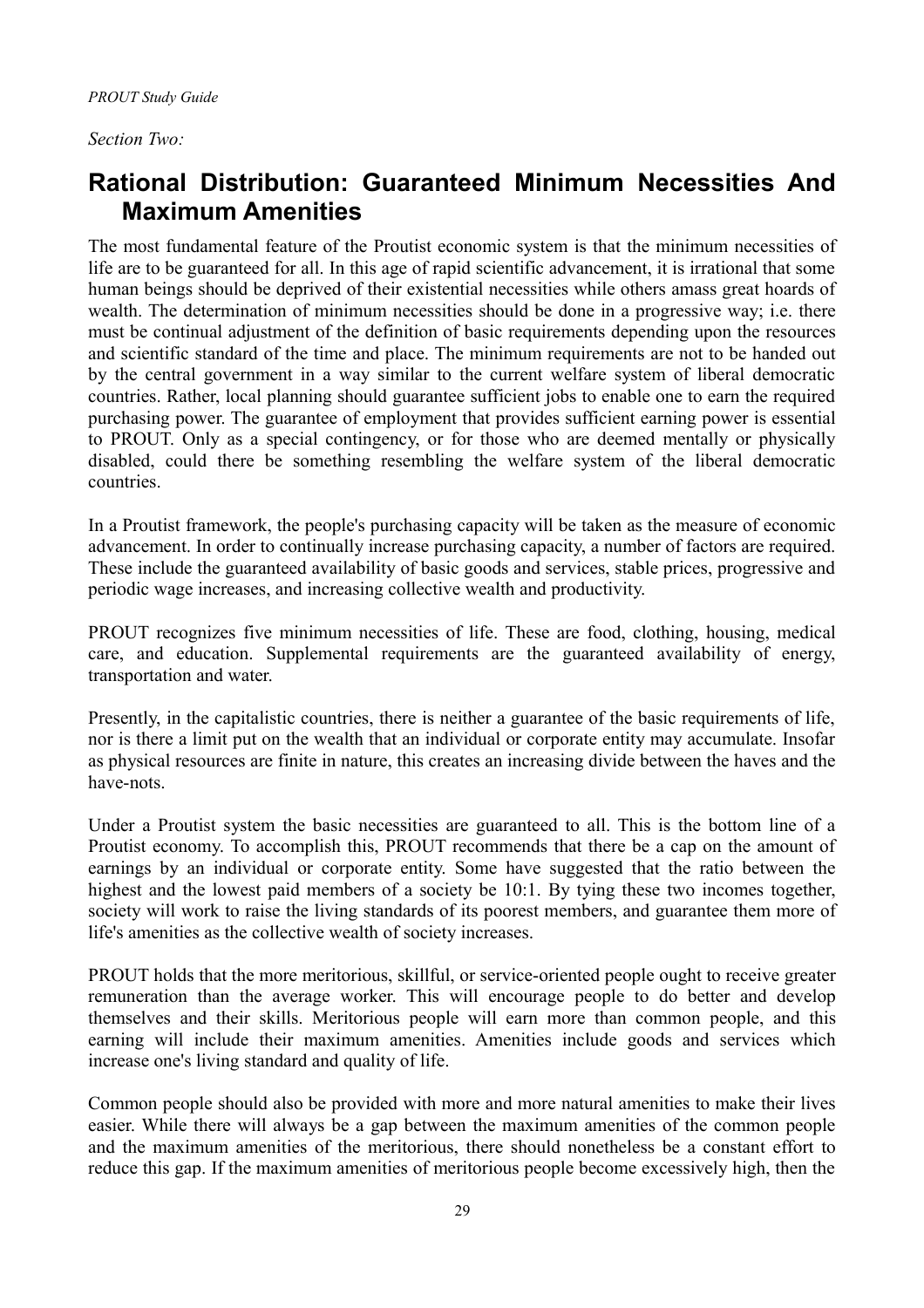minimum requirements of common people should be immediately increased. For example, if a person with special qualities has a motor bike and an ordinary person has a bicycle, there is a balanced adjustment. But if the person with special qualities has a car, then we should immediately try to provide the common people with motor bikes.

What constitutes both the minimum requirements and the maximum amenities should be ever increasing so long as the needs of the environment are also accounted for. As the need for the minimum requirements is fulfilled and the supply of the maximum amenities increases, the struggle for daily subsistence will gradually decrease and people's lives will become easier and more enjoyable. For this reason PROUT guarantees the minimum requirements and the maximum amenities to all.

In the physical and psychic realms movement toward the satisfaction of human wants and needs should be never ending. But, insofar as everything in these realms is limited, the hunger of human beings will remain unsatisfied and we will always want more. This longing for more can only be completely satisfied in the spiritual realm. Only at the point of merger with the Absolute is human hunger fully satisfied. Thus, while the purpose of PROUT is to satisfy human hunger in the physical and psychic realms, we must remember that true progress lies in the movement from imperfection to perfection. To go beyond this psycho-physical world is to go beyond the realm of PROUT and to enter the world of intuitional or spiritual science.

*Section Three:*

# **Economic Democracy**

In most of the world today people have come to think of democracy as being the best system of government. But what exactly do we mean by democracy? Generally, people think of democracy as meaning the enfranchisement of the masses. It means a political system that allows all of its citizens the right to elect political representatives who look after their interests. True democracy encompasses much more than this however. In order to have genuine self-determination and economic security, the concept of democracy must be expanded to include "economic democracy."

Certainly it is true that political democracy has given people the right to vote. But what is the practical use of this right? In some democratic countries, such as the United States, many voters have become so disillusioned with the choices offered to them that they do not even bother to vote. Many who choose to vote, do not study the issues involved but base their vote on a candidate's political affiliation, the effectiveness of their advertising, or other issues which ought to be peripheral to the selection of the best candidate. Due to financial and political interests, the media is often ineffective in its portrayal of issues that have the greatest impact on people. Thus, in most instances, political democracy creates the illusion in people that they do indeed have a say in their own future, while the real power continues to lie with the wealthy and powerful, who have a vested interest in seeing that their interests are served at the expense of the great majority. The choice Americans typically make between the two main political parties is a choice between two parties serving the same masters. Having put one or the other party in power, people then sit back in dismay as they watch decisions which affect them and their livelihood made against their best interests. Or if some action is taken on behalf of the majority, the allocation of funds is never enough to change conditions or alter the distribution of wealth.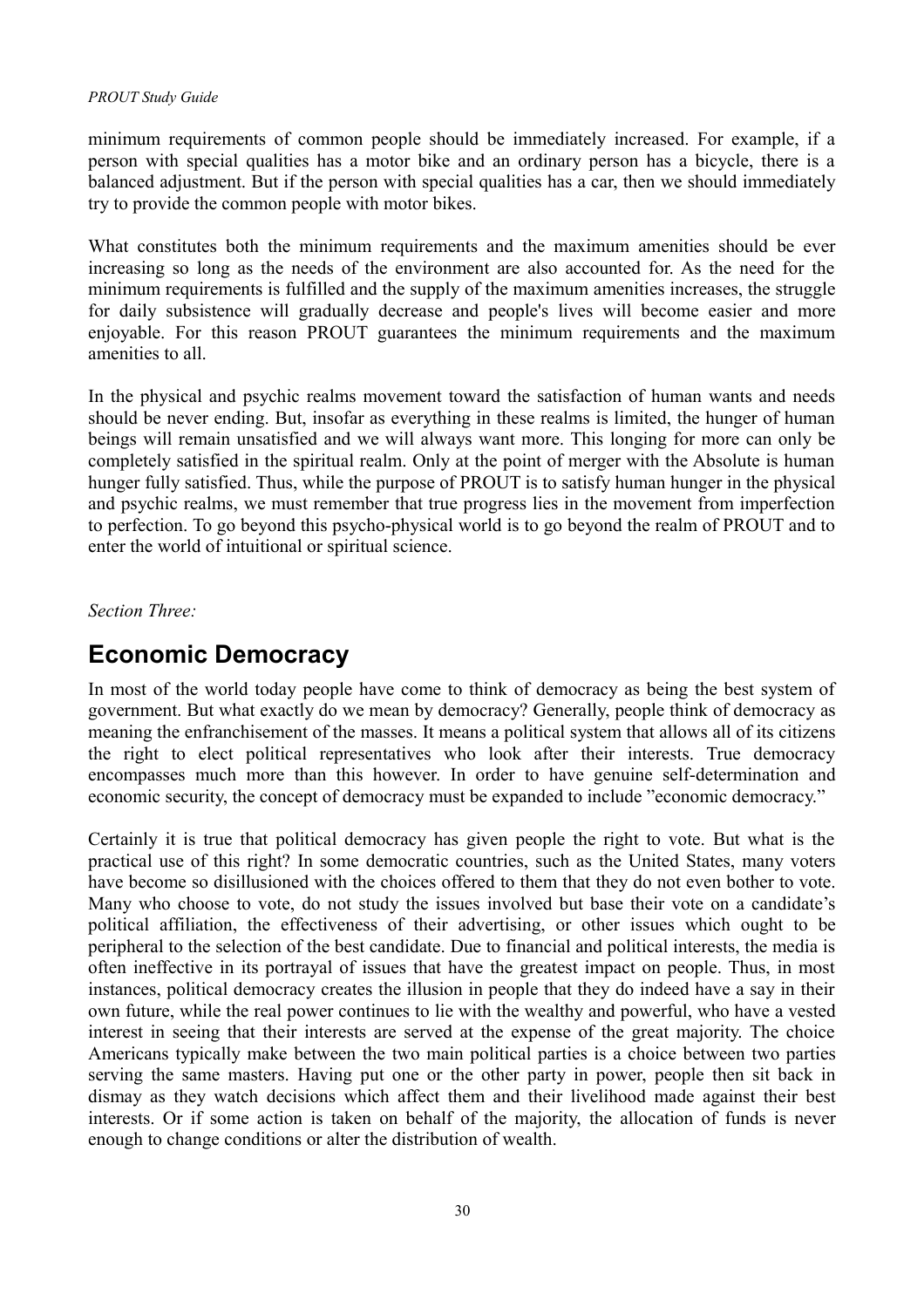The underlying idea of economic democracy is that humans should not be exploited by those who are in control of capital. On the political level, democracy may mean a certain degree of choice and freedom; but on the economic level little has changed since the days of feudalism. Workers are still forced by necessity to provide their labor to those controlling capital resources. Their only right is to quit. Although they do the work, they have little or no say in managerial affairs and rarely receive a share of profit. Those with capital are able to compel others into a sort of bondage by force of circumstances - and this is accepted as natural. Allegedly the controlling mechanism is again the free market system, which is supposed to guarantee sufficient competition between employers that they are compelled to make jobs appealing. The reality for many workers is quite different, as they are increasingly compelled to work on others' terms – if at all – even in the industrialized nations.

According to PROUT, one has an intrinsic right to the fruit of one's labor, and an intrinsic right in managing the products of his or her actions. To accomplish this, PROUT recognizes the need for a decentralized economy based upon cooperative management as far as is possible and practical. These concepts will be further discussed in subsequent sections and chapters.

Economic democracy entails the planning of economic development in a particular region by the people of that region. This type of democracy represents a truer freedom than the high sounding but ultimately ineffectual and incomplete political democracy. Political democracy without economic democracy becomes less meaningful as purchasing power is drained from working people to fill the already overflowing coffers of those few with capital.

For economic democracy to come about, four requirements must be fulfilled. The economic ideas of PROUT are geared toward meeting these requirements.

The first of these is that there must be a guarantee that the minimum requirements of a certain time and place are available to everyone, as discussed in the previous section. This will increase the allround welfare of a society by removing existential fear.

Secondly, people must have increasing capacity to purchase goods and services. Their incomes must be constantly rising. In order to achieve this in an economic democracy, the raw materials and other assets of a particular region ought to stay in that region for purposes of refinement and manufacturing. As improvements in production occur and new, more efficient uses for resources are developed, the benefits should accrue to the local inhabitants rather than to outsiders. Such advances will increase the standard of living rather than making select individuals wealthy. Such a system will help to bring about full employment and raise the standard of living in a region.

The third requirement for the establishment of economic democracy is that local people must have the right to make all decisions in regards to the local economy (that is, the creation of a decentralized economy as discussed in the next section).

Finally, the fourth criteria is that all outsiders must be prevented from interfering in the business of the local economy. Ideally there will not be outside ownership. Such a restriction will serve to stem the outflow of local capital, so that those living near a source of raw materials will be the rightful beneficiaries and also the rightful stewards of that wealth.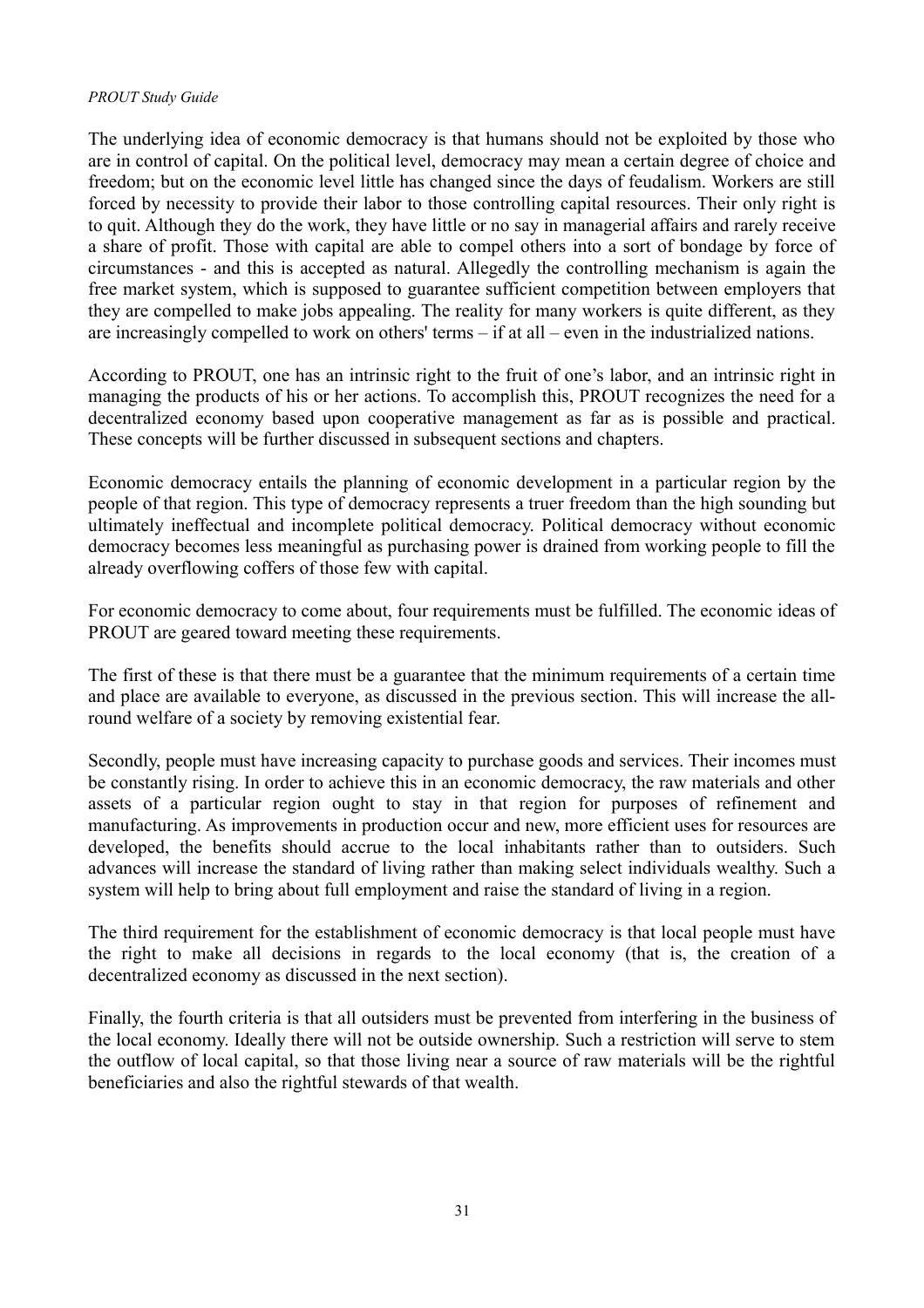*Section Four:*

# **Economic Decentralization and Socio-Economic Units**

For accomplishing its economic ideals, PROUT advocates an economic system based on decentralization. In a capitalistic system, the quest for profit directs the economic activity. In PROUT, the meeting of human needs is the underlying goal. Production based on this goal is best accomplished in a decentralized manner. Decentralization is the direct expression of economic democracy, insofar as local control of resources allows the best means to achieve maximum utilization and rational distribution of those resources. Conversely, centralization is the direct expression of capitalism because it allows maximum control of local resources by the capitalists.

Decentralization is also required for sustainability, because in this system the local people become responsible for the stewardship of resources. This is completely different from the current system, wherein profits are often made at the cost of social and environmental degradation. Under PROUT, resources are protected and enhanced because the standard of living of the local people is directly dependent upon it.

In order to accomplish decentralization, PROUT seeks to formulate "units of economic selfsufficiency," or socio-economic units. The formation of such a unit would be the decision of local people. Such a decision would be based upon such factors as common economic and social problems, common geographic potentialities and problems, common cultural legacy and language etc. Cultural and ethnic factors are quite relative, and they may or may not be helpful in establishing economic divisions. More to the point is that there should be a sentiment for cooperation among the local people to meet the common goal of economic self-reliance. Local people are those who have merged their economic interests in a particular region. Anyone may settle in any socio-economic unit. Current political bodies (countries, federations, states, etc.) may contain one or several socioeconomic units.

For planning purposes, each socio-economic unit is further divided into "blocks," based upon economic, geographic and population considerations. The goal of a decentralized economy is to make each block (perhaps one to two hundred thousand people) self-reliant.

One of the major defects of capitalism is the drainage of capital from local areas and its concentration into few hands outside the control of local government. A company owned in New York may have a parasitic relationship with the economy of the Haitian countryside, thwarting the economic progress of the locals. Resources taken from under-developed areas are extracted at low cost and used to benefit capitalists elsewhere. Centralized economies also lead to high industrial and urban concentration. In a decentralized economy, there is no such problem of industrial concentration and excessive urban growth, or the problem of a growing migrant labor population. There is local control of resources and capital, and opportunity for every locality to develop its socio-economic potential. Each area strives for self-sufficiency and maximum development in all sectors of the economy with due regard for protecting the natural environment. Each is free to develop its own economic plan and methods of implementation.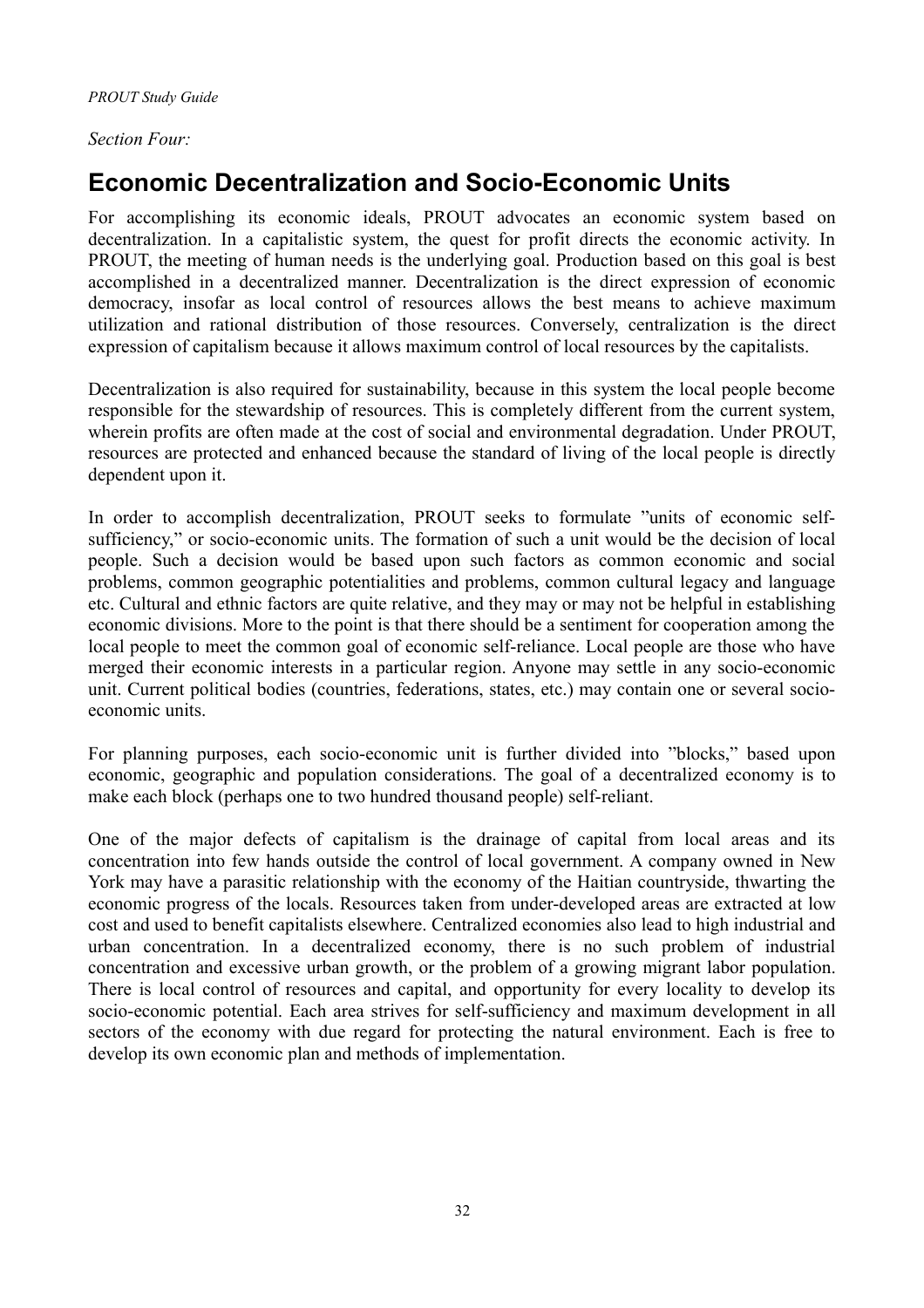### **Guiding Principles of Economic Decentralization**

PROUT proposes five guiding principles for economic decentralization. These are:

1) There should be local control of resources. This is especially necessary for those resources that are involved in the production of the basic necessities. Raw materials must be utilized as close to their source as possible for maximum efficiency, sustainability and benefit to the local people.

2) Production is need-based, driven by consumption rather than profit. Commodities should be produced primarily for the local market to prevent the outflow of capital. The socio-economic unit should be of sufficient size to create stability in the local markets and economy in general.

3) Production and distribution should be organized mainly through cooperatives. Cooperatives are largely incapable of competing in a centralized, capitalist environment. With a decentralized economy, however, the cooperative system will provide the means to ensure that everyone at the local level has employment and decision making power in the economy. This is a critical component of economic democracy.

4) There should be local employment in local economic enterprises. This is contingent upon strong local education so that skilled people are available in all fields. Cooperatives can play a role in this process by providing on-going educational opportunities for their members as well as opportunities for implementing this knowledge. This also ensures that very talented people can be properly utilized and will not succumb to "brain drain," moving to more developed and affluent areas as is happening all over the world today. Many of the most skilled and talented move from rural areas to urban ones, and from the developing nations to the developed.

5) As far as possible, commodities pertaining to the basic necessities which are not locally produced, should be removed from the local markets. It is essential to the development of local production that this rule be applied. Initially, people may have to accept lower quality goods, higher prices, or less availability, but with proper development in accordance with the desires of a population, good results can be achieved by retaining capital within an economic unit. If there is enthusiasm and pride in locally produced goods, this process will proceed very well.

*Section Five:*

# **Trade**

Under PROUT, the issue of trade must be carefully considered. Guidelines should exist so that trade is beneficial to all parties concerned and to the economy as a whole. In an economic democracy, resources are considered the property of the people of that socio-economic unit. Furthermore, one of the maxims of economic decentralization is that refinement and manufacturing should take place as close to the source of raw materials as possible. Hence, the export of raw materials is considered inappropriate in such an economic framework. An exporting socio-economic unit would lose valuable opportunities for the creation of new jobs and economic vitality. Often, economies which depend upon the export of raw materials are economically underdeveloped and have a low standard of living. Depending upon the nature of the raw materials, the importing socio-economic unit might run the risk of overemphasis on industry; or if food is involved, it may harm the socio-economic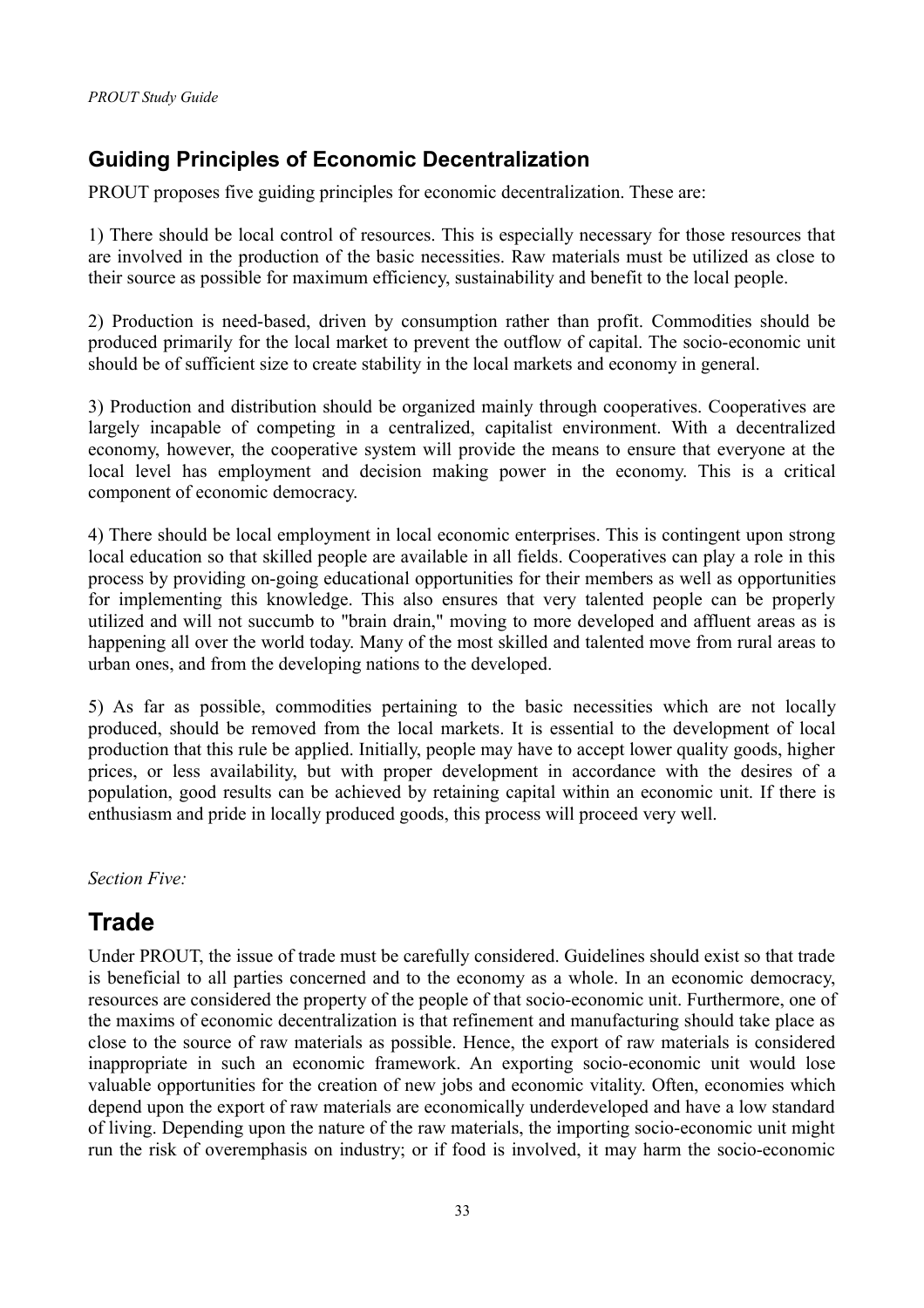unit's ability to become agriculturally self-sufficient. Generally, such kind of trade is not conducive to economic decentralization or to a balanced economy (see next section).

However, when a socio-economic unit has insufficient raw materials to meet the minimum requirements of its populace, the importation of raw materials may be allowed. It should be carefully verified that the imported raw materials are indeed surplus to the socio-economic unit of origin.

Once a local economy is able to meet the basic needs of its people, finished goods which are not and cannot easily be produced should be allowed to enter an economic unit. Care should be taken, however, that they do not undermine the market for local goods. It is good if such kind of trade takes place through barter.

As an infrastructure develops for the exchange of manufactured goods, the free trade of surplus, finished goods between fully self-sufficient socio-economic units should be encouraged. This will help to facilitate prosperity and socio-economic parity amongst units. As this occurs, socioeconomic units may begin to merge. This is a positive development if decentralized production and economic democracy are not jeopardized. One final and important point should be made in this matter. In order to avoid the emergence of a class of rich traders and middlemen, transactions between socio-economic units should be conducted only through producer and consumer cooperatives.

It should be clear how this approach differs from the capitalistic notion of freedom of trade. In quest of higher profit margins, capitalists seek cheap raw materials and cheap labor while targeting markets for finished goods which can give high returns. This is beneficial neither to the people living near the raw materials (who do not reap the benefits of ownership and may simply be employed in low wage mining, agricultural, or other jobs) nor to the populace of the more affluent market, for employment opportunities decrease as industry moves to cheap labor areas. And it is only marginally better for the areas which provide the labor for manufacturing because labor conditions, wages, and benefits will be as low as the capitalists can get away with. It may or may not stimulate much local economic growth or raise the standard of living. Furthermore, tremendous energy is wasted in shipping goods and raw materials between the sites of origin, sites of manufacturing, and the final markets.

*Section Six:*

# **Balanced Economy**

In PROUT, the need to have a balance between the agricultural and industrial sectors of the economy is emphasized. Each and every country needs to have a steady and reliable source of food, yet too often, especially in Western society, the agricultural sector tends to be overlooked in favor of the industrial. Over industrialization and urbanization have resulted in many social and environmental problems.

The idea of a balanced economy can be defined by the percentage of people employed in certain industries. PROUT suggests that the following percentages can serve as a guideline for a balanced economy: about 30 to 40 percent of the population should be employed in agriculture (this also includes extraction of natural resources); 20 percent in agrico-industry (i.e., pre-harvest industries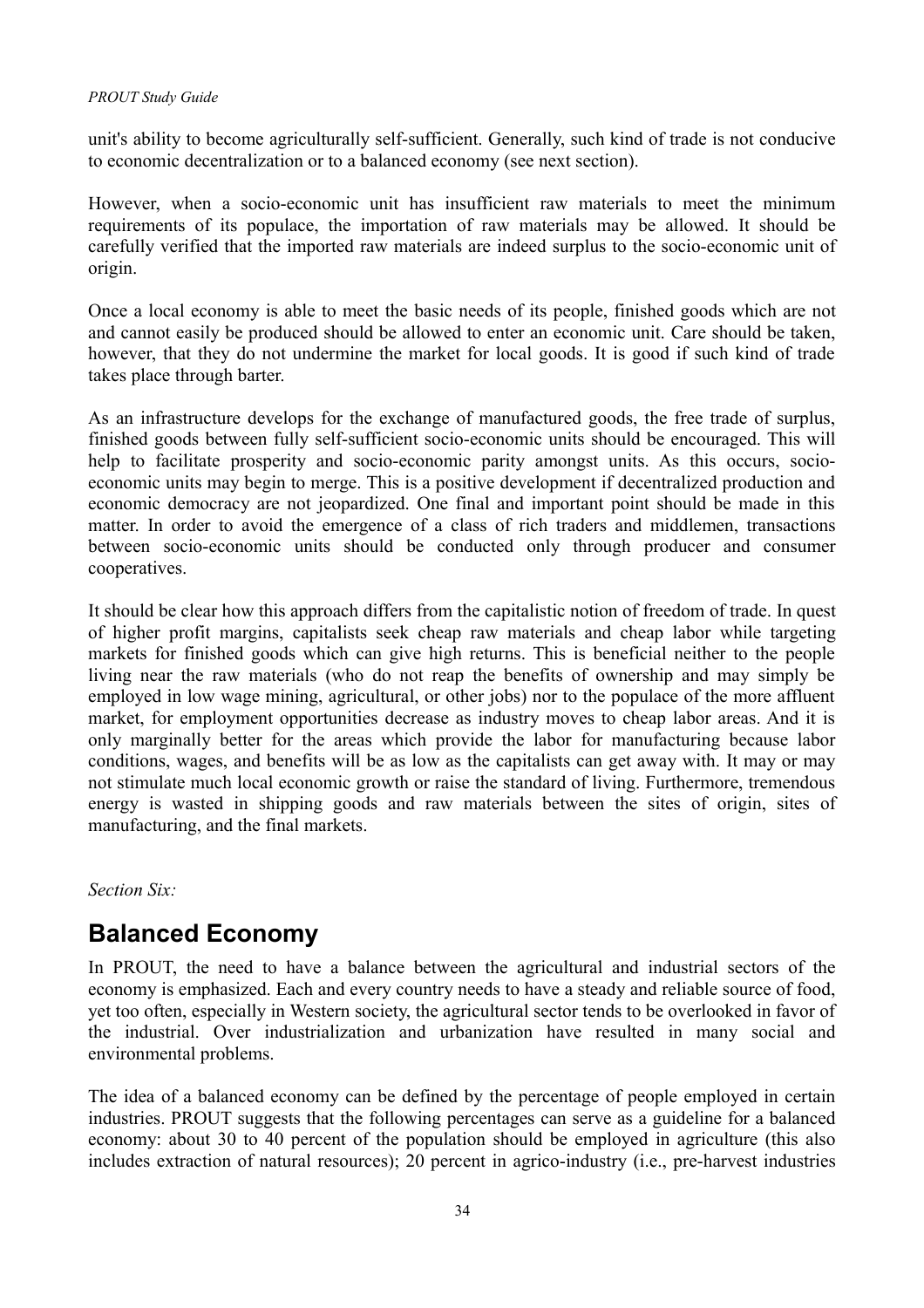serving agriculture such as the manufacture of farming tools and fertilizers); 20 percent in agroindustries (i.e., post harvest industries such as food processing, flour and cloth mills, paper mills, etc.); 10 percent in general trade and commerce; and 10 percent in intellectual and white collar jobs. Those involved in industry should be 20 to 30 percent, drawn from the agricultural sectors. The veracity of these general figures can only be determined by practical experience but they are based upon the following considerations.

If more than forty percent of the population depend directly on agriculture, there is a high probability of excess pressure on the land, and this generally indicates the existence of subsistence farming. It is unlikely that sophisticated farming methods will be used, and many farmers will not be able to earn adequate wages for subsistence. In general, the living standard will be low and such an economic unit will not be able to become highly developed. On the other hand, if too great a percentage of a unit's population is employed in industry, that country becomes over-industrialized. Besides the social and environmental effects of over-industrialization, these countries will need to seek raw materials from underdeveloped areas in order to fuel their industries. A parasitic relationship develops and becomes necessary to maintain. The quest for cheap raw materials was largely responsible for the colonial expansion of the last centuries. This underlying arrangement continues to exist although its present form has changed.

### *Section Seven:*

# **Three-Tiered Ownership**

In accordance with the principles of economic democracy, it was mentioned in previous sections that cooperatives will be the mainstay of a Proutist system. In a decentralized economy, all industries, agriculture and services can be effectively managed in a cooperative way. This does not mean, however, that the cooperatives will own the local resources. Rather the public sector will have to control raw materials as well as certain key industries (industries upon which other industries are built) on behalf of the people as a whole. An example of a key industry is a public utility, an iron and steel mill, a mining operation etc.

Another area where cooperatives may not be efficient is in the small-scale private sector. In some instances, individual private initiatives may better foster economic efficiency and productivity. Family run restaurants or small retail shops, artistic or entrepreneurial ventures, independent research etc., are some examples.

Therefore, according to PROUT there is a three-tiered economic structure. It is composed of key industries controlled by the local government; cooperatives for industry, agriculture and service (including finance) and thirdly, small privately-owned and run enterprises.

*Section Eight:*

# **Planning and Development**

Planning is essential for decentralized economic development. It is required to ensure the coordination of the production and distribution of goods and services, particularly, the basic necessities. Proutistic planning differs from communistic planning in several respects. In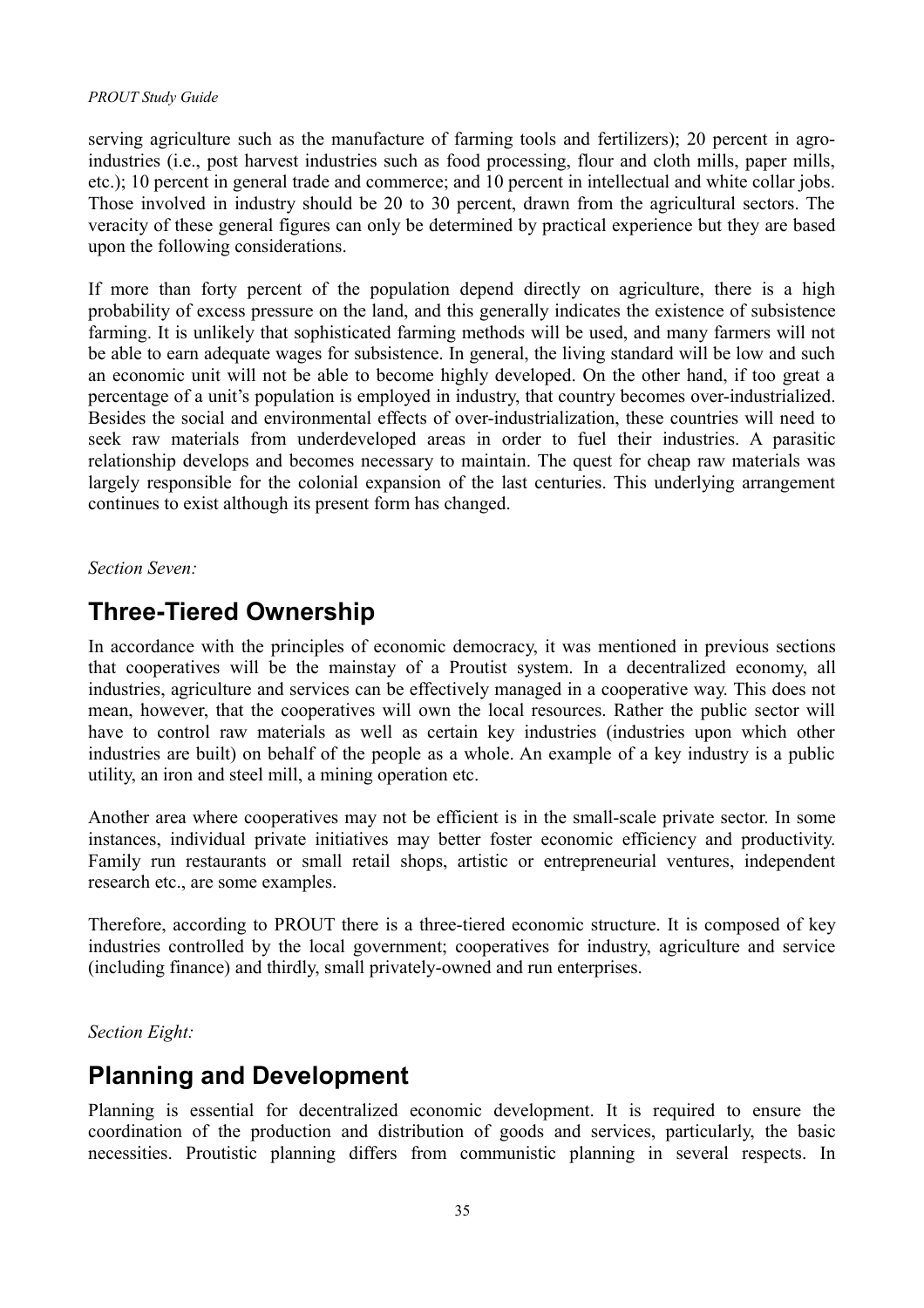communism, central planning takes top priority, while local planning is only a reflection of the central planning. In PROUT, decentralized, block-level planning is the basis of the economy. This is called intra-block planning. Blocks (of approximately one or two hundred-thousand people) are divisions of socio-economic units. Planning will certainly occur on district, state, national and global levels, but bottom-up planning is the foundation. Each higher level of planning will involve the coordination of various blocks, districts, etc., rather than making decisions for the lower levels.

Since there are problems that traverse block boundaries and cannot be solved by one block alone (examples are flood control, river valley projects, communication systems, higher educational institutions, afforestation projects, the environmental impact of development, the establishment of key industries, soil erosion, water supply, power generation, the establishment of an organized market system, etc.), cooperation among blocks is necessary. Planning among blocks is called interblock planning. Inter-block planning is an economic venture into selected fields to organize and harmonize socio-economic development in a few adjoining blocks through mutual coordination and cooperation.

In order to ensure a balance in economic planning, the following factors should be considered:

- The present demand and the demand of the near future.
- The present supply and that of the near future.
- Availability of the factors of production.
- Ensuring basic necessities of life through the application of the principles of PROUT.

As per PROUT, there are also four fundamental principles to ensure efficiency in planning

- The cost of production
- The productive potential of the economic unit
- The purchasing capacity of the unit
- The collective necessity.

Other considerations include natural resources, geographical features, climate, river systems, transportation, industrial potentialities, cultural heritage and social conditions.

Planning should be consistent with the overall goals of PROUT to achieve maximum utilization and rational distribution. Planning must be short term, keeping in mind long term goals and considerations. PROUT suggests six months as the ideal for short term and three years as the ideal of long term planning and projection. If planning reaches far into the future it will become impractical and will fail to adjust with scientific advancement and other unpredictable factors. But, if planning does not keep long term objectives in mind then it will be difficult to fulfill the economic necessities of an area.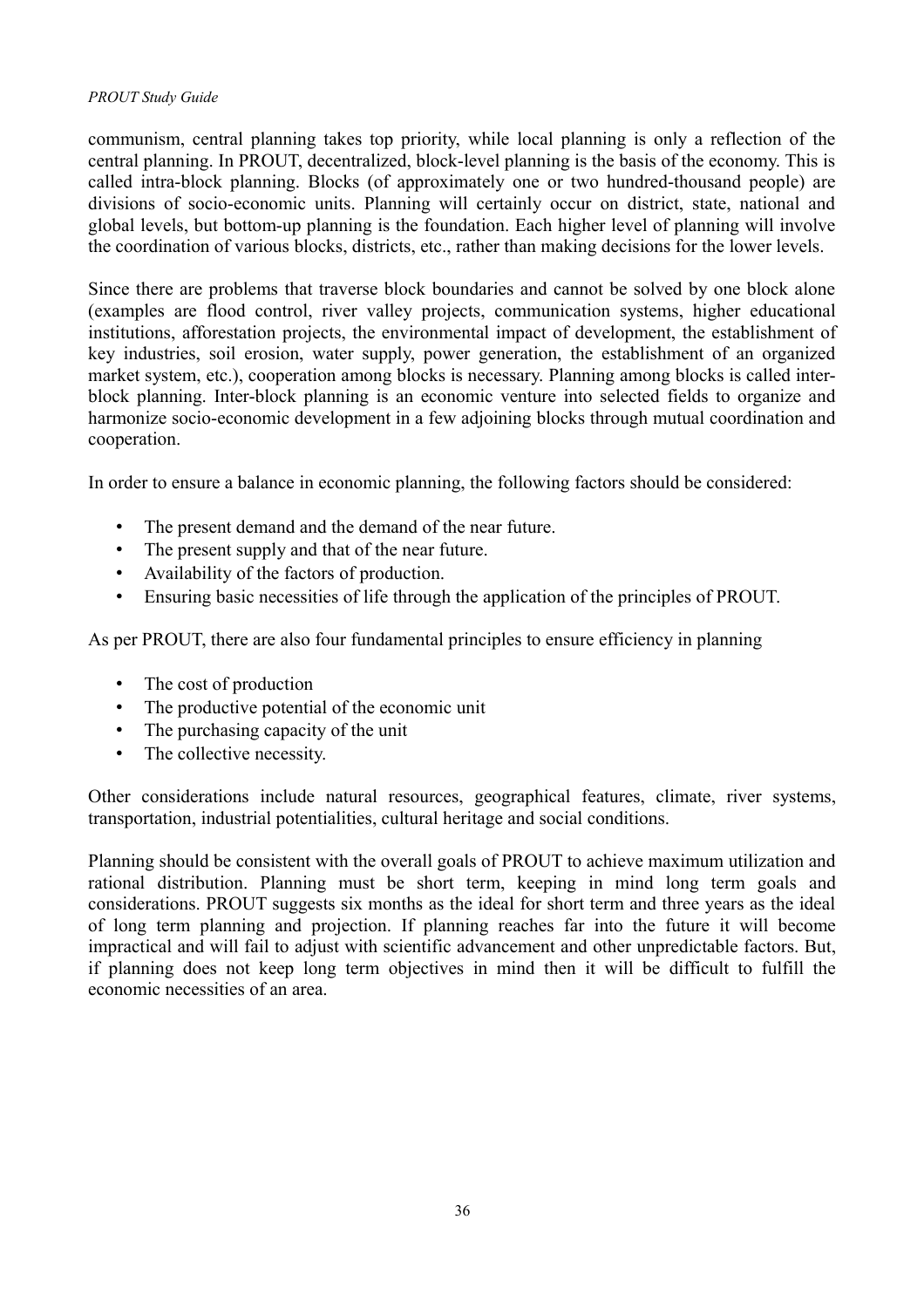*Section Nine:*

# **Quadri-Dimensional Economics**

According to PROUT, there are four distinct parts to a developed economy, and hence four branches of the science of economics. This four-fold division of the economy is a feature unique to PROUT.

The divisions are: 1) People's economy, 2) Psycho-economy, 3) Commercial economy, and 4) General economy.

Of these, the people's economy is given the most emphasis. This field of economics analyzes the lives of individuals in relation to the economy as a whole, including their living standard, purchasing capacity, and economic problems. The most important aspect of the people's economy is ensuring the guarantee of minimum requirements for everyone. Aspects included under this heading are most aspects of the production, distribution, storage, marketing, pricing, etc., of consumable goods. Hence, the people's economy deals with producing necessary goods and amenities and getting them to the people in a timely and useful fashion.

To meet the minimum requirements for all requires that everyone has a large enough purchasing capacity. Therefore, another aspect of people's economy is ensuring employment for everyone. This includes the eradication of mass poverty, the development of rural economies, skill training and work placement programs. One further concern of people's economy is assisting the development of both private and cooperative industries. This would include measures to help privately-owned enterprises which grow too large to develop cooperative management.

The psychic aspects of economic activity are addressed by psycho-economics and pertain to the psycho-economy. At the present time, economists pay little or no regard to this aspect of economics. Once the basic needs have been attained, the psycho-economy will take on a much more important role. This field covers the relation of psychology to economic activity.

There are two branches of study within psycho-economics. The first is the psychology of exploitation. It is concerned with the elimination of unjust and exploitative economic behaviors. This branch of economic research makes people aware of how capitalism creates demands that are ultimately dangerous to the development of human beings. The second branch of psycho-economics is concerned with nurturing the mental needs of the people and with finding creative solutions to economic problems. Production of goods which have more impact in the mental than physical sphere is also an aspect of this branch. The economics of ensuring wide distribution of, and access to, all sorts of information, entertainment, arts, and crafts is an important aspect of psychoeconomics.

The last two sections of the quadri-dimensional economy are the commercial economy and the general economy. These two sectors roughly correspond to what is recognized today as the field of economics, and as such there is no need to deal with them at length here. The commercial economy looks at how to develop more efficient and scientific methods for the production of goods and their delivery into the people's hands. General economy includes the overall organization of the structure of industry and the coordination of all levels of the economy, the goal of which should be to satisfy the collective needs of the society.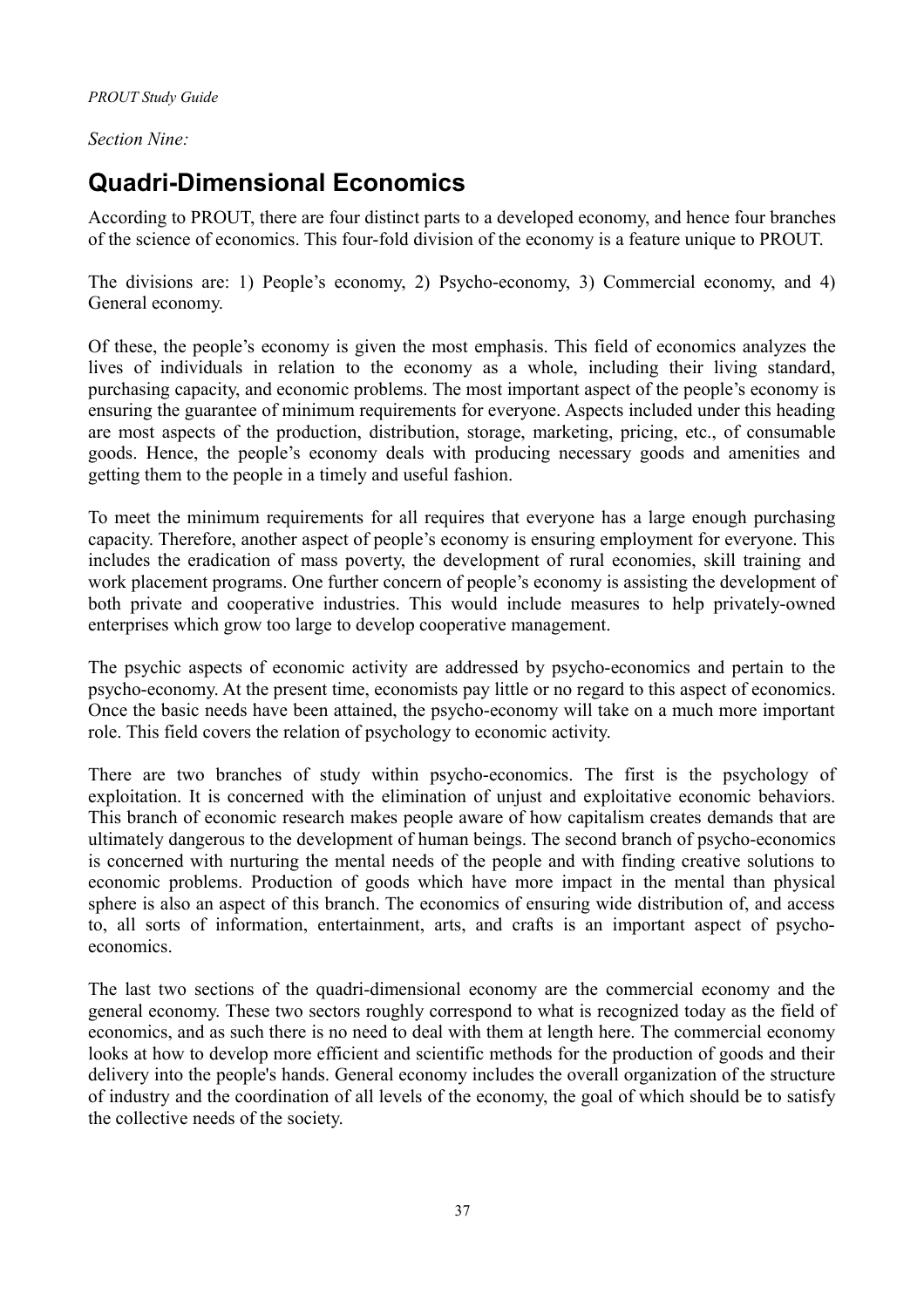*Section Ten:*

# **Economic Depressions**

From the very beginning, the industrial economy has not been a smooth journey. Years of industrial expansion have consistently been followed by years of depression – the bull market by the bear market. What is at the root of this? Should it be accepted as natural and inherent in any economy, or is it related to a specific mode of production?

All phenomena, whether social or economic, undergo systaltic movement (see social movement). Hence, pause is a natural state in the economic life of a nation. However, depression is not a natural state. It results from a defective socio-economic philosophy and practice. According to PROUT, depression is the net result of suppression, oppression and repression i.e. exploitation.

First, we have to say that before the development of the modern industrial economy, there were no industrial depressions as such. The economy was, of course, much more geared to "production for subsistence" and less market-oriented. There were economic disasters but these were generally due to scarcity, famine or war. In contrast, the modern industrial economy produces depressions accompanied by surplus products. The problem here is that the working people lack the purchasing capacity to buy the produced goods because capital has become too highly concentrated in the hands of the capitalists who see no profitable opportunity to invest their money.

At the root of economic depressions is the inner contradiction of capitalism. Here industries seek to maximize profits while reducing costs, as well as maintain or increase their market share. But in order to increase their profits and decrease their costs, there is a constant pressure to increase efficiency and reduce labor costs. As the economy slows, people's jobs are terminated. As the purchasing capacity of the workforce is undermined the consumption of goods decreases. In this way modern industry constantly cuts away at the branch on which it sits. Under such circumstances, the capitalists can only gamble on the stock market, centralize capital more through mergers and acquisitions or expand there markets in other countries. The net result of this approach is that profits do indeed rise while costs decrease. The problem is that it also results in a tremendous income gap between owners and workers. Ultimately depressions can be tracked to four causes: 1) great concentration of wealth, 2) blockages in the circulation of money, 3) curtailment in the purchasing power of people, and 4) monetary devaluation and the resulting inability of the unit of money to be the unit of economic stability.

Institutions and practices which support these factors become the instruments of exploitation and cause the death of a society.

These factors are not inevitable. They are not inherent by nature in every industrial economy. Rather we can say that the law of productivity is benign when its goal is to meet the needs of the people. Under PROUT, if efficiency increases production beyond the need, "downsizing" will mean reduced working hours at the same pay rather than layoffs. In a cooperative economy there may be no limit to increasing productivity, while maintaining full employment, so long as the carrying capacity of the resource base is not violated. This is because the goal of the economy would be a higher standard of living for all.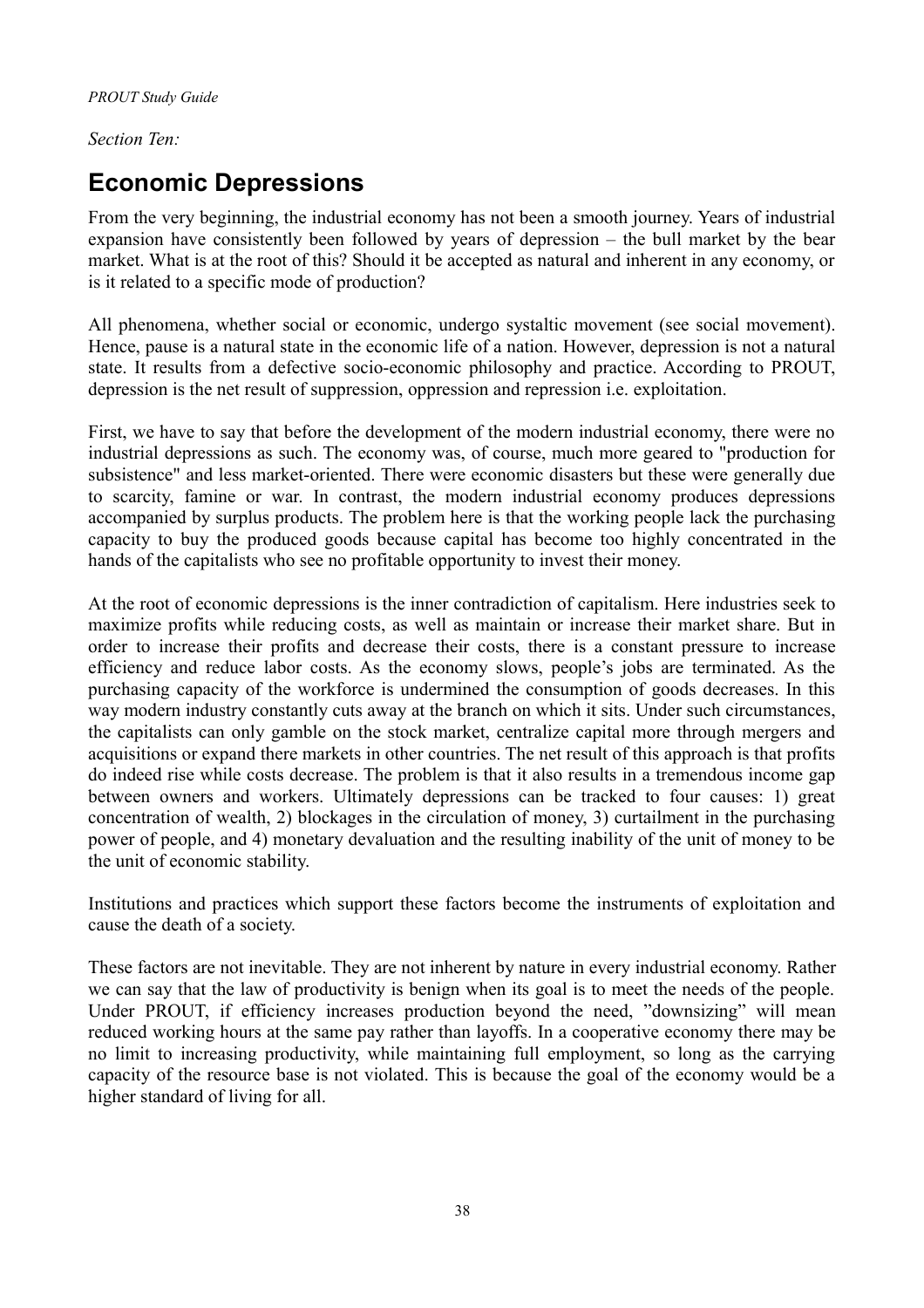Further Reading:

## *Proutist Economics.*

Parts one, two, and four of this book particularly deal with the concepts outlined in this chapter.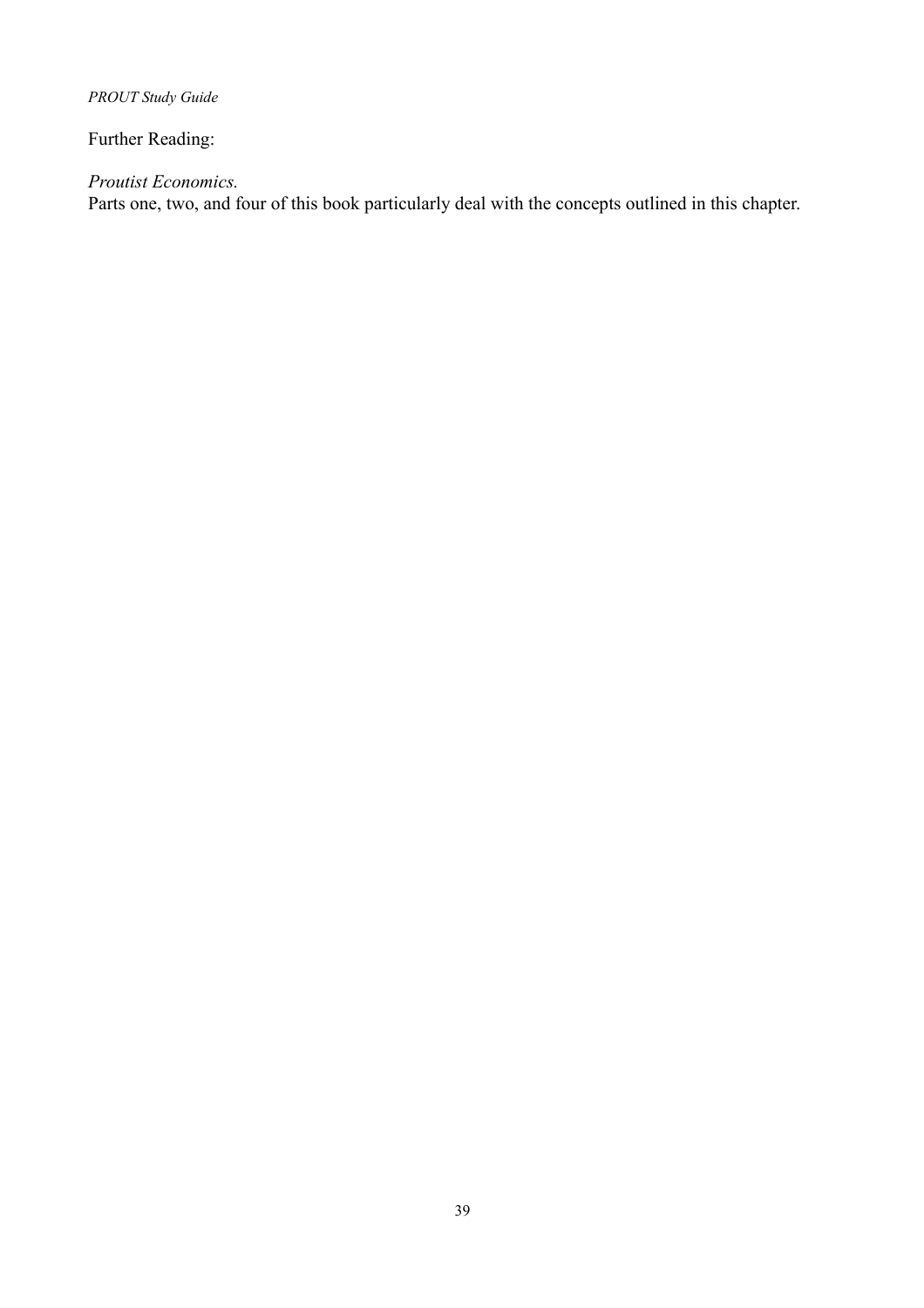*Chapter Four*

# **AGRICULTURE, INDUSTRY AND SERVICES**

### **Part A: AGRICULTURE**

*Economic Holdings Scientific Accounting in Agriculture Agricultural Cooperatives Ideal and Integrated Farming Rural Development: Agrico and Agro Industries*

## **Part B: INDUSTRY**

*Decentralization and Self-sufficiency Three Tiered Ownership and Economic Democracy Rationalization (Scientific Planning and Development)*

**Part C: SERVICES** *Taxation and the Banking System Service and Buyers' Cooperatives*

## **Part A: AGRICULTURE**

*Section One:*

# **Economic Holdings**

According to PROUT, agriculture is the basis of an economy and, as such, it is given a very high status. We advocate developing as many essential products as possible from organic materials in order to maximally use local resources, reduce toxicity and increase the efficiency of recycling waste. This means that agriculture will provide food as well as household items, building materials, fuels, industrial materials etc.

Agriculture is to be developed in accordance with principles of economic democracy, decentralization, balanced economy, and other relevant factors. In essence, PROUT advocates a revolution in the agrarian sector based upon cooperative, integrated farming, using the most advanced biological techniques.

The first step to enacting a Proutist agricultural system is to address the division of land. Lands must be evaluated according to their fertility, and subsequently classified as economic or uneconomic holdings. Economic holdings are ones which are economically viable - i.e. the cost of all the factors which go into production is less than the market price of the output. An economic holding should be neither too large nor too small, the exact size depending on many agricultural factors. Many farmers in the world have insufficient land to provide subsistence (much less a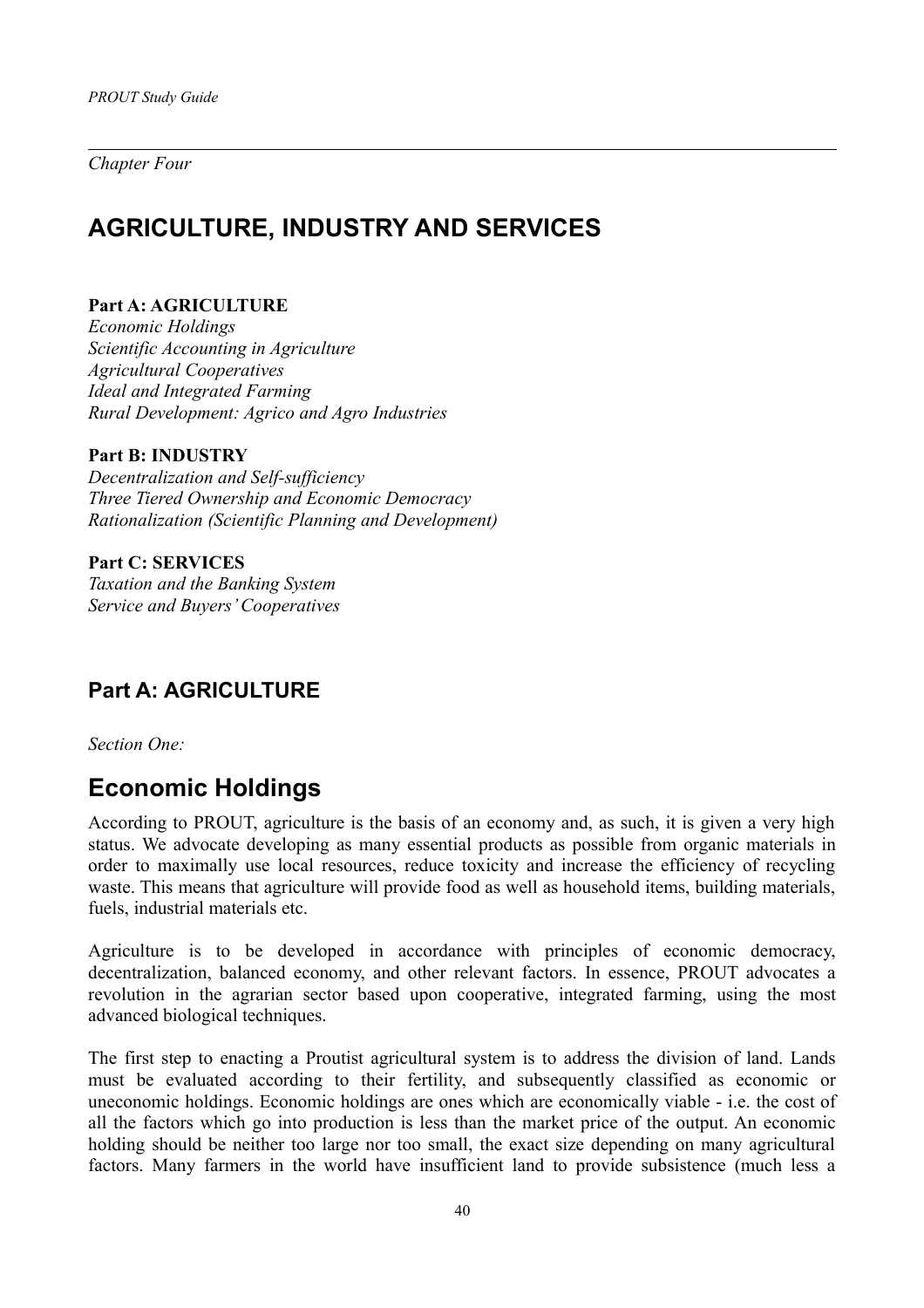reasonable living standard), while large farms leave much land poorly utilized. An economic holding should contain land of similar type and fertility, and have sufficient irrigation water available. The size of an economic holding may increase with advances in farming techniques - but the difference between the largest and smallest holdings in an area should be limited. Uneconomic holdings may be developed and made economical using advanced farming techniques.

Each block will, of course, contain numerous agricultural holdings. Block divisions should be adjusted so that lands with similar levels of productivity are grouped together to facilitate planning. A given block should have a certain level of agricultural uniformity, otherwise many unrelated plans will have to be developed for only a small area.

*Section Two:*

# **Scientific Accounting in Agriculture**

Under PROUT, agricultural accounting will be the same as that used in industry. That is, the pricing of goods will adequately reflect raw material and labor costs, capital, equipment investments, production rates, depreciation, interest on loans, maintenance costs, etc. - all the factors considered in industry. An industry would never price items below their production costs, while farmers are often forced to sell at low prices under the pressure of circumstances. Often in farming families, everyone is working - but is there any calculation of their labor value in pricing? Enacting this reform will ensure stability in the lives of farmers. This will necessitate changes in the economic system, but will have tremendous benefits for the small farmer. This change in economic emphasis recognizes the importance of farmers and their livelihood. Though food prices may rise in proportion to industrial goods, this does not mean that purchasing capacity will be less.

Pre and post-production agricultural industries (agrico and agro industries) must also be treated in a similar way. This will ensure the stability of the agricultural economic sector and pave the way for all-round economic prosperity based on a solid agricultural foundation.

*Section Three:*

# **Agricultural Cooperatives**

PROUT recognizes the cooperative system as ideal for agriculture. It has been noted that the cooperative system was a failure in communist countries. The large cooperatives in the Soviet Union and especially China had very low rates of production and resulted in drastic food shortages. These state-run communes, however, are not the cooperatives envisioned by PROUT. Their defects were many. Most importantly, they failed to create a sense of worker involvement by denying private ownership and not providing incentives. Secondly, planning was made by central authorities and the local people had no say over their own work. Forceful coercion, including death, was used to implement the commune system.

PROUT does not advocate the seizing of agricultural land or forcing farmers to join cooperatives. Rather, it is recognized that various factors are required for the success of such a cooperative system. For example, it requires an integrated economic environment, common economic needs and a ready, local market. Furthermore, a phase-wise implementation process is also needed. In the first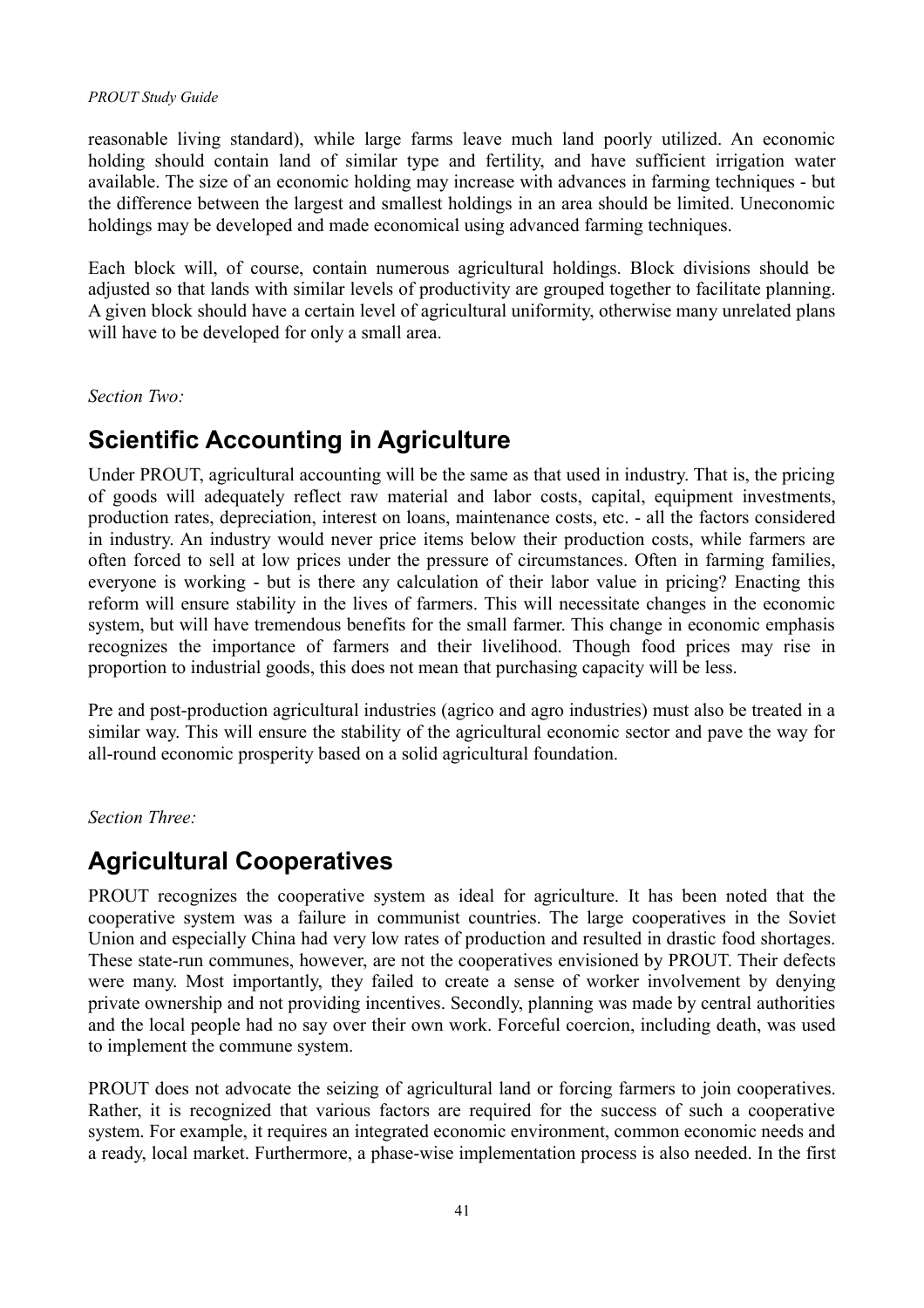phase, an evaluation of economic holdings would be made. Those farmers owning profitable land would maintain the rights of private ownership if desired, while those with insufficient or deficient land (uneconomic holdings) would be encouraged to join cooperatives. They would also retain the ownership of their land. Those who work as employees on privately owned farms would be entitled to a percentage of net produce or profits as well as salary. For cooperatives, compensation would be a combination of ownership and labor, with roughly equal emphasis on both - i.e. shares would be based upon labor and upon the percentage of land owned within the cooperative. There would also be a bonus system based upon profits. Hence people's inherent desire for ownership and selfdetermination would not be violated. There would also be a system of elected management with remuneration for outstanding skills.

The following chart gives an example of percentages of profit that accrue to members in a cooperative, based upon their investment and/or labor, depending upon productivity.

|          | ACRES        | PERCENT OF  |        |        | PERCENT OF    |
|----------|--------------|-------------|--------|--------|---------------|
|          | <i>AWNED</i> | TOTAL YIELD | SHARES | LAROP. | <i>PPOFIT</i> |
| FARMER A | 2            | 7.4%        | -7.4   | 33%    | 9.86%         |
| FARMER R | 5            | 14.8%       | 14.8   | 33%    | 19.73%        |
| FARMER C | 10           | 33 3%       | 333    | 33%    | 44. 39%       |
| FARMER D | 15           | 44 4%       | 44 4   | M%     | -26.02%       |

One of the immediate benefits of cooperatives would be the utilization of land currently used for boundaries. In areas where agricultural land is limited or where population density is high, a good amount of land is wasted on boundary fences and underutilized borders. Another major benefit would be the collective purchasing of farm equipment currently beyond the means of the individual farmers. Through collective capital or loans, irrigation facilities, dams, and other modern equipment can also be purchased or developed. Collective planning can also take place for the development of previously infertile land.

In the second phase of forming cooperatives, all would be requested to join them on a voluntary basis as there would be many successful examples and obvious benefits. In the third phase, there would be re-evaluation and rational distribution of land. The minimum amount of land necessary for an agricultural family to earn a decent living, and the capacity of the people involved to utilize land will determine ownership.

In the ideal stage, ownership of land will be less of a consideration as a true collective spirit develops. This can be achieved only by phase-wise implementation along with all-round human development.

*Section Four:*

# **Ideal and Integrated Farming**

PROUT recommends a system of integrated farming techniques for increased production, higher produce quality, and environmental sustainability. Insofar as PROUT advocates that each block should be self-sufficient, especially in food production, it is best if farming projects integrate many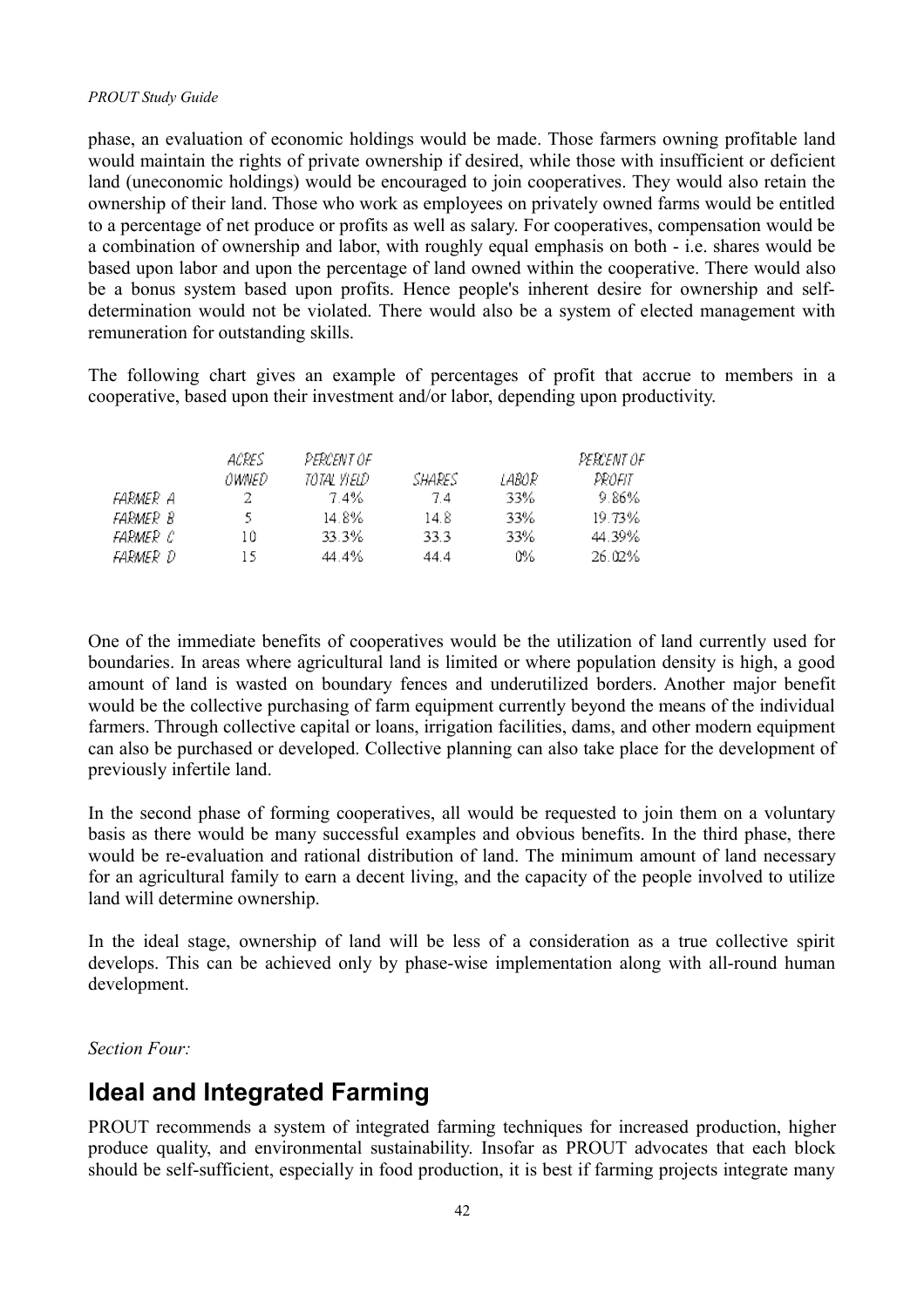different products. Monocrop agro-industry is viable only with a massive and wasteful distribution system – not to mention its environmental damage and low-quality produce. What is needed is decentralized, integrated farming that will incorporate all types of agricultural production and cottage industries. Only then can real self-sufficiency and sustainability develop. Integrated farming could include many areas such as agriculture, horticulture (orchards), floriculture (flowers), sericulture (silk), lac culture (for ceramics), apiculture (bee-keeping), dairy farming, animal husbandry, pisciculture (fish), pest control, fertilization, and related areas. It is best if the processing of any agricultural products takes place locally for maximum efficiency and self-sufficiency. If energy production (bio-gas, solar, wind, etc.), water management, and developmental research take place locally, self-sufficiency and sustainability will certainly be possible.

The maximum utilization of land is one of the main objectives of integrated farming. The mass breeding of animals for slaughter is both cruel and from a food perspective, inefficient. Land that could easily feed many people on a vegetarian diet can feed only a few people if it is used for rearing animals for slaughter. There is increasing awareness of the ill health effects of meat-based foods in the present age, and growing recognition of the damage caused by mass cattle rearing. From this standpoint alone, PROUT suggests that as far as possible, society should reduce and finally eliminate the usage of meat. While advocating this goal in principle, it is necessary to recognize that people's psychology can be changed only through inner conviction, rather than imposition.

To achieve maximum utilization of land, three main crop systems are recognized: mixed cropping, supplementary cropping, and crop rotation. Mixed cropping involves the selection of complementary crops for simultaneous growth. This technique can improve space utilization, reduce erosion, conserve water, and utilize the natural complementary plant relationships. For example, one plant uses nitrogen while another replenishes it. Plant groups may include many interrelationships.

In supplementary cropping, one plant is considered main and another minor or supporting. Crop rotation is the alternation of crops that have different suitable growing seasons. Crop rotation results in less soil depletion, and ensures that land is productive year round, depending upon climate.

PROUT advocates a system of sustainable agriculture and ecological balance. As far as possible, organic fertilizers should be used which maintain soil fertility. Advanced composting and plant combination techniques, along with a strong focus on research, will create considerable harmonious progress in agriculture. Many independent groups and individuals are developing and implementing techniques and systems such as organic and bio-dynamic farming, permaculture, microbial composting, radionics, and much more. Decentralized agriculture is much more conducive for such techniques.

Water management is a key issue in sustainability. Riverside and lakeside tree planting, mass afforestation, desert afforestation, rainfall capturing, artificial pond and reservoir creation, and other techniques would be implemented in a Proutistic agricultural framework. As far as possible underground water reserves would be conserved to maintain ecological balance.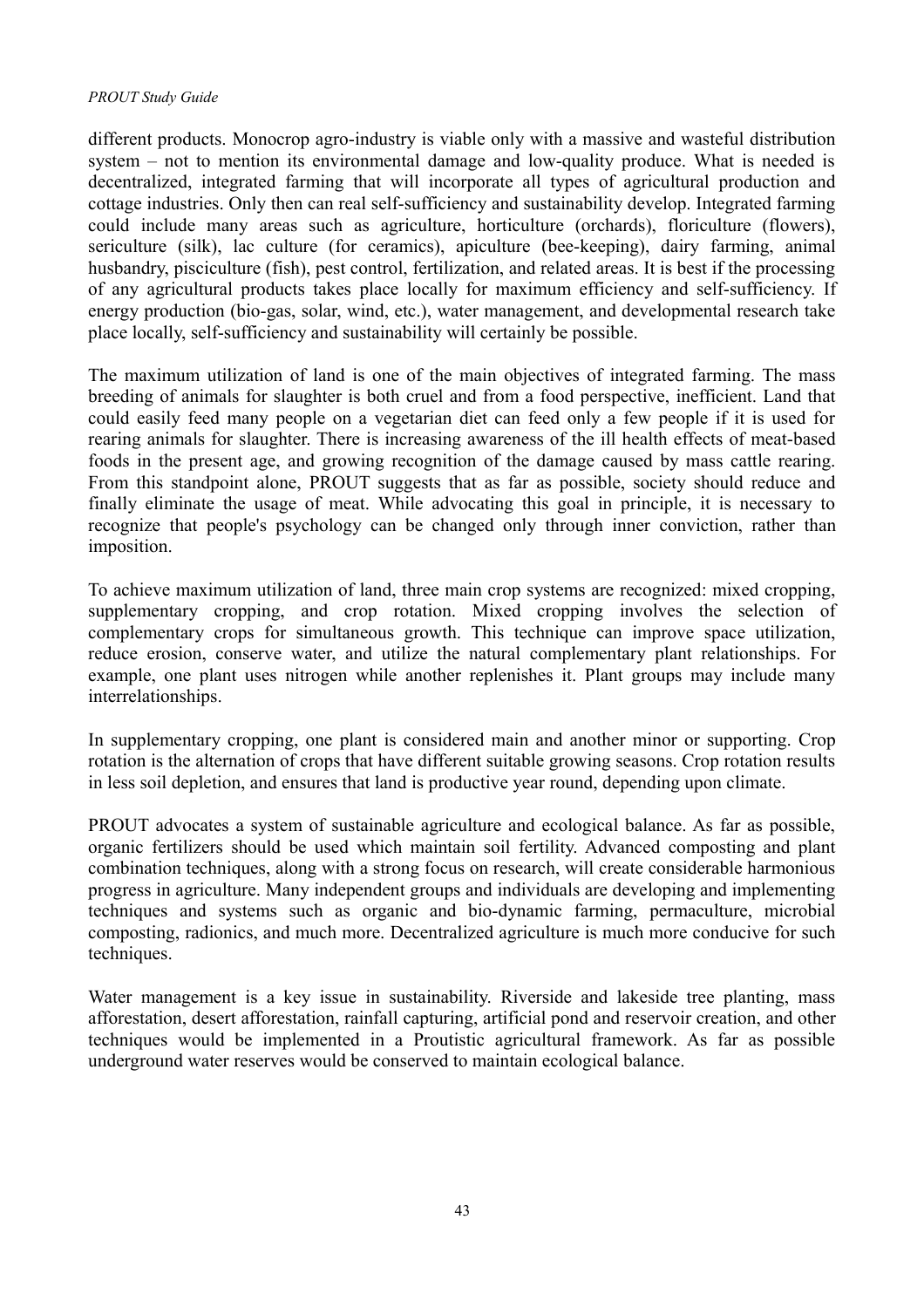*Section Five:*

# **Rural Development: Agro and Agrico Industries**

Rural poverty is a major problem facing most areas of the world. Under capitalism, little attention has been given to the development of rural economies. Industrialization has proceeded in a centralized manner, draining the populations of rural areas and creating ever-expanding urban centers. These cities, especially in third-world nations, give rise to numerous social and ecological problems, and in many respects, fail to provide a decent quality of life to their inhabitants. There also seems to be no immediate solution to the rural exodus and global urbanization crisis in the current economic setup. Hence, measures are needed to develop rural economies and provide incentives for the diffusion of urban populations into smaller, more sustainable and humane communities.

While the long term solution to urbanization and rural poverty is an integrated, decentralized economy, the creation of pre- and post- agricultural production enterprises (agrico and agro industries) is an important step to rural economic vitalization. In most impoverished rural economies, production or extraction of raw materials is the primary source of income, whether food production, plant fiber production or mining. What is needed is to bring all industries related to the processing and production of these resources to the rural areas themselves. This will create a demand for skilled labor in rural areas and raise the living standards. Food preservation and processing, the production of finished fabric from raw materials, oil production, milling, fertilizer manufacturing, tool manufacturing, etc can all be accomplished in rural areas. Combined with educational efforts and the introduction of non-agricultural cottage industries, this will diversify and vitalize the economies and make a decent living standard possible. Combined with modern communications technologies and information accessibility, the possibility of decentralized economies and smaller communities emerges.

## **Part B: INDUSTRY**

*Section One:*

# **Decentralization and Self-sufficiency**

According to PROUT, economic planning has to begin at the grassroots level in order to make use of and develop the experience and expertise of the local population. This implies that the optimal form of an economy is a decentralized one, rather than the centralized form which is present in both capitalist and socialist countries. Decentralization is preferred as it is the system which best allows local people to retain power over their own economic destiny. And as previously discussed, decentralization is a crucial ingredient for economic democracy.

In order for decentralization to exist successfully, there must be a cooperative economic structure. In such a structure the profit motive would be replaced by the desire to produce goods to meet the needs of the local people. The desire for profit is often at odds with this idea of production for consumption. Capitalists start industries only where favorable conditions for production and sales exist. They therefore often ignore the real needs of a population insofar as profits are often made at the expense of local people and the local eco-systems. Under the cooperative economic structure,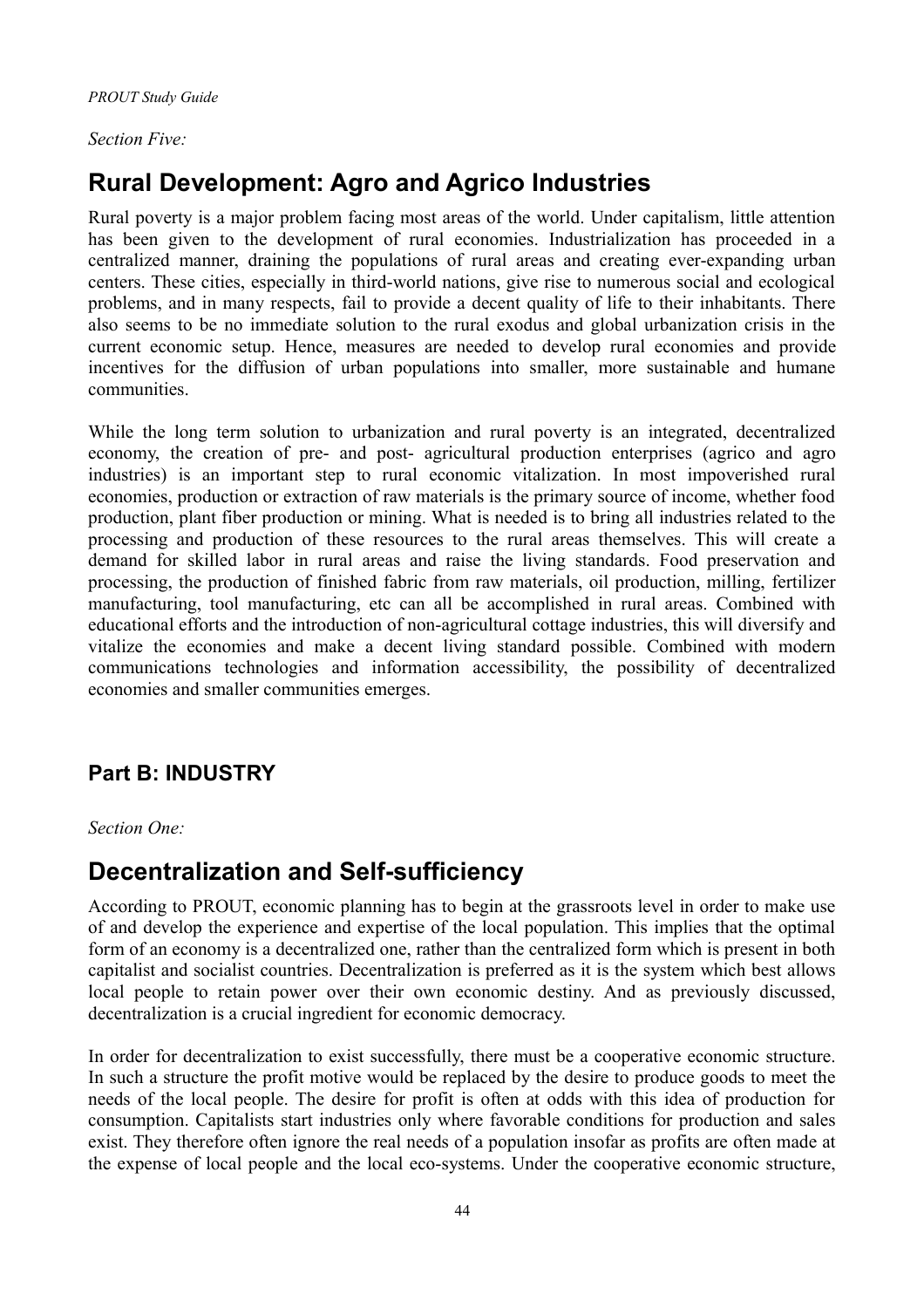self-supporting economic units will be the norm. Such units must be nurtured and strengthened. This requires a decentralized approach to industry as well as agriculture. Self-sufficiency does not mean only the local production of food – the industrial sector is highly important as well, and cannot be neglected. Hence PROUT advocates the existence of a full range of industries, mostly on a small scale, for every socio-economic unit.

### *Section Two:*

# **Three-Tiered Ownership and Economic Democracy**

Under the Proutist economic system there are three different scales on which industry can be organized: key industries, cooperatives and private enterprises. The largest of these are the key industries, followed by cooperatives and then individual businesses.

Key industries are those which require large capital investment and are on a large scale. Examples might be the railway system or steel mill. Key industries may also function on different levels of decentralization. While the railway system may be administered at the federal level, energy production or raw material extraction would be administered by a local government. It would be difficult to operate key industries on a cooperative basis due to size constraints or their central role in economic production. As such the government needs to control these industries on behalf of the population. These key industries should be operated on a no-profit, no-loss basis, while providing enough worker incentive to maximize efficiency, quality, and worker happiness.

It is a basic right in an economic democracy for workers to be involved in management. As in agriculture, this is best accomplished through the cooperative system. Producer and consumer cooperatives form the mainstay of a PROUT economy. They are involved in the production and distribution of clothing, housing, food, medicines, appliances, personal transportation, etc. To serve the larger producer cooperatives, many smaller satellite cooperatives should be formed. For example, many of the component parts needed in automobile manufacturing can be produced by a satellite cooperative, and then shipped off to the car manufacturing plant for final assembly. In this way, highly decentralized, specialized industries can be developed on a small scale. There is a high degree of autonomy and individual franchise in such a system.

Entrepreneurs or small businesses form the third tier of a PROUT economy. These may be involved in the production of non-essential or luxury goods and services. Goods such as handicrafts or jewelry, and services such as restaurants might be appropriate for this. If anyone is privately employed in such an enterprise, there will be incentive for the owner to compensate well and provide incentive, for at any time the employees could leave to join a cooperative arrangement. And if a private industry becomes too large it will be required to make a transition to cooperative management.

*Section Three:*

# **Rationalization (Scientific Planning and Development)**

Under a capitalist system, the benefits of scientific advancement in an industry usually accrue only to the stockholders and often results in a loss of jobs. This is due to the outlook that profits are to be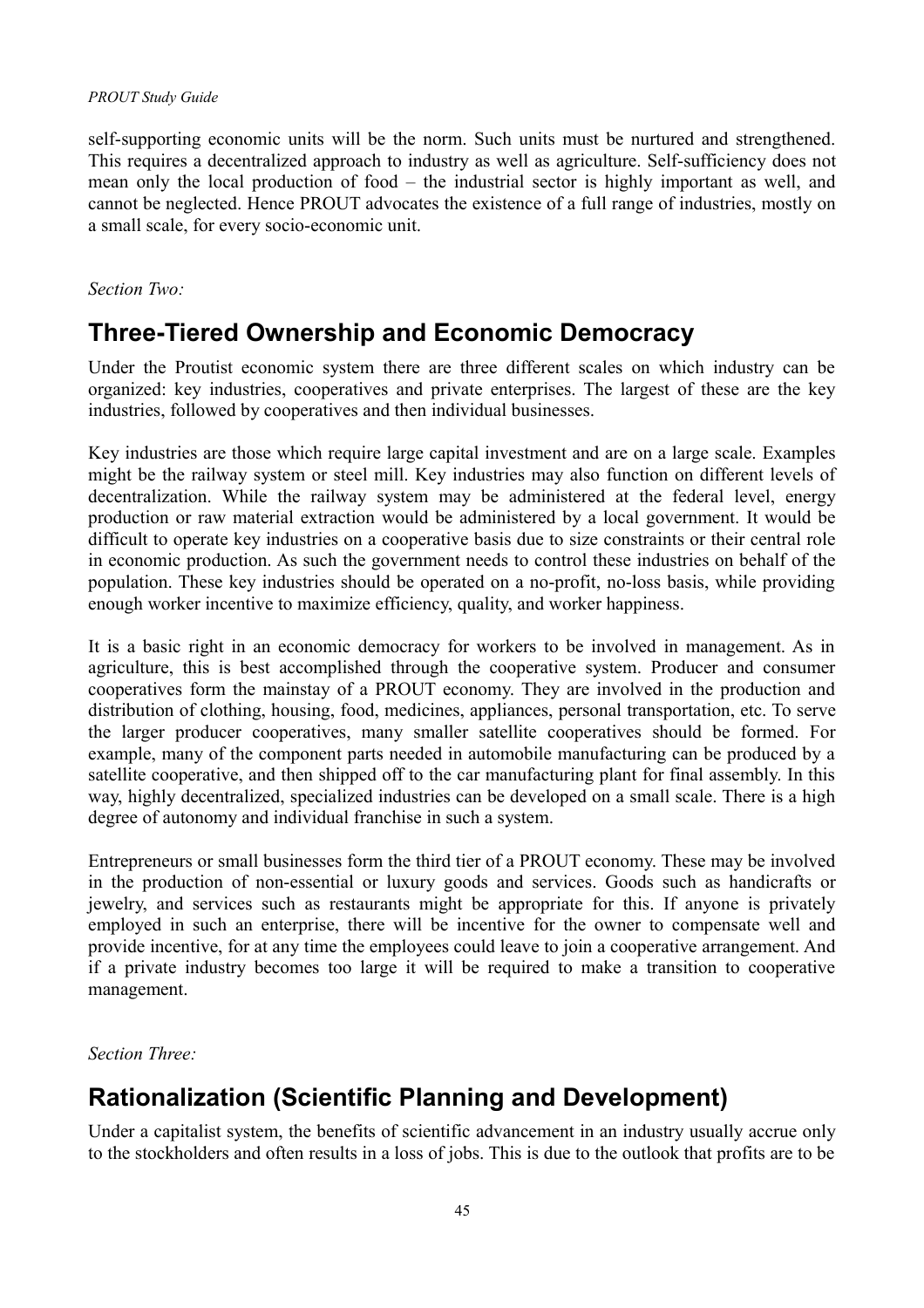maximized and that human beings are nothing more than another capital input. Since the goal of PROUT is to satisfy the needs of the people instead of maximizing profits, any invention that increases productivity will either lead to an increase in the workers' compensation or increased leisure time without a resultant loss in income. A reduction in working hours, however, would depend not only on increased production, but also on demand for the product and the availability of labor. We have seen a call for a reduction of the average working hours from time to time in the industrially developed countries. Under PROUT such measures would be built-in.

PROUT strongly advocates regional self-sufficiency, yet it is clear that not all regions are blessed with equal resources. Advances made in science, however can help deficient areas to overcome a lack of natural resources. This will come about through advances in the production of synthetic raw materials, and through new methods of utilizing existing resources.

## **Part C: SERVICES**

## *Section One:*

# **Taxation and the Banking System**

Instead of taxing income, as is customary at the present time, PROUT proposes that taxes be levied at the point of production. Essential commodities would be tax free. Hence, there would be less bureaucratic involvement, reducing government expenditure, and the government's income would accurately reflect the activity in the economic sector.

The banking system would be under the control of cooperatives. There would, however, also be a central bank controlled by the government. Two points are important to remember in regards to the banking system; the first is that banks exist to serve the people, not to increase the wealth of a few select individuals. As such, careful regulations must exist concerning the income of banks. This problem is also partially solved by using the cooperative or credit union system. Secondly, in the Proutist banking system, money will not be printed unless there is sufficient bullion in the governmental treasury. To do otherwise contributes greatly to the spiral of inflation and all of its attendant problems.

Banks will lend money to agricultural or industrial cooperatives and possibly individuals for productive enterprises – i.e. only for such endeavors which promise to generate revenue. The maxim of a Proutist banking system is, "Keep money rolling." The more that money circulates the greater its productivity. Idle money makes no contribution to keeping an economy vital. It is, in fact, one of the causes of economic depressions. Therefore, let purchasing and investment be ever increasing, with money moving more and more quickly. The more it changes hands, the more it increases the purchasing capacity of the people and economic vitality. The only factor that should curb the speed of the circulation of money is the sustainability of the biological diversity of the region.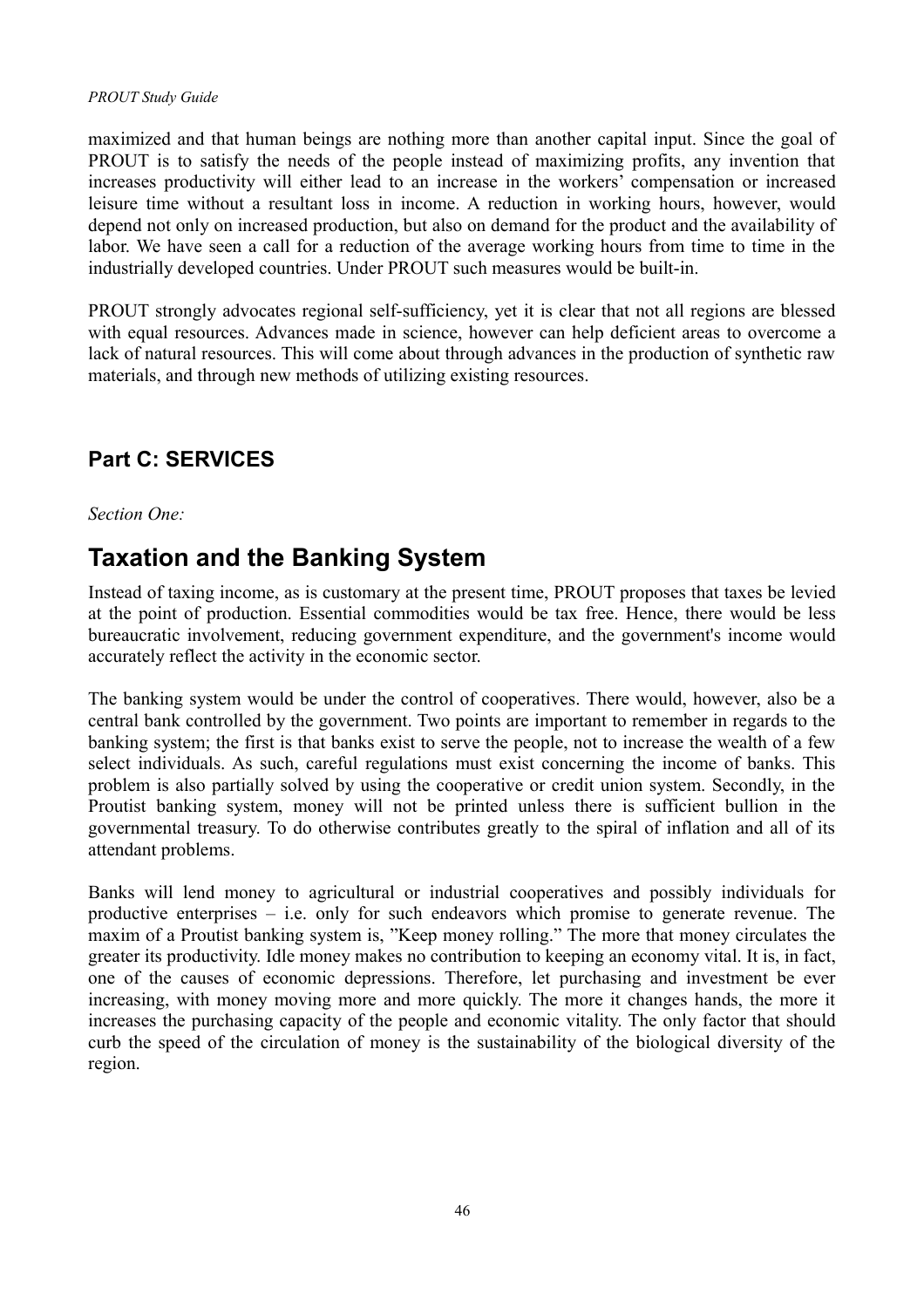*Section Two:*

# **Service and Buyers' Cooperatives**

Service cooperatives are considered very important in PROUT. Service providers, such as doctors, dentists, plumbers, etc., may decide to join forces and form cooperatives in the cases where the individual service provider is unwilling or unable to open their own practice. Thus, there is the scope for certain services to be offered either by private business or by the cooperative system.

Buyer's cooperatives would be responsible for the distribution of most essential commodities. As far as possible, PROUT seeks to eliminate middle men who take profits but do not contribute to productivity. In a decentralized economy, buyer's cooperatives become very practical and important. Food cooperatives have become quite popular in many places already, and this success should be extended to other aspects of the basic necessities.

Further Reading:

### *Ideal Farming Part II.*

This book (and its unpublished prequil) provides a basic understanding of the author's system of integrated agriculture.

### *Proutist Economics.*

Part Three of this book is particularly relevant to agriculture, cooperatives, and rural development. Part Four includes discussions upon industry, services, and banking, while Chapter Four is devoted solely to banking and finance.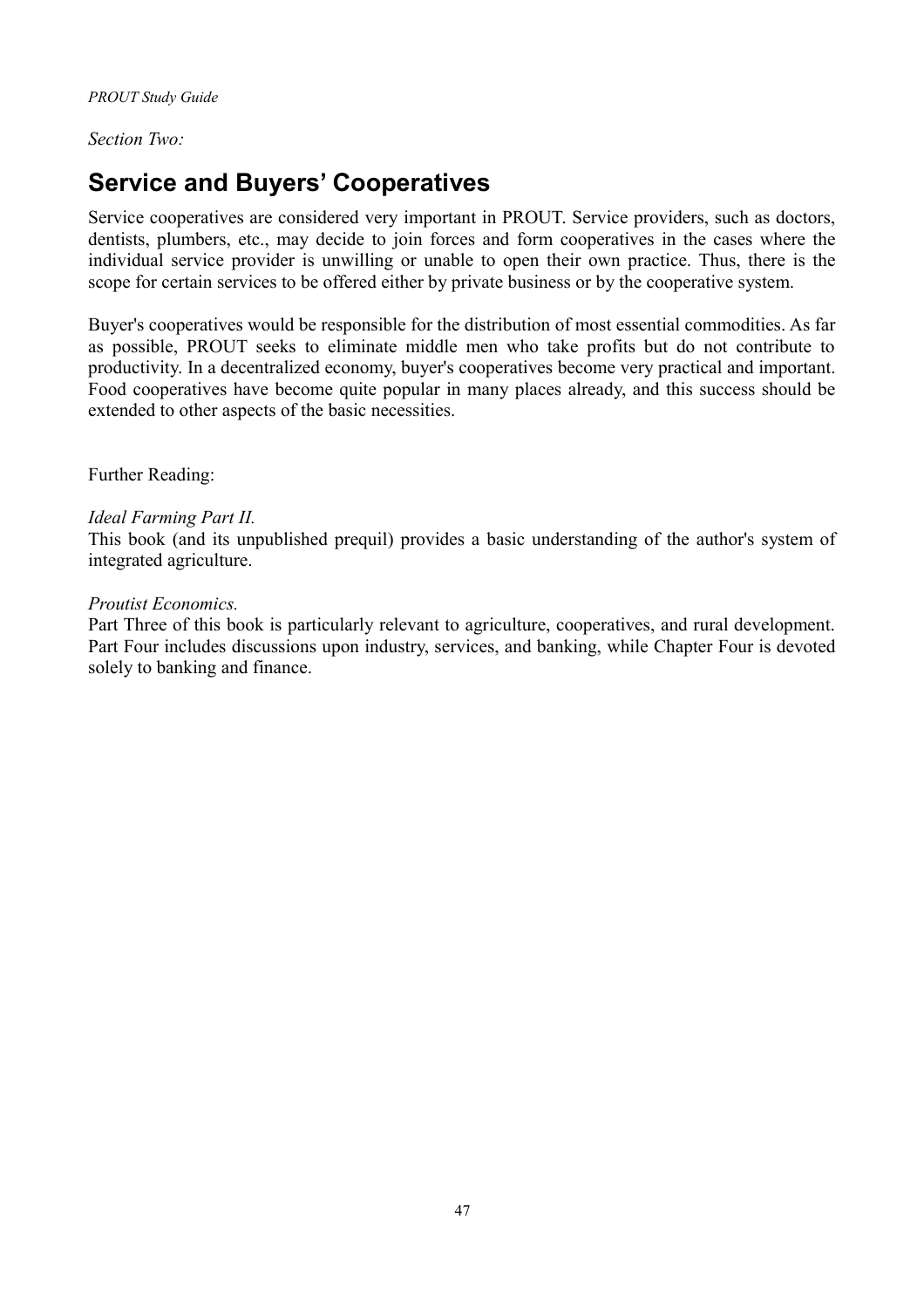*Chapter Five*

# **THE POLITICAL DIMENSION OF PROUT**

*Partyless, Compartmental Democracy Selecto-Electional Democracy Social Boards World Governance Constitution and Law*

*Section One:*

# **Partyless, Compartmental Democracy**

Political democracy, as it is practiced in the world today, has a record of mixed success, and has failed to solve certain existential problems due to the absence of economic democracy. Loftily defined as "Government of the people, for the people, and by the people," political democracy is simply majority rule. And when vested interests are able to influence voters and politicians, whether by coercion, propaganda, bribery or clever manipulation of the media, it is easy to see that the real interests of even the majority are not always served. Similarly, under the influence of clever speeches and poor education, unqualified or corrupt leaders may be elected. While running the risk of underestimating people's power of self governance, it is important to realize that majority decision making is not free of blemishes, especially when politicians are bought and corporate media leaves voters poorly educated regarding the issues.

PROUT recognizes that certain prerequisites are necessary for a successful political democracy. Political candidates must be ethical, educated, and socially conscious. Voters must also demand ethical behavior of their leaders and have the requisite education and socio-economic consciousness to make rational decisions. Thus a high standard of impartial education is necessary to ensure that democracy is successful.

Presently money, intra-party status, and media portrayal have more to do with the success or failure of a candidate at the polls than does his or her position on issues and standard of behavior. In many countries, votes are bought and sold openly and corruption is the rule rather than the exception. It is often impossible for moral people to even dent the realm of politics. In the so-called developed countries, the situation is only little better, as financial and political control of the mass media and poor socio-economic consciousness prevail.

A further problem with the present system of political democracy is that as candidates are dependent upon campaign contributions from the wealthy, in most instances, they end up catering to the demands of those influential sections of society. This means that the decisions taken by the leaders in a democratic country do not necessarily reflect the best interests of society as a whole. Political leaders are forced to serve powerful corporate interest groups, even immoral hypocrites, who have tremendous financial influence. They are unable to maintain their offices if they cross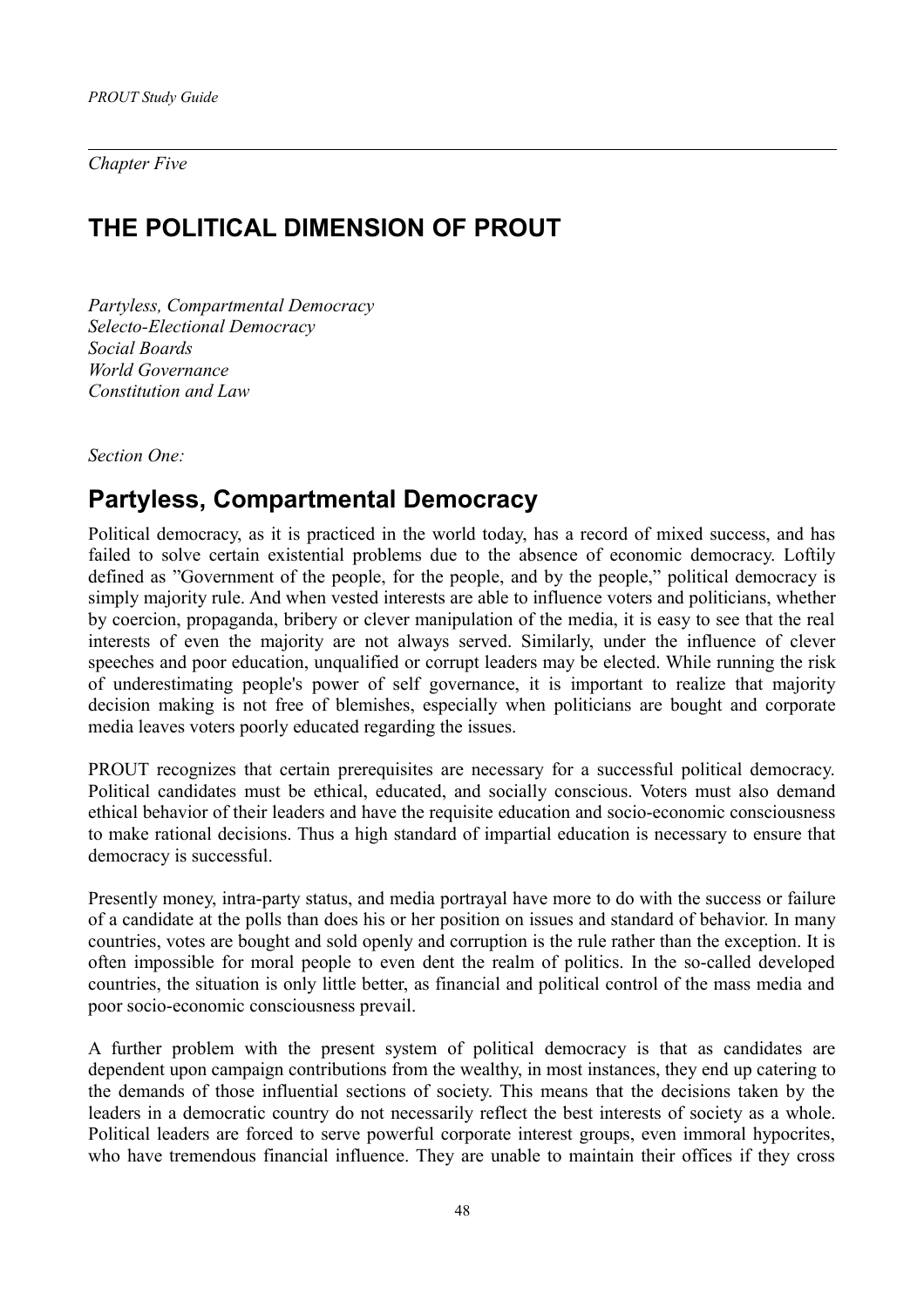such people. And due to continual pressure to canvass for funding, the role of money in politics is paramount.

The system of political parties seems also to have significant defects. Candidate qualifications, personal integrity, and the spirit of social service play secondary roles to party status and seniority. Candidates are forced to abide by party policies and cannot effectively combat elections without party endorsement. In this way, political parties are also controlled by monied interests. For these reasons, PROUT advocates a system of partyless democracy.

Under PROUT's system, independent political candidates would be required to state their platform policies in black-and-white. Failure to implement such programs could result in termination from office so as to prevent politicians from making empty promises for the sake of an election. A partyless system is of paramount importance for lessening corruption. Of course, it is natural that like minded people will associate and work together out of common interest. Indeed, it would be impossible to enact any positive measures independently. Yet, it is clear that the current formality of party affiliation has significant drawbacks. A more balanced approach without the formalities of party name and the necessity of party endorsement may alleviate such problems.

So, in addition to economic democracy, PROUT advocates a democratic political system with certain modifications. PROUT favors the three branch system of Executive, Legislative, and Judicial with the addition of an independent Financial or Public Exchequer department. This is an important addition that would monitor federal spending and publicize the strengths and weaknesses of government programs. This department would keep the accounts of the other three departments. All of these departments should function independently.

It should also be stressed that there should be no political involvement in economic affairs by the central governments, as the economic system is to be decentralized. Local governments would be responsible for the running of certain key industries, but for this purpose, independent managers would be hired. Key industries would not be run by politicians, whose skills are much different.

*Section Two:*

# **Selecto-Electional Democracy**

Under democracy as it is known today, the right to vote is based, in most countries, upon a person's age. This system has been selected owing to the tremendous moral difficulties arising out of excluding some from the voting process. Naturally, the question arises as to who has the moral right to decide who can and cannot vote. This dilemma is avoided by the adult franchise system. Such a system presupposes that upon reaching a certain age people will have the ability to fairly and intelligently weigh the pros and cons of each candidate and arrive at the best choice. While this may be true for some, it is easily seen that this is not always the case for everyone. If the educational system is excellent, this may very well be the case; but unfortunately the facts are different at this time. Not only is there widespread voter apathy (judged by low turnout), but socio-economic consciousness is conspicuously low in most places of the world.

How then can society arrive at the optimal method for selecting who is eligible to vote? In the past there have been many abuses when it came to allowing people the right to vote. This has often taken place as a method for the elite or a majority ethnic group to retain power. PROUT suggests that the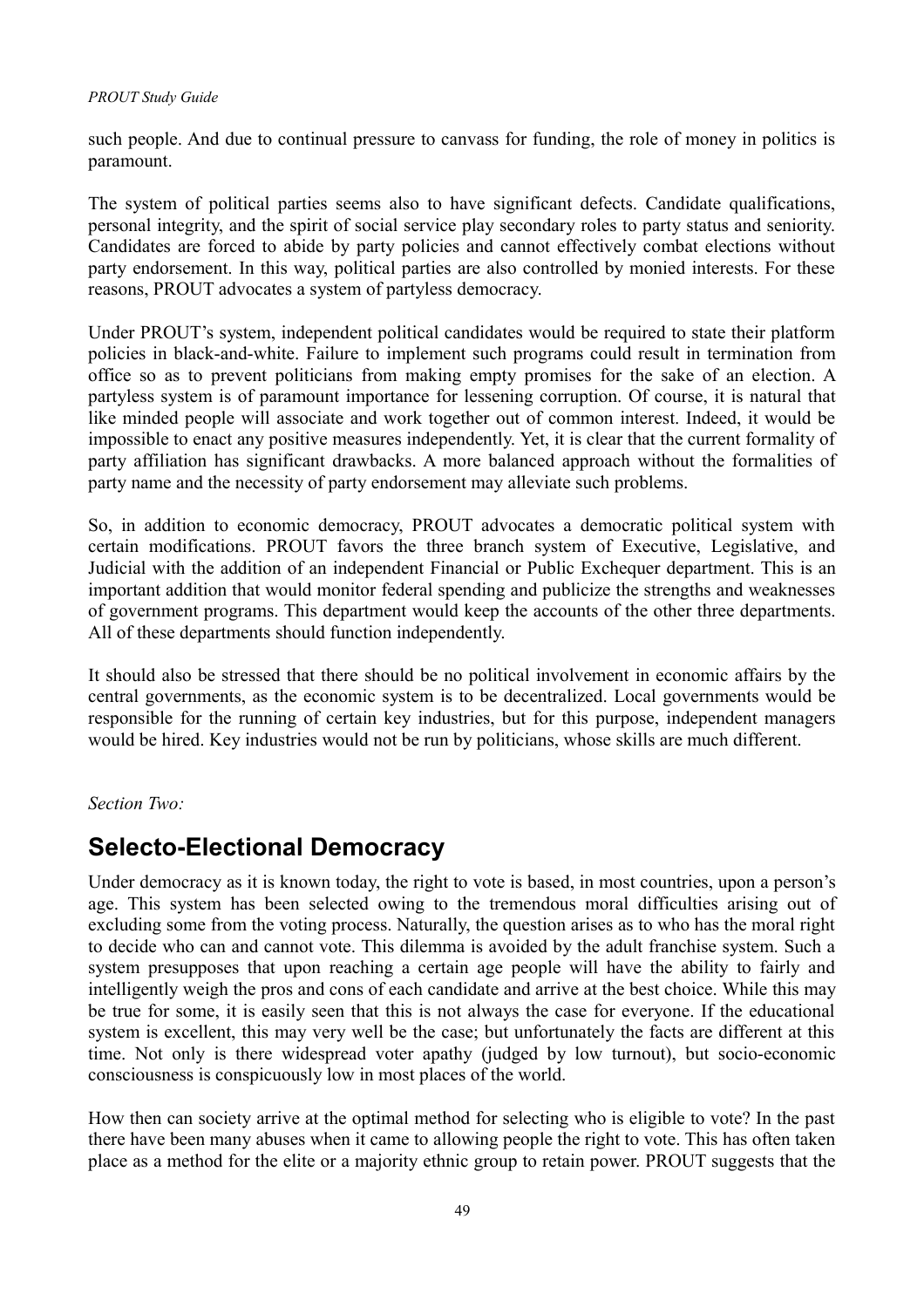fairest way to select voters is through some sort of test which must be passed in order to show the individual's knowledge and interest in participating in the election process. This can be termed "selecto-electional" democracy. Just as a new driver must demonstrate his or her capability before being let loose on the roads, so it should be with electors. Testing methods have been misutilized, however, to prevent black people from voting in the southern USA. Hence, universal suffrage and free access to equal education is imperative in a Proutistic system. In this respect, the involvement of politicians in the school curriculum must be scrupulously forbidden. Public Social Boards of qualified educators should be responsible in this regard.

Since many people had to fight so hard in order to attain the right to vote, it is likely that this particular aspect of PROUT may cause some consternation at first glance. However, it must be remembered that the goal of PROUT is real democratic freedom in the form of economic democracy. The political democracy we presently have provides little more than an illusion of true freedom. Nonetheless, a balanced blending of both should be formulated for everyone's benefit. As long as everyone is given a chance to pass the examination for voting in political elections, and there is no discrimination in this process, nor in the education system, it can be seen that the suggested selecto-electional process has some distinct advantages over the present system. Educated and aware voters are less likely to be fooled by the extravagant publicity machines of politicians. Money, also, will be less of an influence in deciding the outcomes of elections, whether that money be put into a media blitz or used more crudely through bribery or the buying of votes.

*Section Three:*

# **Social Boards**

Political democracy leaves many human problems unsolved, as evidenced by the fact that even in today's most advanced societies, a small monied class of less than 1% of the population is allowed to own half of society's wealth while half the people are deprived of a living wage. Nonetheless, PROUT supports political democracy over other forms of governance while working to alleviate its shortcomings.

As a valuable complement to partyless, selecto-electional democracy, PROUT advocates the existence of grassroots Social Boards composed of individuals interested in community service. These voluntary boards would not contest elections, their function being to render social service in a combined way.

The object of these boards would be to help create economic democracy, environmental sustainability, and ensure that all local people have their basic needs met. Boards would begin to address the social, cultural, scientific and welfare needs of the people and serve as a catalyst to organize the community. Social Boards would address such issues as education, relief, animal rights, culture, art, industry, commerce, farming, etc. The formation of such boards is an important phase in the exploration and implementation of PROUT.

Proutist Social Boards need not wait for a change in the economic and political systems to begin their work—they may immediately be formed by those eager for social transformation and the alleviation of poverty. They may also organize local economic self-reliance movements and initiate projects such as local currencies, producers and buyers cooperatives, credit unions, etc. Their activities could then extend into the social and cultural spheres, promoting literacy, the arts,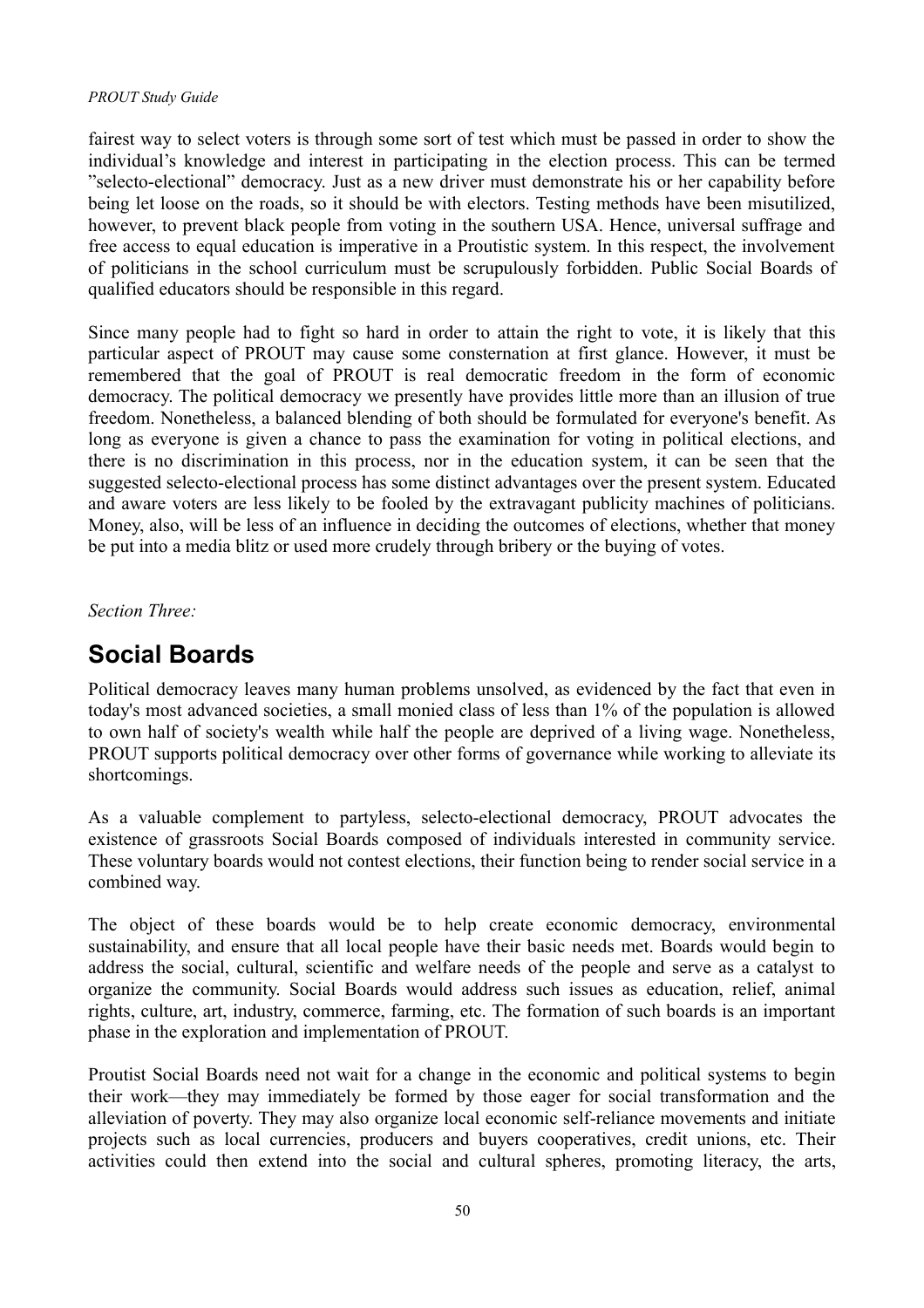continuing education, etc. Social Boards should be composed of members of all segments of the community and be as encompassing as possible. Proutist concepts of partyless, compartmental democracy and selecto-electional democracy can be tested and improved within the social board administrative structure.

Such Social Boards could have a valuable role to play as a check and balance to elected governmental officials. Free from the restrictions of partisan politics, Social Boards transcend the traditional limitations of politicians who depend upon creation of an "electable" image and solicitation of monied interest groups. As respectable non-political bodies, Social Boards would also be in an excellent position to monitor governmental officials and check potential corruption. While members of Social Boards could potentially run for office, in no circumstances should boards engage in party-politics. They should support the selection of candidates based upon individual merit alone.

Such a platform for moral leadership will do much to address the faults in the current political system and empower local people. Even so, there will be a perpetual fight between progressive and regressive forces. Class rivalry and other forms of social conflict are bound to persist, to a greater or lesser extent. Corruption on a Social Board can occur but it is much more difficult because of the integrity of the other members of the Board, and because of the higher expectation that the public will come to have of these Boards.

Cynics seem to believe that human nature is corrupt and as such claim that the Social Boards of local organizers will be as susceptible to corruption as are the capitalist political parties. Such cynics have obviously never worked among the poorest of the poor and had their heart go out to them. Nor do they know what its like for the people to love them in return.

PROUT envisions Social Boards as the primary media for aspiring sadvipras to serve society. Who are sadvipras? Sadvipras are those moralists, intelligent and compassionate people, who by virtue of their beliefs and practices, fight injustice and corruption in society and stand for the well-being of all. In the struggle to achieve self-reliance for the local people, local organizers having moral integrity and self-discipline will be tested by fire and in so doing will rise to positions of responsibility. These will be the sadvipras.

Moral leaders (sadvipras) have different objectives than the average capitalist politician. Generally, political parties do not advocate for basic needs for all, or for full employment. They understand that the riches of the rich must come from the hides of the people – for where else could it come from? Spiritually indifferent politicians do not want to stop this dynamic even if they deliver high sounding speeches, release white pigeons or throw a few dollars here or there. To stage a war against the forces of ignorance and corruption, people will have to become powerful within. For this, physical, mental and spiritual powers are necessary. Insincere politicians will not resort to spiritual practices.

Sadvipras, on the other hand, are motivated by selfless service. They have a spiritual goal, which can only be achieved by personal sacrifice for the greater good. As they continue their spiritual practices, they become even more selfless. Their reason for living and their joy of life comes from this.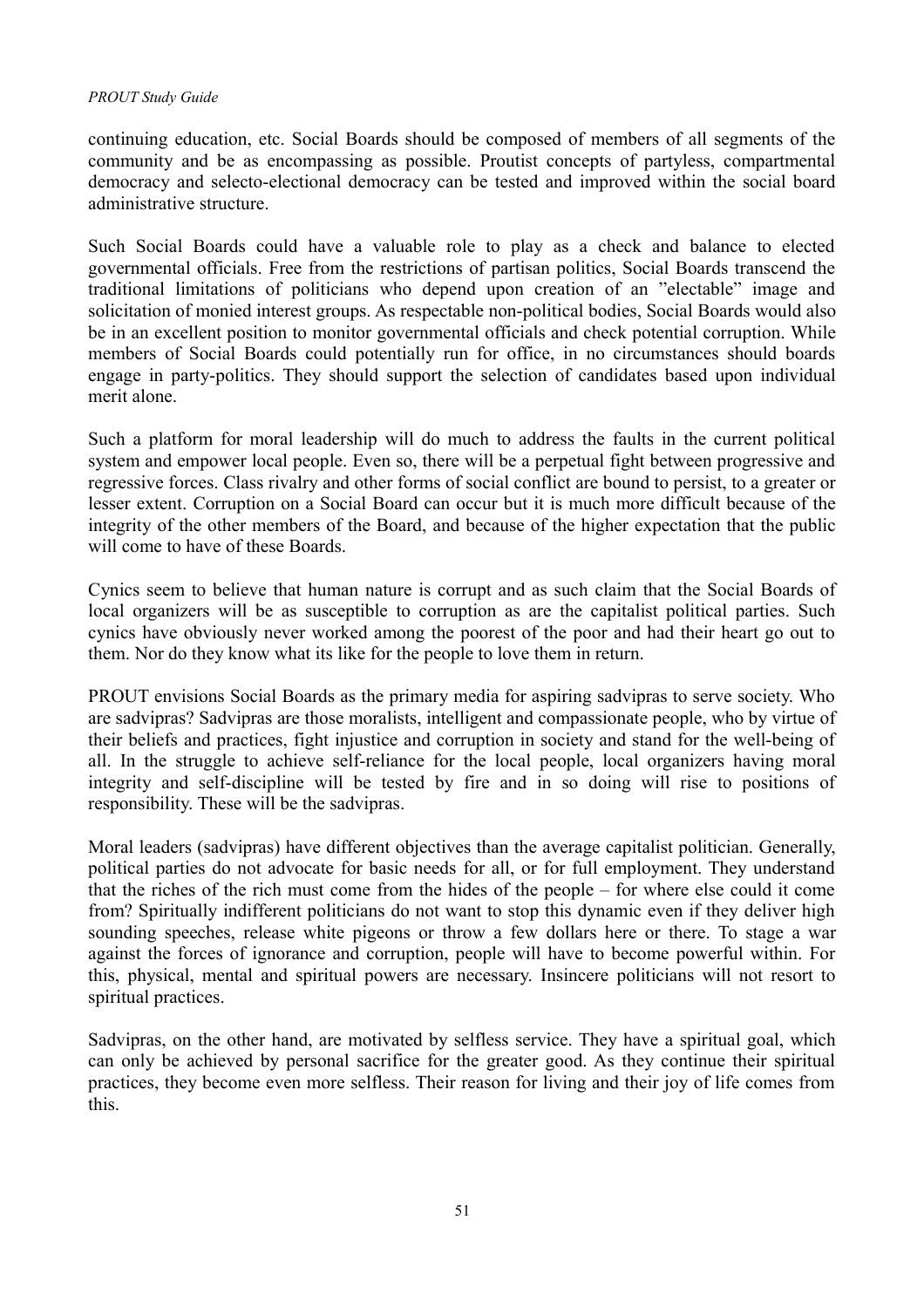*Section Four:*

# **World Governance**

Many wars and conflicts between nations take place due to the narrow ideas of nationalism, religious dogma, racism, etc., fueled by the interests of economic imperialism. It is obvious that humanity should strive to eliminate such conflicts for the greater good. To do so, PROUT proposes a world governance system to serve the interests of humanity as a whole. Such a system would guarantee that cardinal human rights will be universally accepted. These rights will be guaranteed by a universal constitutional structure, a common penal code, and full support to ensure the availability of the minimum requirements of life for all. Combined with decentralized economic democracy, such a system is a clear reflection of the ideals of spirituality applied to politics.

The creation of a world governance system could involve reforming and strengthening the United Nations. In the first phase, a law framing body would be formed. It would develop a Bill of Rights and a Constitution and ensure that no country was allowed to pass laws that were detrimental to the interests of its minorities. The actual execution and enforcement of such laws would be left up to the local governments. The purpose of the world legislature would only be to provide the guiding principles for local legislative and enforcement bodies. It would have no administrative power. This body should consist of an upper and a lower house, with representation based upon nationhood and population respectively. The existing UN General Assembly and the proposed People's Assembly could serve as the organs for such functions.

In the first phase of establishing such a global legislative body, the emphasis would be on eliminating or reducing those factors causing disunity. Imperialistic interests would be reduced by supporting the formation of decentralized socio-economic units based upon the principles of economic democracy.

In subsequent phases, the executive and judicial functions of the world government would be slowly increased. Gradually the national militias would be replaced by a world-wide reserve force. This would be instituted as the local socio-economic units would increase to form larger federations.

The most fundamental economic aspect of PROUT is that the minimum requirements for all should be met. This will have the effect of restoring economic balance throughout the world, and will help to bring about true economic democracy. Clearly there are many potential problems and details to be worked out in this process. PROUT offers a broad overview leaving details to be worked out in the process of practical application. A world government becomes more desirable as an institution when coupled with economic democracy and decentralization because it provides the political means to achieve lasting peace and social synthesis.

Let us also keep in mind that PROUT holds spirituality, in the most universal sense, as the only factor which can truly unite people. Hence, without increasing acceptance of a spiritual philosophy of life, even a benevolent world government cannot in itself establish unity, security and peace.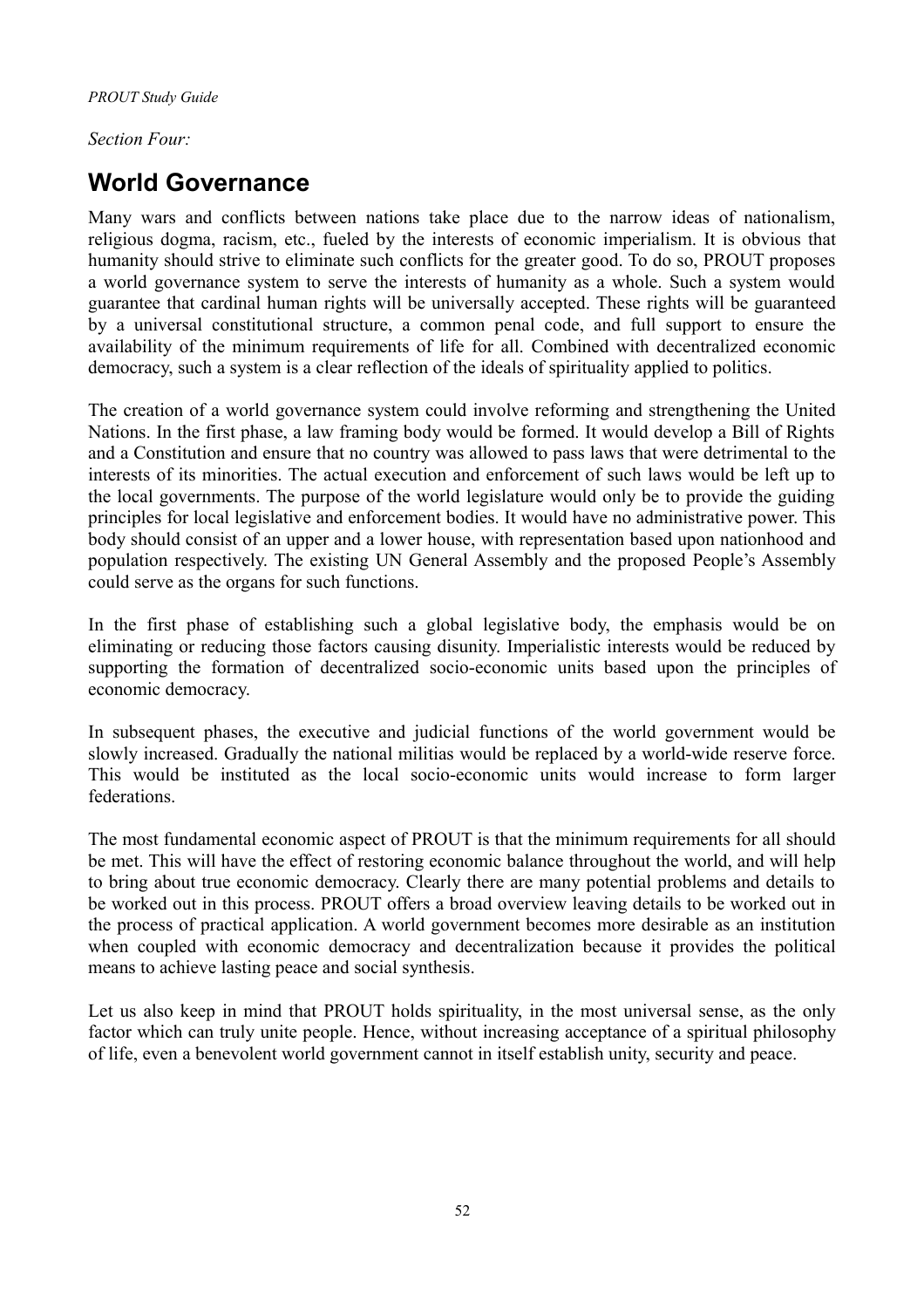*Section Five:*

# **Constitution and Law**

Hand in hand with the evolution of a world governance system, there exists a need for a World Constitution. Such a document will have to include the following: a guarantee of complete security to all of the world's humans, as well as plant and animal species; the citizens of each country must be guaranteed a minimum level of purchasing power; the four fundamental rights of spiritual practice, cultural legacy, education, and the expression of one's native language must be guaranteed; and finally if the practice of any of these rights conflicts with universally accepted human values then that practice will have to cease. That is to say, a practice such as the binding and crippling of women's feet for cosmetic purposes (like in ancient China), even if considered part of one's cultural legacy infringes upon basic human values/rights and should be discarded.

Prout proposes that three socio-political principles must be included in the world constitution to prevent injustice, disunity and exploitation from continuing to plague humanity. The first is that people should not be allowed to lose their jobs until and unless alternative employment can be arranged for them. The second principle is that people should never be forced to convert from one religion to another. And third, no one's mother (native) tongue should be suppressed. These three things, employment, spiritual practice, and mother tongue (discussed in the next chapter), are very important to people. Human progress will certainly be hindered if any of them are violated.

Presently all national constitutions suffer from some defects. The adoption of the above mentioned points will help to alleviate these defects in the future. Similarly, the penal code ought to be based on common constitutional tenets. This will necessitate a complete overhaul of the present concepts of vice and virtue, and crime and punishment, taking a Neo-humanist approach not limited by any narrow social or religious values.

There are three kinds of laws: cardinal law, moral law, and human law. Cardinal law refers to universally accepted law – basic principles such as existential rights. Moral and human laws are based upon changeable values varying from religion to religion and culture to culture. Humans should work with a view to minimize the differences between these laws until they are finally one and the same. Laws will, of course, vary according to time place and person. Every effort should be made to develop universality amongst laws. Universal spiritual values as opposed to social and religious values must be the basis.

Further Reading:

### *PROUT in a Nutshell.*

Parts Four, Six, Fourteen and Sixteen contains articles relevant to the political dimension of PROUT.

*Proutist Economics.* The articles on Economic Democracy in this book are relevant to the discussion on politics.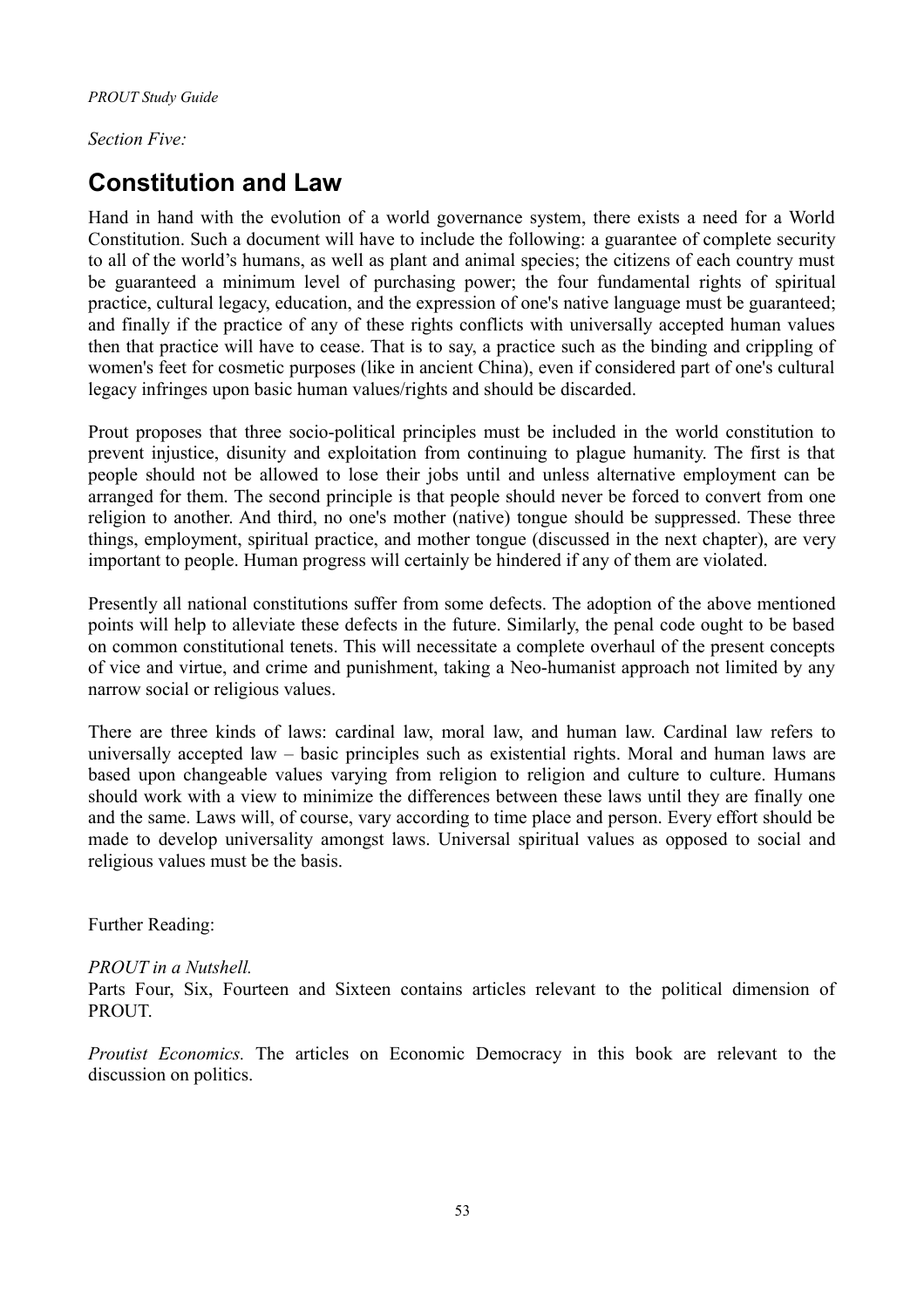### *Chapter Six*

# **THE CULTURAL DIMENSION OF PROUT**

*Definition of Culture Psycho-Economic Exploitation and Pseudo Culture Three Levels of Capitalistic Exploitation Dogma versus Dharma Spirituality and Mental Balance Geo-sentiments, Socio-Sentiments, and Humanistic Sentiments versus Neo-Humanism Local and Global Language Indigenous Culture The Role of the Arts*

*Section One:*

# **Definition of Culture**

Our collective life is characterized by our culture and civilization. Culture is to be distinguished from civilization. In the PROUT context, culture connotes the number and variety of human expressions, including beliefs, customs, arts, etc.. Civilization, on the other hand, pertains to the level of humanness and rationality present in the society. An elaborate social structure may represent a high degree of culture, but if it embodies discrimination or exploitation (based on racism, sexism or class oppression) it is uncivilized. Likewise, skillful but superficial art may also exhibit culture but lack in civilization. Hence, one may be cultured but not civilized, or civilized but not cultured. Many indigenous peoples may be relatively "uncultured," i.e. not having a large number of customs, crafts, technologies, etc., but be highly civilized. Similarly we see many scientifically and culturally "advanced" human beings whose demonic behavior has and does display an utter lack of civilization.

According to PROUT, civilization must always take prominence over culture and science. Culture develops naturally as human intellect develops, and it is crucial that it be based upon the solid foundation of civilization. And when science enjoys a higher position than civilization (the case in the Western World, especially, and increasingly in other parts), society is bound to be materialistic and imbalanced. This leads to phenomena like the creation of advanced weaponry while basic problems such as the food needs for much of the world go unsolved. Science which is not at the service of civilized people is antithetical to progress.

PROUT philosophy is based upon a universalistic outlook and seeks to acknowledge unity in human diversity. Hence, Proutists consider human culture to be essentially one entity, with many local variations. These variations should enhance the beauty of the totality rather than create divisions. The fundamental tendencies of the human mind are the same everywhere; but due to various factors, they are expressed in different ways and proportions. In order for true unity to develop, we must honor this diversity while recognizing our inherent similarity as human beings.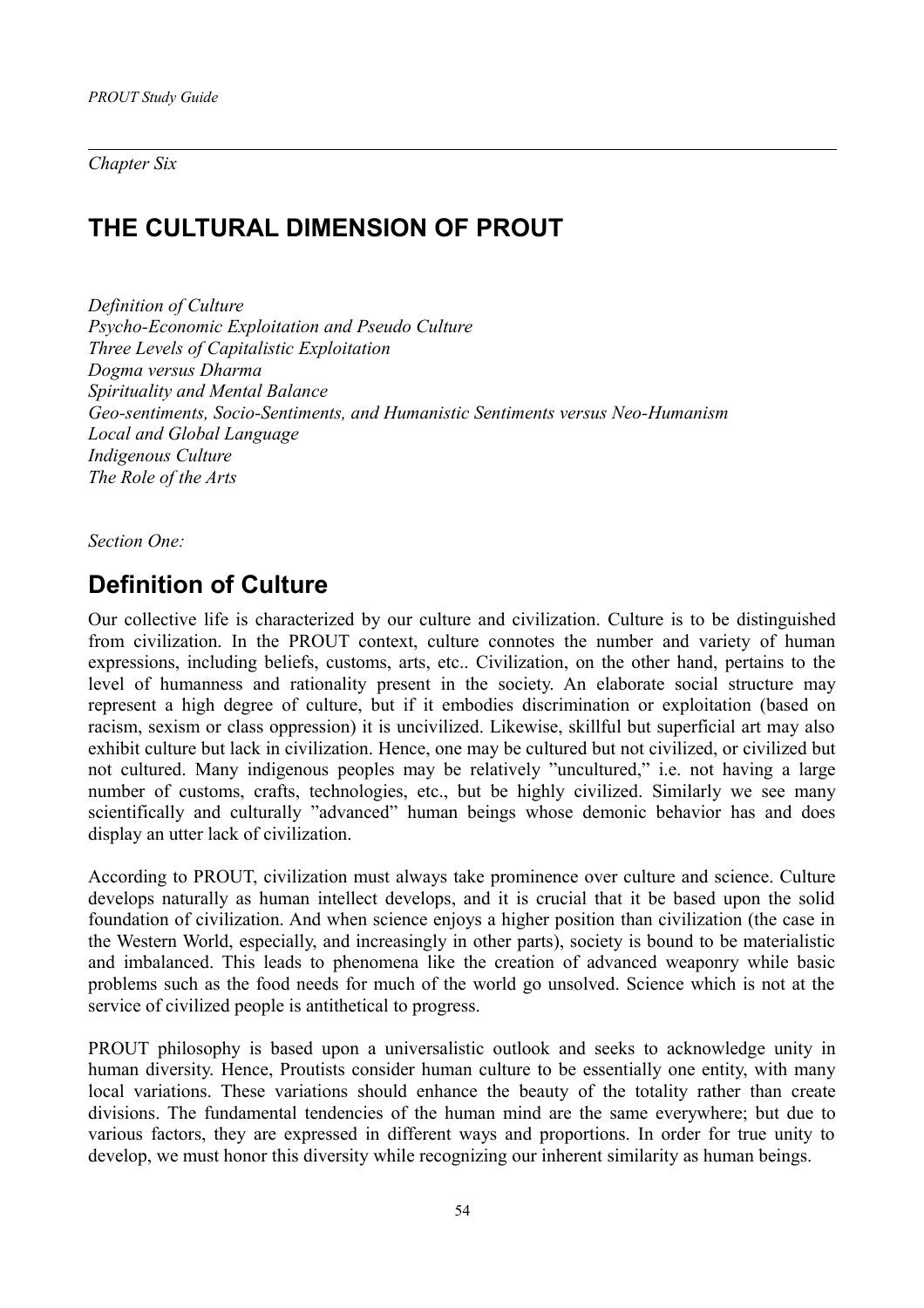*Section Two:*

# **Psycho-Economic Exploitation and Pseudo Culture**

Essentially, there is one human culture, with local variations in how it is expressed. This variety in human expression is interpreted as different cultures. The history of humankind has shown that from among the myriad of local "cultures" a few emerge which try to destroy the cultural expression of other localities in order to put forward their own agenda. Nowadays, we can see that the first world capitalistic countries are attempting to force their way of life, both culturally and economically, on many of the other societies of the world.

One specific type of exploitation which has increasingly been used by capitalists is called psychoeconomic exploitation. This often begins with the suppression of the local language and culture by the foreign invader. In the past foreign invaders have done this by force. Imperialists used superior weapons to invade and conquer the lands of others and even enslave the population. They told the defeated people, "Your culture is primitive, your religion is defective, your language is unsophisticated." Colonialists have used both violence and the imposition of inferiority complex to break people's will to resist. By the end of the Second World War, the world's people became increasingly intolerant of the violence and injustice of colonialism. Hence, capitalists have developed more clever techniques to continue their exploitation of newly independent countries.

To supplant local cultures, pseudo-culture is imposed. Pseudo-culture refers to that set of ideas, actions and products that paralyze the collective outlook of a people and prepare them for economic exploitation. On the surface it may resemble culture, yet it is antithetical to it. Such pseudo-culture consists of many things which might seem to make life more pleasurable than was the case under the previous native culture, but in fact it serves to undermine the resolve of the indigenous people. The widespread dissemination of "consumer culture," with its appeal to material pleasures ultimately has a debilitating effect psychologically and spiritually. It also lowers the resistance of those who try to maintain their cultural heritage. Over the last decades, cultural diversity has suffered tremendously as local cultures are drawn into a "global market" dominated by corporate pseudo-culture. Fast food franchises and the sex and violence of "pop" culture are challenging indigenous cultures throughout the world.

In psychological terms, pseudo-culture has a devastating effect on personality. Advertisements of many products project an image of making life more "modern" and "pleasurable" than in the previous native culture. They make people want to be rich and white – to enjoy the glamour they see projected in advertisements and television. One of the results is that third world children see their parents as poor and backward and their culture as primitive. The tragic result of the loss of local culture and local economy is the hundreds of thousands of runaway children and prostitutes on the streets of the world's cities.

Pseudo-culture also breaks the will of indigenous people to resist those who would rob them of their natural resources. For example, the imposition of a foreign tongue and mode of dress can cause a people to regard their own native language and dress as in some way inferior to that of the intruder. The psychological effect is that not only is the intruding culture seen as superior, but the native people may become, to a greater or lesser extent, paralyzed in resisting it. The people come to welcome it, not realizing the negative effect it will have on their well-being before it is too late.

Of course, this sort of exploitation also takes place within the capitalist nations themselves. Under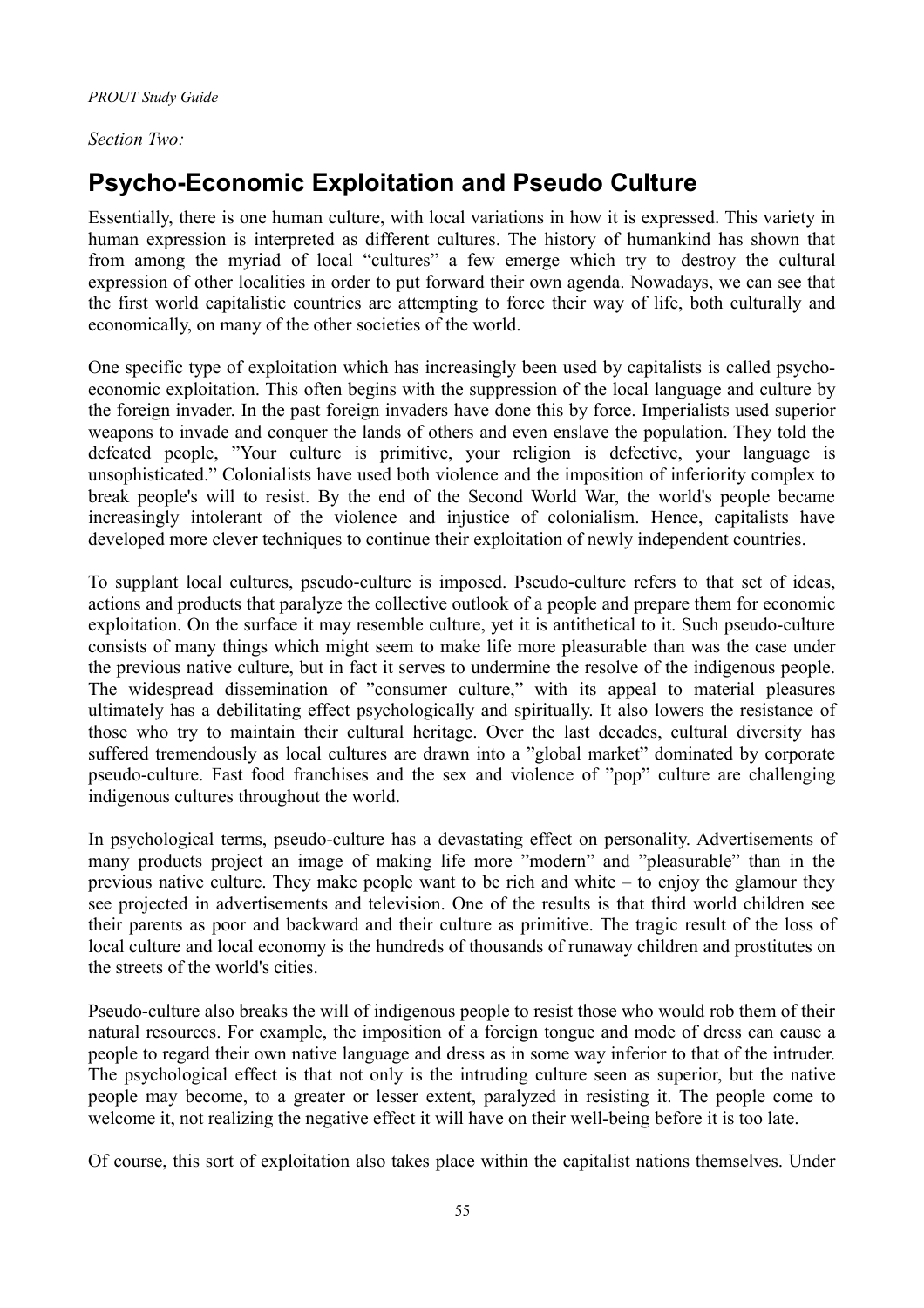the banner of freedom and individual rights, people are bombarded with a materialistic worldview that masks the social and environmental destruction that is caused by a profit driven, consumerist economy. The wide spread use of drugs, alcohol, pornography, cigarettes, guns, etc., especially in poor neighborhoods, that are victimized by the system, is particularly notable. The people are cowed and pacified, or instead turn to "street crimes" to meet their basic needs. They lose their selfesteem and cultural identity. The educational system does little to address these issues or explore alternative lifestyles. Capitalism promotes a "values-free" educational system that produces future workers but does not teach critical thinking. Hence there is little opportunity for the upcoming generations to develop a critical socio-economic consciousness, or any other consciousness beyond consumerism for that matter.

Yet psycho-economic exploitation is not the exclusive domain of corporate colonialism. Restricting the role of women in society (thus forcing them to be subservient to men economically), has its roots in religious institutions. Psycho-economic exploitation has been a device of the ruling class throughout history. Today, however, with the advent of mass media, it has been honed to such a science that people don't even know they are being exploited. They blame their misery on themselves.

## *Section Three:*

# **Three Levels of Capitalistic Exploitation**

In order to resist any type of exploitation, the nature of that exploitation must first be clearly understood. Prout points out that exploitation must be understood on all the levels in which it is occurring. Capitalist exploitation takes place in the physical sphere, the intellectual sphere, and the spiritual sphere.

Much has already been said about exploitation in the physical sphere. The capitalist system permits many people to suffer poverty, sometimes without even the basic necessities, while a few people grow fabulously wealthy. Capitalistic profit maximization leads to such anomalies as the extraction of a region's natural resources for export, followed by the sale of the finished products to the people of the area from which the raw materials were originally taken. Since Prout stands for decentralization and economic democracy, this scenario would never be allowed under a Proutist system.

What is meant by capitalist exploitation in the intellectual sphere? It manifests itself in several ways. First, the education of large numbers of people is neglected and their literacy skills are not encouraged. This can be seen in the US where 50% of students do not have the learning skills to read or write at required academic standards. Secondly, there is a lack of development of social and economic awareness, a factor which maintains the cycle of exploitation. Thirdly, those who are doing the exploiting like to encourage fear and inferiority complexes in the minds of the people in order to keep them subjugated. All of this hinders the moral and intellectual development of the people, leading to an increase in irrationality. This has led to narrowness of mind and an increase of racism, nationalism, and class oppression. Ultimately all of this exerts a very negative and destructive influence, keeping people from identifying the real enemy while maintaining consumerism.

When challenged, the capitalist system has always shown itself to be very resilient, changing itself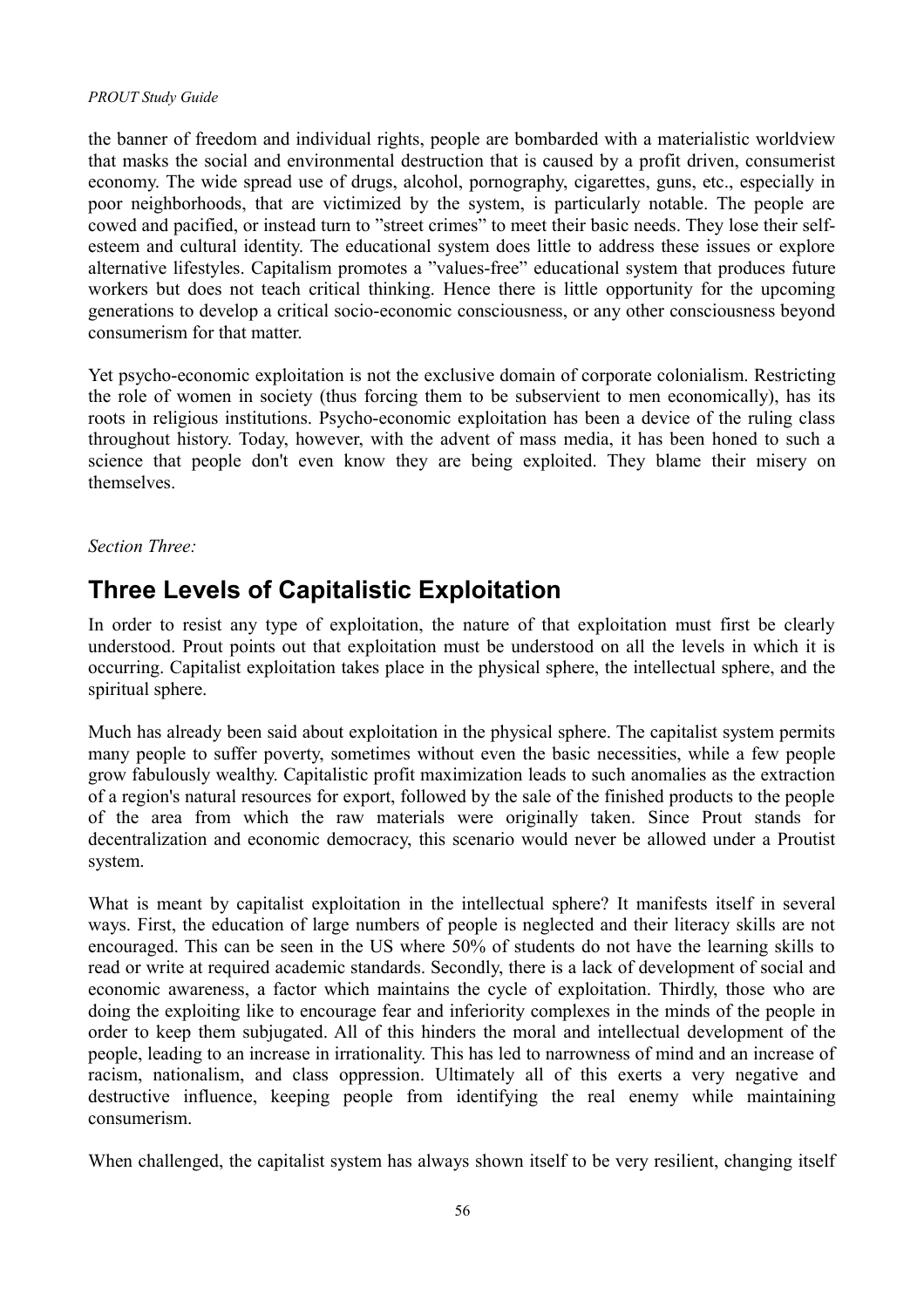sufficiently to silence its critics. Feudalism, capitalism, colonialism, imperialism, multinational corporatism, neo-liberalism, the global economy, etc., are all expressions of different stages of capitalism as it expands and adjusts to avoid its destruction. As people voice their criticisms, capitalism as a whole changes just enough to save itself. For example, as people become fearful of the astonishing destruction of the natural environment, the corporations put on an ad campaign expressing their concerns about recycling etc. Behind the scenes however, they maintain their destructive practices. This can easily be seen by the destructive social and environmental policies imposed on third world nations by the rich and powerful at the United Nations deliberations.

Often in the past capitalists have been able to pacify resistance through buying off the agitators. Once those who have the ability to see capitalism's defects are on its payroll, they are less likely to voice their protests. It would seem that intelligent and educated people under a capitalist system are unmotivated and unwilling to use their talents in the name of the public welfare. Apathy and elitism are evident in such attitudes. Such an outlook is fostered by an economic system in which the rules hold that one need only look out for oneself, and that if everyone behaves accordingly all will be well. In truth, millions are dying each year from hunger and preventable diseases. This crime against humanity has been called "the hidden holocaust," but it is hidden only to those who close their eyes or make excuses for needless starvation, suffering and death.

Finally, capitalist exploitation also manifest itself in the spiritual realm. (This is different than religious exploitation, as discussed in the next section). This happens when one is concerned only with his or her personal spiritual elevation, disregarding the rest of humanity. To guard against this, spiritual aspirants should devote a certain portion of their time to selfless service of society in whatever way they can have the biggest impact.

### *Section Four:*

## **Dogma versus Dharma**

In addition to material exploitation, exploitation exists on the psychological level as well. Perhaps the greatest obstacle to all-round human progress is dogma. Dogma is a belief or conviction no longer supported by rationality. Dogmas are deeply rooted in the human mind and entrenched in most belief systems. These irrational and contradictory beliefs cause tremendous conflict and suffering. They continue to be used for exploitation throughout the world. In the name of spirituality, religious, business and civic leaders consciously or unconsciously allow their irrational beliefs to divide humanity. By creating fear of God or by using God to prop up their goals, they serve their own selfish interests.

Similarly, the dogma of racial superiority, a belief not supported by any scientific evidence and refuted by common sense, has caused tremendous suffering. Another dogma is that of male superiority. Such beliefs and superstitions cause the human mind and society to lose its inherent vitality.

It was not so long ago in Europe and the United States that women were burnt at the stake in the name of religious dogmas. In India, Hindu women were compelled to join their deceased husbands on the funeral pyre. Today, though less overtly violent, fanatic followers continue to encourage blind obedience to their doctrines. It may seem as though dogmas are becoming less in this present age, but they still pervade the inner recesses of the human mind. They just take on more subtle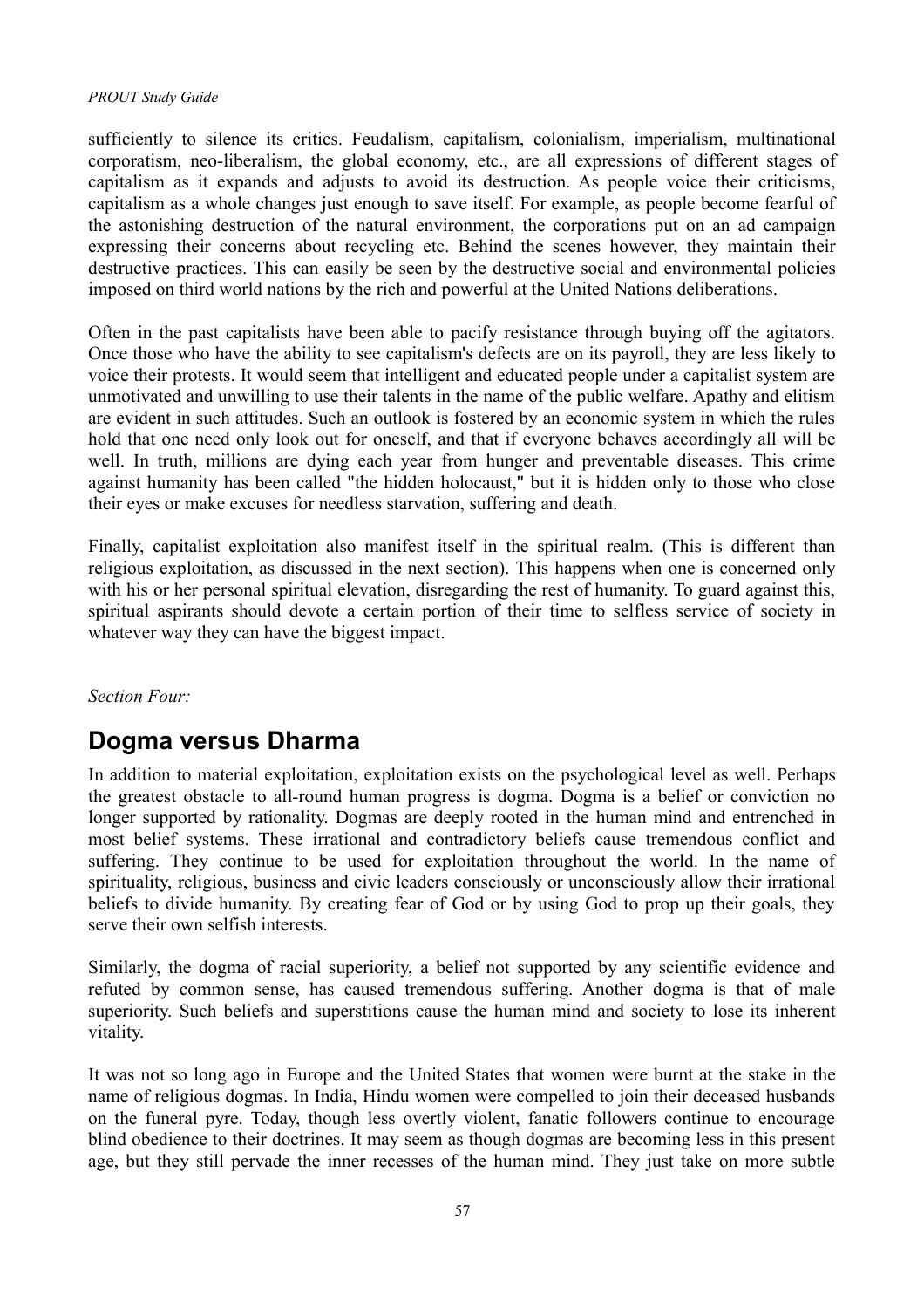forms and adjust to increasing skepticism. One very clever and time-honored strategy used to maintain dogmas is to declare religion "off limits" from rational analysis. In order to be progressive religious leaders must encourage rational discussion and exchange. It is the nature of human beings to search for the Absolute. This is not achieved by adopting a few rituals and customs and clinging to beliefs not supported by personal experience.

A distinction must be made here between religion and spirituality. According to Prout theory, spirituality is the universal quest by human beings to discover the nature of their innermost existence – to discover their relationship to the vast cosmos and the quiescent Divinity within. Religion is what happens when spirituality becomes institutionalized and codified, or confined and limited by dogmas. It is doubtful that any of the founders of religions ever directed the followers to create a religion as such. This happens sometimes hundreds of years afterward. The inner core of religion is spirituality, and this is, in fact, universal. In Sanskrit, spirituality is called *dharma*. Roughly translated, it means "innate purpose." It is the "innate purpose" or nature of human beings to become spiritually realized. This represents our highest potentiality.

An integral part of the social transformation envisioned by Prout is that people should cultivate spiritual practices, including scientific meditation for all-round human development. Meditation is ninety-nine percent practical, thus leaving very little scope for dogmas to develop. The minds of those who practice meditation develop the strength to penetrate the quagmire of dogmas. This intuitional science has been highly cultivated in Tibet, India, China, Japan and other places at different times, and is certainly the basis for both Oriental and Occidental religions. It is devoid of purely ritualistic and external practices which are characteristics of religion.

## *Section Five:*

# **Spirituality and Mental Balance**

The underlying cultural goal of Prout is to enable all move on the path of spiritual fulfillment. In individual life this is achieved by the continuous endeavor to create a balanced mind. And just as mental equilibrium is indispensable in individual life, it is indispensable in collective life as well. The greatness of a social structure, culture or civilization is derived from the degree of mental equilibrium which that community attains. What is strange is that we do not feel the necessity of establishing this equilibrium in individual and collective life. Although the western world, for example, has made considerable material progress, it has done so at the expense of mental equilibrium.

What is mental equilibrium? It is a balance between the extroverted and the introverted tendencies of the mind. The extroverted tendency of mind is to identify with the objects of the material world. The introverted tendency is to move towards the Cosmic Entity (merging our individual mind with Cosmic Consciousness). Spiritual bliss is achieved by mental equilibrium attainable as a result of on-going spiritual practice (meditation). Spiritual practice focuses the mind on Oneness. As such the multiplicity of endless desires becomes reduced and eventually one achieves freedom from them. Unless attraction and repulsion are both transcended, the mind can never attain a state of equilibrium or spiritual bliss.

As a result of the extroverted tendency of mind we maintain our day to day relationships. Without such a mental projection we lose our ability to maintain adjustment with objective reality. On the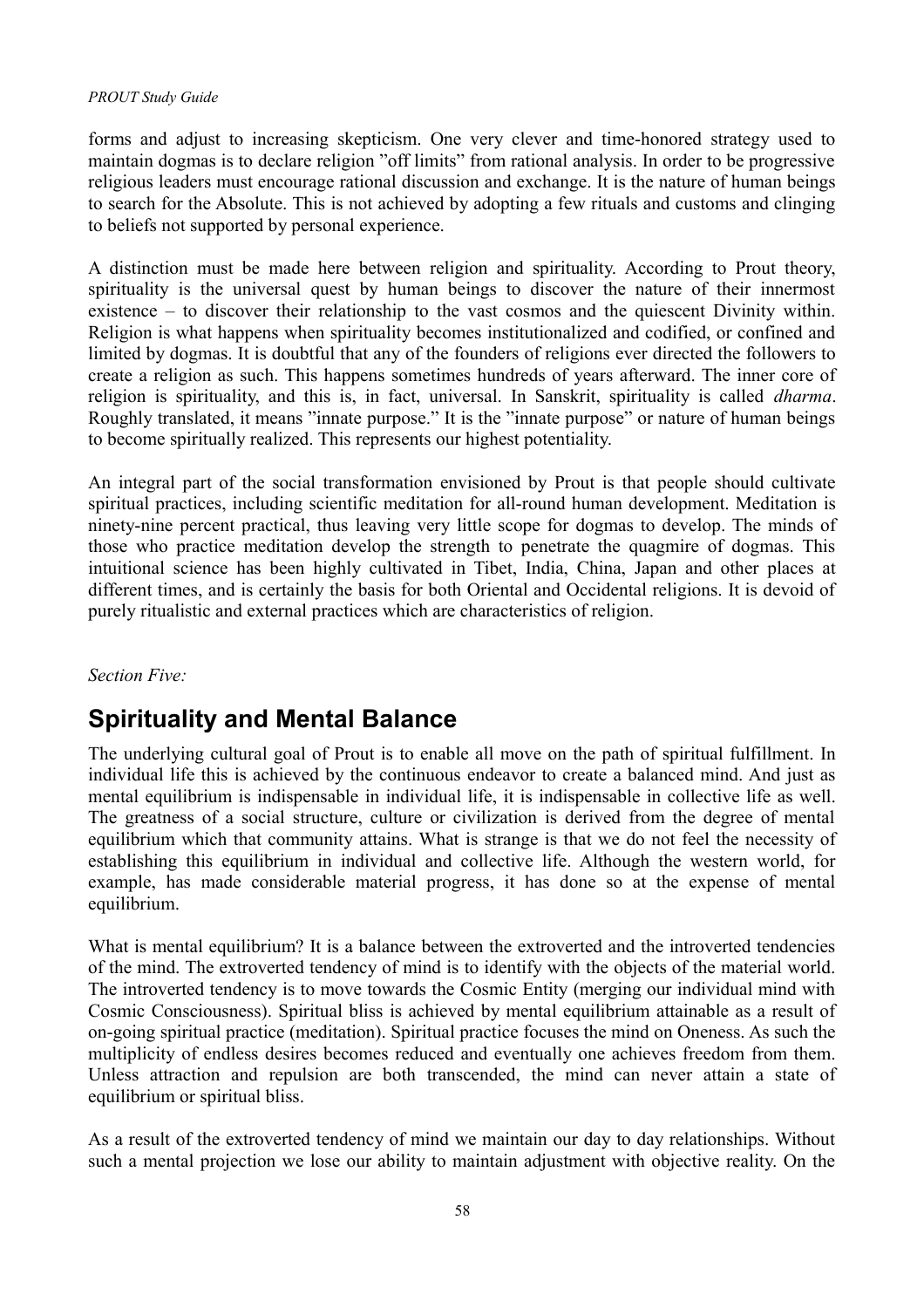other hand, without introverted movement, we lose our mental balance. If we analyze the history of different countries in the world, we notice that despite our tremendous physical, psychic and spiritual potentialities, we do not utilize the opportunity we have to establish a balance in our individual and collective lives. As such this remains the task of human beings today.

### *Section Six:*

## **Geo-sentiment, Socio-Sentiment, and Humanistic Sentiment Versus Neo-Humanism**

Sentimental feelings without the support of rationality lead to narrowness of mind and dogma. The collective psychology today is manipulated by three basic sentiments – geo-sentiment, sociosentiment and human sentiment. The first of these centers around a particular geographic region, thus the term "geo-sentiment." Geo-sentiments can express themselves in the political, religious, economic or other spheres. Many religions, for example, are fueled by the idea that their land is the land of God. Religious leaders manipulate geo-sentiments by saying that one place is "holy," one direction is best for prayer; that pilgrimages are to be made to "sacred" places, while not acknowledging the "sacred places" of others. This feeds irrationality.

Geo-sentiments also underlie material exploitation. Imperialism and colonialism are partially expressions of geo-sentiment. One may have great compassion for fellow countrymen, but will not hesitate to starve and bleed the people of another area. Such groupist sentiment supports all kinds of injustices toward others. This kind of narrow thinking is a serious mental weakness often fueled by clever politicians and vested economic interests to maintain their power.

Socio-sentiments are even more dangerous. These sentiments pertain to the placement of one's own society above those of others. The belief that one's nation, race, religion or lifestyle is superior and needs to be imposed on others, leads to the oppression of the weak by the strong. It leads to the suppression of minorities everywhere. Cultural superiority is one of the main expressions of sociosentiment expressed as an imposition of a culture's art, literature, language, etc. on others. Without making an attempt to understand or appreciate another culture, socio-sentiment dubs it inferior, strange, etc. One can easily observe this in the attitude of westerners toward the cultures of third world countries and peoples. The languages of various peoples are termed vulgar, inferior to the colonist language and not permitted to be used in local schools. Socio-religion declares one people as God's people and their scriptures are the true word of God. One can see that the effects of sociosentiment can be far more disastrous than geo-sentiment.

The third category of sentiment is the so-called human sentiment, or Humanism. In an attempt to overcome the limited outlook embodied in the above sentiments, the idea of humanism blossomed. "All humans are deserving of equal fundamental rights, having similar minds, feelings, etc." The only defect in this is that the same person, after having given a high-blown speech on humanism, may not have any regard for other living beings. In eating meat, wearing furs or buying other products of endangered species, this humanist has a sentiment for human equality, but he or she does not see that animals also suffer. And should we not also have a responsibility to plants and even inanimate matter?

When we are able to extend the spirit of humanism to all living beings, and we begin to take responsibility for the inanimate world as well, we begin to adopt a universal sentiment which can be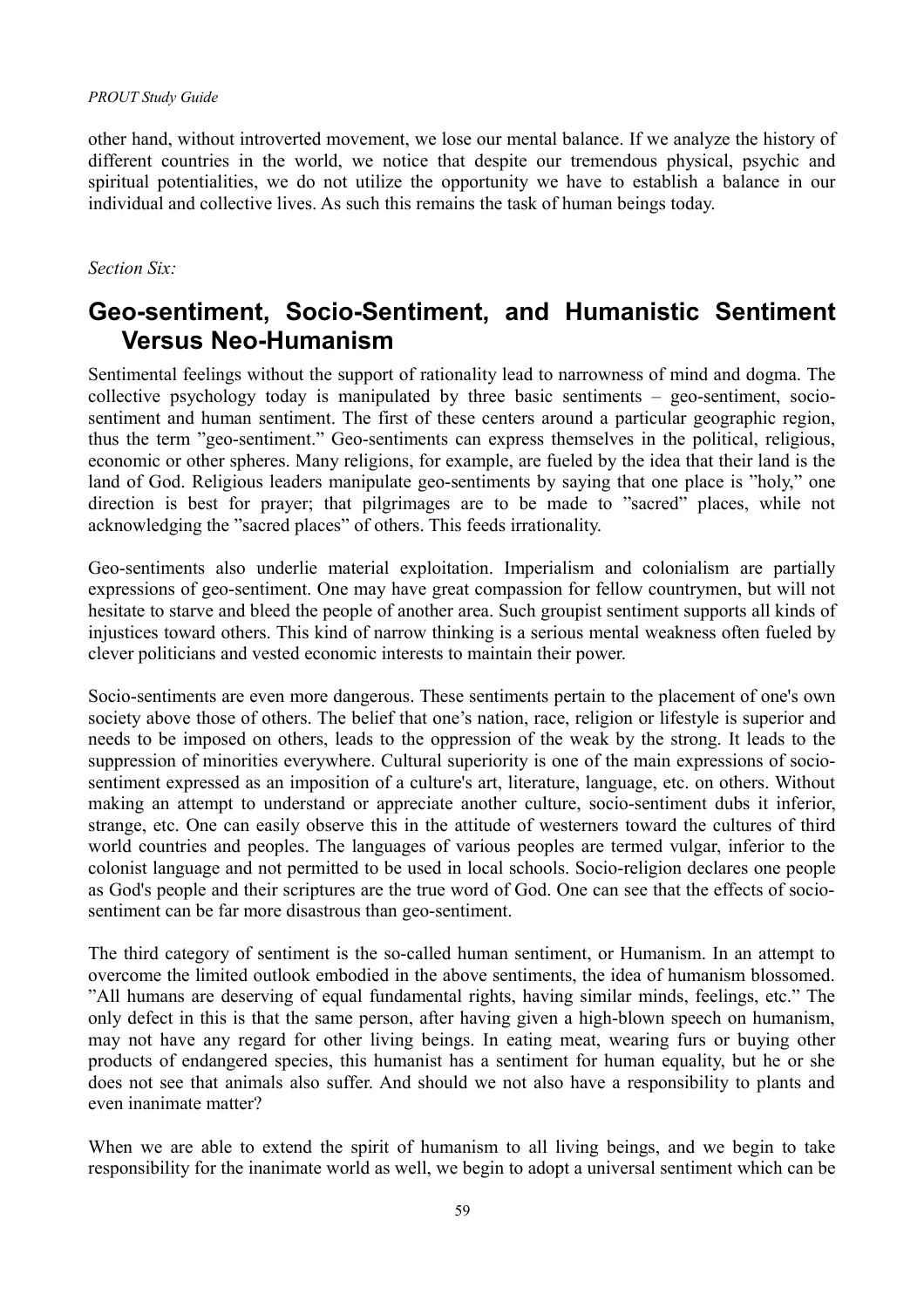called Neo-Humanism. Neo-Humanism has spirituality as its source of inspiration. One who seeks true inner knowledge will be filled with love for the entire creation, and will certainly have innate love for living beings and a sense of responsibility toward the environment.

In order to make progress today it is a dire necessity to overcome these limited geo, socio, and even humanistic sentiments. The dissemination of unbiased knowledge is an absolute necessity. In order to free our minds from these dogmatic sentiments, the spirit of social equality must be widely held. The only way to accomplish this is for intellectually developed people to engage themselves for the welfare of others and to take active roles in mass education. So many intellectually developed people are not interested in involving themselves in the upliftment of humanity. Many are solely interested in maintaining their elitist positions. Others, although actively engaged in social service of various types are forced to work for the capital gain of exploitive interests.

There is a need to develop "benevolent intellect" – intellect used for service and upliftment. People with developed minds should consider the impact of their work and use their discriminating power to help people overcome their irrational sentiments. They should help expose exploitation in the social, political and economic spheres. A small number of intellectuals today have created considerable positive influence with their benevolent intellects. One who has developed the spirit of Neo-Humanism along with benevolent intellect is an incredible asset to human society. PROUT seeks to create such people, and to help them occupy leadership positions.

The educational system should be re-cast to promote Neo-Humanism. Education should be society's highest priority. It should be available to all free of charge. Educators in a Proutist system would have status as high as judges, for they, along with the parents, are the true social foundation. It is indicative of society's neglect that in some parts of the USA, teachers receive less income than sanitation workers (not to belittle the importance of sanitation workers). Child care workers earn from \$2 to \$7 an hour which puts them in the category of the working poor. Needless to say, under such conditions, only the most dedicated become child care providers and school teachers nowadays.

Education must free people from the bondage of narrow sentiments and promote universalism. It must focus on developing all-round human potential – cognitive skills, sensory-motor skills, the creative and analytical faculties, social-emotional maturity, universal morality, practical skills, and all branches of knowledge. The main purport of Neo-Humanist education is the inculcation of respect and love for all living beings in the universe in which we exist. Intellectual growth without such a base becomes used for selfish or destructive purposes. Therefore, let education first create moral human beings. Such educated people will easily follow the path of universal spirituality and be a great asset to society.

### *Section Seven:*

# **Local and Global Language**

Communication is an essential aspect of everyday life. In the present age of mass media and global communication, it is even more important that people, whether of the same or different cultures, are able to communicate and understand each other. PROUT recognizes the benefits of having a common language which is used for global communication.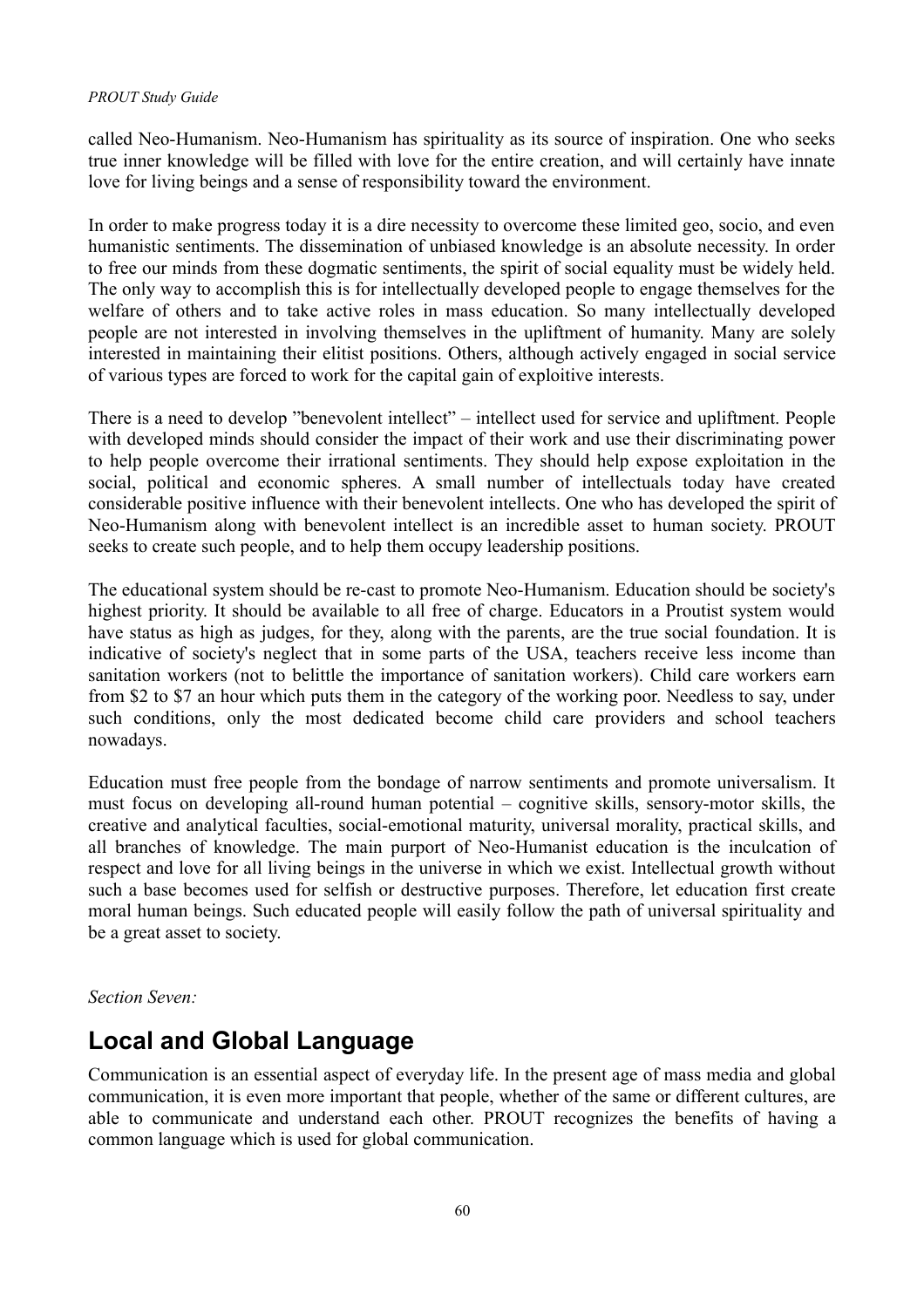As well as having a universal language, it is important that people are free to speak in their own native tongues. Indeed, all languages should be able to enjoy equal rights and recognition. Since language represents the foundation of the culture of its people, its use should be encouraged in daily working life and not just as an academic exercise. Education, commerce, legal matters, etc., can all occur in the local language, except in such situations where the need arises for a common tongue (the global language). This will provide a firm foundation for culture, while not promoting backwardness and regionalism. Through their own language people are able to express thoughts and ideas much more clearly than they are able to in a less familiar language. Among those people who are forced to speak in an unfamiliar language, an inferiority complex often arises and they tend to lose their moral courage and power to protest. This leads to a defeatist psychology in such people. This is the status of many colonial and post-colonial peoples and immigrants.

The language which today is most suitable to become the global language is English. This is because it is spoken so widely in many different countries. It also has already become the language of the modern technological and business world. However, the suitability of one particular language as a universal language may very well change over time, so it should not be written in stone that English, or any other specific language will always remain as the universal language. There was a time not so long ago when French was considered to be the best language for such a purpose. Also, a common script is necessary if communication is to be optimal. Presently the Roman script, as used in English and many of the other languages of the world, is very suited to this purpose. But that should not mean the demise of local scripts. On the contrary, both Roman and local scripts should be encouraged to live and thrive side by side.

*Section Eight:*

# **Indigenous Culture**

Encouraging the development of indigenous cultural expression holds a high place in PROUT. The many distinct variations in local dress, speech, arts and crafts, mannerisms, and social outlook add to the beauty and richness of humanity. The collective strength of a people is directly related to the strength of their culture. The most important facet of a local culture is the native language (discussed previously) and its literature. Any attempt to undermine these is a form of psychic exploitation. Besides lingual suppression, pseudo-culture is perhaps the most powerful enemy of local cultures. Every effort must be made to curtail the ability of exploiters to supplant indigenous cultures with the mindless consumerism that accompanies the spread of the global economy. By now this is a difficult task, as we are all affected by pseudo-culture and are often unable to even recognize it. Exploiters hide themselves under the cloak of free speech - not at all caring for the freedom of humans to live and develop their innate potential in a society free of degrading influences. This a problem which deserves the serious and benevolent attention of all educators and leaders.

PROUT advocates the maximum admixture of strong local cultures. People should be encouraged to learn multiple languages and explore different cultures for maximum expansion of mind. Also, if enthusiasm for inter-cultural marriages can be developed, the barriers between human beings will slowly drop and a true global culture can develop. PROUT suggests the abolition of the visa and passport system to allow people greater travel and cultural exchange. True cultural synthesis can become a reality in this way. This is not the synthesis taking place today in which the first world pseudo-culture supplants the native culture.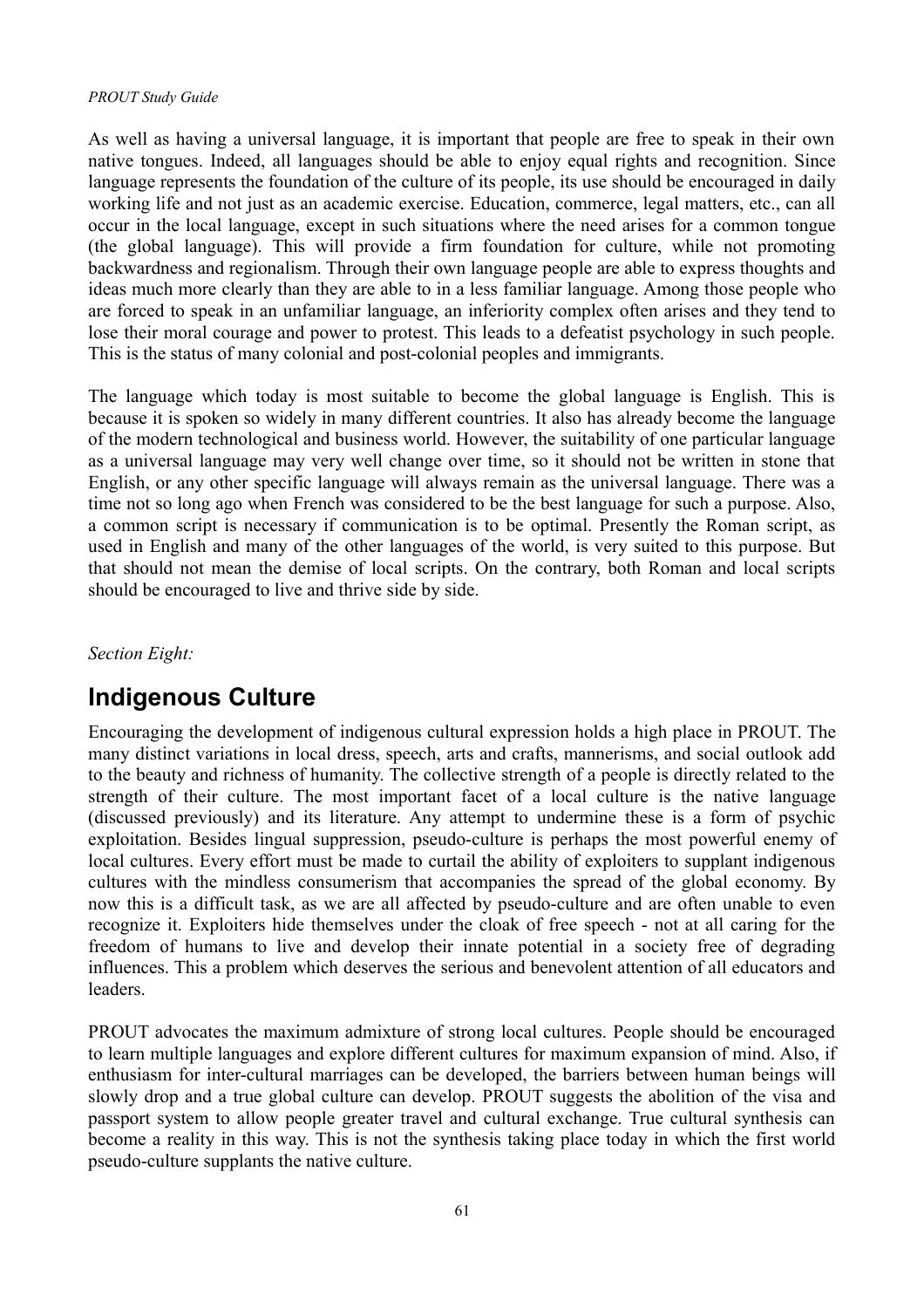*Section Nine:*

# **The Role of the Arts**

PROUT theory recognizes the extraordinary role that the arts play in human life. Art can be defined in the broadest sense as bringing subtlety to any expression. When language, sound, visual forms, etc. become subtle then they come within the scope of art. The fine arts of music, dance, painting, literature, etc., as well as the culinary arts, decoration, speech, architecture, and more are included.

Art is a specialized area of culture. Art develops the subtle faculties of the mind and transforms cruder tendencies into subtle expression. It is art (also called "aesthetic science") which brings human beings from animal existence to the threshold of spirituality. Hence, it is impossible for true art to have a degrading affect upon human beings. If art does not benefit the human mind it can't be called art. The idea of "Art for art's sake" has no positive role in a dynamic and progressive social order. Rather, let the ideal be "Art for service and blessedness (anandam)." The various expressions of pseudo-culture are antithetical to the existence of art. Pseudo-culture appeals to and strengthens the cruder human tendencies toward materialistic and sensual gratification. Art, on the other hand, inspires noble qualities and sentiments, producing a subtle mentality that culminates in spirituality.

Artists have a tremendous impact upon the collective mind, and hence a corresponding responsibility. Their primary duty should be to ensure that they are having the greatest possible benefit upon society. Art is not the depiction of fantasy worlds or daydream images; rather art is an expression of reality, the reality of the human mental world. Expression of the multifarious longings of the human heart can awaken the dormant subtlety of others, provided that the portrayed concepts can be grasped. Hence, art should always be a few steps ahead of the collective mind or target audience. It should be within reach, yet drawing it forward. Artists themselves must be of a high moral standard, possessing benevolent intellect and creativity along with highly developed talent and skills. They must make all efforts to selflessly accelerate human development.

Perhaps literature is the most accessible and effective media for most people, as it is normally less abstract than visual arts, music, and dance. It portrays directly the realm of ideas. People engaged in writing literature have a special responsibility because they are able to portray images of future potentialities. Hence, it is within their capacity to show glorious images of the human future as a feasible outcome of the present.

Dance expresses human sentiments through rhythm and gestures, refining human expressive capacity. Visual arts and music develop the subtle facets of the human mind through abstraction, directly vibrating and awakening the subtlest layers of the mind – hence they are the subtlest of the arts. These four artistic modes can be found in almost every past and present culture.

Art must always be dynamic. In a Proutist framework, the arts would be given maximum encouragement. They would be considered an integral aspect of education. Aesthetics will be encouraged in any human endeavor, be it constructing a house, planting a garden, or cooking food. This consideration gives maximum scope for mental development. As the collective mind is a dynamic entity, progressive change in art is to be encouraged while drawing upon the strengths of the past. A balance must be strived for that respects adherence to cherished traditions without rejecting creativity and the need for progress. Without such a balance we will have sub-standard art.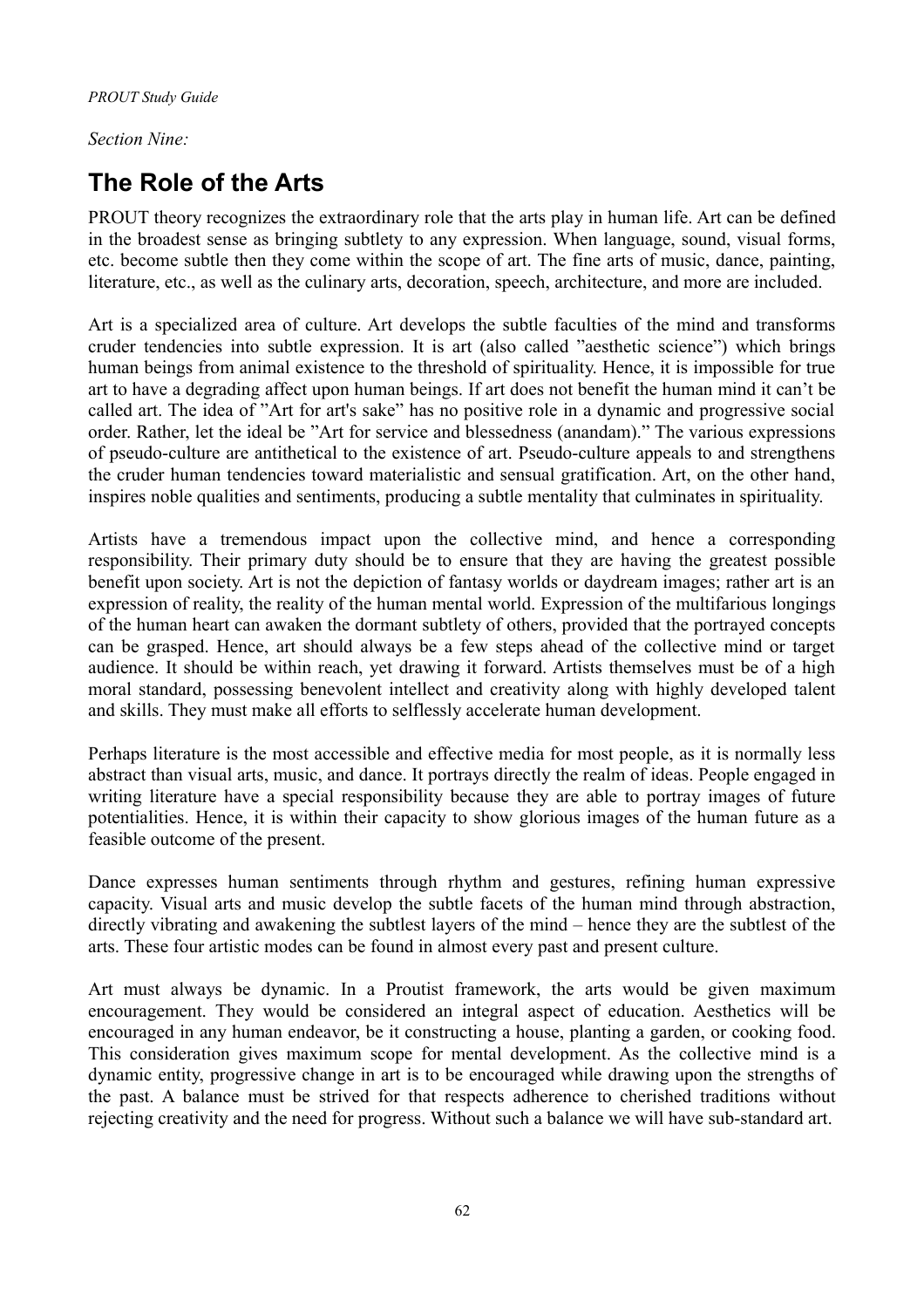### Further Reading:

*Neo-Humanism: the Liberation of Intellect.* An exposition on society and Neo-Humanism, essential for a deep understanding of PROUT.

### *PROUT in a Nutshell.*

Pertinent discourses can be found throughout the twenty plus volumes of this series, but Volume Six in particular has relevant material to this chapter, while Volume Thirteen is pertinent to language issues.

*A Few Problems Solved, Part One.*

The essay, "The Practice of Art and Literature" discusses this topic in further detail.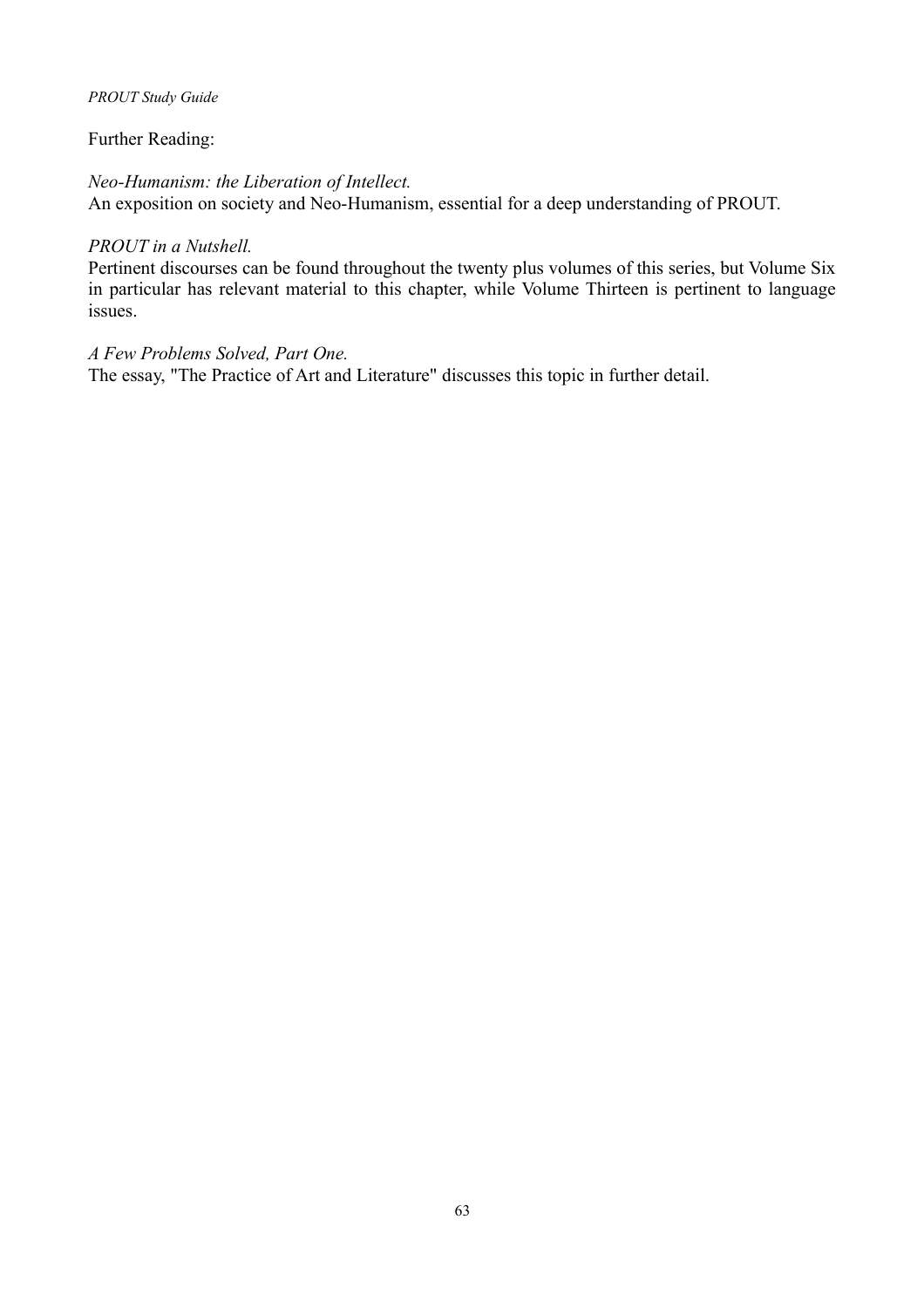*Chapter Seven*

# **INTEGRATED PROUTISTIC SOLUTIONS**

*Samaj Multipurpose Development Plans Master Units Proutistic Solutions for Crime and Punishment, Population Growth, Environmental Destruction and Pollution*

*Section One:*

# **Samaj**

The Sanskrit term for society is samaj. It means a group of people working together for all round development toward a single goal. In the context of PROUT, samaj further denotes a socioeconomic unit formed on the basis of common economic potential and problems, geographic similarity, cultural and historical similarity, etc.

A strong local culture is the prerequisite of a healthy society and also of economic prosperity. Essentially, a samaj is a socio-economic group having strong historical, lingual, and/or cultural ties, a progressive decentralized economy based upon the principles of economic democracy, a flourishing cultural and intellectual life, a general atmosphere of social equality and collective spirit, and a strong moralist leadership. The goal of the samaj is to assist its members to meet their physical requirements and achieve their highest intellectual and spiritual potentiality. The establishment of samaj is the culmination of PROUT in three spheres: socio-economic, sociopolitical, and socio-cultural.

To various degrees, in almost every part of the world, national and state boundaries have been formed along primarily political lines. Hence, if the guidelines for the division of samaj units are followed, many boundaries could be expected to change. Samaj divisions are both natural and inevitable if capitalist exploitation is to be confronted. We see many movements around the world that show peoples' natural desire for regional-economical-cultural independence: A movement for an independent French Quebec; the Zapatista and Guatemalan uprisings of poor Mayan natives; the Republican movement of Ireland; numerous bloody conflicts by African nations in the aftermath of colonialism; the Kurdish uprising in Iraq, and many others.

Many existing political boundaries have been established to allow colonialism to divide and conquer. The first blow was always to the local language and customs. One of the fundamental tenets of capitalist exploitation is to divide a people and make them mentally weak, by imposing lingual and racial inferiority complexes and by exciting regional and religious narrowness to create infighting. Taking the example of Great Britain, it can easily be seen that several cultures and language groups have been subjugated, on both the cultural and economic levels. Scotland, Wales, and Ireland are all examples of potential socio-economic units and future samaj areas. They all are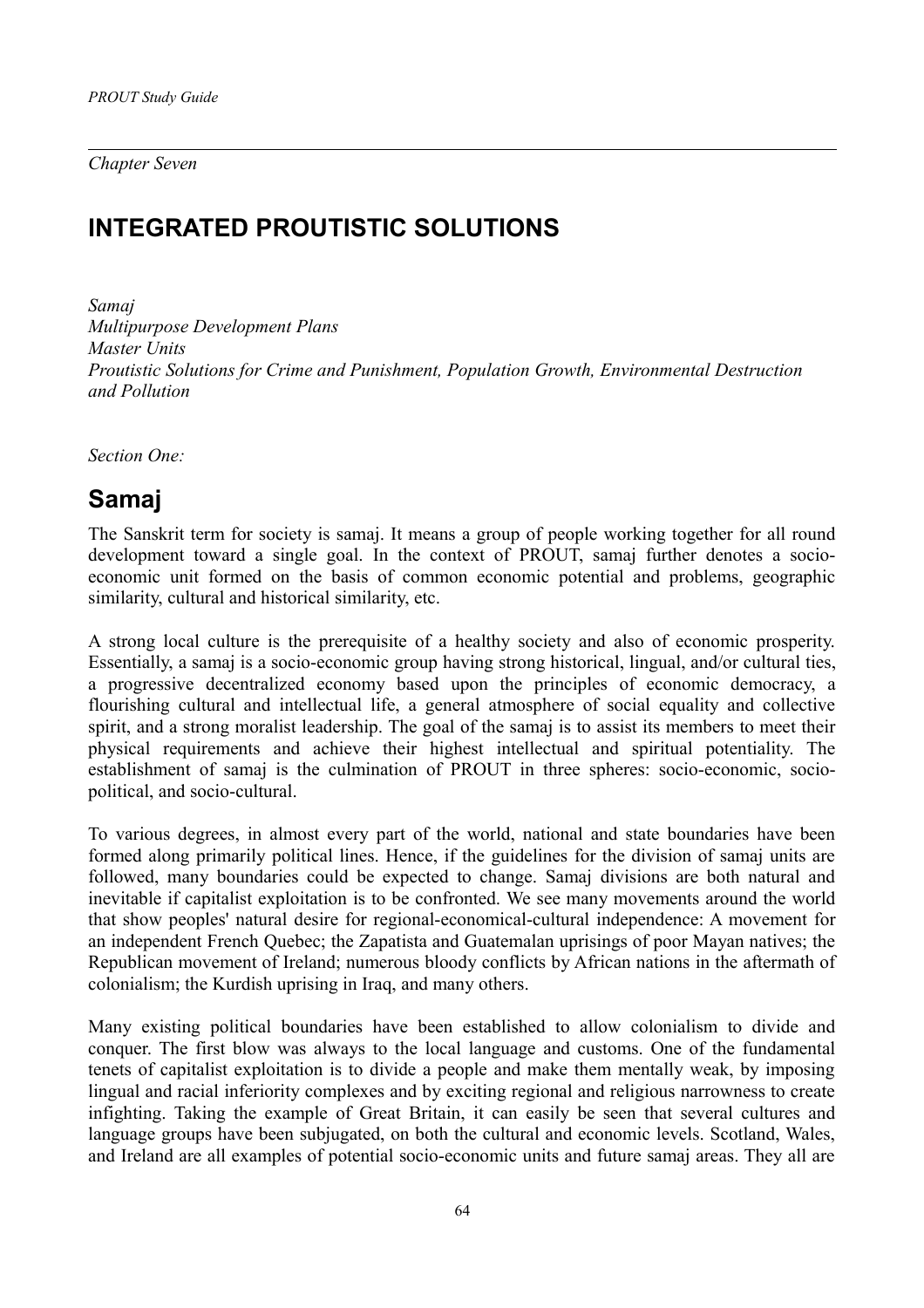faced with various degrees of economic and political satellite status to England, dying languages and loss of local culture to a colonial culture. In India, Bengal was divided into numerous pieces by the British and again later by the post-independence government. This occurred in order to cripple a cultured and prosperous people and exploit them economically. In almost every corner of the globe this same phenomenon can be observed. The Proutist solution is to develop strong local cultures and economies, united by a World Constitution and Bill of Rights.

In time, many samajas together might form a nation or a state. PROUT does not advocate a sort of cheap regionalism or nationalism; rather, we see the samaj as the basic unit of a strong global culture. So many of the international relations of the past and present are relationships of exploitation. PROUT promotes the admixture of different strong cultures. The more they interact, the more human beings will develop. Any person should be able to live anywhere, provided they merge their economic interests into their locality. The formation of socio-cultural-economic zones is for the purpose of removing exploitation, not to disseminate fissiparous tendencies. There are many indications of the beginnings of samaj movements, and as the defects of capitalism and communism become clearer and social consciousness increases, these movements will increase in magnitude.

## *Section Two:*

# **Multipurpose Development Plans**

PROUT recognizes the need for emergency economic relief activities and short-term multi-purpose development plans. There are a billion hunger-stricken people throughout the world, and there should be an immediate influx of food from outside to these malnourished people. The cause of this problem is global economic maldistribution. Economic democracy, decentralization, and an end to imperialism are the long-term solutions, but solving the immediate food shortages is an urgent necessity. The excess food of the developed world could easily satisfy the shortages of the developing nations if there was a willingness.

Multi-purpose development schemes are based on the degree of poverty in a country and aim to immediately elevate the standard of living of the people and bring about integrated development throughout the world. Such programs are suitable for the entire globe, and include undertaking temporary and permanent relief and upgrading the standard of education wherever required.

Different types of service, both extensive and intensive, have to be done in all the poor countries. Extensive service means that service must be provided down to village level, while intensive service means that as many people as possible must be benefited. This is necessary due to defective economic management in many parts of the world, and has nothing to do with party politics. Mass feeding and cheap kitchens are appropriate everywhere, plus other items like the distribution of clothes, medicines and school supplies, etc., according to the situation. Essential items are to be provided to the poorest and most needy people in each locality.

Secondly, you can see that in most of the countries in the world – in almost the entire world – the vast percentage of the economically disadvantaged people are illiterate. They are lagging behind in the realm of education. This deficiency is initially alleviated by teaching literacy. Literacy programs should be initiated wherever the necessity exists as the first stage of educational development plans.

We have said that the progress of human beings requires an internal spiritual approach and an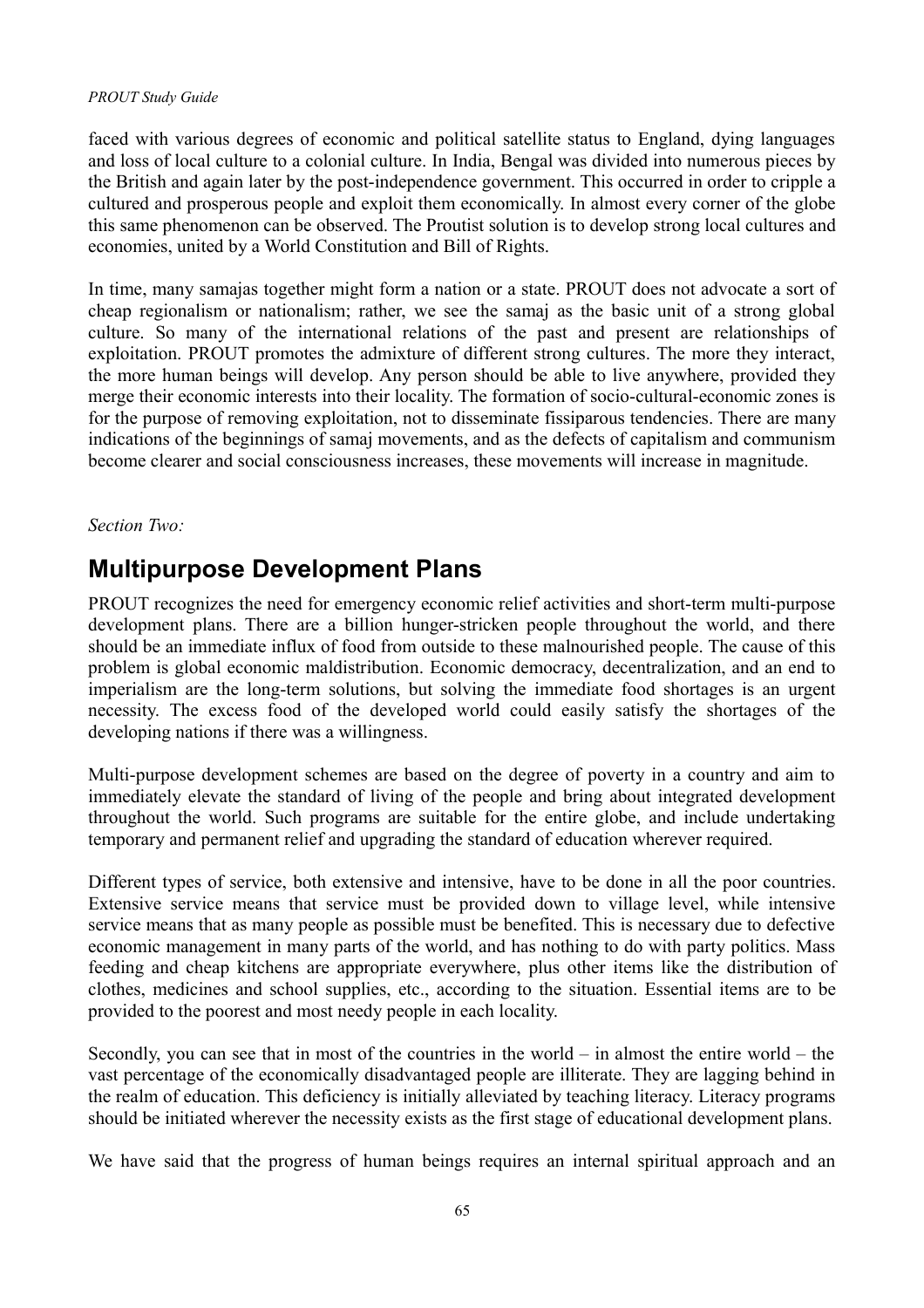external approach which maintains equilibrium in the different arenas of our socio-economic life. Society is presently suffering from two problems – one is affluence, and the other is a shortage of physical and mental resources. Most of the developed countries suffer from over-consumption of consumer goods. If the consumption patterns of the industrial countries can be regulated, then an adjustment can be made so that physical shortages and psychic deficiencies of the other 80% of humanity can be minimized. Today, many admit that there should be such an adjustment: nonetheless, little effort has been made on the part of the developed nations to meet the needs of other human beings with their excess. Such an adjustment is necessary until the economies of the post-colonial and developing nations develop sufficiently to meet their populations' basic living requirements.

*Section Three:*

# **Master Units**

PROUT recognizes the need for model development projects that promote integrated communities. These centers for applied Proutistic principles are called "master units." A master unit combines the ideals of self-sufficiency and decentralization with spiritual community committed to all-round social service. Beginning with agriculture and cottage industries for local economic development, master units expand their services to cover many facets of human needs, including education, culture, and spirituality. Integrated agricultural projects based upon progressive farming techniques, and cottage industries that use local raw materials are among the essential projects of master units. Medical clinics and hospitals with a focus on alternative modalities, and housing for the very poor are other important projects. Other important services provided by master units are schools based upon a holistic, Neo-humanistic approach to education and human development.

Master units incorporate a variety of economic and service projects. Some examples of existing master unit projects include: flour mill or wheat grinding machines; bakeries; seed bank; cheap seed distribution centers to meet the needs of local people; distribution centers for plants and seedlings; sericulture and silk weaving centers; bio-gas plants, utilizing organic waste; butter production (and dairy processing in general); apiculture (bee-keeping); farming training and research centers; and sanctuaries for animals and plants.

By their ecological vision and their role as community centers for progressive and spiritually minded individuals, master units also offer even economically developed nations a valuable model for the future of human settlement. Whether in economically developed or impoverished areas, they provide a model for balanced and integrated centers of human culture, meeting the physical, mental and spiritual requirements of life. They demonstrate the practical application of the PROUT philosophy, addressing human, animal, and ecological needs in an integrated way. Master units exist currently in many countries of the world at various stages of development. For information concerning these, one may contact Proutist Universal.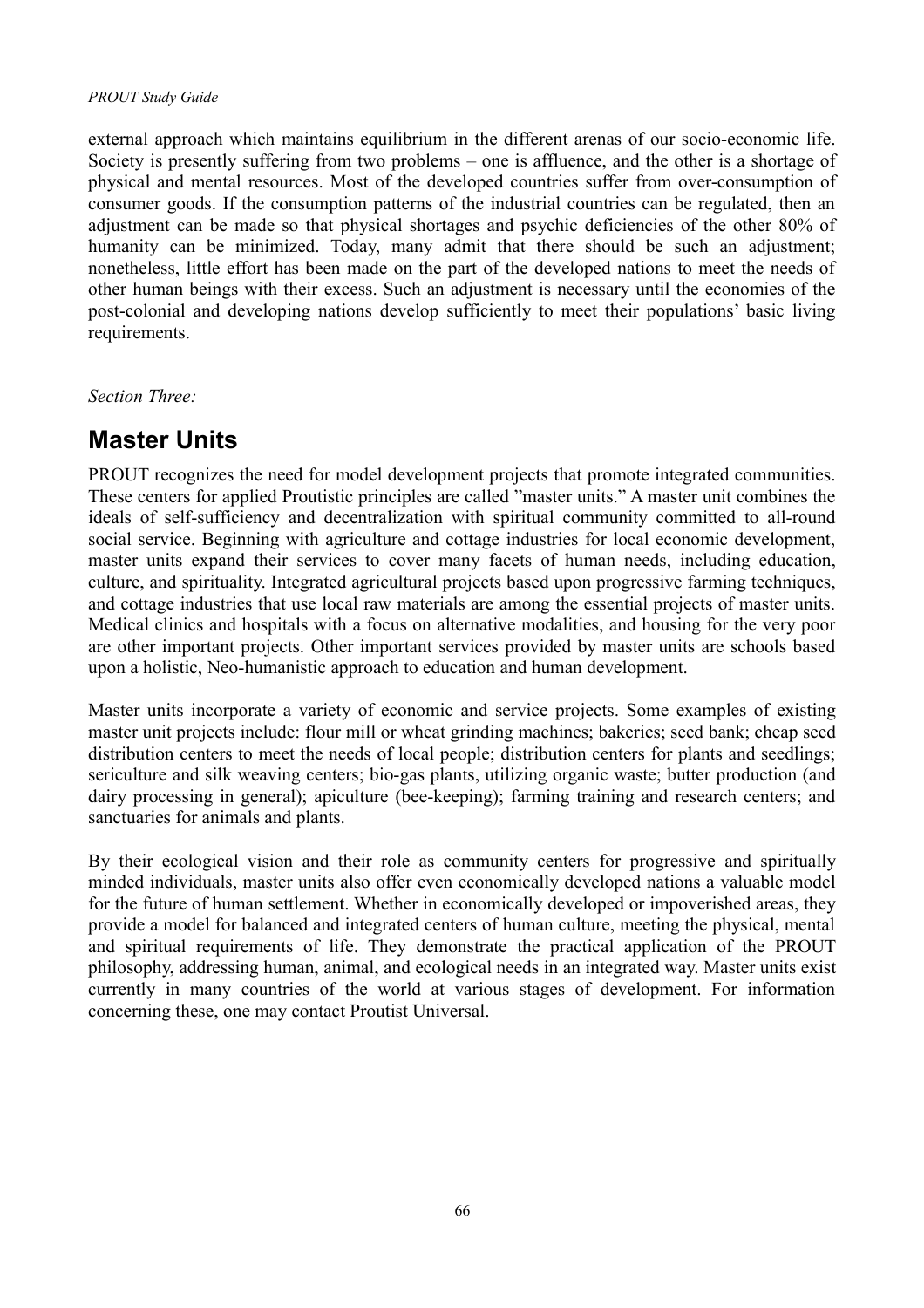*Section Four:*

# **Proutistic Solutions for Crime and Punishment, Population Growth, Environmental Destruction and Pollution**

PROUT seeks to solve many existing problems in a creative, integrated way. No problems exist outside a larger social context, so it is necessary to address the very root causes. Here we shall address aspects of PROUT regarding crime, population, and the environment. Any one could of course be discussed at great length.

### **Crime and Punishment**

The concept of justice is largely dependent upon society at a particular time and level of development. What is justice for one society may not be accepted as justice by another society. The common conception of justice is that there should be fair punishment to fit a crime. This is a kind of trader's justice – an exchange where harm done must be paid in full. But this is a relative process. What is justice in one era, or in a particular society, may not be the same in a different time or place. PROUT advocates that reformation should be more important than punishment. As humans, we are incapable of perfect judgment and will always have a limited capacity of evaluation. Hence we should not have the right to punish each other, only to correct each other as best as we are able. Therefore justice under PROUT is to be a code of corrective measures. And in such a world of relative justice, a great importance must be put upon the selection of judges. Judges need to be learned and possess penetrating intellects. They must also have indisputably good character.

Under the trial system there is much scope for error. There is no way to verify the testimony of witnesses. Investigators should research and present evidence too. Relying on lawyers' interpretations is too dangerous; clever lawyers can be troublesome within the trial system. Perhaps judges should be able to make final decisions, with juries acting as their assistants. There should also be an appeals procedure to go along with this system.

Criminals should not all be classified the same way. There are many different reasons that people turn to crime. PROUT recognizes five distinct criminal types. First, there are criminals by instinct. Generally these are quiet people who enjoy petty crimes. Though easily instigated by others, this class of criminal typically does not commit major crimes. However, they are not easily educated so rehabilitation may be difficult.

The second category consists of those who are criminals by habit. People in this category may or may not be intelligent, but they revel in cruelty and are unable to understand compassion. Generally they are quite clever in committing their crimes. They also tend to become addicted to criminal behavior, and possess low moral strength. However, they are capable of being cured of this defect through rehabilitation.

A third class of criminals become so due to their environment. Family or peer pressures are the most common cause of this defect. Often parents with depraved tendencies will pass them on to their children. In dealing with these individuals it is important to discover where the bad influence comes from so that it can be dealt with. People who fall into this category are likely to degenerate even further if they are put into prison with those who are criminals by habit.

Criminals by necessity make up the fourth category. Most of the crimes in this world are motivated because of want of the basic necessities. Under PROUT, society will increasingly provide the basic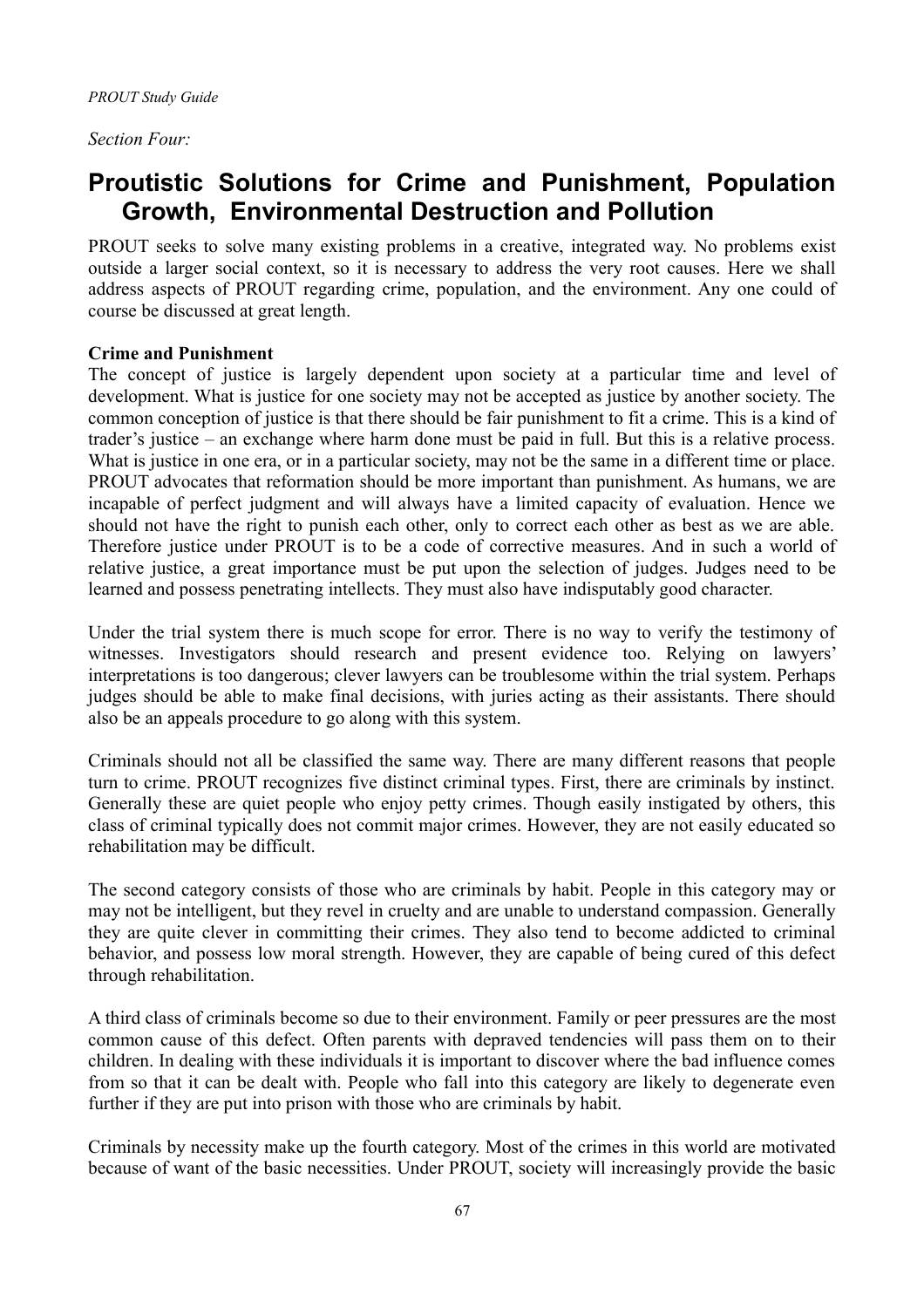necessities, and this category of criminals should be eliminated. People who do fall into this category ought to create social pressure to force a change in their circumstances. Society has no right to judge such behavior, since society itself is responsible for it.

The fifth and final category of criminals are those who become so through snap volition. This is a treatable mental condition. It expresses itself in temporary mental ailments such as crimes of passion or kleptomania. Mental rehabilitation here would be more effective than imprisonment.

### **Population Growth**

Two factors need to be considered when dealing with the question of population growth—the availability of resources and the availability of space. Although this planet is large enough and abundant enough to satisfy the food needs of all, there are many who lack sufficient food due to lack of proper coordination and planned efforts. If the living space of this Earth were properly utilized, there is also abundant living room for humans and all species.

According to PROUT there are four factors which will lead to the population growth finding a natural level. First there needs to be economic democracy so that people have sufficient scope to meet basic dietary needs. Secondly, there should be access to medical care so that people can remain in good health. Thirdly, as far as possible, people should be free from unnecessary worries and mental stress. And fourthly, the intellectual standard of humanity will have to be elevated through education. Taken together, these changes will tend to keep the birthrate at a reasonable level. In those countries where the people have become relatively educated and affluent it is a fact that the birthrate decreases. In undeveloped countries like China and India, and also developed countries with large numbers of impoverished people, like the USA, the birth rate is increasing. However in places such as Switzerland, France, and the Scandinavian countries the birth rate is stable or even declining due to affluence.

The science of agriculture has taken great leaps forward, and a properly managed earth will surely be capable of meeting the needs of its population. The idea that the world is in danger of becoming overpopulated is one that has been used by vested interests to misguide and exploit people, and to divert attention away from issues of exploitation and economic injustice.

### **Environmental Destruction and Pollution**

It can be safely said that financial interests are for the most part responsible for environmental destruction. Most advances in modern science create detrimental side effects which require considerable time and effort to understand, and then to minimize. This corrective process is expensive and cuts into profits – resulting in great opposition from corporate elites to implementing new safety standards and methods of environmental protection. This is especially problematic as the direction of science is largely determined by what these elites decide upon. It is well know that independent research that strives to address environmental problems often has difficulty being funded, especially if the results might damage an existing industry. Research into non-fossil fuel based automobile engines, for example, is certainly going on, but with a fraction of the resources poured into fossil fuel research. Alternative energy in general (solar, wind, bio-gas, etc.) is researched but with only a fraction of the funding nuclear energy receives.

In PROUT the control of science would not be determined by profit seekers. The large scale key industries would be run by the state on a "no profit no loss" basis, and research would be out of the hands of corporate interest. Each locality will rely on whatever resources are naturally available or can be synthesized artificially. In this case the "polluter pays" principle is not just a slogan, it cannot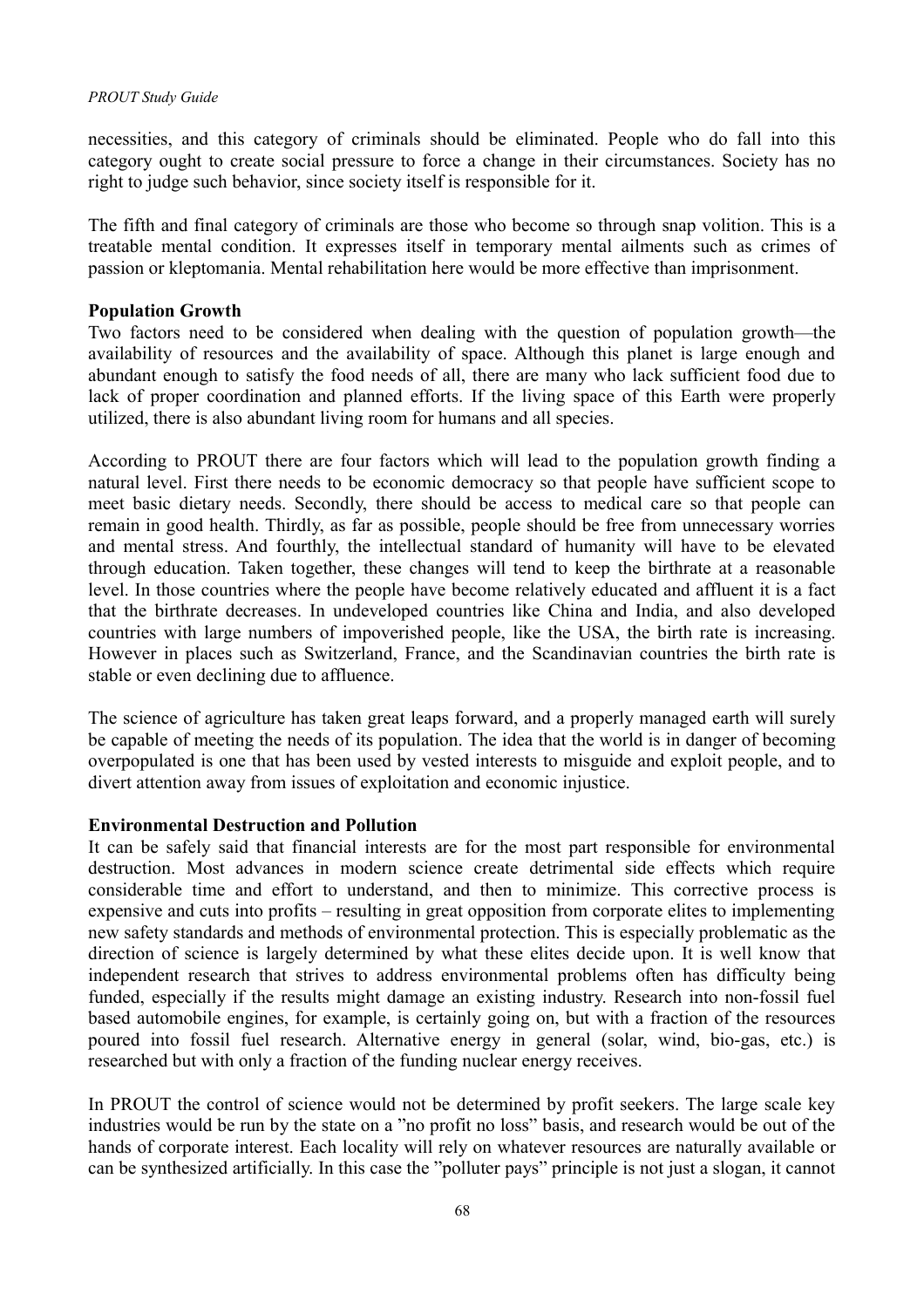be avoided.

Essentially, pollution is beneficial for only a short time period. Corporate profits are increased through throwing off negative side-effects onto the environment and society as a whole. Eventually, however, the long term effects of raping and polluting the environment will require tremendous effort and resources to correct. PROUT maintains that the calculations of profits must include not only the cost of production, distribution, labor, etc., but equally important, the environmental and social costs involved. Social costs includes all factors that negatively affect the mental, physical and spiritual capacity of people immediately and into the future. For instance, the trucking industry is uneconomical from the stand point of social costs. Currently highway maintenance costs are not calculated, the environmental impact is not properly evaluated, the damage done by depleting the earth's oil reserves is not considered, and the health problems resulting from environmental pollution are not considered – not to mention traffic congestion, accidents and the mental and physical strain on the drivers and their families. Although trucking allows faster delivery and thus greater profits, from the social perspective as a whole, the railway system would be a better alternative.

The concept of social costs is integrally related to the idea of environmental sustainability. In agriculture especially, the costs of using chemicals far outweighs the alleged short term benefits. Agricultural pollution resulting from pesticides, chemical fertilizers, etc., would be reduced by decentralized agriculture using the techniques of integrated, ideal farming (see Chapter Four). Agricultural research could then focus on sustainability as well as quality and efficiency. Already there is indication from applied research that output can even be increased using advanced natural techniques – not to mention the increase in taste and nutritional value.

From the point of view of sustainable economic development, anything that reduces the productive capacity of the earth and destroys the health of human beings and other life forms is definitely to be avoided. Yet this is the path of the so-called global economy. In capitalism, the quest for short term gain usually overrides consideration for the future. It has been stated by scientists in international conferences, such as the Earth Summit, that the global economy is destroying ecologies at a rate of a thousand times faster than they can reproduce. It has also been predicted that given the current rate of destruction, it will destroy the planet's life support systems – ozone, breathable air, arable soil, potable water and the forests – in about fifty years. It is therefore a life and death matter to reduce the economic decision-making powers of the corporate elites. They have ignored repeatedly the considerations of the general welfare and they will continue to do so without governments and people intervening to curb their efforts.

## Further Reading:

Discussion of the above topics can be found scattered throughout the PROUT literature. References to various samajas are found in the *PROUT in a Nutshell* series, while much material on Master Units is as of yet unpublished. For a discussion on crime and justice, one may refer to *Human Society Part One*. An article on population growth and control is found in *Proutist Economics*. For case studies on integrated, applied PROUT primarily in the economic sphere, refer to Part Six of the above book.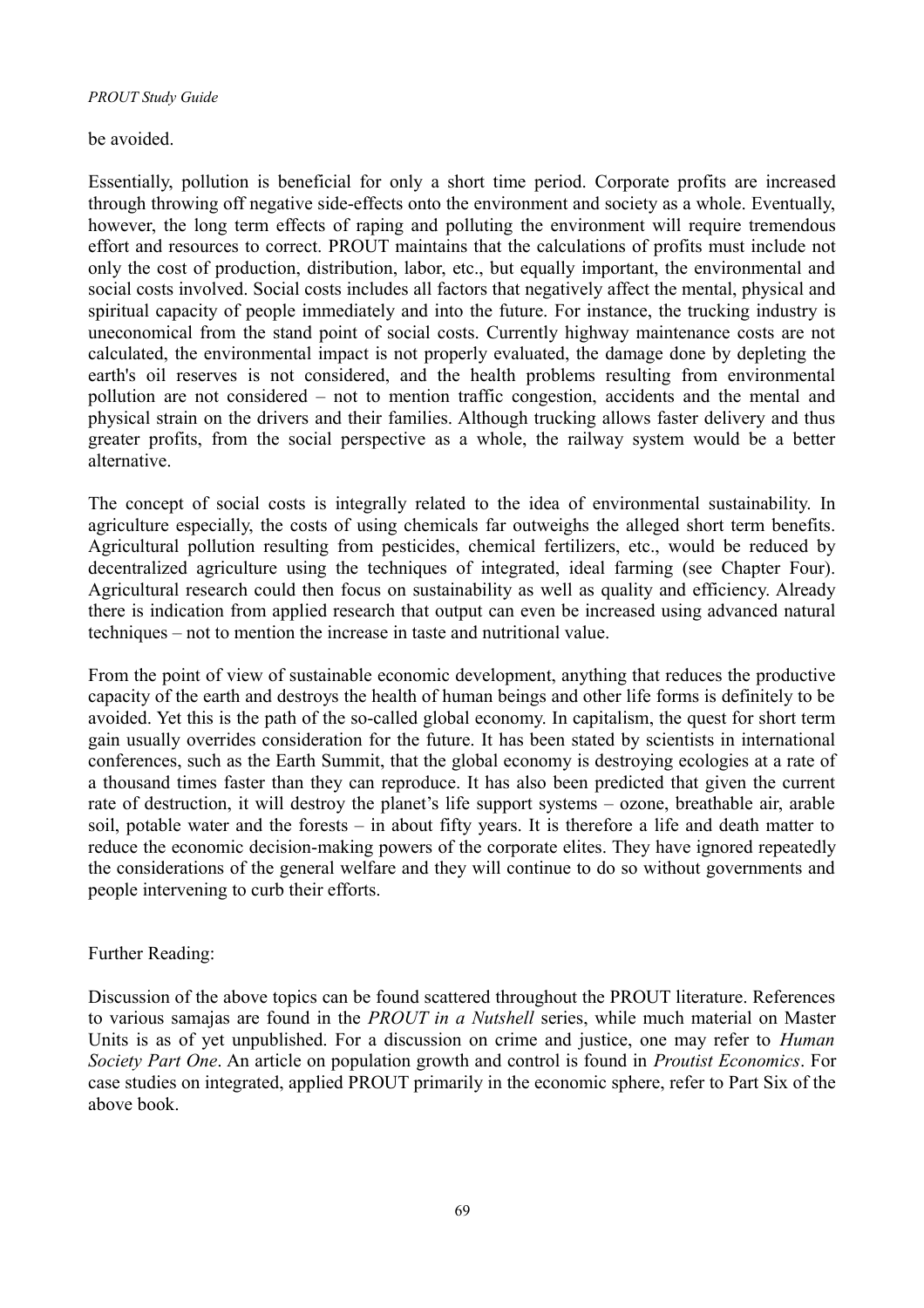### *Appendix A*

# **The Fundamental Principles of PROUT**

The Progressive Utilization Theory, as previously discussed, incorporates a unique understanding of human potential, history and class dynamics, as well as a broad social, political and economic perspective. Despite its expansive scope, however, the essence of PROUT can be reduced to a number of basic principles. Shrii Sarkar, the author of the theory, summarized it in sixteen principles. These five are regarded as the most fundamental. They embody the multi-dimensional approach of PROUT, addressing the physical, mental and spiritual needs of individuals and society at large.

### **1) No individual should be allowed to accumulate any physical wealth without the clear permission or approval of the collective body.**

Several points are embodied in this statement. The most important point is that ownership lies with the collectivity, while the individual has a right to usage only. Society shall have the right to determine to what extent private ownership will be accepted. The over accumulation of wealth by an individual may easily deprive others. Similarly, the misuse of wealth and resources by an individual may also bring harm to the collectivity, or at least hinder its general affluence. Therefore, the right to accumulate wealth cannot be accepted as final. Individual liberty, in the economic sphere, must be in balance with the collective well-being. This refutes the basic notion of capitalism, which allows virtually unlimited liberty for individual accumulation. This also refutes communist theory that prescribes uniform salaries to all, regardless of labor and merit. In the Proutist philosophy, absolute uniformity of wealth is viewed as idealistic and unpsychological, while unchecked accumulation is also to be avoided.

This principle also implies that the very notion of ownership may vary considerably according to the collective psychology. Obviously different notions have existed in this regard. A comparison between modern Western concepts of private ownership with those of various tribal societies of the past and present illustrates a difference in viewpoint. This first principle of PROUT essentially assures that the extent of private ownership will be in adjustment to the well-being of the collective. Note that no particular mechanism for determining ownership is specified, for such methods are also not absolute - it is only the general principle which is unchanging.

This principle is the basis for PROUT embracing economic democracy (as defined in Chapter Three) insofar as the notion of collective ownership implies a democratic approach to the utilization of resources.

### **2) There should be maximum utilization and rational distribution of all mundane, supramundane, and spiritual potentialities of the universe.**

This statement supposes the existence of material as well as more subtle resources, which should be fully utilized and distributed in a rational manner. For the maximum utilization of physical resources, constant scientific endeavor must be made to understand the latent potentials of the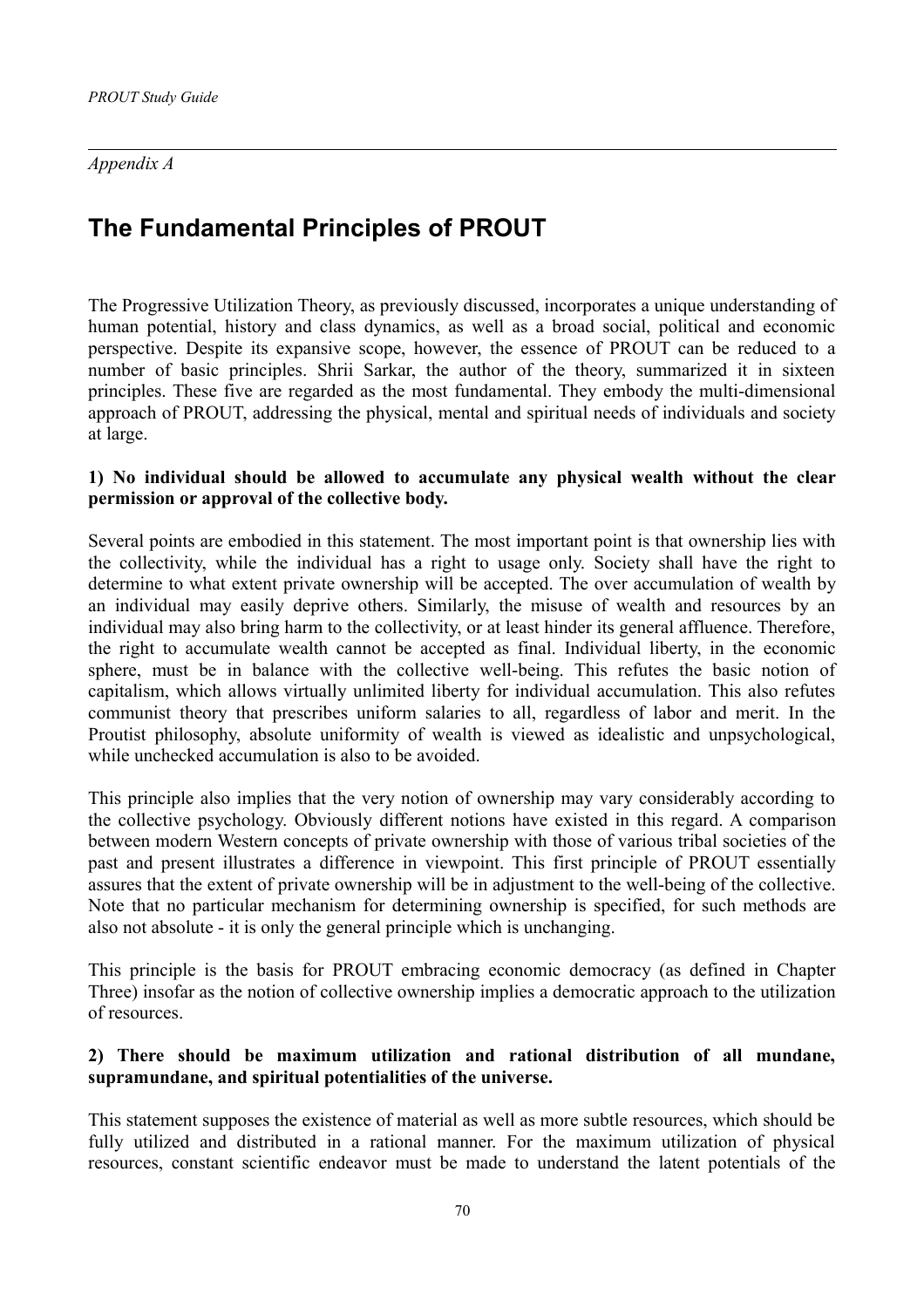physical world. No one would have imagined the latent potentials of the atom a few decades before its energetic potential was harnessed, regardless of how one may feel about the uses made of the discovery. Newer and better ways must be found to get maximum benefits from minimal resources, reducing environmental impact and increasing efficiency. Constant endeavor to find uses for different resources (such as the medicinal use of plants) will increase the potential standard of living.

However, depending upon the distribution of wealth, a high standard of living for the general population may or may not be guaranteed. Hence rational distribution of wealth is necessary. Though different opinions may exist upon what is considered rational distribution, clearly a needbased, rather than profit driven economy will lead to a more rational (and more equitable) distribution of wealth. This principle of PROUT contains the philosophical basis for the guarantee of the basic needs. This is achieved by providing employment opportunities in those industries that produce products and services to meet these needs and by ensuring that the jobs created provide adequate purchasing power to secure the essential products and services.

Rational distribution, as opposed to equal distribution, may also include the recognition of special needs and reward for special abilities. The idea of maximum amenities for all is derived from this principle. Indeed, many of the basic principles of the PROUT economic system are based upon the ideal of maximum utilization and rational distribution - including cooperatives, decentralization, etc. PROUT's ideas on agriculture are also related.

The inclusion of supramundane and spiritual resources within the scope of maximum utilization and rational distribution acknowledges subtle layers of existence. Utilizing the arts for development of the subtle mental faculties may be an example of supramundane utilization. Higher supramundane and spiritual potentialities should also be developed (one can refer to Shrii Sarkar's books on Microvita, Yoga Psychology and other topics for his views on these potentialities). Though perhaps not obvious now, Sarkar envisions a time when these potentialities can also be utilized for the collective benefit, and hence the same approach should be followed as with physical resources. The utilization of the subtlest resources will require systematic research into the nature of consciousness itself.

### **3) There should be maximum utilization of the physical, metaphysical, and spiritual potentialities of the unit and collective bodies of human society.**

The second principle refers to utilizing the objective world, crude and subtle, while this principle refers to the utilization of human potential in the physical, metaphysical and spiritual spheres. Development of the collective and individual potentialities are equally important, and the two are inexorably linked. The physical, intellectual and spiritual potentialities of individuals must be used in a constructive way, and maximum effort must be made for their all-round development. In a similar way the collective strengths of different groups should be utilized according to their circumstances. Those with outstanding abilities should be given maximum scope for utilizing their skills and creativity, while additional effort is to be made for the development of the innate potential of all.

In order to develop the potentialities of all, existential fear must be removed by the guarantee of the minimum requirements of life. Only then can people at large have the mental ease needed for psychic and spiritual growth. Free and ample educational opportunities must be made available to all. There should also be opportunities in the workplace for the development of new skills and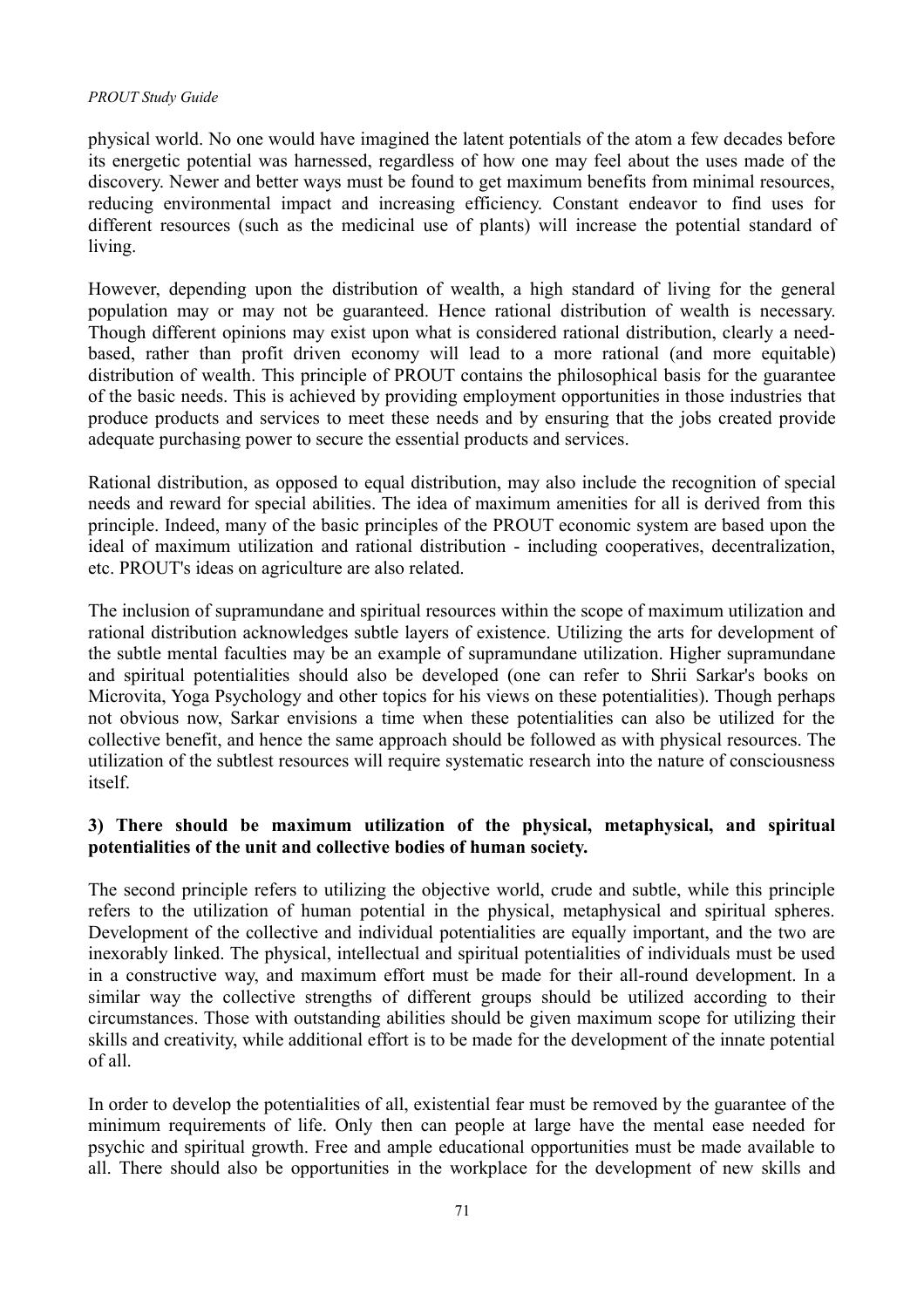expertise, which should then be creatively utilized. The development of the collective mind has, of course, the development of the individual mind as a base. Special effort should be made to include factors in the educational system that will help ensure the development of the collective mind, such as socio- economic consciousness, ethical conduct, service mindedness, social awareness, and spirituality. Most of the socio-cultural Proutist ideas pertaining to education, language and the arts are elaborations upon this fundamental principle.

### **4) There should be a proper adjustment amongst these physical, metaphysical, mundane, supramundane and spiritual utilizations.**

This principle asserts that the previous two principles must be applied in a balanced and integrated way. Neither should physicality and the material world, nor metaphysical, supramundane and spiritual potentialities be developed to the exclusion of the others, or society will exist in a state of imbalance and meet with degeneration. People must be encouraged and challenged on various levels, otherwise widespread idleness or lethargy and apathy may develop. For example, increasing purchasing power is the best method of meeting people's needs on the physical level rather than handouts which would be both impractical and destructive to initiative.

"Proper adjustment" in this context also means that people's role in society should be determined in a balanced way. As a general rule, employment should be guaranteed which is both agreeable and suitable to people, drawing upon their inherent talents and interests. It is generally recognized that intellectual and artistic skills are comparatively rare as opposed to physical skills, while spiritual wisdom is even more rare. Society should require comparatively less mundane service from those utilizing their higher mental and spiritual faculties for the benefit of society, following a balanced policy. Shrii Sarkar feels that it is imperative for the leaders of society to be developed intellectually and spiritually and to be physically fit as well, which certainly requires a degree of all-round development.

The concept of the six factors of bhati is somewhat akin to the spirit of this principle (see Chapter One). The concepts of the "master unit" and samaj are also related to the application of this principle (see Chapter Seven), as they require the integration of many aspects of human life in a balanced way.

### **5) The method of utilization should vary in accordance with the changes in time, place, and person, and the utilization should be of a progressive nature.**

This fifth principle holds that new and better methods of utilization should be continually developed in accordance with scientific and human development, considering changes in human psychology, the physical environment, etc. For instance, in accordance with maximum utilization, better ways should be found to harness the energy of manual labor, increasing efficiency. But of course, this should lead to increased productivity and decreased work hours, not a loss of jobs. Economic, social and political policies must be adjusted to human needs, and there should be efforts for their continual improvement in a progressive, humanitarian way.

Scientific research must be guided by progressive ideals as well. An anti-technological attitude is certainly antithetical to human development. Some may argue that the environmental impact of technology is such that it will eventually destroy our ecological balance. It may be more reasonable to conclude that this state of affairs is the result of the regressive utilization or misutilization of science. Progressive utilization of science necessitates continual effort to assess and mitigate the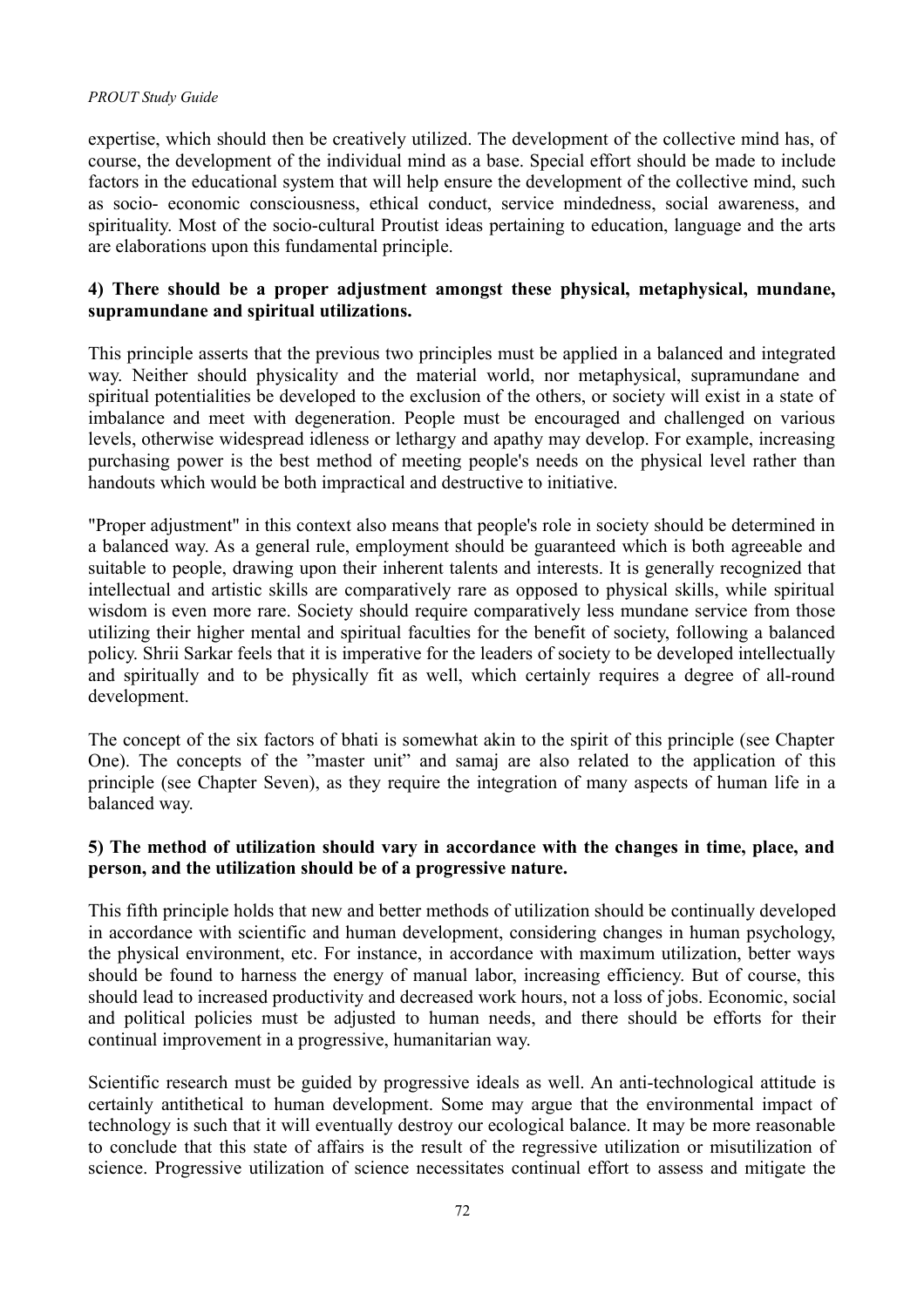#### *PROUT Study Guide*

environmental impact of new technologies.

The progressive utilization of mental potentialities may include increased computer assistance, new developments in art and philosophy, improved educational methods and the like for general progress. Progressive utilization in the higher sphere of life may include the development of new intuitional techniques for self-realization, and the harnessing of the spiritual inspiration and transformative power of self-realized individuals in a better way. Shrii Sarkar surmises, "Through struggle, society will have to move forward towards victory along the path of all-round fulfillment in life." (*Ananda Sutram*).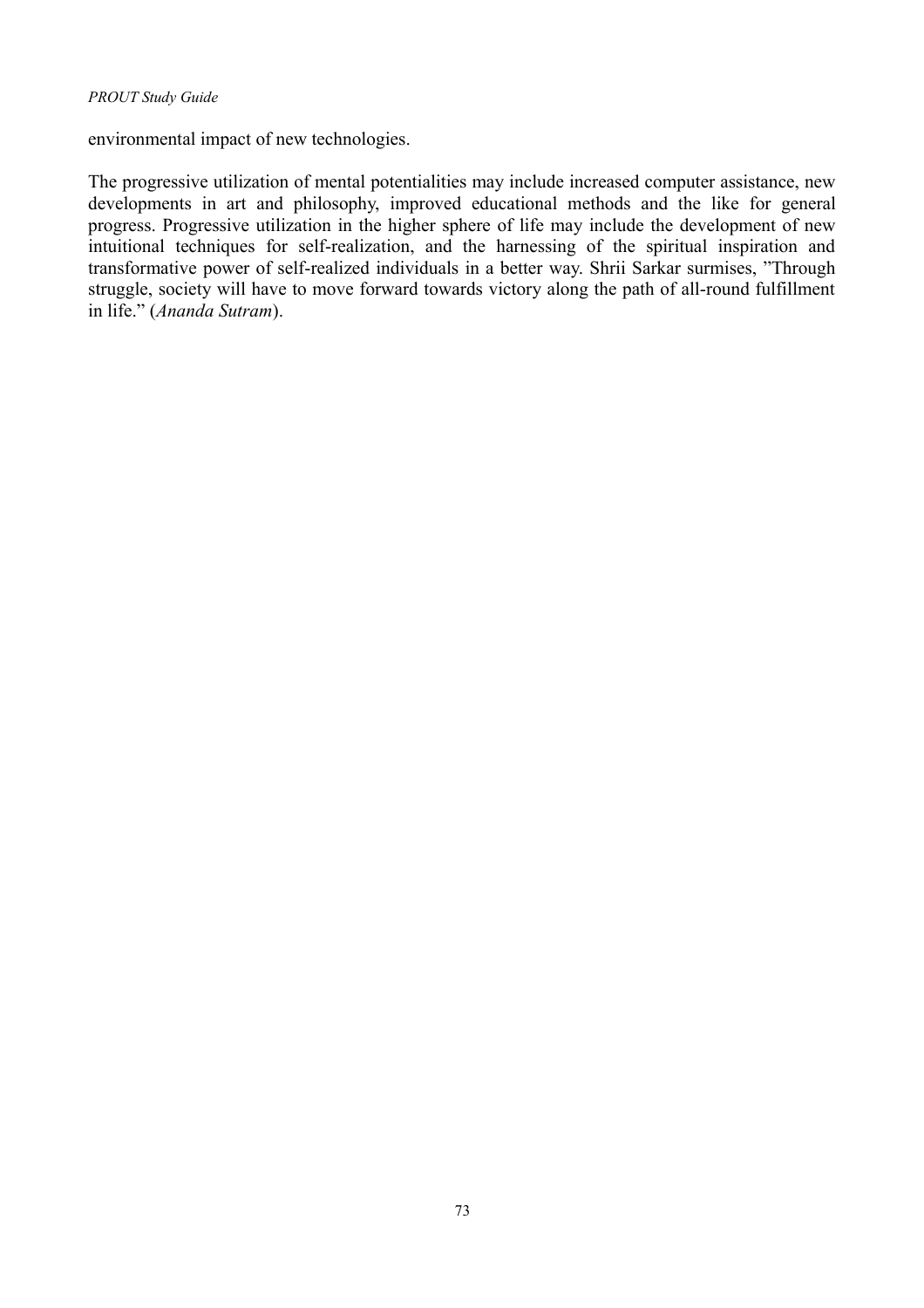*Appendix B*

# **PROUT Compared with Capitalism and Communism**

To distinguish PROUT clearly from communism and capitalism, the significant differences between these respective systems are reviewed below.

## **Human development**

Human development under communism is primarily concerned with the political and economic spheres of life. Under capitalism there is a pluralistic expression of personal freedom, with no clear conception of human potentiality. PROUT promotes the integrated development of the full human personality.

### **Freedom**

Human liberty under communism is limited by the primacy of the interests of the state. Under capitalism, a licentious freedom of expression is permitted, but not a freedom from want and material insecurity. In practice, capitalist societies will restrict freedom of expression when this expression challenges the interests of capital. PROUT grants full freedom of psychic and spiritual expression, but recognizes the need for society to place limits on individual hoarding of wealth. Without this limitation, collective interests will be violated and universal freedom from want cannot be guaranteed.

## **Privileged Interests**

Communism privileges the interests of the party and state. Capitalism gives primacy to property rights, and thus privileges the class controlling capital. PROUT gives central importance to promoting the common welfare while protecting ecological integrity.

## **Progress**

Both communism and capitalism regard material development as the basis of progress. PROUT defines progress as the increase in inner fulfillment of individuals. While this is primarily a spiritual conception of progress, PROUT recognizes that material development is necessary as a foundation for seeking spiritual fulfillment.

## **Culture**

Communism compels culture to be consistent with state ideology. Under capitalism, mass culture primarily serves commercial interests. As a result, it is creative but not authentic, energetic but often destructive of higher values. PROUT sees need for culture to emerge out of regional and ethnic experience, and for these diverse cultures to instill values which empower the human psyche.

## **Motivation**

Communism emphasizes income equality at the expense of individual productivity. Capitalism's system of incentives motivates high productivity, but the excess of its monetary rewards wastes collective wealth, encourages greed, and disrupts social unity. PROUT strives for balance: maximizing the efficacy of incentive while minimizing social inequality.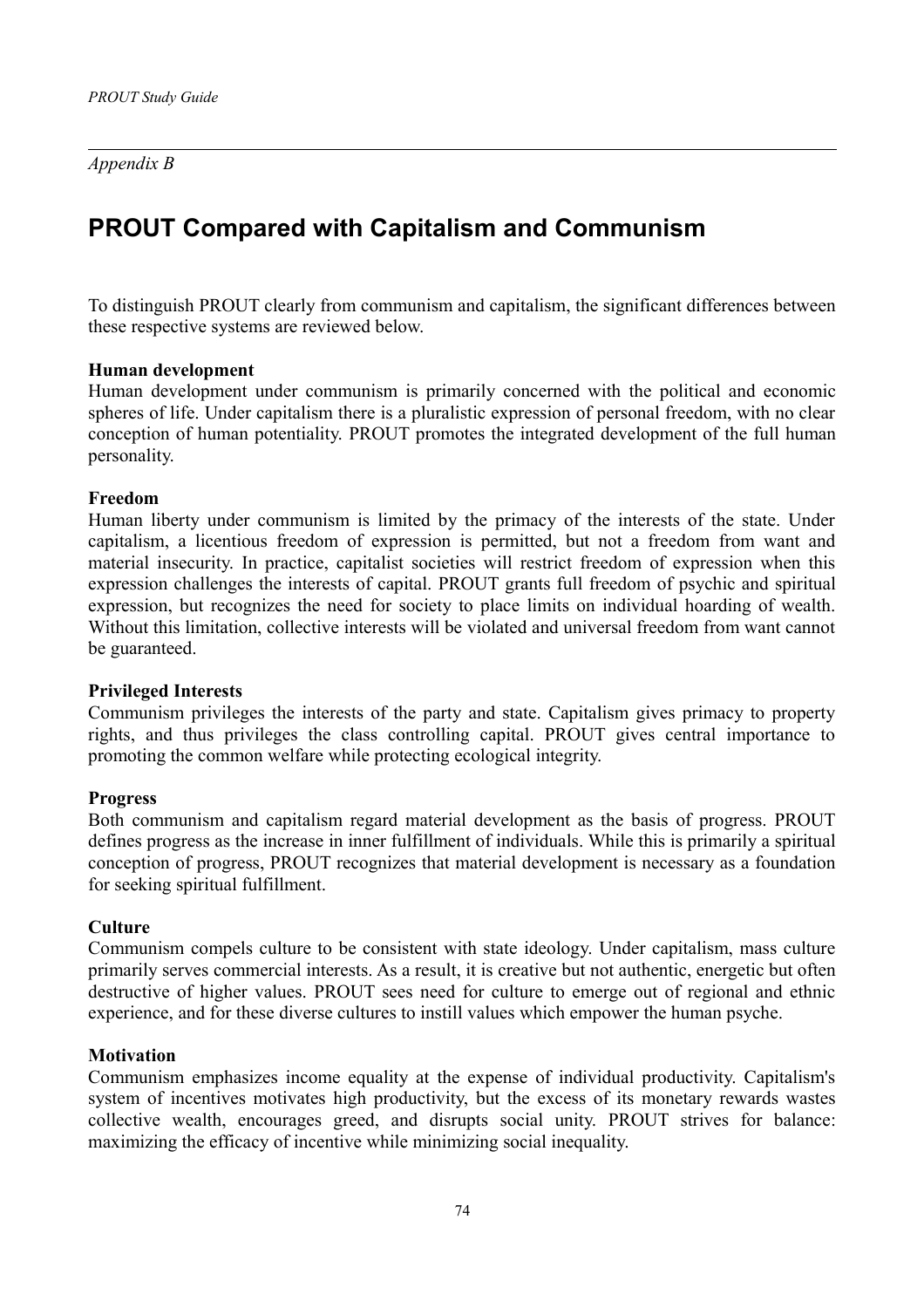#### *PROUT Study Guide*

## **Environment**

Both communism and capitalism lack a clear value context for environmental protection. PROUT has adopted the value framework of Neo-Humanism, which affirms the inherent, existential value of all life. Both communism and capitalism are unsuited to sustaining environmental integrity because they emphasize short term gain of profit or productivity and ignore long term costs of environmental degradation. PROUT's planning system aims to create ever higher orders of balance, and therefore inherently protects biodiversity and promotes ecosystem vitality.

## **Planning**

Under communism, economic planning is highly centralized and controlled by the state. Capitalism centralizes the major part of economic planning in the hands of huge, transnational corporations. PROUT decentralizes planning authority to the level at which people are most aware of economic problems and potentialities, and therefore best able to plan for their common welfare.

## **Labor**

Workers in both communist and capitalist economies are alienated due to lack of ownership or control of their workplace. PROUT's enterprise system is based on worker participation in decision making and cooperative ownership of assets - conditions which increase motivation and enhance possibilities for personal fulfillment.

## **Economy**

Communism's command economy is responsive to production quotas. Capitalism's free market economy is profit motivated. PROUT's economy is consumption oriented. It seeks to increase consumer purchasing power and availability of consumer goods as the means for maintaining economic vitality and meeting people's amenity needs.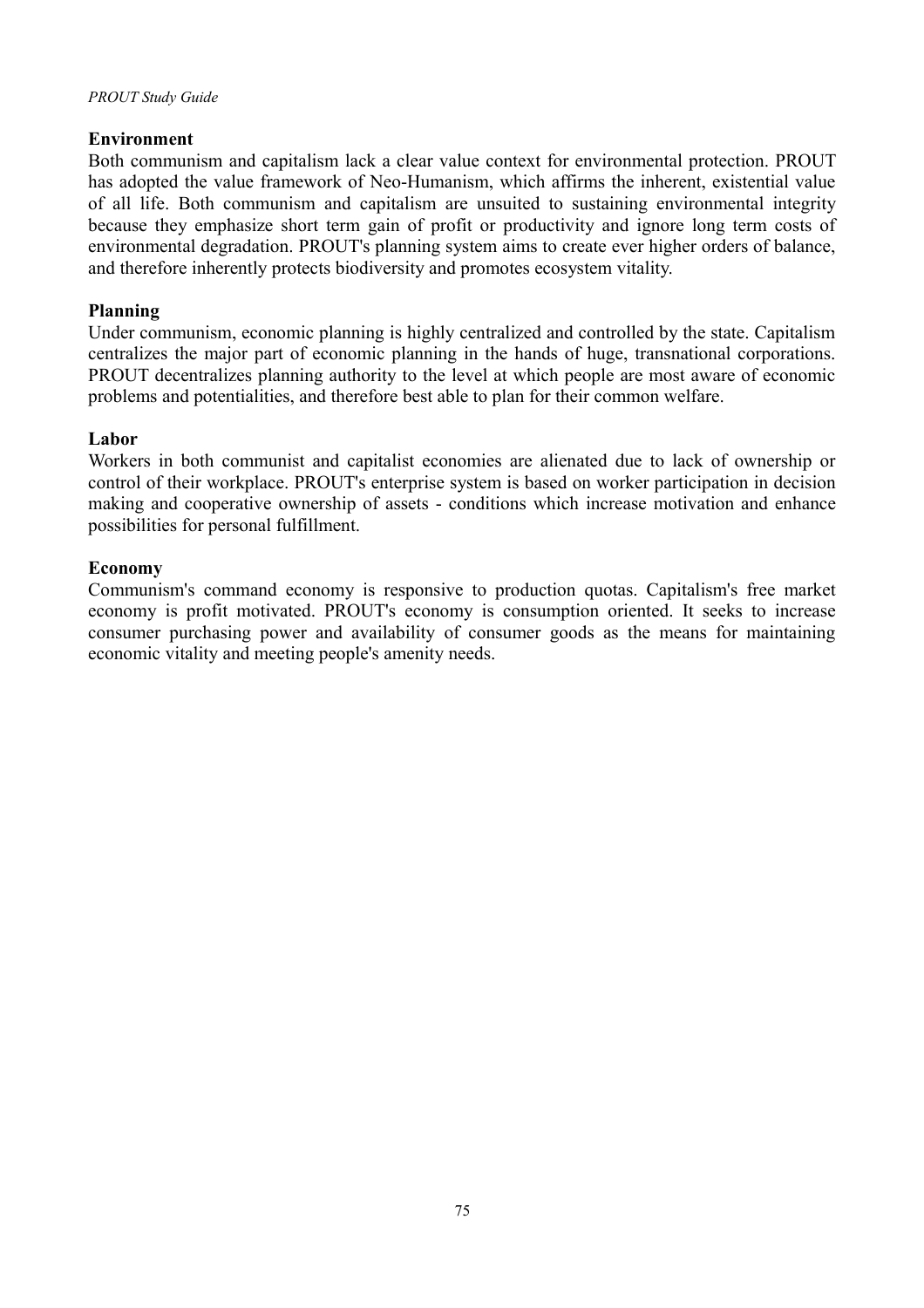*Appendix C*

# **Glossary of Terms**

**Anandam**: Infinite bliss, perfect mental peace; the transcendental state beyond pain and pleasure which characterizes Self-Realization or God-Realization. It is considered the goal of bhati (development and progress), of individuals and of society.

**Asti**: Existence. In PROUT this encompasses the existential necessities of living beings and of society.

**Bhati**: Development and progress. In PROUT this encompasses the six factors necessary for social development and progress – spiritual philsophy, spiritual practice, socio-economic theory, social outlook, scriptures and preceptor.

**Dharma**: Innate purpose; for human beings, spirituality is their dharma.

**Ks'attriya**: The varna or social class which displays the warrior mentality; i.e. the class consisting of career soldiers, police, athletes, explorers, etc.

**Pragati:** Progress; movement which is leading toward betterment.

**Sadvipra**: An ideal human being. One whose every effort is for the attainment of anandam and the betterment of society; one who by virtue of tremendous capacity can accelerate the movement of the social cycle, thus minimizing the scope for an exploitative social order to develop. A Sadvipra also embodies the virtues of each varna.

**Sama Samaja Tattva**: The Principle of Social Equality; i.e. the principle of the basic equality and unity of all human beings in spite of tremendous diversity.

**Samaj**: Society. Also refers to a socio-economic unit meeting certain other requirements (see Chapter Seven), such as having a thriving local culture, progressive government, and a Proutistic economic structure.

**Shastras (Dharma, Darshana, Samaja)**: Spiritual, philosophical, and social scriptures.

**Shu'dra**: The varna or social class which displays a lack of mental vibrancy or higher aspirations; the uneducated masses.

**Tantra Yoga**: The science of expansion; the path which leads to the liberation of the self. This refers to the spiritual science incorporating intuitional practices (meditation and concentration), leading to the attainment of spiritual fulfillment (anandam).

**Varna**: Literally, "color." In PROUT, this refers to one of the four psycho-social classes (shudra, ks'attriya, vipra, and vaeshya), who make up human society.